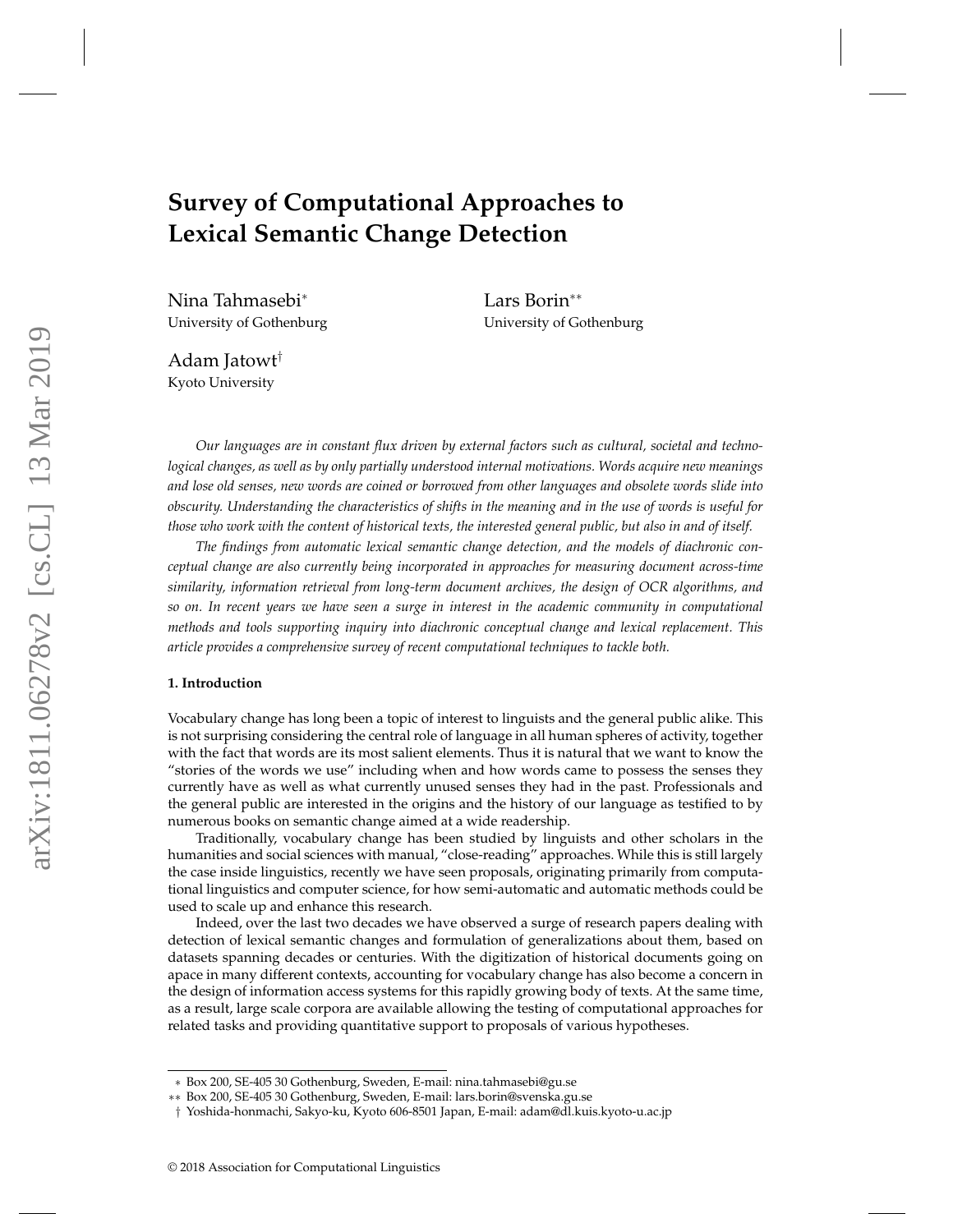Despite the recent increase in research using computational approaches to investigate lexical semantic changes, the community lacks a solid and extensive overview of this growing field. The aim of the present survey is to fill this gap. While we were preparing this survey article, two related surveys appeared, illustrating the timeliness of the topic. The survey by [Kutuzov](#page-51-0) [et al.](#page-51-0) [\(2018\)](#page-51-0) has a narrower scope, focusing entirely on diachronic word embeddings. The broader survey presented by [Tang](#page-53-0) [\(2018\)](#page-53-0) covers much of the same field as ours in terms of computational linguistics work, but provides considerably less discussion of the connections and relevance of this work to linguistic research. A clear aim in preparing our presentation has been to anchor it firmly in mainstream historical linguistics and lexical typology, the two linguistics subdisciplines most relevant to our survey. Further, the application of computational methods to the study of language change has gained popularity in recent years. Relevant work can be found not only in traditional linguistics venues, but can be found in journals and conference proceedings representing a surprising variety of disciplines, even outside the humanities and social sciences. Consequently, another central aim of this survey has been to provide pointers into this body of research, which often utilizes datasets and applies methods originating in computational linguistics research. Finally, our main concern here is with computational linguistic studies of vocabulary change utilizing empirical diachronic (corpus) data. We have not attempted to survey a notable and relevant complementary strand of computational work aiming to simulate historical processes in language, including lexical change (see [Baker](#page-48-0) [2008](#page-48-0) for an overview).

The work surveyed here falls into two broad categories. One is the modeling and study of *diachronic conceptual change* (i.e., how the meanings of words change in a language over shorter or longer time spans). This strand of computational linguistic research is closely connected to corresponding efforts in linguistics, often referring to them and suggesting new insights based on large-scale computational studies, (e.g., in the form of "laws of semantic change"). This work is surveyed in Section [3,](#page-4-0) and split into one section on word-level change in Section [3.1,](#page-4-1) and one on sense-differentiated change in Section [3.2.](#page-16-0) The word-level change detection considers both count-based context methods as well as those based on neural embeddings, while the sensedifferentiated change covers topic modeling-based methods, clustering-based, and word sense induction-based methods.

The other strand of work focuses on *lexical replacement*, where different words express the same meaning over time. This is not traditionally a specific field in linguistics, but it presents obvious complications for access to historical text archives, where relevant information may be retrievable only through an obsolete label for an entity or phenomenon. This body of work is presented in Section [4.](#page-24-0)

The terminology and conceptual apparatus used in works on lexical semantic change are multifarious and not consistent over different fields or often even within the same discipline. For this reason, we provide a brief background description of relevant linguistic work in Section [5.](#page-27-0)

Much current work in computational linguistics depends crucially on (formal, automatic, quantitative, and reproducible) *evaluation*. Given the different aims of the surveyed research, evaluation procedures will look correspondingly different. We devote Section [6](#page-30-0) to a discussion of general methodological issues and evaluation.

A characteristic feature of computational linguistics, is the close connection to concrete computer applications. In Section [7](#page-41-0) we describe a range of relevant applications presented in the literature, both more research-oriented (e.g., visualizations of vocabulary change) and downstream applications, typically information access systems.

We end with a summary of the main points garnered from our literature survey, and provide a conclusion and some recommendations for future work (Section [8\)](#page-46-0).

We believe our survey can be helpful for both researchers already working on related topics as well as for those new to this field, for example, for PhD candidates who wish to quickly grasp the recent advances in the field and pinpoint promising research opportunities and directions.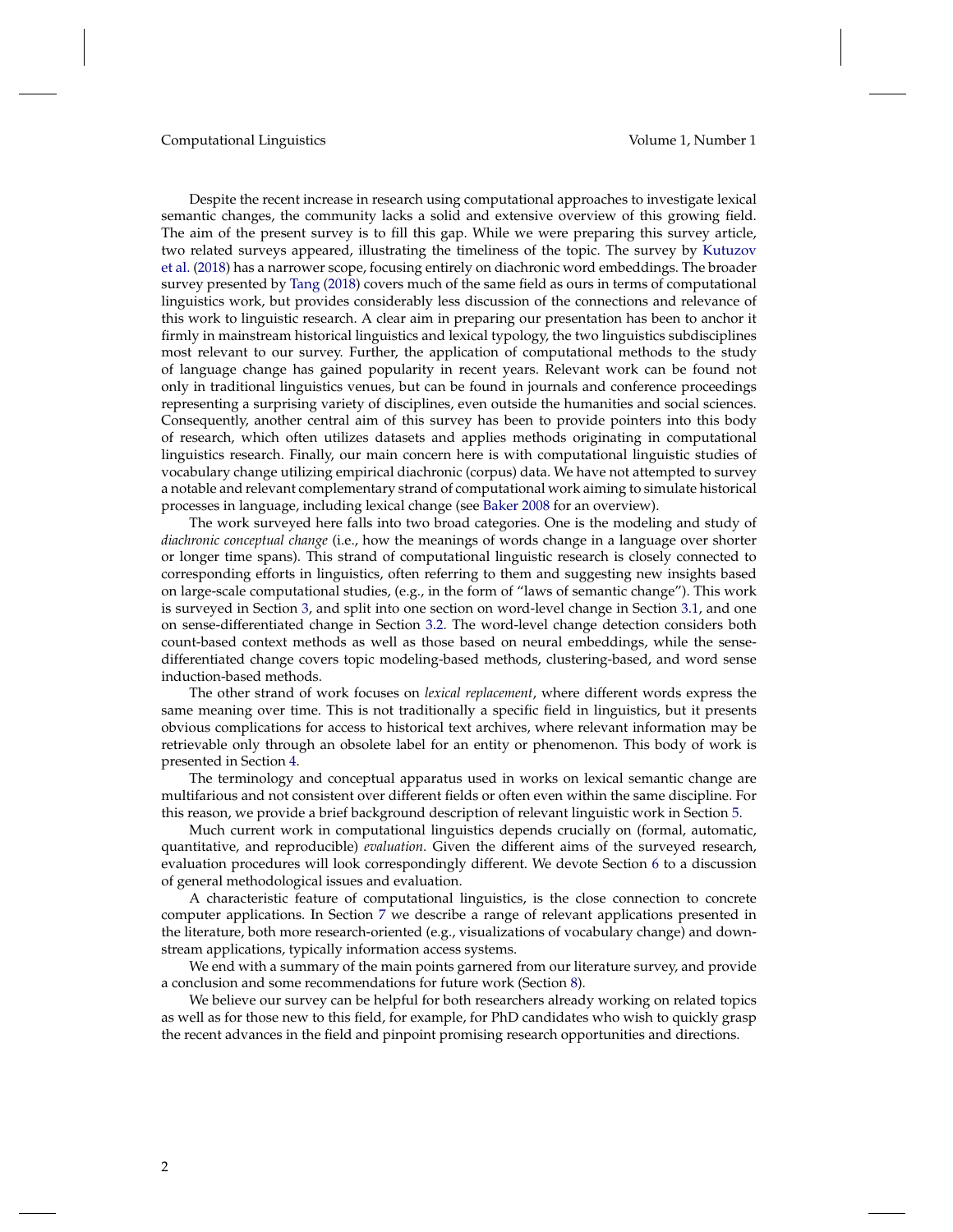### **2. Conceptual Framework and Application**

#### **2.1 Model and Classification of Language Change**

Lexical change can be seen as a special case of lexical variation, which can be attributable to many different linguistic and extralinguistic factors. In other words, we see the task of establishing that we are dealing with variants of the same item (in some relevant sense) – items of form or content – as logically separate from establishing that the variation is classifiable as lexical change.

However, in language, form and function are always interdependent (this assumption defines the core of the Saussurean linguistic sign), so in actual practice, we cannot recognize linguistic forms in the absence of their meanings and vice versa. This principle is not invalidated by the fact that many orthographies provide (partial) analyses of the form–meaning complexes, in the form of word spacing or different word initial, final and medial shapes of letters, etc. There are still many cases where orthographic conventions do not provide enough clues, a notable example being multiword expressions, and in such cases tokenization simply does not provide all and only the lexical forms present in the text [\(Dridan and Oepen](#page-49-0) [2012\)](#page-49-0).

Investigation of lexical change is further complicated by the fact that – as just noted – observed variation in lexical form between different text materials need not be due to diachronic causes at all, even if the materials happen to be from different time periods. Linguists are well aware that even seen as a synchronic entity, language is full of variation at all linguistic levels. In spoken language, this kind of variation is the norm. Words have a wide range of pronunciations depending on such factors as speech rate, register/degree of formality, phonetic and phonological context, etc. If the language has a written form, some of this variation may be reflected in the orthography, but orthography may also reflect ambiguous principles for rendering some sounds in writing, as when  $\frac{s}{s}$  can be written alternatively with  $\langle s \rangle$ ,  $\langle s \rangle$  and  $\langle z \rangle$  in Swedish. Spelling principles – if standardized at all, which often is not the case in older texts – may change over time independently of any changes in pronunciation ("spelling reforms"), and in such situations written texts may exhibit a mix of the older and newer orthography. Finally, in many modern text types we find a large number of spellings which deviate from the standard orthography [\(Eisenstein](#page-49-1) [2015\)](#page-49-1).

A central concern of historical linguistics has long been sound change, which can have a complicated relation to the orthography of a language. At one point, spoken English allowed the initial consonant cluster /kn-/, but with time regular sound change reduced this to  $/n$ -/. The cluster is still present in the orthography, however: *knead, knit* are pronounced exactly the same as *need, nit*.

Given enough time, the cumulative effect of regular sound changes can result in cognate items showing no common sounds at all, e.g., Polish *w* and Swedish *i*, both meaning 'in' (preposition) and both going back to the same (reconstructed) Proto-Indo-European item <sup>∗</sup>*n.* , also meaning 'in'. There is a substantial body of work in computational linguistics on developing methods for "rolling back" sound changes so that cognates can be identified among related languages, using both word lists and parallel corpora [\(Borin and Saxena](#page-49-2) [2013;](#page-49-2) [List, Greenhill, and Gray](#page-51-1) [2017\)](#page-51-1). This is a difficult problem in the general case. Fortunately, much of the work surveyed here focuses on much shorter time spans than the 6 millennia or so separating Polish and Swedish from their reconstructed common Proto-Indo-European ancestor language, and it furthermore deals exclusively with written texts. Consequently, and even though we in principle may need to reckon with some sound changes happening even in such short periods, form variation in this material can be thought of as *spelling variation* (*spelling change* if diachronic), and this is how we will refer to it.

A fundamental question underlying all work on semantic change is the problem of identifying like with like, or – on the form side – classifying text words under relevant lexical units, and – on the content side – identifying and grouping together relevant senses.

Although often trivial (in many writing systems), even the former task is complicated by the existence of multiword expressions, the need for word segmentation (in speech and some writing systems), and – *a fortiori* in a diachronic context – language variation, which may be purely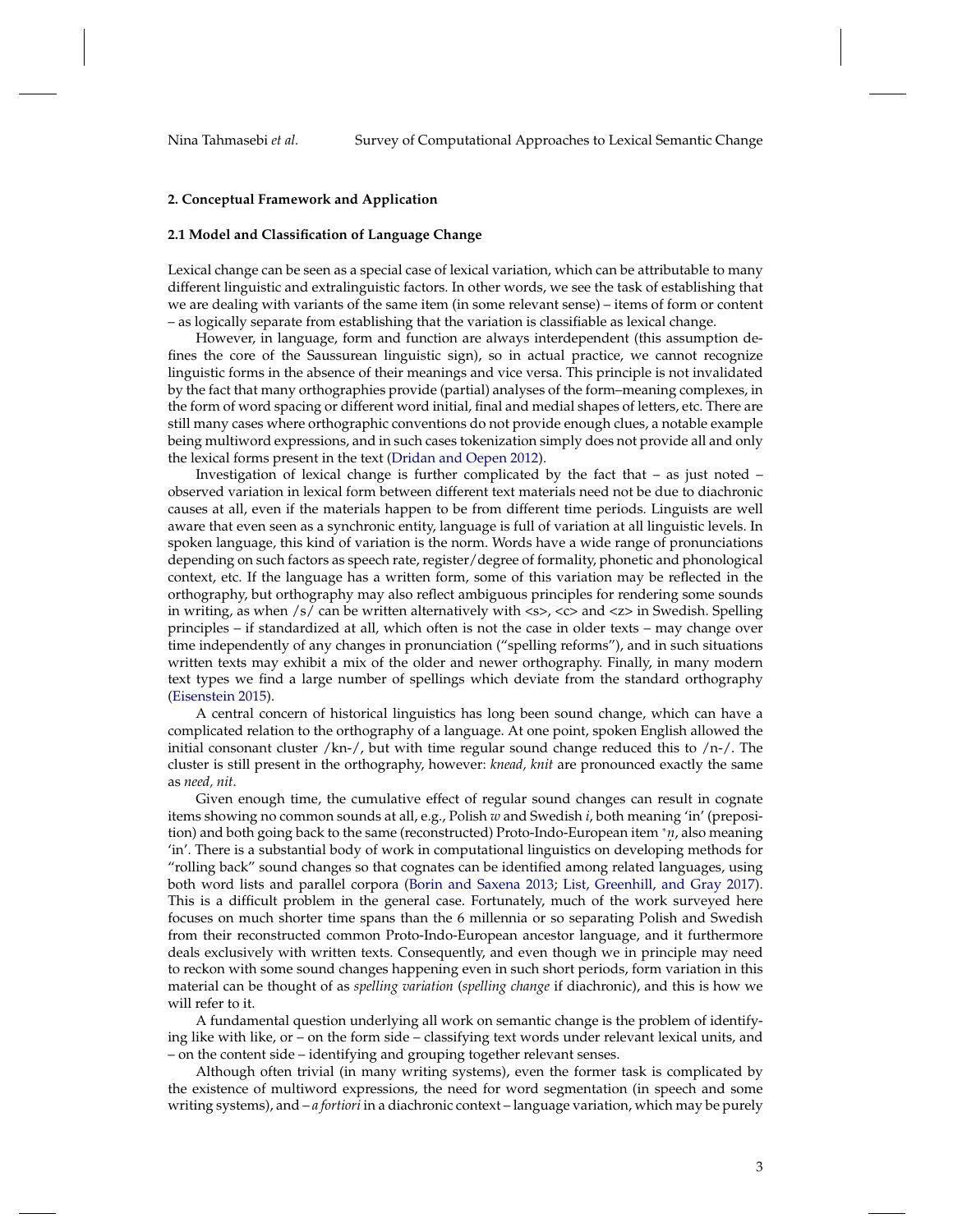orthographic, both synchronically and diachronically, as well as a reflection of sound change in the diachronic setting.

The latter task is widely recognized to be unsolved, and possibly not even amenable to finding one solution in that there will not be one canonical sense set for a particular language, but several sets depending both on their intended use [\(Kilgarriff](#page-51-2) [1998\)](#page-51-2), on particular analytical traditions ("lumpers" vs. "splitters"), and even on individual idiosyncrasies.<sup>[1](#page-3-0)</sup> In this context work such as that surveyed here can make a real contribution, by putting the identification of senses on a much more objective footing, and also allow for different sense granularities for different purposes by adjusting model parameters [\(Erk](#page-49-3) [2010\)](#page-49-3).

On a more basic level, these questions are intimately related to some of the basic theoretical and methodological conundrums of linguistics, such as the nature of *words* [\(Aikhenvald and](#page-48-1) [Dixon](#page-48-1) [2002;](#page-48-1) [Haspelmath](#page-50-0) [2011\)](#page-50-0), of *concepts* [\(Murphy](#page-52-0) [2002;](#page-52-0) [Wilks](#page-53-1) [2009;](#page-53-1) [Riemer](#page-52-1) [2010\)](#page-52-1) and their relation to word meaning or *word senses* [\(Cruse](#page-49-4) [1986;](#page-49-4) [Kilgarriff](#page-51-2) [1998,](#page-51-2) [2004;](#page-51-3) [Hanks](#page-50-1) [2013\)](#page-50-1).

Relating the main kinds of lexical change which have been considered in computational linguistics to those discussed in historical linguistics (Section [5\)](#page-27-0), we note that there is no neat one-to-one correspondence. The study of *semantic change* looms large in both fields and by and large focuses on the same kinds of phenomena, but in computational work, this is typically combined with a study of gain and loss of lexemes, since these phenomena are uncovered using the same computational methods. This could be said to constitute a consistent onomasiological focus, which however is not normally present in historical linguistics and consequently not given a label. In this survey, we refer to it as *diachronic conceptual change*, i.e. change in the set of lexical meanings of a language. We propose the term diachronic conceptual change as a superordinate concept to semantic change. Diachronic conceptual change takes the view of all senses and wordsense allocations in the language as a whole. This includes a new word with a new sense (e.g., neologisms like *internet* with a previously unknown sense) as well as an existing word with a new sense (*gay* firstly receiving a 'homosexual' sense, and later more or less losing its 'cheerful' sense), because both of these add to the set of senses available in the language. Diachronic conceptual change also allows for changes to the senses themselves, the line between actual meaning change and usage change is blurry here. Examples include the *telephone* that is a 'device for conveying speech over a distance', but that is now also used for spread of communication, and increasingly as a 'personal device used for photography, scheduling, texting, working', and so on.

Further, the specific phenomena of *lexical replacement* (including *named entity change*) and its generalized version *temporal analogy* have been subject to many computational linguistic studies. Examples include *Volgograd* that replaced *Stalingrad* (named entity change), *foolish* that replaced *nice* for the 'foolish' sense of the latter word (lexical replacement), and *iPod* that can be seen as a temporal analog of a *Walkman*. The change classes and their ordering as they are being studied from a computational perspective are shown in Table [1.](#page-3-1)

<span id="page-3-1"></span>

|                                            | Change types and their organization considered from a computational perspective.                                    |
|--------------------------------------------|---------------------------------------------------------------------------------------------------------------------|
|                                            | Lexical semantic change                                                                                             |
| Lexical change                             | Diachronic conceptual change                                                                                        |
| Lexical replacement<br>Named Entity change | Semantic change (new allocation between existing words and senses)<br>New word senses allocated to an existing word |
| Role changes<br>Temporal analogues         | New words with completely new word sense<br>New word with a new but existing sense                                  |
|                                            | Changes to existing senses                                                                                          |

**Table 1**

<span id="page-3-0"></span><sup>1</sup> Or on completely extraneous factors, such as budget constraints [\(Lange](#page-51-4) [2002\)](#page-51-4).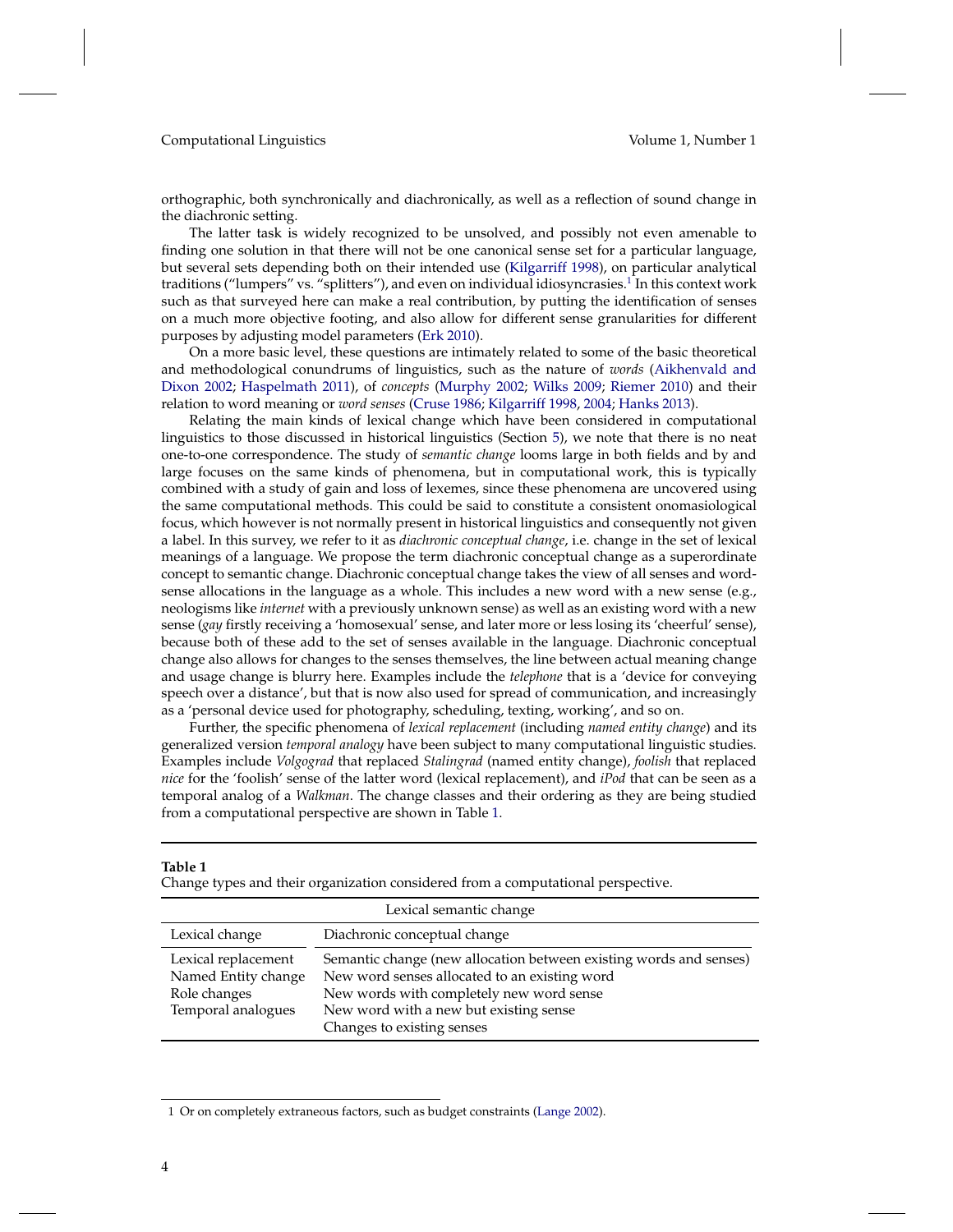Nina Tahmasebi *et al.* Survey of Computational Approaches to Lexical Semantic Change

#### <span id="page-4-0"></span>**3. Computational Modeling of Diachronic Semantics**

#### <span id="page-4-1"></span>**3.1 Word-Level Change Detection**

The methods presented in this section aim to capture diachronic conceptual change from a computational perspective and rely on different embedding techniques for representing words. While the papers surveyed in Section [3.1.2](#page-8-0) feature neural embeddings, the papers surveyed in Section [3.1.1](#page-4-2) employ co-occurrence vectors in different ways. All methods in this section represent all senses of a word using a single representation, that is, no sense discrimination or induction takes place. Within the sections, we have ordered the papers in diachronic order.

**3.1.1 Co-occurrence-based methods.** Most of the methods presented in this secion make use of co-occurrence information, and first build co-occurrence matrices. In some cases, the dimensions of the matrices are reduced using SVD. The majority use pointwise mutual information scores of different kinds (local, global or positive), rather than raw frequency scores for co-occurrence strength. Similarity is measured almost exclusivly using cosine similarity. [Rodda, Senaldi, and](#page-52-2) [Lenci](#page-52-2) [\(2017\)](#page-52-2) make use of second order similarity rather than work on first order similarity. [\(Kahmann, Niekler, and Heyer](#page-50-2) [2017\)](#page-50-2) use a rank series and compare differences in rank over time. Most different are the work of [Basile et al.](#page-48-2) [\(2016\)](#page-48-2) that use random vectors to represent each word, and then context information, and [Tang, Qu, and Chen](#page-53-2) [\(2013\)](#page-53-2) that use contextual entropy and reduce dimensions on the fly rather than applying SVD as post-processing.

<span id="page-4-2"></span>*Context vectors.* [Sagi, Kaufmann, and Clark](#page-52-3) [\(2009\)](#page-52-3) presented work on finding the senses of words by using context vectors and found *narrowing* and *broadening* of senses over time by applying semantic density analysis. Each occurrence of a target word is mapped to its context vector, which follows the definition proposed by [Schütze](#page-52-4) [\(1998\)](#page-52-4). A context is considered to be 15 words before and after each target word.

Two thousand words, the 50th to the 2049th most frequent word from the vocabulary are considered to be content-bearing terms C. Singular value decomposition is used to reduce the dimensionality by finding the most 100 important content bearing terms  $C'.^2$  $C'.^2$ 

For a specific target word  $w$ , each occurrence of the word in the corpus can be mapped to a context vector. The *semantic density* of the word *w* in a specific corpus is defined as the average cosine similarity of the context vectors. A high similarity can be seen as a dense set of vectors and corresponds to words with a single, highly restrictive meaning. A low similarity is seen as a sparse set of vectors and corresponds to a word that is highly polysemous and appears in many different contexts. To reduce the computations, a Monte Carlo analysis was conducted to randomly choose *n* vectors for pair-wise computation. To measure change in word senses over time, context vectors are created for a target word in different corpora (from different time points) and the semantic density is measured for each corpus. If the density of a word increased over time then it is concluded that the meanings of the word have become less restricted due to a broadening of the sense or an added sense. Decreased density over time corresponds to a narrowing of the sense or lost senses. The authors used a set of 4 words in the evaluation on the Helsinki Corpus divided into four sub-corpora; *do*, *dog*, *deer* and *science*. The first two were shown to broaden their senses, while *deer* was shown to narrow its sense. The word *science* was shown to appear during the period investigated and broaden its meaning shortly after being introduced.

Unlike in the work by [Schütze](#page-52-4) [\(1998\)](#page-52-4), the context vectors were not clustered to give more insight into the different senses. Instead, a random set of context vectors were selected to represent the overall behavior of a word. This means that even though there can be indication of semantic change there are no clues as to what has changed. What appears as broadening can in fact be a

<span id="page-4-3"></span><sup>2</sup> To capture as much variation as possible, the stopwords list is kept to a minimum and instead the 49 most frequent terms are ignored as terms not bearing any content. These can be considered to be stopwords in the specific vocabulary.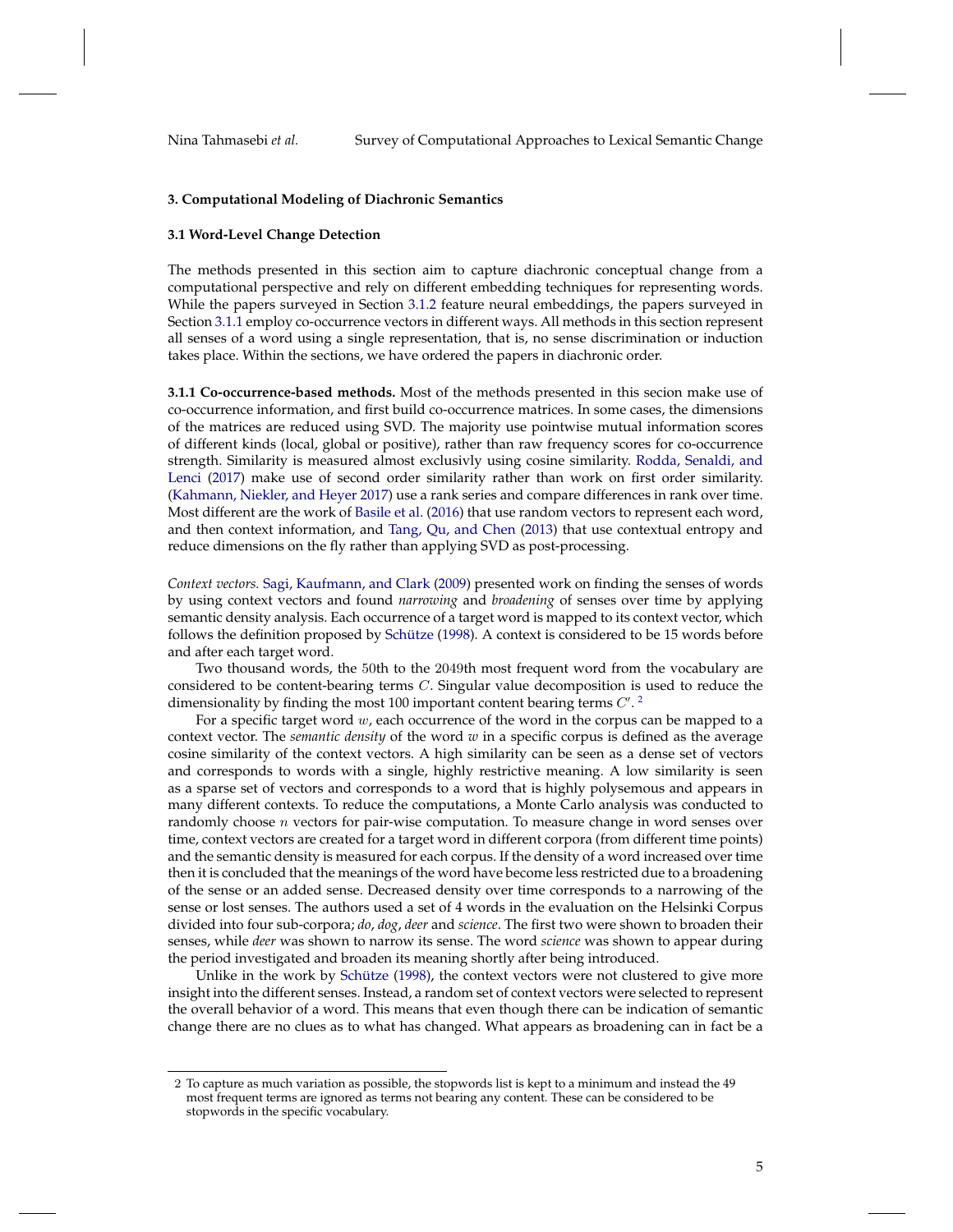stable sense and an added sense. In addition, the method requires very balanced corpora, because the addition of attributes such as genre will affect the density.

*Pointwise mutual information.* Similar to the work described above, the work presented by [Gu](#page-50-3)[lordava and Baroni](#page-50-3) [\(2011\)](#page-50-3) builds on context vectors to identify semantic change over time. The authors used Google Books Ngram data, more specifically 2-grams (pairs of words) were chosen, so that the context of a word  $w$  is the other word in the 2-gram.

Two separate sub-collections were chosen, the first one corresponding to the years 1960–1964 (the 60s) and the second one corresponding to 1995–1999 (the 90s). The content bearing words were chosen as the same for both collections and each count corresponds to the local mutual information similarity score. Two context vectors corresponding to the word *w* are compared by means of cosine similarity.

For a set of 10,000 randomly chosen mid-frequency words. the similarity between the 60s and the 90s are computed. Out of these, 48.4% had very high similarity scores, 50% had midrange similarity scores (between 0.8−0.2) and only 1.6% had a similarity score lower than 0.2. The assumption was that words with low similarity scores are likely to have undergone a semantic change, an assumption that was tested by manually evaluating a sample of 100 words over all similarities. Five evaluators judged each of the words on a 4-point scale (from *no change* to *significant change*) based on their intuitions. The average value of these judgments were then used for each word and compared using the Pearson correlation measure. The results show that distributional similarity correlates the most (0.445) with words that were more frequent in the 90s, while the frequency method correlates the most (0.310) with words that were more frequent in the 60s. It is important to note that the evaluation measured the ability to detect not only change, but also to distinguish the degree of change. For better comparison with other surveyed methods, it would be useful to see how this method performs for the 100 most changed words, and as a comparison, to the 100 least changed words.

[Rodda, Senaldi, and Lenci](#page-52-5) [\(2016,](#page-52-5) [2017\)](#page-52-2) present a method that investigates the change in ancient Greek from the pre-Christian era (7th c. BCE to the 1st c. BCE) to the centuries after Christianity (1st c. CE to the 5th c. CE). The study has its starting point in the idea that the rise of Christianity had a widespread effect on the Hellenic world. The method relies on second-order similarities on the basis of positive pointwise mutual information scores. A set of 50 words were investigated in detail by comparing their nearest neighbors between the two periods.

The corpus is based on the *Thesaurus Linguae Graecae* collection of Ancient Greek literary texts excluding e.g., private letters. The documents were lemmatized, stopwords were removed, and lemmas that occurred less than 100 times were filtered out. Among the remaining words, there were roughly  $4,000$  lemmas (we call these  $V$ ) that co-occurred in both sub-corpora and were used for the second-order similarity analysis.

The method creates a first order co-occurrence matrix using positive pointwise mutual information scores for each of the two sub-corpora. After Singular value decomposition, the dimensions were reduced to 300, that could possibly be disjoint. Next two second-order similarity matrices,  $S_1$  and  $S_2$ , were calculated using cosine similarity. Finally, the semantic similarity of a word was calculated as the Pearson correlation between the corresponding vectors in  $S_1$  and  $S_2$ .

The analysis was performed by manually evaluating the 50 lemmas with the lowest correlation score between the two sub-corpora. Each word was analyzed by comparing the 10 nearest neighbors from  $S_1$  and  $S_2$ . The authors noted that there were two prominent groups with changed meanings among these 50; Christian terms (e.g., *laós* that goes from 'people' to 'Christians') and technical terms (e.g., *hypótasis* that goes from 'foundation' to 'substance').

A recent paper that relies on co-occurrence information was presented by [Kahmann, Niekler,](#page-50-2) [and Heyer](#page-50-2) [\(2017\)](#page-50-2). The authors propose using *context volatility* based on the significance values of a word's co-occurrence terms and their corresponding ranks over time. The method starts by calculating a co-occurrence matrix and then transforming this matrix to a significance matrix, where e.g., the pointwise mutual information score of the two words was used instead of their co-occurrence frequency. For every set of co-occurring terms  $w_i$  and  $w_j$ , the context volatility measure, proposed by [Heyer et al.](#page-50-4) [\(2016\)](#page-50-4) for detecting changes in topics, calculates their rank series at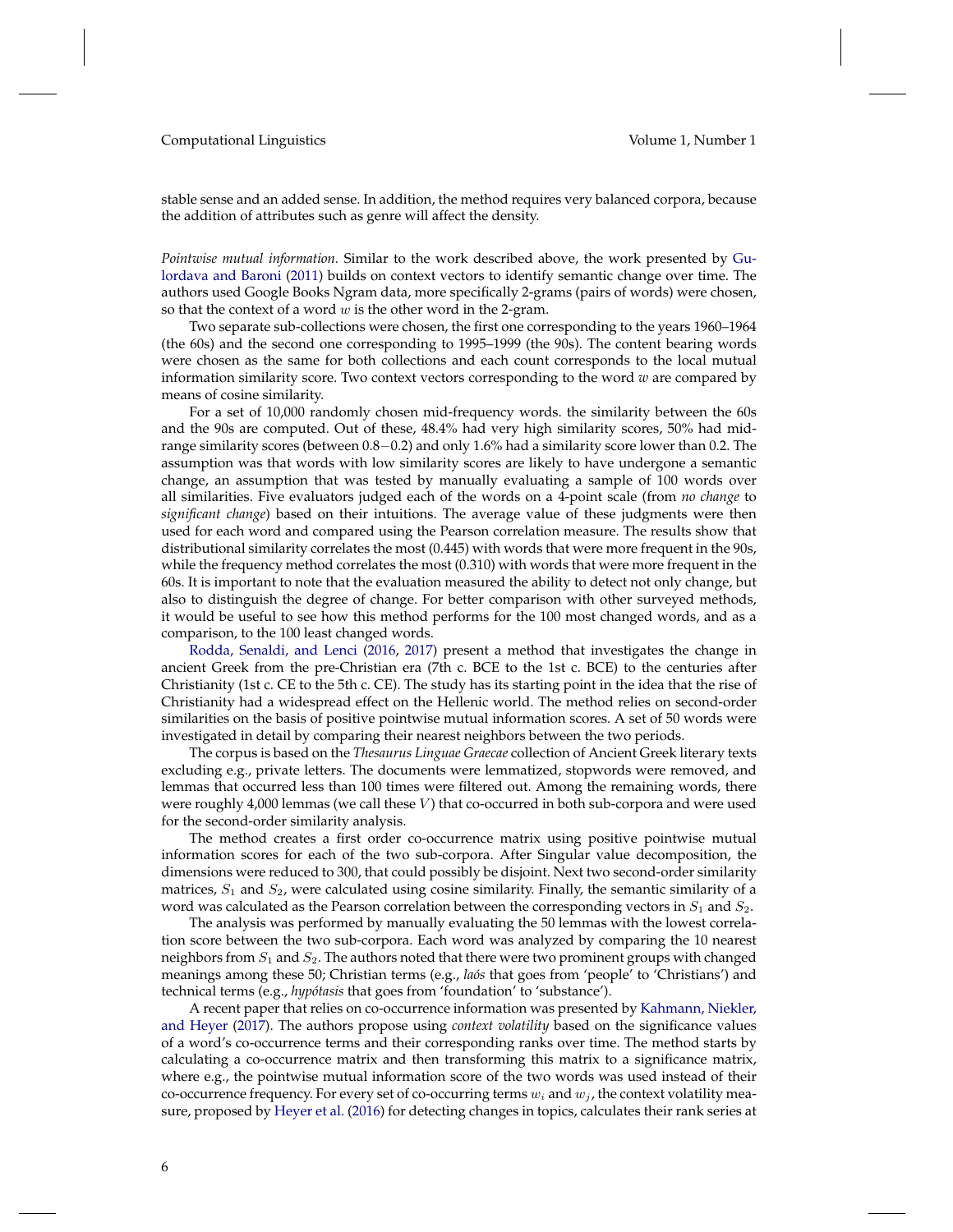every time slice  $t$ . The average coefficient of variation for every time series of a fixed word  $w_i$  with all words  $w_j$  is the volatility of  $w_i$ . [Kahmann, Niekler, and Heyer](#page-50-2) [\(2017\)](#page-50-2) propose an extension to the context volatility methods, called the MinMax algorithm, which takes into consideration gaps (i.e., missing co-occurrence values in the time series of  $w_i$  and  $w_i$ , e.g., due to sparse data). The MinMax algorithm measures the mean distance between the ranks of the time slices. The authors present experiments on an artificially created dataset to show three change types; (1) a change in the probability of a context term, (2) novel contexts, and (3) disappearing contexts in which the MinMax algorithm shows performance that is most resilient against differences in term frequency and the different types of modeled change.

The authors also evaluated a set of four terms in a British newspaper corpus collected from the Guardian between January and November 2016, around the terms *brexit* and *referendum*. The MinMax algorithm showed volatility for the terms *brexit*, *cameron*, *may* and *farage*, the latter three corresponding to David Cameron, Theresa May, and Nigel Farage who all played an important role in the time leading up to the Brexit referendum. The method also showed correlation between the frequency of the terms *brexit* and *cameron* and their volatility.

The authors claim two main advantages of the method, first, it can overcome the sparsity problems of diachronic corpora by not relying on (neural) embeddings that require large amounts of data, and second, it does not need to start with a fixed set of terms but rather detects the most changed terms. The latter does not seem to hold, since most published work make use of the "top" output of their methods to find the words most likely to have changed (see Table [3\)](#page-23-0).

*Temporal Random Indexing.* [Basile et al.](#page-48-2) [\(2016\)](#page-48-2) presented one of few studies of the semantic change problem in a language other than English. They focused on Italian and released a set of 40 words with their corresponding shifts in meaning. They made use of a word embedding method called Temporal Random Indexing that builds on the authors' previous work [\(Basile, Caputo, and](#page-48-3) [Semeraro](#page-48-3) [2014\)](#page-48-3). They made use of the Italian portion of the Google Books Ngrams corpus and considered the whole corpus to create the vocabulary *V*. Each term in *V* gets a randomly assigned vector with two non-zero elements  $\in \{-1,0,1\}$  and the assignments of all vectors corresponding to *V* are near-orthogonal. Then the corpus is split into sub-corpora where each one corresponds to a 10-year period between 1850–2012. The vocabulary in each sub-corpus is then modeled as the sum of all the random vectors assigned to each context word, the sums are normalized to downgrade the importance of the most frequent words.

The method can be repeated iteratively to update the representation of a word with more context information, but the authors found that the iterative vectors (both one and two iterations) gave worse results than those that used only the random vectors. The log frequency was used as a baseline for each word. The authors then used the change point-method proposed by [Kulkarni](#page-51-5) [et al.](#page-51-5) [\(2015\)](#page-51-5) with two versions for detecting change, the pointwise change between two time adjacent vectors (*point*) ( $t_{i-1}, t_i$ ) and the cumulative change (*cum*) between the sum of all vectors up to  $t_i$  and the vector for  $t_{i+1}$ .<sup>[3](#page-6-0)</sup>

A list of words that have changed was created, together with all the change points corresponding to each word, by pooling the top 50 results of each method and manually checking the pooled results against two dictionaries. The resulting dataset consisted of 40 words. An evaluation was performed manually on the 40 words. Given the set of change points returned by each method, the evaluation checked how many correct change points were detected among the top 10, top 100 and all of the returned change points. A change point is considered correct if it is found at the same time, or after the expected change point.

At the top 10 and top 100, the accuracy of the random indexing method with *point* performed as well as the baseline, and both outperformed the other methods. When considering all change points, the random indexing with *point* performed best, followed by random indexing with *cum*. The authors presented a time-aware evaluation as well and evaluated in which time delay the change points were found. The temporal indexing with *point* that got the best top 10 and overall

<span id="page-6-0"></span><sup>3</sup> Note that this is different from [Kulkarni et al.](#page-51-5) [\(2015\)](#page-51-5) who compare to  $t_0$  for all time points  $t_i$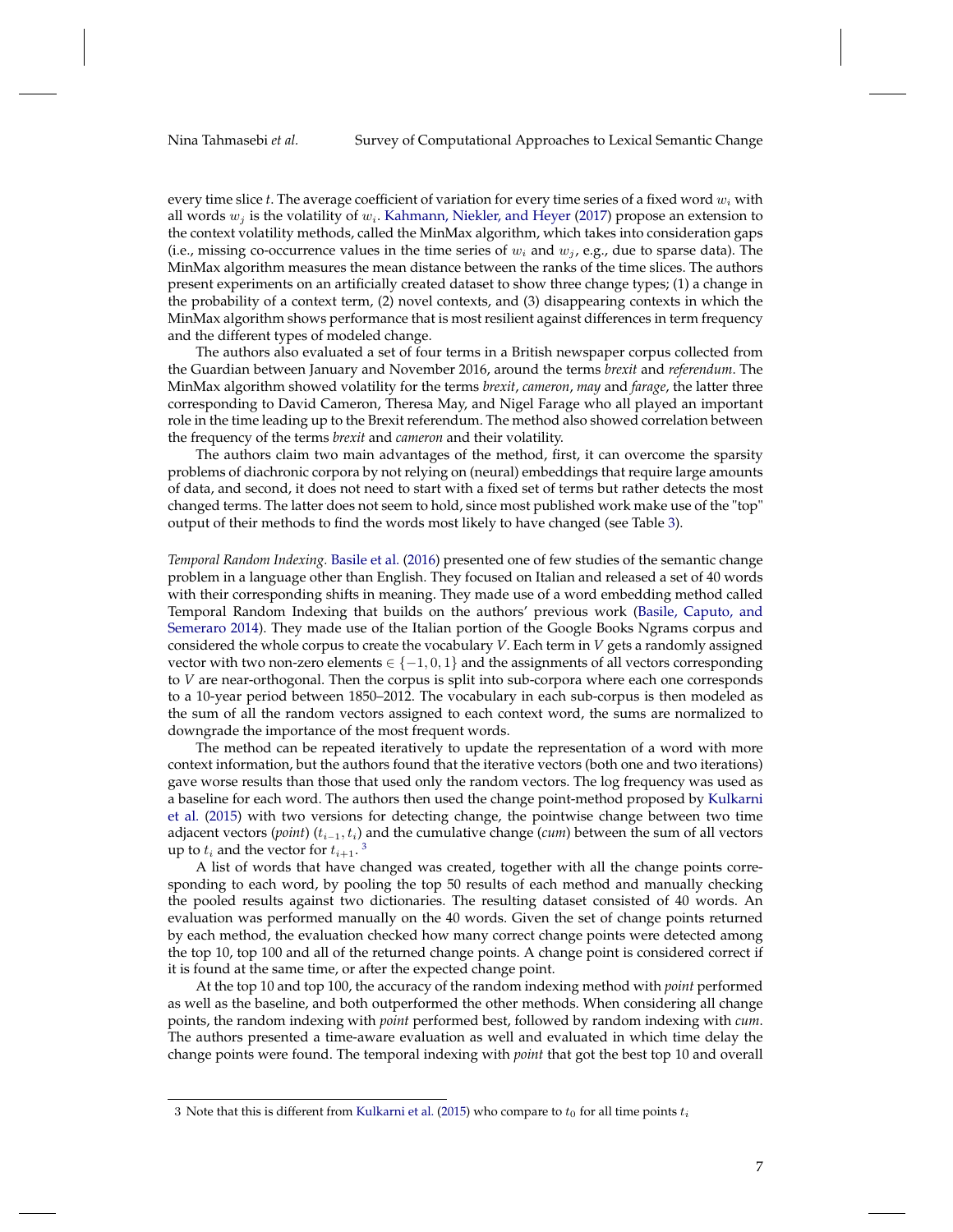scores had a time delay of, on average, 38 years with a standard deviation of 35. The best results were obtained by the random indexing with one and two iterations and the *cum* that, on average, had a delay of 17 $\pm$ 15 and 19 $\pm$ 20 respectively. These methods, however, had only an accuracy of 12–16% on the detected change points.

*Entropy.* [Tang, Qu, and Chen](#page-53-2) [\(2013\)](#page-53-2) presented a framework that relies on time series modeling on the changes in a word's contextual entropy. The method itself is not sense-differentiated, but from the time series, the authors showed patterns that differentiated broadening and narrowing, novel senses, as well as metaphorical and metonymic change.

For each period, a word was modeled as a distribution over its strongest noun associations. We can view this procedure as analog to first calculating a co-occurrence matrix and then performing dimensionality reduction, but here the dimension is reduced directly by associating *w* only to one noun from each context. The authors claimed that this helps represent different sense, as nouns have a high differentiating value. A *word status* for *w* at time *t* is then the probability of these contextual nouns. To create a time series, the feature vectors are represented by their entropy. The authors model linguistic change as an S-shaped curve [\(Kroch](#page-51-6) [1989\)](#page-51-6) and apply curve fitting on the time series of the word status entropy to detect patterns for different kinds of change.

The Chinese newspaper *People's Daily*, spanning 1946–2004, a total of 59 years with approximately 11 million tokens. They chose 33 words from Chinese new word dictionaries to represent changed words and another 12 words, not in any new word dictionary, as examples of stable words. The authors first noted that the S-variable could be used to determine if a word had changed its semantics. They also noted that not being found in the new word dictionaries did not preclude a word from having changed semantics, and upon manual inspection, found that 5 out of 9 stable words had also changed their meaning. 13 out of 19 words that had experiences broadening and narrowing could be found, as well as 3 out of 5 words that experienced metaphorical change.

This experiment shows that the entropy time series of a word's feature vector can be used to identify different kinds of change. However, the values used for the classification are observations from the training data (all words that are classified have also contributed to the finding of the thresholds). The experiment does not show the discriminating power of the variables on previously unseen data.

In a follow up work, [Tang, Qu, and Chen](#page-53-3) [\(2016\)](#page-53-3) attempted to cluster the contexts to find senses, and to classify the senses into different change types. $4$  In this experiment the dataset was larger and consisted of 197 words that had experienced change. This change vs. stable experiment was conducted using a training and a testset where 28 stable terms and 28 changed terms were chosen randomly. By separating the dataset into separate training and testsets, the weakness of the previous paper is overcome. The experiment was repeated 100 times and the average precision of the experiment was 82.3%, using Support vector machine (SVM) for the classification.

In a second step, the contexts for each word were clustered using the DBSCAN algorithm. The resulting clusters were considered synsets. The resulting set of synsets is large; for example, for the word *tou ming* there were 490 clusters, so there is a need for reduction. The authors proposed using the diachronic span and density of each cluster to determine whether the cluster is sufficiently strong for continued analysis, or should be discarded. This procedure resembles word sense induction, and thus is considered as sense-aware even if the relation between the resulting synsets and the word senses were not directly clarified or evaluated. It is also unclear how many synsets remain on average after the reduction phase.

The individual senses were classified on the basis of the sense status using the same procedure used for classifying change vs. stable words. The classification was done for three change types at the same time (novel sense, metaphorical change, and metonymical change). They used 14 randomly chosen training examples for each type. The remaining 100 or so elements were

<span id="page-7-0"></span><sup>4</sup> This approach is considered sense-differentiated but we place it here since the description of the main algorithm is here.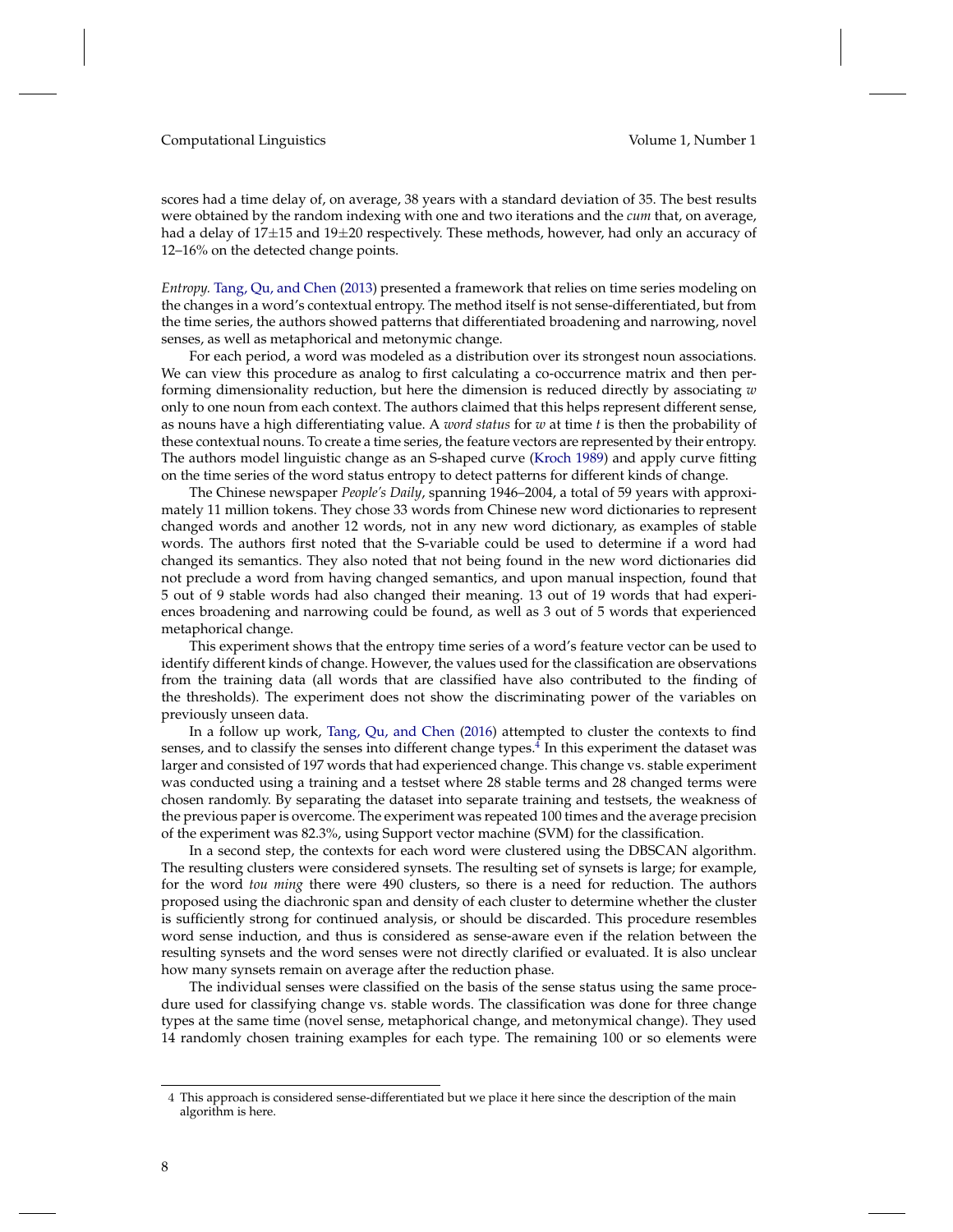used for testing. The experiment was repeated 100 times and the average precision was 42%. The results were not reported for each class individually and thus we do not know if some classes performed better than the others. The authors concluded that while it is possible to distinguish the different classes for each synset, the variables of the S-shaped curve were not sufficient for accurate classification. One important weakness is that the model only allows for one change event per word or sense. It is, however, possible that more than one change event occurs for each sense. In addition, the sense induction procedure was not evaluated properly; a different induction method (i.e., a different grouping of nouns into synsets) might provide better results.

<span id="page-8-0"></span>**3.1.2 Neural Embeddings.** In the last few years, the largest body of work has been done using (neural) word embeddings of different kind. With a few exceptions, embeddings are individually trained on different time-sliced corpora and compared over time. This means that each representation for a word at different points lives in a different space. All different embeddings for a word must first be projected onto the same space before comparison. Three different methods have been used for projection. First, vectors are trained for the first time period  $t_1$  independently of any other information. The follow up vectors for time  $t_i \forall i > 1$  are initialized with the vectors for time  $t_{i-1}$ . What happens in the case of words that are present in  $t_i$  but not  $t_{i-1}$  is generally not specified, the same initialization can be assumed as at time  $t_1$  (see e.g., [Kim et al.](#page-51-7) [\(2014\)](#page-51-7) for more details). The second method projects words to a specified time period, typically the last one, using a linear mapping (see e.g., [Kulkarni et al.](#page-51-5) [\(2015\)](#page-51-5); [Hamilton, Leskovec, and Jurafsky](#page-50-5) [\(2016b\)](#page-50-5) for more details and examples). Finally, the third method avoids mapping of vectors by comparing second order similarity vectors (see [Eger and Mehler](#page-49-5) [2016\)](#page-49-5). All of the papers in this section consider time series data and make use of different methods to detect changes compared to the average, first or last time period.

*Initializing using previous time period.* [Kim et al.](#page-51-7) [\(2014\)](#page-51-7) were the first to use neural embeddings to capture a word's meaning for semantic change detection. They used the Skip-Gram model [\(Mikolov et al.](#page-52-6) [2013a\)](#page-52-6) trained on the Google Books Ngrams (5-gram) English fiction corpus. They created a neural language model for each year (with 200 dimensions), with the vectors being initialized by the vectors from the previous year. Years 1850–1899 were used as an initialization period and the focus for the study was 1900–2009. Vectors were compared over time using their cosine similarity. The 10 least similar terms (those believed to have changed their meaning the most) and the 10 most similar terms (stable terms) were inspected. The three closest neighboring words from 1900 and 2009 were used for verification of change.

Two words were investigated in more detail with respect to the time series of their cosine similarities; the difference in cosine similarity between the year *y* and 1900 was plotted against a time axis. This was compared to the average cosine similarity of all words as a baseline. It was clear that *cell* and *gay* deviated significantly from the average plot while the two stable terms *by* and *then* were more stable than the average. The comparison to the average of all words is an alternative method to comparing to negative words. This controls for the fact that not all words behave the same way as the changing ones and thus confirms the correct hypothesis. An alternative method is to compare, not to the overall average, but to the average of words in the same frequency span as the word under investigation (like in [Jatowt et al.](#page-50-6) [\(2018\)](#page-50-6)). Comparing to other words in the same frequency span is important as there is evidence that very frequent words behave differently from very infrequent terms [\(Hamilton, Leskovec, and Jurafsky](#page-50-5) [2016b;](#page-50-5) [Pagel, Atkinson, and Meade](#page-52-7) [2007;](#page-52-7) [Lieberman et al.](#page-51-8) [2007\)](#page-51-8).

The two changing terms were also investigated in a pairwise manner with respect to four terms that represented their different senses. *Cell* was compared to *closet* and *dungeon* on the one hand and *phone* and *cordless* on the other. The term *gay* was compared to *cheerful* and *pleasant* as well as *lesbian* and *bisexual*. In addition, the authors further grounded their results by investigating ngrams that contained the evaluated word from 1900 and 2009. We note that this, backwards referral to the original texts that contribute to a statistical hypothesis, is an extremely important step that is often overlooked by others.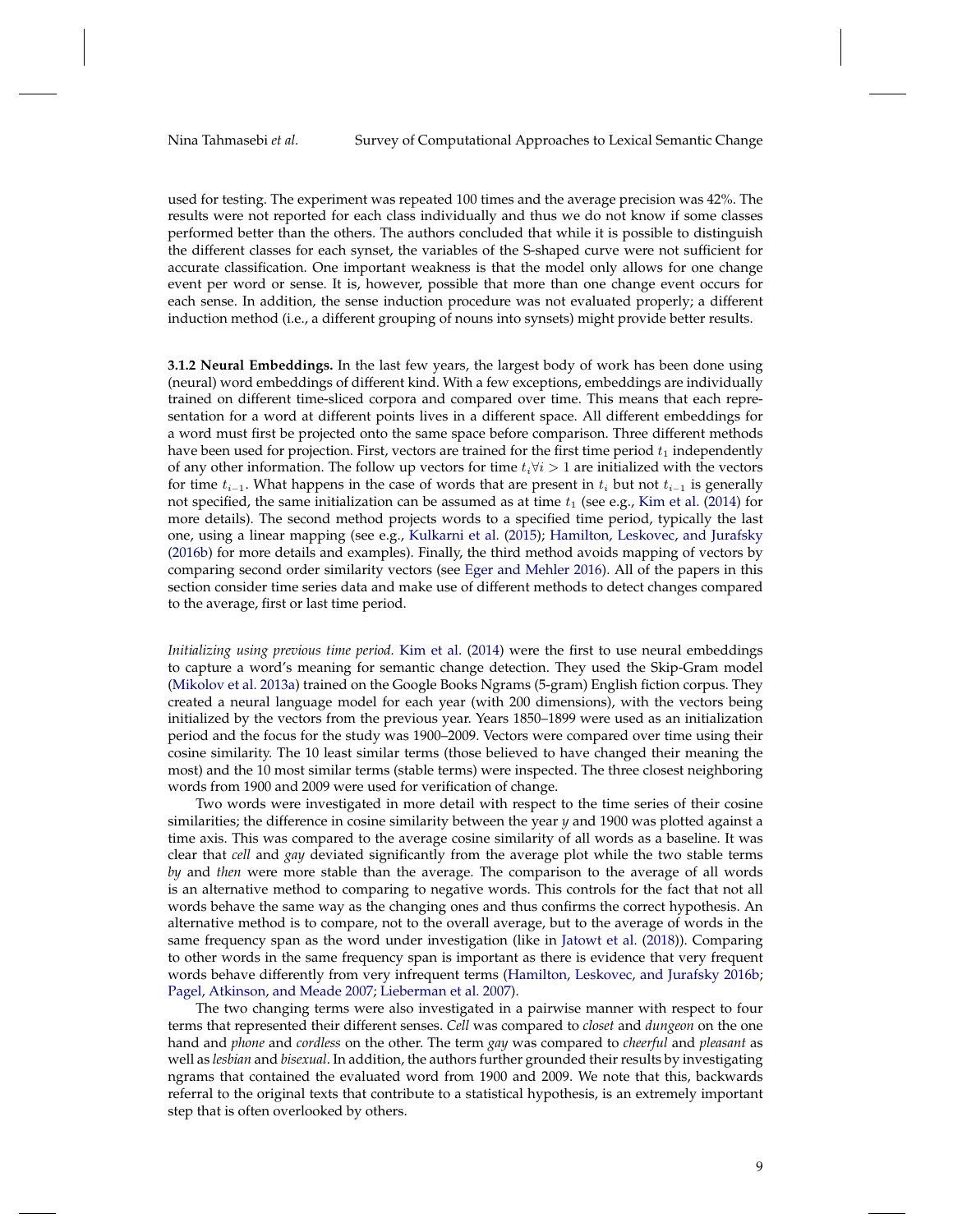The authors concluded that a word that has lost in popularity over time, and hence is not frequently used in succeeding time spans, will not update its vector and, therefore, change cannot be detected. They suggest combining embedding signals with frequency signals to detect such cases. No explicit evaluation with respect to outside ground truth was made, nor were the words marked for being correct or incorrect. Finally, the authors concluded that their approach does not distinguish change types such as broadening, narrowing or pejoration, and amelioration, yet they suggest it would be interesting to analyze and characterize these.

*Change point detection.* [Kulkarni et al.](#page-51-5) [\(2015\)](#page-51-5) presented an investigation of different statistical properties and their capacity to reflect statistically significant semantic change. Two questions were asked; how statistically significant is the shift in usage of a word over time? and at what point did the shift take place? Two things seem to be implicit in these questions. First, a shift in the dominant sense of a word (e.g., one existing, dominant sense handing over to another existing sense) was also considered a semantic shift. And secondly, a word has only one semantic shift. The authors noted that while many semantic changes occur gradually, there is a time when one sense overtakes the others and they considered this to be the change point, on lines of explanatory power of a sense (see section [6.2.1\)](#page-33-0).

For each word in a vocabulary, a time series was constructed over the entire time period. Each point  $t$  in the time series results in statistical information derived from the word's frequency, its part-of-speech distribution, or its semantic vector, corresponding to the usage in the sub-corpus derived at  $t$ , namely  $C_t$ . Once all time series have been constructed, the authors proposed a change point detection method. The time point  $j$  that produces the most significant change point (with a score above a user-defined threshold ) was considered the final change point.

Three datasets were used, The Google Books Ngram Corpus (5-grams from 1900–2005, 5-year periods), an Amazon Movie Review corpus (1997–2012, yearly periods), and a Twitter corpus (2001–2013, monthly periods). A set of words were investigated in more detail and it was found that the distributional method performed better for some (a set of 11 words like *recording, gay, tape, bitch, honey*) while the syntactic method performed better for others (e.g., *windows, bush, apple, click*). For the three first (*windows, bush, apple*), the distributional method could detect significant changes, even though the most common context words should have been significantly different in the ages of computers and presidents. The word *bush* provided a good reason for allowing more than one change point given that the US had two presidents with that name, but in rather different contexts.

A synthetic evaluation was presented, in which 20 duplicate copies of Wikipedia were used and the contexts of the words were changed artificially proportionally to a probability  $p_r$ . The larger the proportion of  $p_r$ , the better did both the distributional and the frequency method perform, with the distributional method outperforming the frequency method for all values of  $p_r$ . When the target and the replacement words were no longer required to belong to the same part of speech, the distributional method was outperformed by the syntactic method for low values of  $p_r$  but for values  $\geq 0.4$  the distributional method outperformed the syntactic method.

The second evaluation was performed on a reference set of 20 words, compiled from other papers. Out of 200 words evaluated per method, 40% of the words from the reference set were found for the distributional method and 15% for the syntactic method. This was to some extent, an experiment to capture recall of known changes.

Finally, in the human evaluation, the top 20 words from each method were evaluated by three annotators. For the frequency method, 13.33% of the 20 words were considered to have changed their meaning, for the syntactic method the corresponding number was 21.66%. For the distributional method the rate was 53.33%, meaning that among the top 20 words outputted by the distributional method, more than half were deemed to be words that had undergone semantic change. This was however not tied to the change point; a word was only judged to belong to either class *change*/*no change*. An interesting question arises when the time series of the syntactic and distributional methods were created. For both, the data at time  $t_i$  were compared to  $t_0$ ;  $\forall i$ , where  $t_0$  corresponds to the earliest possible time point and might have low quality due to sparse data and a high error rate. Would the method perform better if the information at  $t_i$  were compared to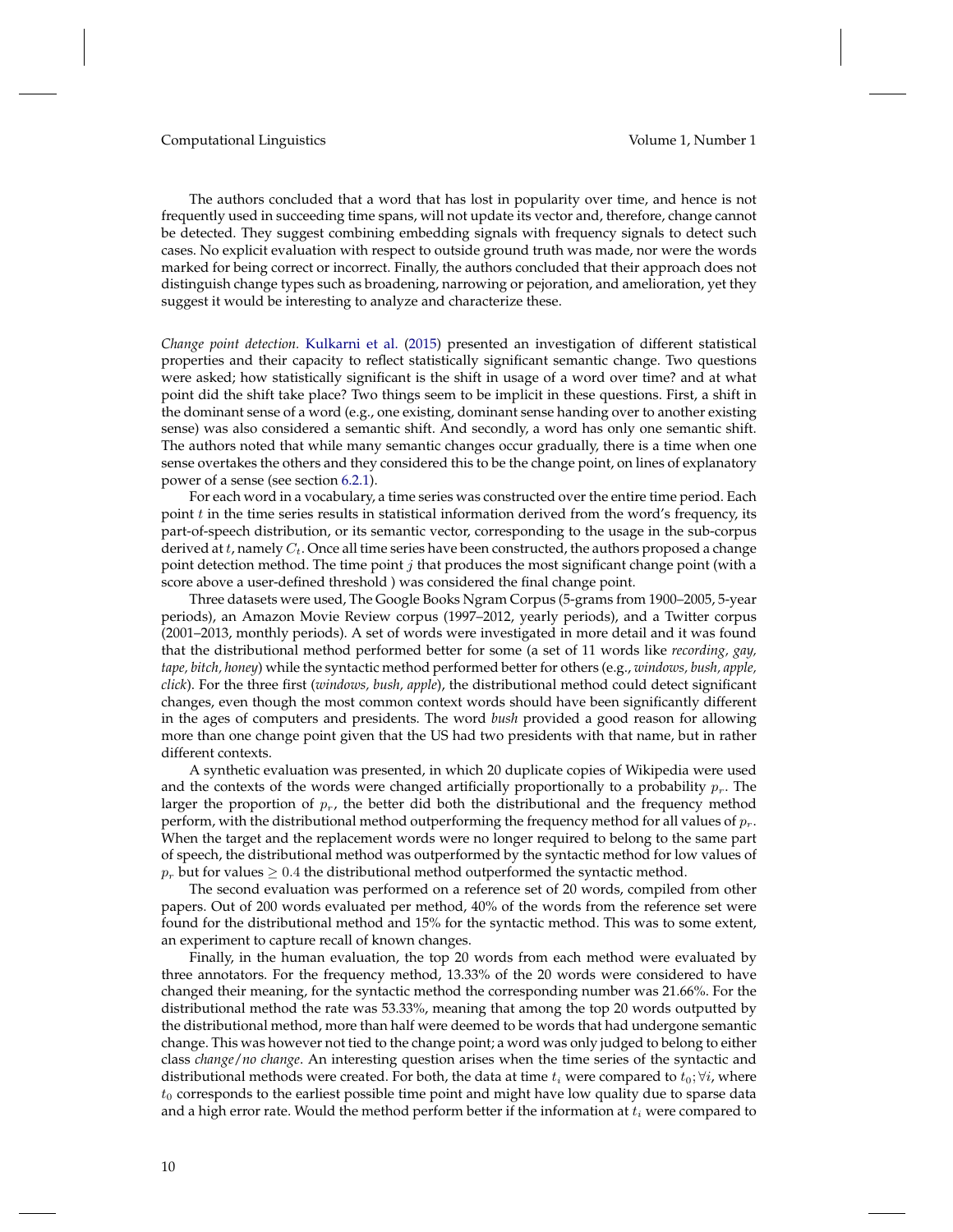$t_N$  where N was the last time point, to  $t_{i-1}$ , to an average of all time points, or to a joint modeling of all information at once?

*PPMI-based compared to SGNS.* [Hamilton, Leskovec, and Jurafsky](#page-50-5) [\(2016b\)](#page-50-5) presented an evaluation of different embedding techniques for detecting semantic changes, both a priori known pairs of change and those detected by the different methods. They evaluated six different datasets, covering four languages and two centuries of data.

The first embedding method was based on the positive pointwise mutual information score PPMI. The second was a Singular value decomposition (SVD) reduction of the PPMI matrix, often referred to as  $SVD_{PPMI}$  in other work, and the third embedding method was the Skip-Gram with negative sampling (SGNS) [\(Mikolov et al.](#page-52-8) [2013b\)](#page-52-8). For the two latter, embedding dimension was 300 with a window size of 4 (on each side). The SVD and SGNS embeddings were aligned over time using the orthogonal Procrustes.

Four different tasks were evaluated; synchronic accuracy, detection of known pairs of change on both COHA and ENGALL, Google Books Ngram all genres, and discovery of new words that have changed on ENG fiction. The synchronic task was not relevant for change detection, but the SGNS performed worst out of the three measures on ENGALL. The pair-wise task considers the cosine similarity of a pair of words at each time slice, and correlates the value against time using Spearman correlation.

For the detection of known pairs, a set of nine terms were compared with respect to a validation word. As an example, the term *nice* should move closer to *pleasant* and *lovely* and away from *refined* and *dainty*, resulting in four pairs. A total of 28 pairs were evaluated on both ENGALL and COHA. All three measures were able to detect all changes for COHA and ENGALL except for PPMI that captured 96.7% of all changes on ENGALL. The differentiating factor became the number of significant changes that were found for the different measures; PPMI scores lowest for both datasets with 84–88% significant changes detected, SVD performed best with 90–96.0% (ENGALL and COHA) while SGNS performed best on ENGALL with 93.8% and lowest on COHA with 72.0%. This was likely a result of the size of COHA that was insufficient for SGNS.

On the detection task, the top 10 words were evaluated for all three methods on ENGfiction and Google Books Ngram fiction, the authors note that the top 10 words on ENGALL are dominated by scientific terms due to sampling biases in the corpus. The 30 words were evaluated by evaluators and classified as correct (i.e., true semantic change, borderline and incorrect). For SGNS 70% (that is, 7 out of 10 words) were correct, for SVD 40% were correct and for PPMI only 10% were correct. However, for PPMI, the remaining nine words were deemed as borderline while SVD had two borderline cases and SGNS has only one. So, considering the inverse account, SGNS had 20% incorrect, SVD had 40% incorrect and PPMI had zero incorrect results among their top 10 ranked words. It would be interesting to know the results on COHA, and if SGNS performs worse than SVD on this smaller dataset.

*Second-order similarity.* [Eger and Mehler](#page-49-5) [\(2016\)](#page-49-5) presented a method that relies on second-order similarity of Word2Vec-vectors. The primary aim was to investigate whether semantic change is linear over the vocabulary as a whole, but the method can also be used to detect words that deviate from the pattern of general change.

The COHA corpus was used as a basis with two partitions – 1810–2000 and 1900–2000, respectively – divided into decades. For each partition, only nouns, adjectives, and verbs were kept that occurred more than 100 times. The experiments were repeated on a German newspaper corpus, *Süddeutsche Zeitung*, for a yearly span in the period 1994–2003, and a Latin corpus covering the years 300–1300 subdivided into 100-year periods.

The method starts with a common vocabulary  $V$  that is the intersection of all words in all time sliced sub-corpora. For each word in  $w_i \in V$ , an embedding was created  $\tilde{\mathbf{w}}_i(t)$  from the sub-corpus corresponding to time  $t$ . To avoid mapping or transforming vectors across time, the (second-order similarity) embedding of a word  $w<sub>i</sub>(t)$  was based on the cosine similarity between  $\tilde{\mathbf{w}}_i(t)$  and all words  $\tilde{\mathbf{w}}_j(t), j = 1 \dots |V|$ .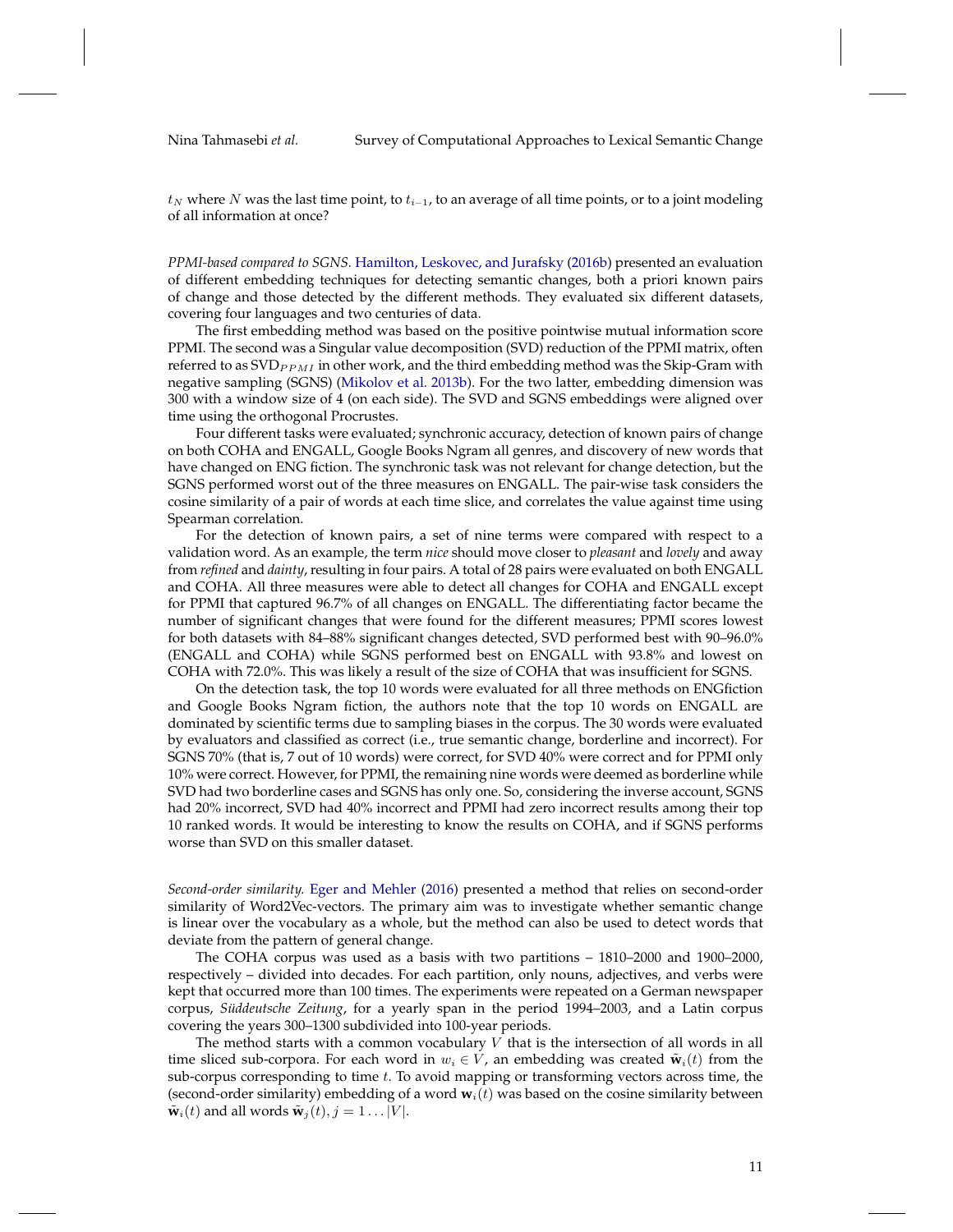The hypothesis is that meaning change can be modeled by a linear model, that says the meaning of a word  $w_i$  at time t can be modeled as a linear combination of its neighbors from previous time points. To test this hypothesis, a time-indexed self-similarity graph was used. A self-similarity graph counts the similarity between the embeddings of two time slices for the same word,  $\sin(w(s), w(t))$  for any two s, t. The self-similarity was then averaged for all time gaps  $t_0 = |t - s|$ . Across all words and all datasets, self-similarity shows a linear decay with time distance, and the linear model with a negative coefficient, fits with  $R^2$  values of well over 90%. To measure change over time, a ratio of the maximal and minimal weight of a link in the selfsimilarity graph of w was used. For the 1900–2000 COHA dataset, the bottom words were *one, write, have, who, come, only, know, hat, fact*, and among the top ones were words like *bush, web, implement, gay, program*, showing the potential for discriminating between stable and changing words.

The authors investigated the possibility of finding words that have negative relationships, that is, those that move apart. Four pairs were shown as examples, summit  $\leftrightarrow$  foot, boy  $\leftrightarrow$  woman, vow  $\leftrightarrow$  belief and negro  $\leftrightarrow$  black. The paper provides justification only for the last pair.

*Concept change.* [Recchia et al.](#page-52-9) [\(2016\)](#page-52-9) claim that semantic change and concept change are different in that a concept can connect more than one sense. For example, the main sense of the concept of *broadcast* changed from 'spreading seeds' to 'spreading information' but the concept does not lose the sense of spreading seeds. Instead, the second sense becomes more prominent. Their use of "concept" is idiosyncratic, and corresponds roughly to the lexical-semantic relation superordinate or hyperonymy or the lexicographic notion of main or prototypical sense [\(Lew](#page-51-9) [2013\)](#page-51-9). To be able to detect changes in concepts, the authors proposed creating a fully connected graph around a seed word. The graph is created in the following way; first, all words are represented by their HistWord vectors [\(Hamilton, Leskovec, and Jurafsky](#page-50-5) [2016b\)](#page-50-5). Second, two words are linked, if the cosine similarity of their corresponding vectors is above a threshold, considered as the minimal edge weight.

Once the fully connected graph (size 9) has been created for the first time slot, a word is exchanged in a subsequent time slot if and, only if, it increases the minimum edge weight, and the word that leads to the highest increase is chosen. At each time period (decade), at most one word from the fully connected graph is exchanged.

On average, 33% of the fully connected graphs shared at least one word in common between the earliest (1800–1810) and the last (1990–2000) time period. In 69% of all cases, the seed word was no longer present in the last time period. The authors noted that the graphs did not typically drift too far afield, showing that the concepts are flexible but "reasonably resistant" to drift.

There was no systematic evaluation to confirm this claim. The authors noted that out of 500 randomly chosen words, only 212 had a fully connected graph where the minimum edge weight exceeded 0.2. The method should thus be applicable to roughly 42% (= 212/500) of the words. Still, the idea of tracking broader sense clusters rather than individual senses is highly appealing.

**3.1.3 Dynamic word embeddings.** Three different methods exist for creating dynamic word embeddings. Common to all of them is that they share some data across all time periods and that the resulting embeddings originate in the same space for all time periods. This reduces the need to align the vectors trained on separate time slices. However, each method uses different embedding techniques. It shows that, regardless of method for creating individual embeddings, sharing data across time is highly beneficial and can help reduce the requirments on large datasets (which we rarely have available for historical, textual corpora).

*Dynamic probabilistic Skip-Gram.* The paper by [Bamler and Mandt](#page-48-4) [\(2017\)](#page-48-4) was the first of three to propose using dynamic word embeddings trained jointly over all times periods. The advantage of the method is two-fold. First, there is no need to align embedding spaces which can introduce noise, and second, the model utilizes information from all time periods to produce better embeddings and reduce the data requirements.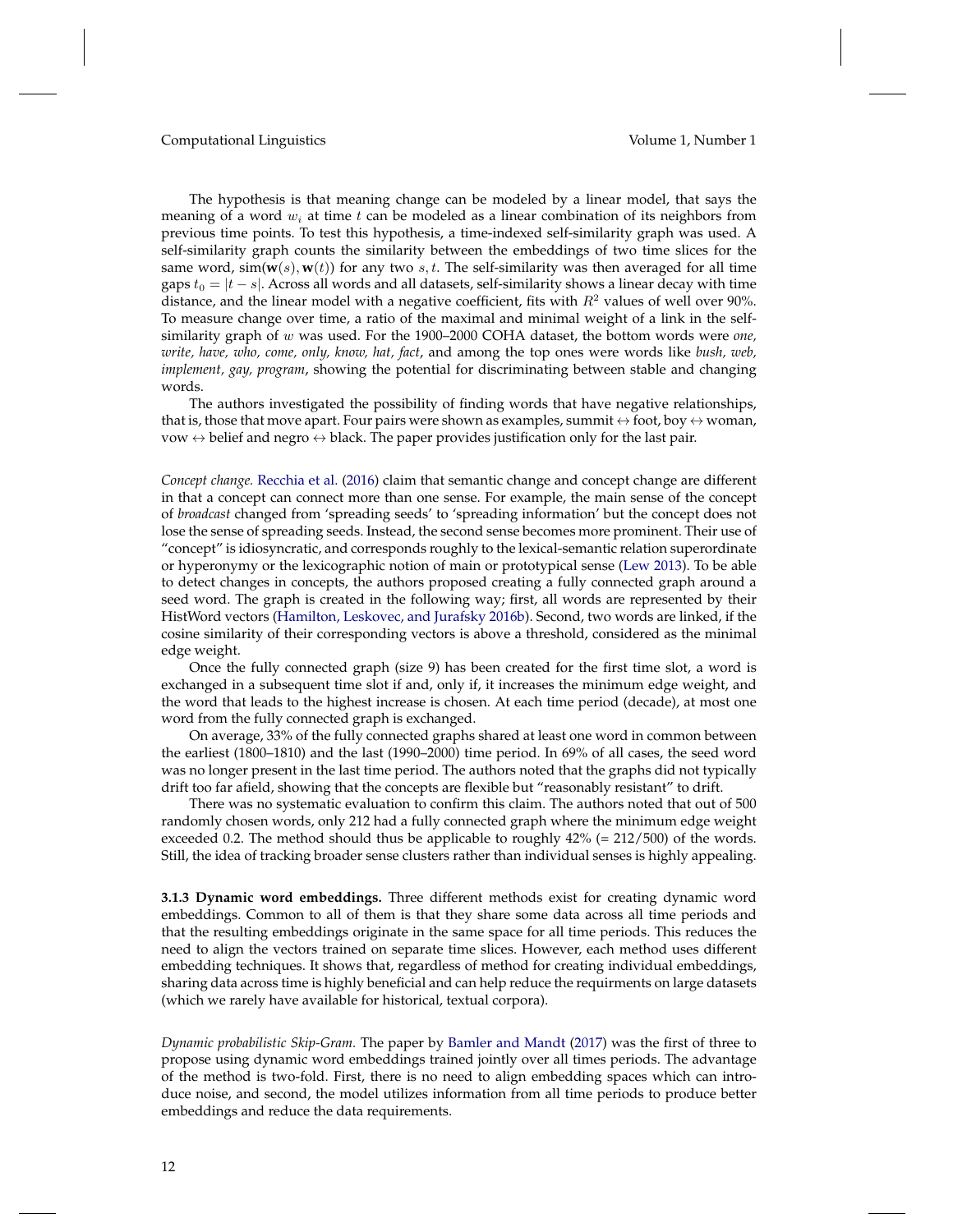The authors proposed a Bayesian version of the Skip-Gram model [\(Barkan](#page-48-5) [2017\)](#page-48-5) with a latent time series as prior. Their method is most like that of [Kim et al.](#page-51-7) [\(2014\)](#page-51-7), but information is shared across all (or all previous) time points. The priors are learned using two approximate inference algorithms, either as a *filtering*, where only past information is used (for time  $t_i$  all information from t<sup>0</sup> to ti−<sup>1</sup> is used), or as a *smoothing*, where information about all documents (regardless of time) is used. The resulting dynamic word embeddings can fit to data as long as the whole set of documents is large enough, even if the amount of data in one individual time point is small.

The authors compare their methods, dynamic Skip-Gram with filtering (DSG-f) and smoothing (DSG-s) with the non-Bayesian Skip-Gram model with the transformations proposed by [Hamilton, Leskovec, and Jurafsky](#page-50-5) [\(2016b\)](#page-50-5) (SGI) and the pre-initialization proposed by [Kim et al.](#page-51-7) [\(2014\)](#page-51-7) (SGP). Three different datasets were used, Google Books corpus with 5-grams (context window size of 4), the State of the Union addresses of U.S. presidents (spanning 230 years), and a Twitter corpus spanning 21 random dates from 2010 to 2016. For the first corpus, the dimension size was 200 and for the two smaller corpora, the dimension size was 100.

The quantitative experiments aimed to investigate the smoothness of the embeddings between different, adjacent time periods. The first method visualized embedding clouds for the Google Books Ngram dataset for four consecutive years. The second method shows the displacement, measured as a Euclidean distance, between word vectors in 1998 and the next 10 years. Finally, the third method investigated the generalization to unseen data and showed that DSG-f and DSG-s outperformed SGI and SGP for the Twitter and SoU corpora. The experiments showed that joint training over all time periods is beneficial when training vectors for individual time periods, in the sense that the vectors do not move too radically from one year to another.

The second set of experiments aimed at showing the capability of detecting semantic change. First, the top 10 changing words according to the DSG-f method were visualized by means of their five most similar words from the earliest and the last time points. The reader is left to judge for themselves if all words are indeed correct. Second, three changing words are investigated with respect to two opposite context words (in pairs) for each corpus. As an example, *computer* was compared to *accurate* and *machine* for the Google Books dataset. Again, the DSG-f and DSG-s outperformed SGI and SGP for the two smaller datasets, where the latter two methods had difficulty fitting a vector space to small amounts of data. For Google Books, the dynamic embeddings performed better in the sense that they were smoother.<sup>[5](#page-12-0)</sup>

*Dynamic PPMI embeddings.* [Yao et al.](#page-53-4) [\(2018\)](#page-53-4) presented a second approach, with a different take on the word embeddings. Their embedding method relies on a positive pointwise mutual information matrix (PPMI) for each time period, which is learned using a joint optimization problem. In other words, embeddings for each time period were not first learned, then aligned, but rather learned while aligning.

The authors proposed these dynamic embeddings for both the semantic change problem and the diachronic word replacement problem. They investigated both problems using qualitative and quantitative evaluation. The authors crawled roughly 100k articles from the New York Times, published 1990–2016, together with metadata such as section labels. Words that occurred fewer than 200 times across all time slices, as well as stop words were removed. Using a vocabulary of almost 21k words, and a window size of 5, the embeddings were created.

Four words were evaluated manually. The first two clearly illustrate the difficulty with modeling a word's meaning using a single representation: *apple* has nothing to do with fruit from 2005 and onward and, since 1998, *amazon* is not a river in South America.[6](#page-12-1)

<span id="page-12-0"></span><sup>5</sup> There are no precision values in the paper; the interpretation of the change results is left to the reader.

<span id="page-12-1"></span><sup>6</sup> In this dataset, the confusion of "apple" as a fruit and "Apple" as a company could be a consequence of the case normalization preprocessing step. The case of "Amazon" is different, since both the jungle and the company are proper nouns. It might also be a consequence of a change in the dominant sense of the words, from fruit and a jungle to a company, and the representation method that might have difficulty capturing both at once.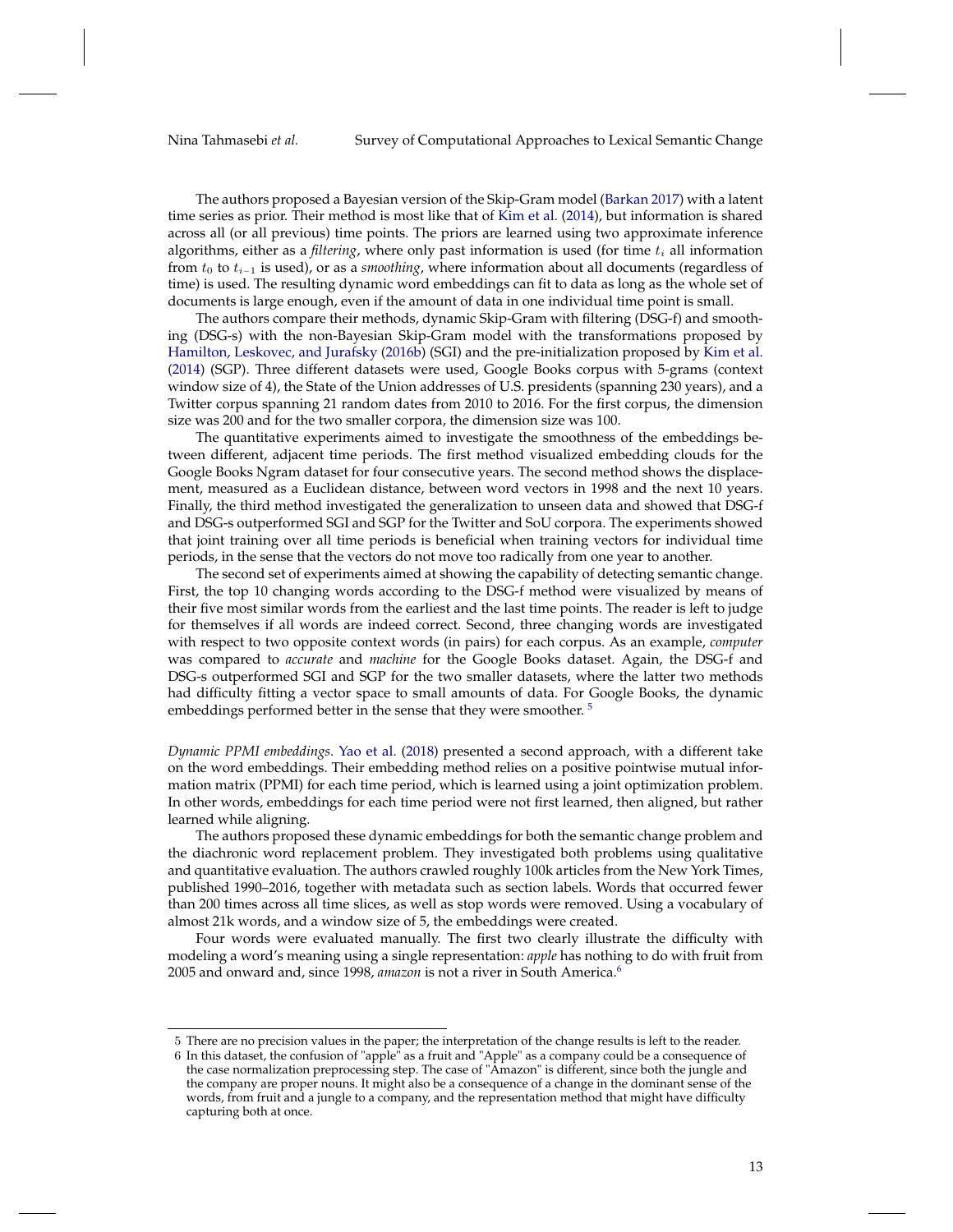For the automatic evaluation, the authors created a ground truth dataset using the section category of the 11 most discriminative categories. The authors then clustered the embeddings of each word using a spherical k-means (using cosine similarity between the embeddings as a similarity measure) and  $k = 10$ , 15, and 20. The clusters were valuated using two metrics, normalized mutual information (NMI) between the set of labels and the set of clusters, and Fmeasure. The F-measure considers any two word – time pairs; if they are clustered together and have the same section label, then the decision is correct, and otherwise the decision is incorrect.

The comparison is done against three baselines, Static-Word2Vec (Sw2v) [\(Mikolov et al.](#page-52-8) [2013b\)](#page-52-8), Transformed-Word2Vec (Tw2v) [\(Kulkarni et al.](#page-51-5) [2015\)](#page-51-5) and Aligned-Word2Vec [\(Hamilton,](#page-50-5) [Leskovec, and Jurafsky](#page-50-5) [2016b\)](#page-50-5) (Aw2v). Both NMI and F-measures showed that the dynamic embeddings were better than the baselines, and while Sw2V and Aw2v followed closely, Tw2v showed a larger drop in performance. The authors suggest that this happened because local alignment around a small set of stable words was insufficient. While this seems reasonable, it does not explain why the Sw2v method (without alignment) performs better than the Aw2v method for all values of k for the NMI measure and was worse only for  $k = 10$  for the F-measure.

[Yao et al.](#page-53-4) [\(2018\)](#page-53-4) do not reference to the work of [Bamler and Mandt](#page-48-4) [\(2017\)](#page-48-4), and despite the different publication years, the work of [Yao et al.](#page-53-4) [\(2018\)](#page-53-4) was submitted before the work of [Bamler and Mandt](#page-48-4) [\(2017\)](#page-48-4) was published. Nonetheless, there is much overlap in the idea of jointly learning and aligning temporal vectors to produce smoother vector series for individual words. Since information regarding most of the vocabulary is shared across time slices, the dynamic PPMI embedding method is considered robust against data sparsity, however, the authors did not mention any size requirements.

*Dynamic exponential family embeddings.* A third method for creating dynamic embeddings was presented by [Rudolph and Blei](#page-52-10) [\(2018\)](#page-52-10). This method makes use of exponential family embeddings as a basis for the embeddings, as well as a latent variable with a Gaussian random walk drift. The key is to share the context vectors across all time points, but the embedding vectors only within a time slice. The results were compared to the results presented by [Hamilton, Leskovec,](#page-50-5) [and Jurafsky](#page-50-5) [\(2016b\)](#page-50-5) and the exponential family embedding (the static version).

The authors used three datasets, machine learning papers from ArXiv (2007–2015), computer science abstracts from ACM (1951–2014), and U.S. Senate speeches (1858–2009). The 25,000 most common words were used, and the others were removed. In addition, words were removed with a probability proportional to their frequency to downsample frequent terms and to speed up training. The embeddings had a dimension of 100.

As with [Bamler and Mandt](#page-48-4) [\(2017\)](#page-48-4), the dynamic embeddings performed better on unseen data. In a qualitative setting, a set of six example words were used to illustrate semantic drift, where the meaning of a word can change; its dominant sense can change; or its related subject matters can change. There was no explicit differentiation between the change types. Instead, the absolute drift was computed as the Euclidean distance between the first and the last time points. Note that if the curve of changes in the embeddings behaves like a sine curve, there can be little difference between the first and the last change point, and the word can still experience substantial semantic drift in between. The authors presented the 16 words with the highest drift values for the Senate speeches, and discussed a few of them in detail. They did however not present their view of these 16 words, or if any were considered incorrect.

A change point analysis was presented, and contrary to [Kulkarni et al.](#page-51-5) [\(2015\)](#page-51-5), the authors did not make an assumption of a single change point, but no change point evaluation was presented. They calculated the time point where a word  $w$  changed the most, by normalizing with the average change of the others words  $v$  in the same time point.

A novelty of this paper is the investigation into the distribution of those words that changed the most in a given year. It does give some account of where interesting things happen to the language as a whole, and the authors recognize that the largest change occurred at the end of World War 2 (1946–1947), for the Senate speeches. Another interesting spike occurred in 2008– 2009 and what seems as the 1850s but these were not discussed further. The authors conclude by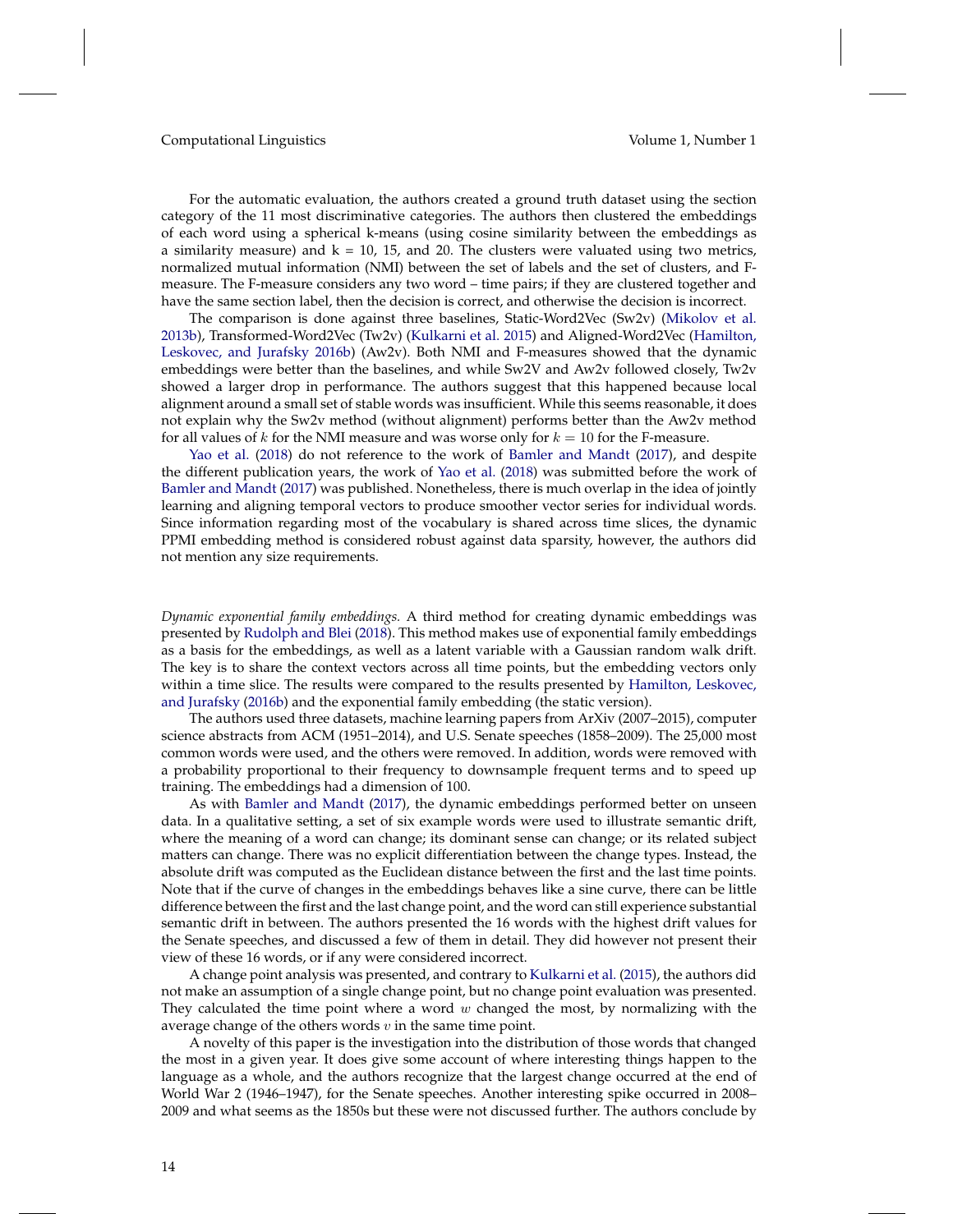noting that the closest neighboring words over time show the semantic drift of words and can be a helpful tool to discover concept changes.

**3.1.4 Laws of sense change.** Several authors have investigated general laws of sense change from large corpora. Here we summarize these laws.

[Xu and Kemp](#page-53-5) [\(2015\)](#page-53-5) evaluated two laws against each other, with respect to synonyms and antonyms. Using normalized co-occurrence vectors and the Jensen-Shannon divergence, [Xu and](#page-53-5) [Kemp](#page-53-5) [\(2015\)](#page-53-5) investigated the degree of change for a given word measured as the difference in overlap between the nearest 100 neighbors from the first and the last year of the Google Books Ngrams corpus. Using a set of synonyms and antonyms and a set of control pairs, the authors showed that, on average, the control pairs moved further apart than the synonyms and antonyms. They call this the *law of parallel change*, words that are semantically linked, like synonyms or antonyms, experience similar change over time and thus stay closer together than randomly chosen words.

[Dubossarsky et al.](#page-49-6) [\(2015\)](#page-49-6) investigated the relation between a word's role in its semantic neighborhood and the degree of meaning change. Words are represented using their Word2Vec vectors trained on a yearly sub-corpus and similarity is measured using cosine similarity. Each yearly semantic space is clustered using k-means clustering (this can be seen as word sense induction but without the possibility for a word to participate in multiple clusters). A word's *prototypicality* (centrality) is measured as its distance to its cluster centroid (either a mathematical centroid, or the word closest to the centroid). Change is measured as the difference in cosine similarity for a word's vector in adjacent years, where the vector of the previous year is used as an initialization for the next, as in the work of [Kim et al.](#page-51-7) [\(2014\)](#page-51-7). The correlation between a word's centrality and its change compared to the next decade is measured. The 7,000 most frequent words in 2nd version of the Google Books Ngrams English fiction corpus were investigated.

The authors showed that there is a correlation between a word's distance from the centroid and the degree of meaning change in the following decade. The correlation is higher for the mathematically derived centroid, compared to the word closest to the centroid. This indicates that the abstract notion of a concept might not necessarily be present as a word in the lexicon. Also the number of clusters play a role. In this study, the optimal number of clusters was 3,500, but this should reasonably change with the size of the lexicon. The trend was shown for a large set of words (7,000) over a century of data. This is the *law of prototypicality*.

[Hamilton, Leskovec, and Jurafsky](#page-50-5) [\(2016b\)](#page-50-5) suggested two laws of change, the *law of conformity*, which states that frequently used words change at slower rates, and the *law of innovation*, which states that polysemous words change at faster rates. Polysemy is captured by the local clustering coefficient for a word in the PPMI matrix, which captures how many of a word's neighbors are also connected as a proxy for the number of different contexts that a word appears in.

At the same conference as [Hamilton, Leskovec, and Jurafsky](#page-50-5) [\(2016b\)](#page-50-5), [Eger and Mehler](#page-49-5) [\(2016\)](#page-49-5) presented the *law of linear semantic decay* which states that semantic self-similarity decays linearly over time. They also presented the law of differentiation, which shows that word pairs that move apart in semantic space can be found using the linear decay coefficient.

**3.1.5 Related technologies.** [Mihalcea and Nastase](#page-52-11) [\(2012\)](#page-52-11) investigated the effect of word usage change and formulated an inverse problem to identify the epoch to which a target word occurrence belongs. This was done as a classification task (word sense disambiguation) using three epochs. The word sense disambiguation algorithm chose a set of local and global features; e.g., part of speech (of the word and the surrounding words), the first verb/noun before and after, and topical features determined from a global context. Overall, showed an improvement of 18.5% over the most-common sense baseline for all test words, and the largest improvement was found for nouns. The authors observed that words with a high frequency in one epoch that had experienced semantic (or usage) change improved greatly over the baseline. The authors also noted a difference in results for polysemous words compared to monosemous words and took this as an indication that semantic change is reflected in the context (claiming that monosemous words do not experience semantic change over time).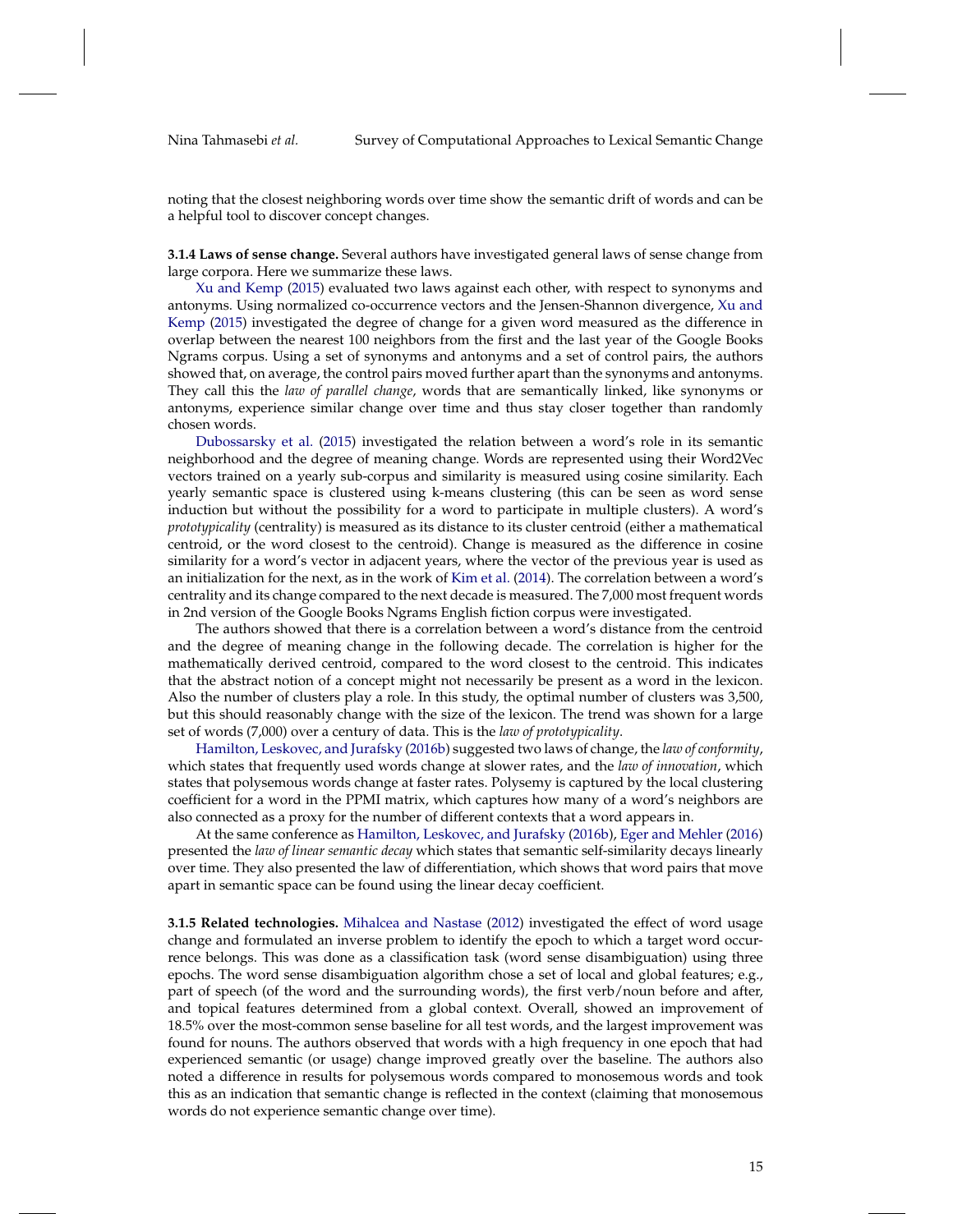[Takamura, Nagata, and Kawasaki](#page-53-6) [\(2017\)](#page-53-6) targeted a slightly different but related task to identify the difference in meaning between Japanese loanwords and their English counterparts. This is done by creating embeddings (Word2Vec, Skip-Gram with negative sampling and dimension sizes between 300–600) for loan words in two different corpora, namely a snapshot of the English and Japanese Wikipedia. They projected the Japanese embeddings onto the same space as the English embeddings. If the embedding for a Japanese loanword and its corresponding original English word were far apart (measured by cosine similarity), then they were likely different in meaning. The authors recognized that semantic change in this context could mean that the Japanese loanword only adopted a single sense from a word's senses. Hence, the embedding created for the English corpus (where all senses are present) was different from that created for the Japanese corpus, where only one or a few senses was present.

A method to go beyond pure vector changes and look at the surrounding words is proposed by [van Aggelen, Hollink, and van Ossenbruggen](#page-48-6) [\(2016\)](#page-48-6). They linked embeddings to WordNet to allow quantitative exploration of language change, for example, to which degree the words in one part-of-speech change over time. [Hamilton, Leskovec, and Jurafsky](#page-50-7) [\(2016a\)](#page-50-7) attempted to show that semantic change can be differentiated as reflecting (pure) lexical or cultural change. However, [van Aggelen, Hollink, and van Ossenbruggen](#page-48-6) [\(2016\)](#page-48-6) could not replicate the experiment, which means further investigation, possibly into additional languages, is needed. [Costin-Gabriel and](#page-49-7) [Rebedea](#page-49-7) [\(2014\)](#page-49-7) made use of the visual trends of words belonging to three classes, neologisms, archaisms and common words. For words in each class, which were chosen from a predefined list, a search was made on Google Ngram viewer and the visual trend for the class was calculated using principal component analysis. For a new word, the frequency graph was transformed and compared to the trend of each class. The word was assigned to the class in which the trend fit best. Out of 414 neologisms (which also had a sufficiently high frequency in Google Books), 334 (81%) were correctly classified as neologism, 64 (15%) as common words and 16 (4%) as archaisms. In addition, [Tjong Kim Sang](#page-53-7) [\(2016\)](#page-53-7) made use of frequencies to detect neologisms and archaisms, using two measures. The first measured a delta of the last (known) and the first (known) relative frequency of a word, and the second measure checked the correlation between the relative frequency of a word to its average frequency. Both measures produced good, and complementary results, in manual evaluation: the 93–99% accuracy among the top 100 and bottom 100 ranked lists indicating that for these two change classes, frequency is a good indicator. [Morsy and Karypis](#page-52-12) [\(2016\)](#page-52-12) framed their work in document retrieval and document similarity across time, and made use of link information and frequency information to implicitly account for language change. Static and dynamic topic models were adapted to include links (that is, citations links) to capture lexical replacement. The dynamic topic models also allowed for a time specific term-topic matrices where, instead of smooth transitions, a term's transition between two time periods was affected by the difference in normalized frequency of the term. A modern document was used as a query to find other related documents from earlier time points. The results showed that incorporating link information was useful for document similarity search, and more useful the further apart in time the documents were situated. The frequency information was only sometimes useful; in practice, few terms have a high difference in normalized frequency in adjacent time periods and thus, the transitions of the dynamic topic model resembles smooth transitions.

[Azarbonyad et al.](#page-48-7) [\(2017\)](#page-48-7) offered an alternative to change detection over time, and also studied detection of synchronic variation over viewpoints. They relied on Word2Vec (Skip-Gram, 300 dimensions and window size of 10) for creating word embeddings and offered an addition to the linear mapping proposed by [Hamilton, Leskovec, and Jurafsky](#page-50-5) [\(2016b\)](#page-50-5) for projecting the embeddings onto the same space. Their method takes the neighboring words into account. The authors presented results for pure linear mapping, only neighbor-based approach, and a combination of both. They studied the two laws proposed by [Hamilton, Leskovec, and Jurafsky](#page-50-5) [\(2016b\)](#page-50-5) and found that the law of conformity holds across different political viewpoints while the law of innovation does not hold. In addition, they contributed with a law of their own and showed that abstract words are more likely to exhibit different senses according to viewpoint. Fišer and Ljubešić [\(2018\)](#page-50-8) also study synchronic variation and applied a distributional method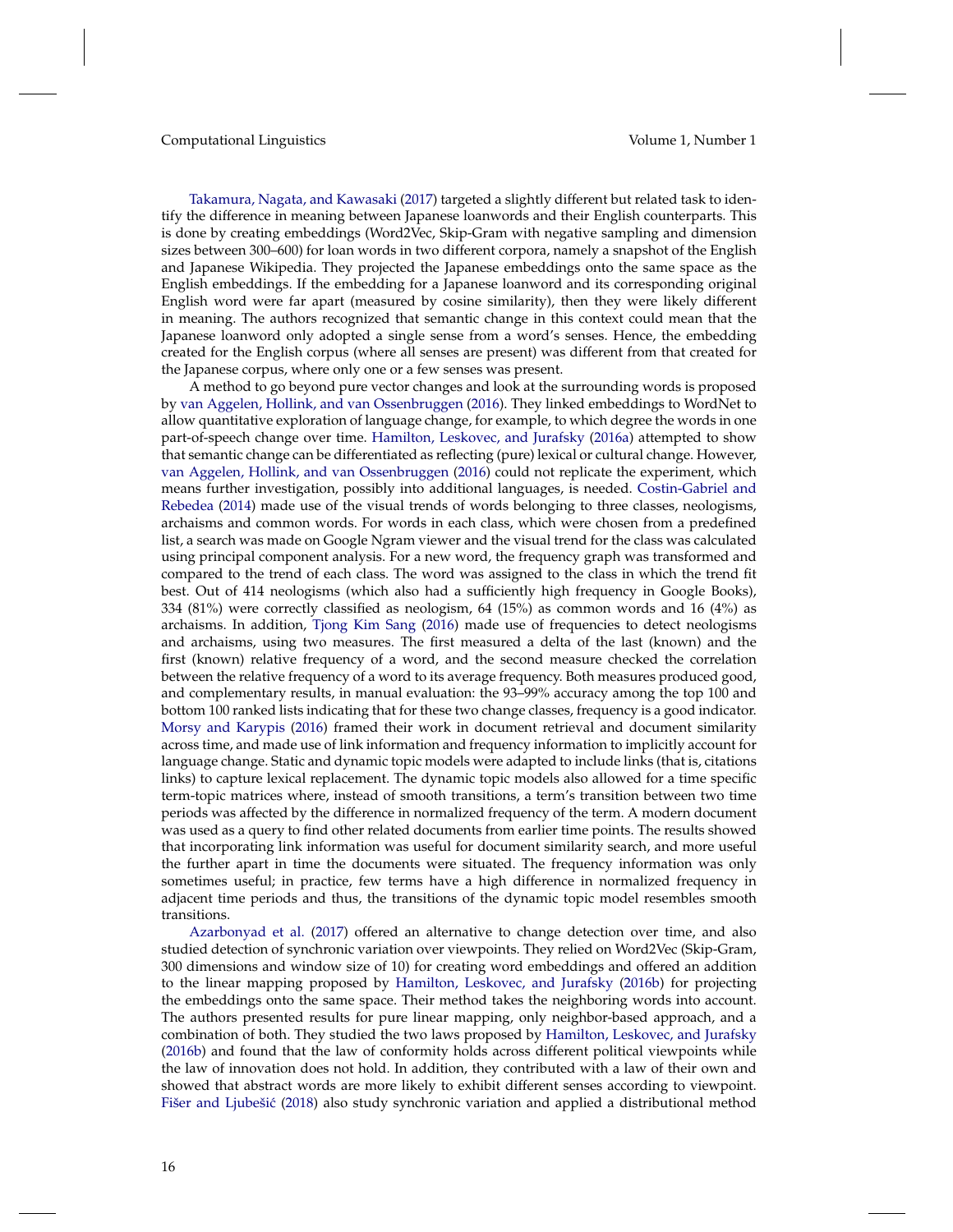(word2vec) to investigate the sense distribution of 200 Slovene lemmas in a Slovene social-media dataset (200 MW). They compared to a large corpus (1.2 GW) of published written Standard Slovene, under the assumption that the social-media texts would be "early adopters" of incipient semantic changes. They noted a mix of presumably real semantic shifts and register-based or genre-based differences in word sense distributions. Given the authors' explicit aims of providing input for lexicon compilers, this difference is not as important as it would be in a purer historical linguistic research setting, where synchronic polysemy should be kept distinct from diachronic sense change.

#### <span id="page-16-0"></span>**3.2 Sense-Differentiated Change Detection**

The methods presented thus far do not currently allow us to recover the senses and therefore, no way of detecting *what* changed. Most methods show the most similar terms to the changing word to illustrate what happens. However, the most similar terms will only represent the dominant sense and not reflect changes among the other senses or capture stable parts of a word. In this section, we review methods that first partition the information concerning one word on the basis of sense information. There are several methods for detecting senses; some rely on word sense induction (also called discrimination) ; some use topic models ; and some rely on a general clustering mechanism. [7](#page-16-1) A few of these attempt to track senses over multiple time spans. We will start by reviewing the topic-modeling and move to word sense induction methods.

**3.2.1 Topic-based models.** Common for all topic-based models is that the topics are interpreted as senses. With the exception of [Wijaya and Yeniterzi](#page-53-8) [\(2011\)](#page-53-8) that partition topics, no alignment is made between topics to allow following diachronic progression of a sense. Topics are not in a 1–1 correspondence to word senses [\(Blei and Lafferty](#page-49-8) [2006;](#page-49-8) [Wang and McCallum](#page-53-9) [2006\)](#page-53-9) and hence new induction methods aim at inferring sense and topic information jointly [\(Wang et al.](#page-53-10) [2015\)](#page-53-10).

*Detecting novel word senses.* In their work, [Lau et al.](#page-51-10) [\(2012\)](#page-51-10) used topics to represent word senses and performed implicit word sense induction by means of LDA. In particular, a non-parametric topic model called Hierarchical Dirichlet Process [\(Teh et al.](#page-53-11) [2004\)](#page-53-11) was shown to provide the best results on the word sense induction task for the Semeval-2010 shared task. The number of topics was detected rather than pre-defined for each target word, which is beneficial when detecting word senses because all words have different number of senses in different datasets. The novel sense detection task was defined with the goal of detecting one or more senses assigned to a target word *w* in a modern corpus that are not assigned to *w* in an older reference corpus. For each target word  $w$ , all contexts from both corpora are placed in one document  $D_w$ ; the sentence with the target word, one sentence before and one after are used as a context.

First, topic modeling was applied to the document  $D_w$  and all topics were pooled (consisting of topics from both the modern and the reference corpora). Second, each instance of a target word  $w$  in the two corpora was assigned a topic. Finally, if a topic was assigned to word instances in the latter corpus but not in the former, then it was considered novel. A novelty score was proposed which considers the difference in probability for topic assignments normalized by a maximum likelihood estimate. The novelty score was high if the sense was more likely in the modern corpus and relatively unlikely in the reference corpus.

In the work by [Lau et al.](#page-51-10) [\(2012\)](#page-51-10), the written parts of the BNC reference corpus were chosen as the reference corpus, and the second, modern corpus was a random sample of the 2007 ukWaC Web corpus [\(Ferraresi et al.](#page-50-9) [2008\)](#page-50-9). Ten words were chosen for a more detailed examination, half of which were manually assessed to have experienced change while the other half had remained stable over the investigated time span. When ranked according to the novelty score, the five words with novel senses (hence forth novel words) were ranked in positions 1, 2, 3, 5, and 8. When

<span id="page-16-1"></span><sup>7</sup> The work of [Tang, Qu, and Chen](#page-53-3) [\(2016\)](#page-53-3) is presented in Section [3.1,](#page-4-1) under Entropy-based methods as it is a follow up on [Tang, Qu, and Chen](#page-53-2) [\(2013\)](#page-53-2) where the entropy-based method is presented.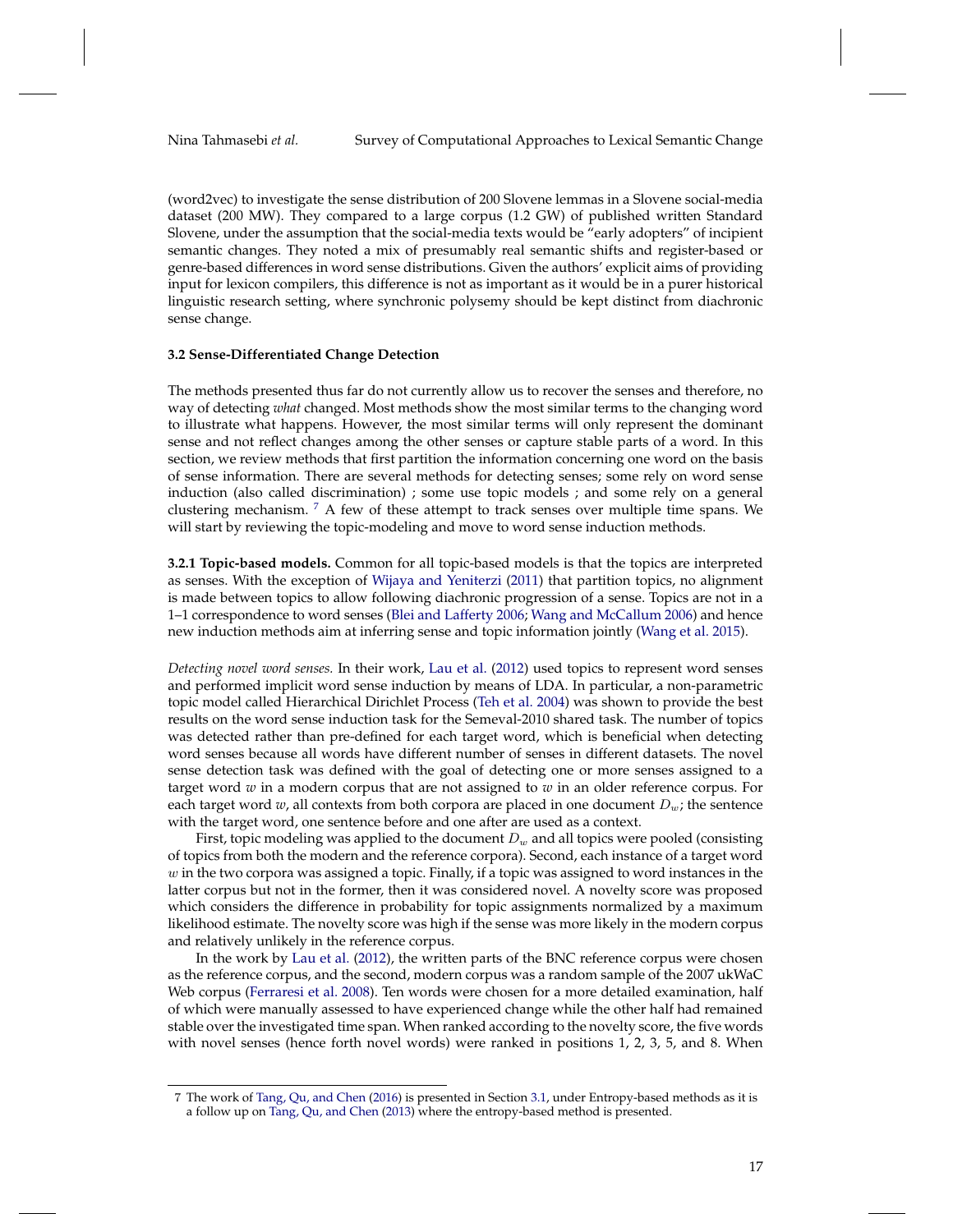repeating the experiment with frequency ratios, the novel words were ranked in positions 1, 2, 6, 9, and 10, indicating that pure frequency is a worse indicator than the novelty score in the case of two corpora that are wide apart in time and content.

In follow-up work, [Cook et al.](#page-49-9) [\(2013\)](#page-49-9) proposed a relevance score that incorporates a set of topically relevant keywords for expected topics of the novel senses, with the main aim to improve the filtering of non-relevant novel senses. In this work, two sub-corpora of the GIGAWORD corpus for the years 1995 and 2008 are used. The experiments in [Cook et al.](#page-49-9) [\(2013\)](#page-49-9) differ from that of [Lau et al.](#page-51-10) [\(2012\)](#page-51-10), in that instead of using a pre-defined set of evaluation words. [Cook et al.](#page-49-9) [\(2013\)](#page-49-9) used the top 10 words of the novelty score, the rank sum score, and a random selection for further investigation. The evaluation was staged in a lexicography setting and evaluated by a professional lexicographer. Half of the words found using the novelty score had no change in usage or sense. From the words found using the rank sum scores, all words were of interest. From the random chosen words only 3 words were of interest. The interesting cases were then analyzed by a lexicographer and found to belong to two different classes; having a novel sense (4 plus one of the randomly chosen ones) or in need of a tweak/broadening (9 plus two of the random ones).

A larger evaluation was performed by [Cook et al.](#page-49-10) [\(2014\)](#page-49-10) where two corpus pairs were used, the BNC/ukWaC and the SiBol/Port corpus (that consists of a set of British newspapers, similar in theme and topics, from 1993 and 2010), with 7 and 13 words with novel senses respectively, and a signfincantly larger set of distractors. Two additional novelty scores were used, one based on the difference in frequency and one on the log-likelihood ratio of an induced sense in the two corpora. There were two relevance scores using topically relevant keywords; the first used an automatically chosen set of 1000 words, and the second used a manually selected subset of the 1000 words. The relevance score was based on the sum of the probability that a relevant word is seen, given an induced sense. In addition, the rank sum score was used.

For the BNC/ukWaC pair, the novelty scores were outperformed by the frequency ratio baseline and the relevance score performed well on its own. For the SiBol/Port pair, the relevance score with the manually chosen subset outperformed the automatically derived set. The rank sum scores performed the best for both corpora pairs.

Though it was not suggested by the authors in this series of papers [\(Lau et al.](#page-51-10) [2012;](#page-51-10) [Cook et al.](#page-49-9) [2013,](#page-49-9) [2014\)](#page-49-10), the method could be used to find the inverse of novelty as well. If a topic is assigned to instances in the reference corpus but not in the second corpus, then the sense can be considered outdated or, at least, dormant. Overall, the method proposes the use of topic modeling for word sense induction and a simple method for detecting novel senses in two separate corpora, both by using novelty scores and by incorporating topical knowledge. The senses were, however, not tracked; the exact same sense is expected to be found in both the reference and the modern corpus. Assume for example that there is a sense  $s_i$  in the reference corpus that does not have a match in the modern corpus, and a sense  $s_j$  that has a match in the modern but not in the reference corpus. If  $s_i$  is similar to  $s_j$ , then the two senses could be linked, and possibly considered broadening or narrowing of each other. The difference in  $s_i$  and  $s_j$  could also be a consequence of random noise. By not considering the linking of topics, and only two time points, the complexity was significantly reduced. Drawing on work like that proposed by [Mei and Zhai](#page-51-11) [\(2005\)](#page-51-11), it remains for future work to track the topics over multiple time periods so additional change types can be detected beyond novel senses.

*Clustering and tracking topics.* The work of [Wijaya and Yeniterzi](#page-53-8) [\(2011\)](#page-53-8) addressed some of the weaknesses of the novel sense detection methods, by targeting automatic tracking of word senses over time, where word senses were derived using topic modeling.

The experiments were conducted on Google Ngram data where 5-grams were chosen in such a way that the target term  $w$  was the middle (third) word. A document  $D_w^i$  was created for each year  $i$  consisting of all 5-grams where  $w$  was the third word. Then these documents were clustered using two different methods. The first experiment made use of the K-means clustering algorithm and the second experiment made use of the Topic-Over-Time algorithm [\(Wang and McCallum](#page-53-9) [2006\)](#page-53-9), an LDA-like topic model. In the *K-means* experiment, topics were considered to have changed if two consecutive years were assigned to different clusters. To reduce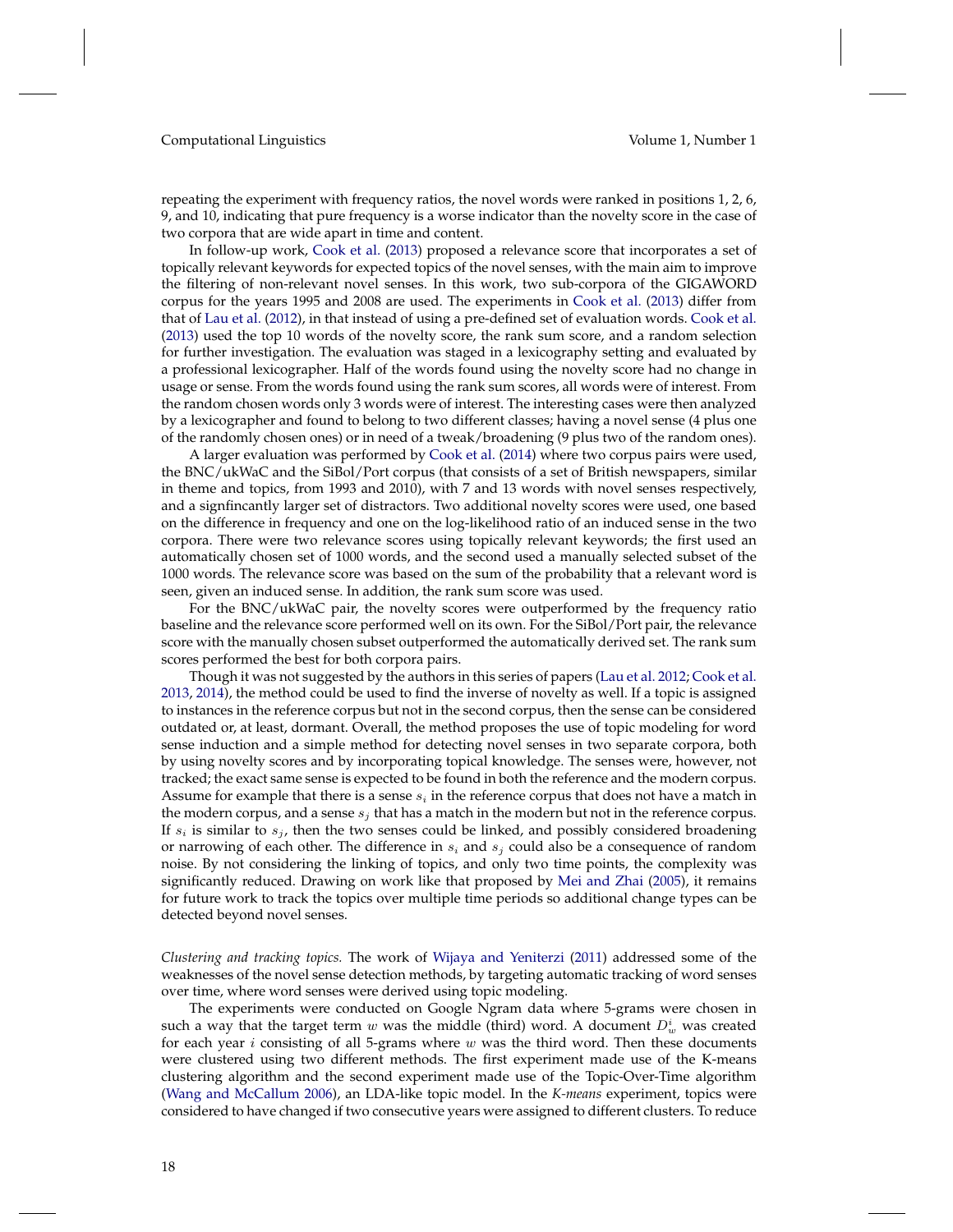noise, only clusters that had a consecutive run for more than three years were chosen. Let us assume that cluster 1 contains documents  $\{D^1_w, D^2_w, D^3_w, D^4_w\}$  and cluster 2 contains documents  $\{D_w^5, D_w^6, D_w^7, D_w^8\}$ . Then years 4–5 was the change period and the top (tf-idf) words for year 4 and year 5 that represent cluster 1 and cluster 2 were used to represent the different meanings. Clusters that contain years that were not consecutive were removed, meaning that the clustering was used as a partitioning of time periods. In both algorithms, the number of clusters and topics was predetermined and does not relate to the number of senses of the target word.

For the Topic-Over-Time clustering, two topics were created and the algorithm outputs a temporal distribution for each topic. At each time point, there was only one document. While not directly specified, the strength of a topic *i*, for  $i = 1, 2$  for a time period was likely the assignment of topic  $i$  to the document at time  $j$ . When the most probable topic for a document changes, so does the sense of the word target word  $w$ .<sup>[8](#page-18-0)</sup>

A few different words are analyzed; two words changed their dominant sense, *gay* and *awful*. Two words added a sense without losing their previously dominant sense, *mouse* and *king*, where the latter also became a reference to Martin Luther King. In addition, the authors tested the method for changes to a named entity, Iran's change from monarchy to republic, and John F. Kennedy's and Bill Clinton's transitions from senator to president. Both algorithms captured the time of change, either by a change in cluster or topic distribution.

Adjectives do not seem well suited for the method as their meaning was not well captured by topic models. This might be because topic modeling is not optimal for capturing word senses [\(Boyd-Graber, Blei, and Zhu](#page-49-11) [2007\)](#page-49-11). In general, the work presented by [Wijaya and Yeniterzi](#page-53-8) [\(2011\)](#page-53-8) was preliminary but it was the first paper to provide an automatic method for working with more than one sense of a word to find out *what* happened in addition to *when*. There was no proper comparison between the different algorithms to indicate which method performs better or to quantify the results. Two questions remain unanswered. One is, how many of the 20 clusters in K are reasonable? Another is, how often, on average, do we see a change in cluster allocation for the K-means clustering. Nevertheless, the overall methodology of using clustering to associate different topics or documents with each other could be a promising direction.

*Dynamic topic models.* [Frermann and Lapata](#page-50-10) [\(2016\)](#page-50-10) proposed a dynamic topic model, called SCAN, that differs from the above in several aspects. First, the topic models in their proposal are not independently created for each period, but rely on the adjacent time period. Implicitly, there is a tracking of senses over multiple time periods. Second, each topic can exhibit change over time, to capture subtle changes within a sense. Like the Topics-over-Time algorithm, this dynamic Bayesian model produces a set of fixed topics with a time distribution to show their probability over time. It also allows for changes over time within each topic as well. An example was given to highlight the importance of allowing senses to change. The word *mouse* changed, from the 1970s, where words like *cable, ball, mousepad* were important, to *optical, laser, usb* which are important today. All the while both representations stood for the computer device sense of *mouse*.

The DATE corpus, spanning the period 1700–2010, was used for the experiments. The corpus was tokenized, lemmatized and part-of-speech tagged, and stopwords and function words were removed. All contexts around a target word *w* from a year *t* were placed in one document, and a time span was 20 years. A context window of size  $\pm 5$  was used, resulting in what can be seen as a 11-gram with the target word in the middle, as the 6th word. For two out of three experiments, the number of senses was set to 8. In the third experiment, the number of senses was set to 4.

The first experiment was a careful analysis of four positive words, namely *band, power, transport* and *bank*. For each word and topic number (1 . . . 8), there were (at most) 16 different topical representations, one per time period. On average, 1.2 words were exchanged, a number

<span id="page-18-0"></span><sup>8</sup> Using the K-means algorithm on documents does not represent a fully sense-differentiated method. The Topic-Over-Time method represents only two senses active at the same time, and those are constant over time. These two senses correspond to having one representation for two different major senses over different times, where one hands over to the other. Still, the we have chosen to categorize the method among the sense-differentiated methods.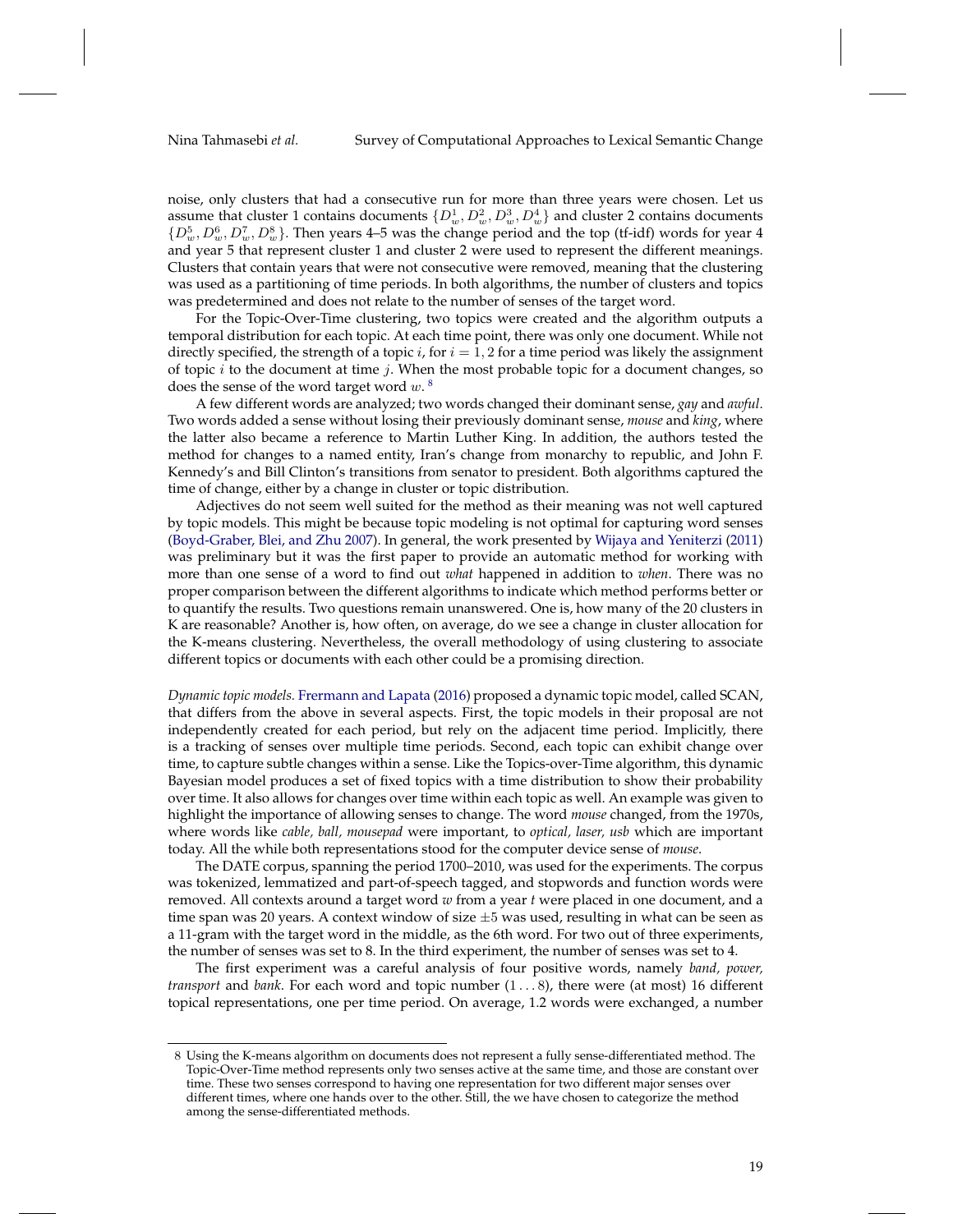that was controlled by the precision parameter. No quantification of this number (in relation to the precision parameter, or on its own) was given. The words that stayed among the top-10 did, however, move in rank over time, which signified change without the words being exchanged.

The second experiment considered novel sense detection [\(Lau et al.](#page-51-10) [2012\)](#page-51-10) and borrowed its evaluation technique from [Mitra et al.](#page-52-13) [\(2015\)](#page-52-13) and its relevance ranking from [Cook et al.](#page-49-10) [\(2014\)](#page-49-10). The results for eight time pairs, with a reference and a target time, were presented.

In this experiment, the number of senses was set to 4. As a baseline, the same model was used to learn topics independently (i.e., without the dependency on previous time periods) and was called SCAN-NOT. For this, the topics were matched across time periods using the Jensen-Shannon divergence measure, the topics with the lowest JS divergence were assigned to the same topic number. There was no lower threshold so topics that were very different, but still had the lowest divergence could be assigned to the same topic number. Novelty scores were calculated using the relevance score to determine when a topic represents a novel sense. A total of 200 words were identified as sense birth candidates. For the 8 time pairs, SCAN performed better than SCAN-NOT in 6 cases, with a precision score of roughly  $0.4$ – $0.65^9$  $0.65^9$ .

The final experiment<sup>[10](#page-19-1)</sup> related to word meaning change and made use of the test set presented by [Gulordava and Baroni](#page-50-3) [\(2011\)](#page-50-3). The test set consists of 100 words annotated on a 4-point scale, from no change to significant change. The novelty score (as defined by [Cook et al.](#page-49-10) [2014\)](#page-49-10) was calculated on the same 100 words, with 1960's compared to 1990's, and 8 senses per word. The result was the Spearman's rank correlation between the novelty scores and the human ratings from the test set. The correlation score for SCAN was 0.377, as compared to 0.386 reported by [Gulordava and Baroni](#page-50-3) [\(2011\)](#page-50-3) on a different, and larger training set. The SCAN-NOT (0.255) and frequency baseline (0.325) performed worse than SCAN.

The study leaves open questions. For example, the authors did not properly argue for the choice of 8 topics per word, and from the experiments it seems like a large number; for the word *power* three senses were identified; 'institutional power', 'mental power' and 'power as supply of energy'. These were distributed over 4, 3 and 1 topics respectively. What would happen with a lower number of topics? The time span of 311 years was partitioned into 8 time periods, which significantly reduced complexity of evaluation. How the method performs with smaller time spans and more time periods remains to be evaluated.

While novelty of senses was evaluated in detail, there was no discussion of how to differentiate change types or how the method would perform on control words. For the small, in-depth evaluation presented on four words, we saw that all 8 associated topics change<sup>[11](#page-19-2)</sup> over time for each word. For example, the 'river bank' sense of *bank* should reasonably exhibit a stable behavior, not change so radically over time, to allow the distinction of a stable sense from a changing sense. The evaluation of change in individual topics also remains for future work. Is the change in top-10 words or the change in probability of the same set of words over time reasonable for a sense?

The SCAN-method represents an interesting approach that contains most of the necessary components for studying semantic change. Topics were modeled (for individual time periods but with a dependence on previous times) and automatically linked over time, and were themselves allowed gradual change. This could enable tracking of individual senses for a word and their rise and fall; it could link them according to concepts and separate the stable senses from the changing ones. We highly encourage additional studies into these possibilities.

**3.2.2 WSI-based.** WSI-based models were utilized by [Mitra et al.](#page-52-14) [\(2014,](#page-52-14) [2015\)](#page-52-13), [Tahmasebi](#page-53-12) [\(2013\)](#page-53-12), and [Tahmasebi and Risse](#page-53-13) [\(2017a\)](#page-53-13) to reveal complex relations between a word's senses by (a) modeling senses *per se* using WSI; and (b) aligning senses over time. The models allow us to

<span id="page-19-0"></span><sup>9</sup> These values were read from the bar plot presented in the paper and are not exact.

<span id="page-19-1"></span><sup>10</sup> The authors presented a fourth experiment on the SemEval-2015 DTE task for identifying when a piece of text was written, which we have not presented here.

<span id="page-19-2"></span><sup>11</sup> Change was measured in terms of topical strength, the overlap of the top-10 words between adjacent time periods was not specified.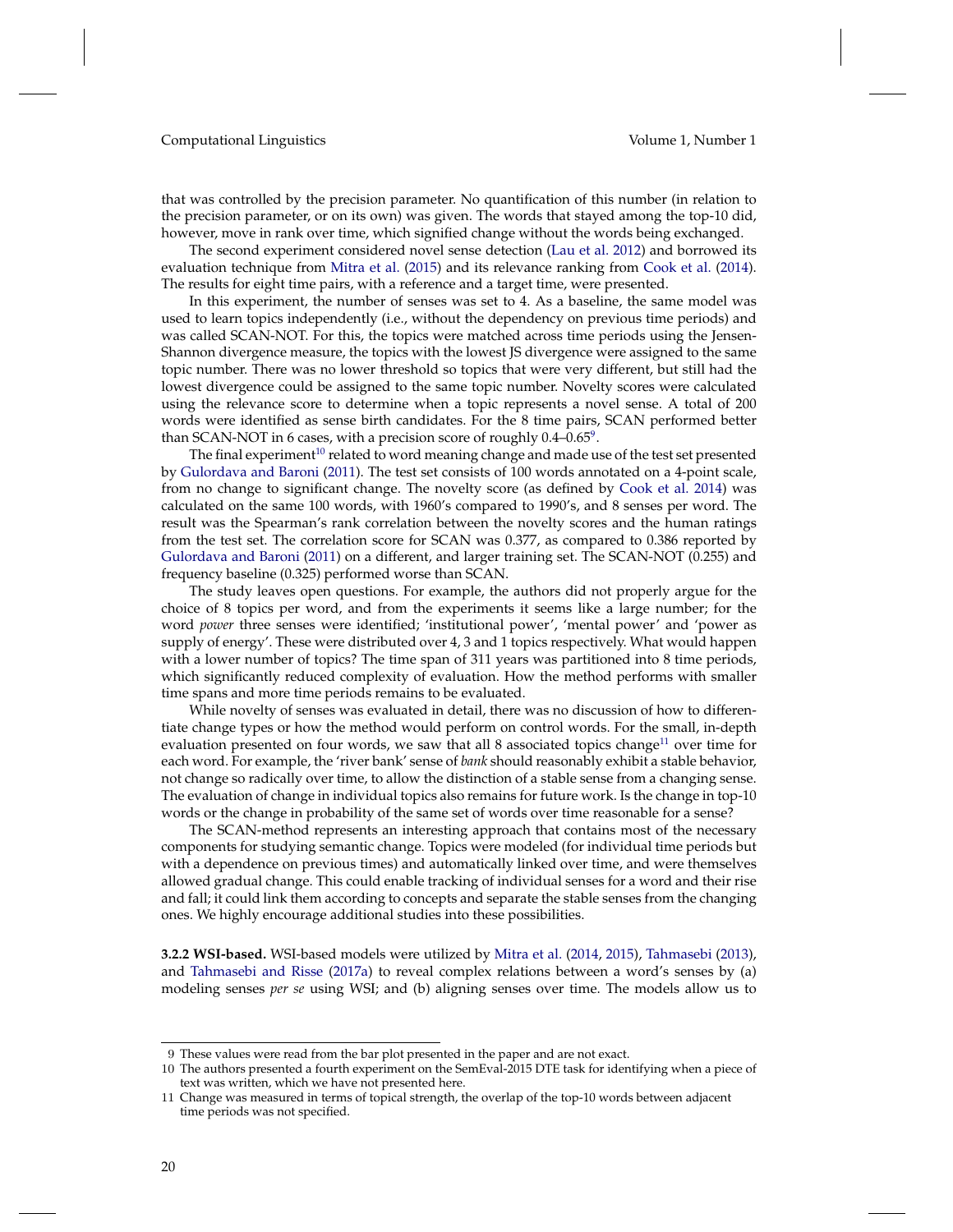Nina Tahmasebi *et al.* Survey of Computational Approaches to Lexical Semantic Change

identify individual senses at different periods in time and [Tahmasebi and Risse](#page-53-13) [\(2017a\)](#page-53-13) also merges senses into linguistically motivated clusters.

*Chinese Whispers.* The work of [Mitra et al.](#page-52-14) [\(2014\)](#page-52-14) was followed up by [Mitra et al.](#page-52-13) [\(2015\)](#page-52-13), which presented a more comprehensive analysis. In this review, we will refer to the 2015 work, which almost completely covers the earlier work.

The aim of the experiments was to track senses over time and to identify if the sense changes were due to birth (novel senses), death (disappearing senses), join (broadening of senses by two senses joining into one), and split (narrowing of a sense by a sense splitting into two). The core part of an approach like this is the method for finding sense clusters. In this work, the method used for detecting senses was the Chinese whispers algorithm [\(Biemann](#page-49-12) [2006\)](#page-49-12). It is based on clustering a co-occurrence graph. For each word, a set of 1000 to features are kept, where features are derived from bigram relations. A pair of words are linked in the graph if they share a sufficient amount of features. The local graph is clustered by starting with all nodes as individual clusters and then merged in a non-deterministic manner, to maximize edge weights of the clusters. To overcome some of the randomness, the procedure is run multiple times and the results are pooled.

Once the clusters are in place, the tracking begins. For each two adjacent time periods, the set of clusters for a word  $w$  are compared and the word overlap between any two clusters is measured. To detect birth or join, the overlap is divided by the size of the cluster in the newer period and, inversely, the older period for death and split. A set of criteria determine to which clas the clusters belong.

Two datasets were used in the experiments, Google Books Ngrams (1520–2008) and Twitter (2012–2013). The former dataset was split into eight periods where the first spans 1520–1908 and the last spans 2006–2008. The aim was to have roughly equal amounts of text in each time span. The clustering was applied in each time period separately, and compared to all subsequent time periods (and between Google Ngram and Twitter for a cross-media analysis). A set of candidate births (ranged from roughly 400 to 4200) were detected between each time span. These changes are considered stable if, for example, a novel sense s that was detected in  $t_2$  compared to  $t_1$  was also novel in  $t_3$  compared to  $t_1$ .

The evaluation was performed using two methods, one manually and one automatic. For the manual evaluation, the time period 1909–1953 is compared to 2002–2005. A set of 48 random birth words and 21 random split/join words were inspected manually. The accuracy was 60% for birth cases and 57% for split/join. A set of 50 births were evaluated with respect to Twitter and Google Ngram, out of which 70% were correct (between datasets no joins or splits were found).

The automatic evaluation is done with respect to WordNet where clusters for a word  $w$  are mapped to a synset of  $w$ . The method makes use of a synchronic sense repository for detecting sense changes. The mapping is done on the basis of the words in each cluster and their presence as synset members. Roughly half of the clusters are mapped to a synset, but no formal evaluation is conducted. A birth is a success if a cluster  $s_{new}$  gets assigned a WordNet synset ID that is not assigned to any of the word's clusters in the earlier period. A split is a success if the two clusters in the new time period have different synset IDs ( $s_{new1} \neq s_{new2}$ ) and one of them is the same as the old cluster ( $s_{newi} = s_{old}$ , for  $i = 1, 2$ ). The join success criteria is analogous to the split criteria, where the new and old time period have swapped places. For the manual evaluation, the period 1909–1953 was compared to all succeeding periods. While average accuracies were not given, the histogram showed values ranging from roughly 48% to 62% for births, from 38% to 53% for splits, and from 30% to 64% for joins.

The method does not track senses over multiple time periods; the tracking is done pairwise. This means that the functionality is currently not in place to track a novel sense that is later joined with another. While there is a filtering that requires that a novel sense should still be novel in the next time period, the tracking is not done over the entire time period.

*Curvature clustering.* The work of [Tahmasebi](#page-53-12) [\(2013\)](#page-53-12) and [Tahmasebi and Risse](#page-53-13) [\(2017a\)](#page-53-13) has a longstanding basis in (manual) studies related to diachronic conceptual change on the basis of the curvature clustering algorithm. The aim is to track word sense clusters over time, for individual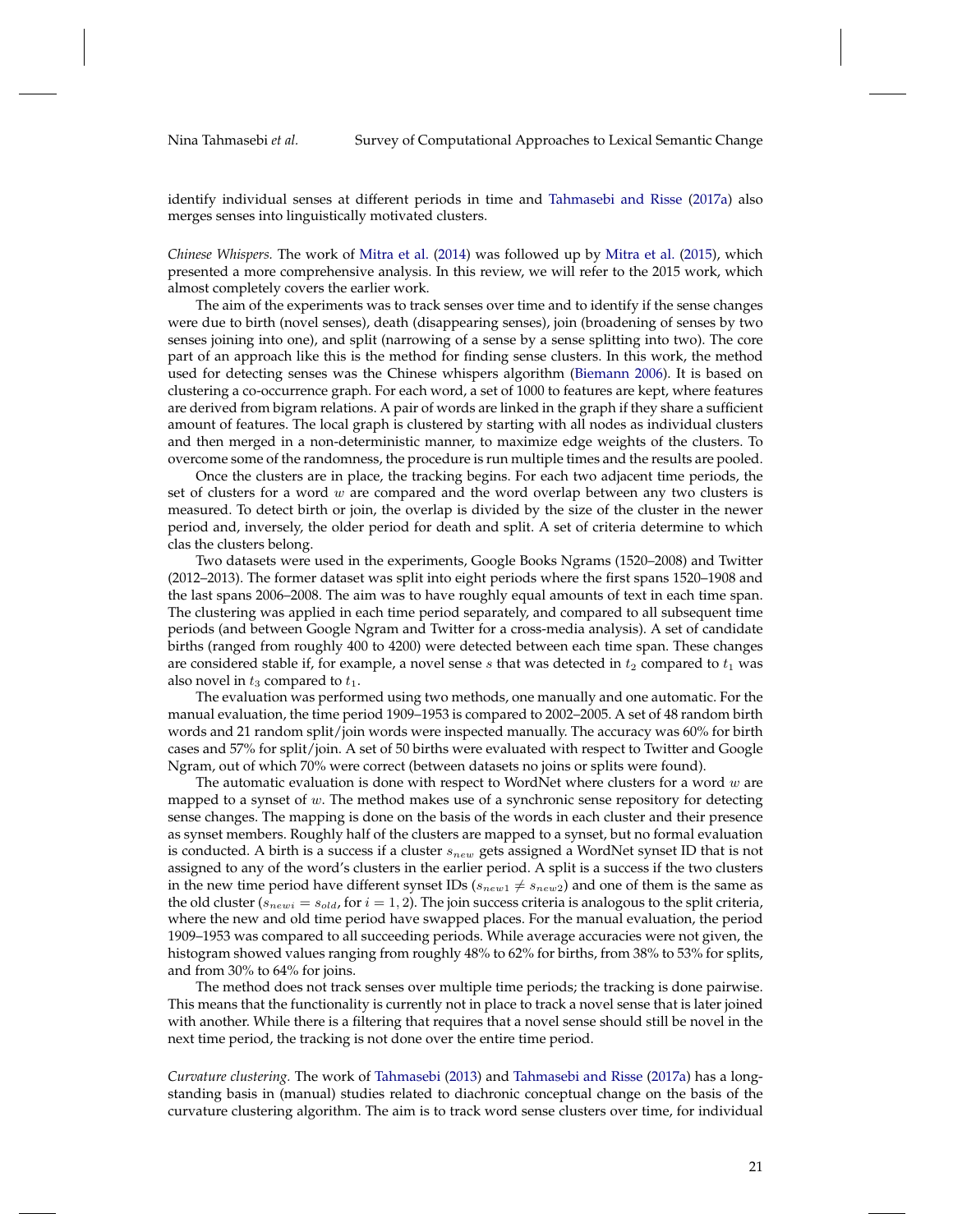senses of each word, and to group senses into semantically coherent clusters. Related senses should be grouped together, while unrelated senses should be kept apart.

The basis of this line of study is the word sense clusters, that rely on the curvature clustering algorithm [\(Dorow, Eckmann, and Sergi](#page-49-13) [2005\)](#page-49-13) applicable to nouns and noun phrases in coordination. [Dorow, Eckmann, and Sergi](#page-49-13) [\(2005\)](#page-49-13) investigated the quality of the clusters on WordNet for modern data (British National Corpus) and [Tahmasebi et al.](#page-53-14) [\(2013\)](#page-53-14) evaluated the quality with respect to historical data. The quality of the clusters remained high despite the higher amount of OCR errors, but the amount of extracted clusters dropped with higher error rates. The experiments were conducted on the (London) Times Archive and the New York Times annotated corpus, on yearly sub-corpora. The resulting dataset spanned 1785–1985 and 1987–2007.

Then the cluster sets for a target word *w* were compared over subsequent years. The comparison was done using a modified Jaccard similarity (to boost similarity between clusters of largely different sizes but with high overlaps) and a WordNet-based similarity measure based on the [Lin](#page-51-12) [\(1998\)](#page-51-12) measure. In the first phase, clusters that were similar enough to be considered the same over time (including some random noise) were grouped. These groupings correspond to stable senses over an arbitrary time span. In the next phase, these groupings were compared across all time periods. This two-step procedure was used to reduce the complexity, as otherwise, the possible transitions between clusters grow exponentially with the number of clusters and time periods. After these two first steps, there were a set of linked senses over time for a target word. As a final step, the individually linked senses were grouped into semantically coherent groups , while unrelated senses belonged to different groups.

The method allows for the detection of broadening and narrowing, splitting and merging senses, novel related and novel unrelated (e.g., neologisms) senses, and stable senses. Each change event was monitored individually, hence a word could first have a novel sense that later changed by means of, for example, broadening. These were then considered two separate change events. The stable senses could belong to two different categories, those words that had no change events and were stable over the entire time span and those that experienced change in another sense.

The test set consisted of 35 change events corresponding to 23 words, and 26 non-change events. Eleven of these corresponded to stable words without other change events and the remainder corresponded to words that had change events related to their other senses. In addition, the authors also evaluated the time delay with which the change was found with respect to both a ground truth dataset and to the first available cluster representing a given sense or change. On average, 95% of all senses and changes were found among the clusters, showing the upper limit for the word sense induction method on the dataset. Eighty-four percent of the change events could be discriminated and correctly identified. Only related, novel senses could not be found properly, most likely due to little or no word overlap in the contexts.

The average time delay was presented as a time span between two time points. The first represents the manually chosen outside world (and can be the time of invention or the first attested use of a word sense) but needs not to be valid for this specific dataset. The second represents the time the (automatic) word sense induction method can detect evidence of a sense or change. If the gap between these two time points is large, there is either little evidence in the datasets, or the WSI method was unable to detect the sense. The true time delay lies between these two points. For detected senses and changes, the time delay is on average 6.3–28.7 years. For the change events that can be discriminated and correctly identified, the time delay is slightly higher, 9.9 – 32.2. In particular, existing senses of words with change events have a time delay of 11.7 – 59.0, while the corresponding number for words without change events is much lower, 2.7–20.5 years. These delays can be compared to those present presented by [Basile et al.](#page-48-2) [\(2016\)](#page-48-2) who found, on average, a time delay of 38 years for change in the dominant sense. This speaks to the fact that words are unlikely to change their meaning if they are frequently in use.

The strength of the method is the possibility of tracking senses on an individual basis; and to allow for certain parts of a word to stay stable while other parts change independently of each other. The food sense of an *apple* does not disappear because the company Apple is the more popularly used sense. All senses are tracked over each year, which increases the complexity but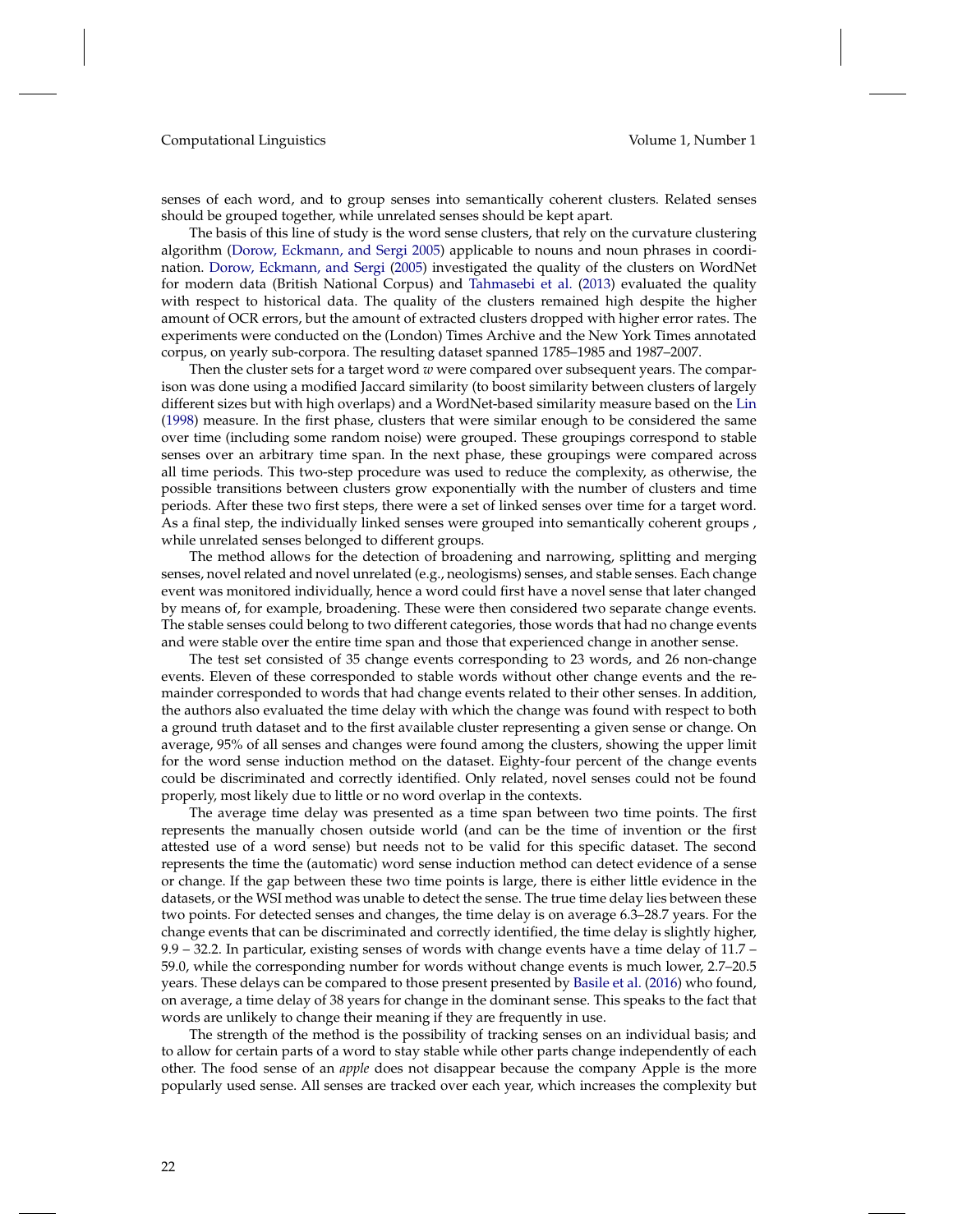keeps a fairly high granularity for change detection. The authors did not filter any results and hence presented no precision.

**3.2.3 Aligned corpora.** The work conducted by [Bamman and Crane](#page-48-8) [\(2011\)](#page-48-8) sought to track the rise and fall of Latin word senses over 2000 years. They used two aligned corpora in different languages for translation of words to help approximate the senses of the word. The number of different translations in language B will provide a probable guess on how many different senses are valid for the word in language A. The translation mechanism also helps to determine the frequency with which the instances of the target word are assigned to the senses; the more often the target word is translated to word  $i$  in language B, the more often the sense  $i$  is assigned to the target word in language A.

The results clearly showed that sense variations could be measured over time and pointed to a change in the predominant sense over time for five chosen terms. The method is far more beneficial for studying words and their meanings over time than studies based on word frequency. However, it is limited as it requires a translated corpus to train the word sense disambiguation classifier. In addition, it does not allow the senses to be aligned over time to follow the evolution of senses and their relations.

## **3.3 Comparison**

Finally, Table [2](#page-22-0) gives an overview of the datasets used, and Table [3](#page-23-0) provides a summary with respect to the most important aspects and differences of the studies reviewed in this section.

#### **Table 2**

<span id="page-22-0"></span>Datasets used for diachronic conceptual change detection. Non-English \*

| Sagi, Kaufmann, and Clark (2009)         | Helsinki corpus                                            |
|------------------------------------------|------------------------------------------------------------|
| Gulordava and Baroni (2011)              | Google Ngram                                               |
| Wijaya and Yeniterzi (2011)              | Google Ngram                                               |
| Lau et al. (2012)                        | British National Corpus (BNC), ukWaC                       |
| Cook et al. (2013)                       | Gigawords corpus                                           |
| Cook et al. (2014)                       | BNC, ukWaC, Sibol/Port                                     |
| Mihalcea and Nastase (2012)              | Google books                                               |
| Basile et al. (2016)                     | Google Ngram (Italian)                                     |
| Tang, Qu, and Chen (2013, 2016)*         | Chinese People's Daily                                     |
| Kim et al. (2014)                        | Google Ngram                                               |
| Kulkarni et al. (2015)                   | Google Ngram, Twitter, Amazon movie reviews                |
| Mitra et al. (2015)                      | Google Ngram, Twitter                                      |
| Hamilton, Leskovec, and Jurafsky (2016b) | COHA, Google Ngram                                         |
| Eger and Mehler (2016)*                  | COHA, Süddeutsche Zeitung, PL <sup>12</sup>                |
| Azarbonyad et al. (2017)                 | New York Times Annotated Corpus, Hansard                   |
| Rodda, Senaldi, and Lenci (2016)*        | Thesaurus Linguae Graecae                                  |
| Frermann and Lapata (2016)               | DATE corpus                                                |
| Takamura, Nagata, and Kawasaki (2017)    | Wikipedia (English and Japanese)                           |
| Kahmann, Niekler, and Heyer (2017)       | Guardian (non-public)                                      |
| Tahmasebi and Risse (2017a)              | Times Archive, New York Times Annotated Corpus             |
| Bamler and Mandt (2017)                  | Google Books Ngrams, State of the Union addresses, Twitter |
| Yao et al. (2018)                        | New York Times (non-public)                                |
| Rudolph and Blei (2018)                  | ACM abstracts, ML papers ArXiv, U.S. Senate speech         |

<span id="page-22-1"></span><sup>12</sup> Patrologiae cursus completus: Series latina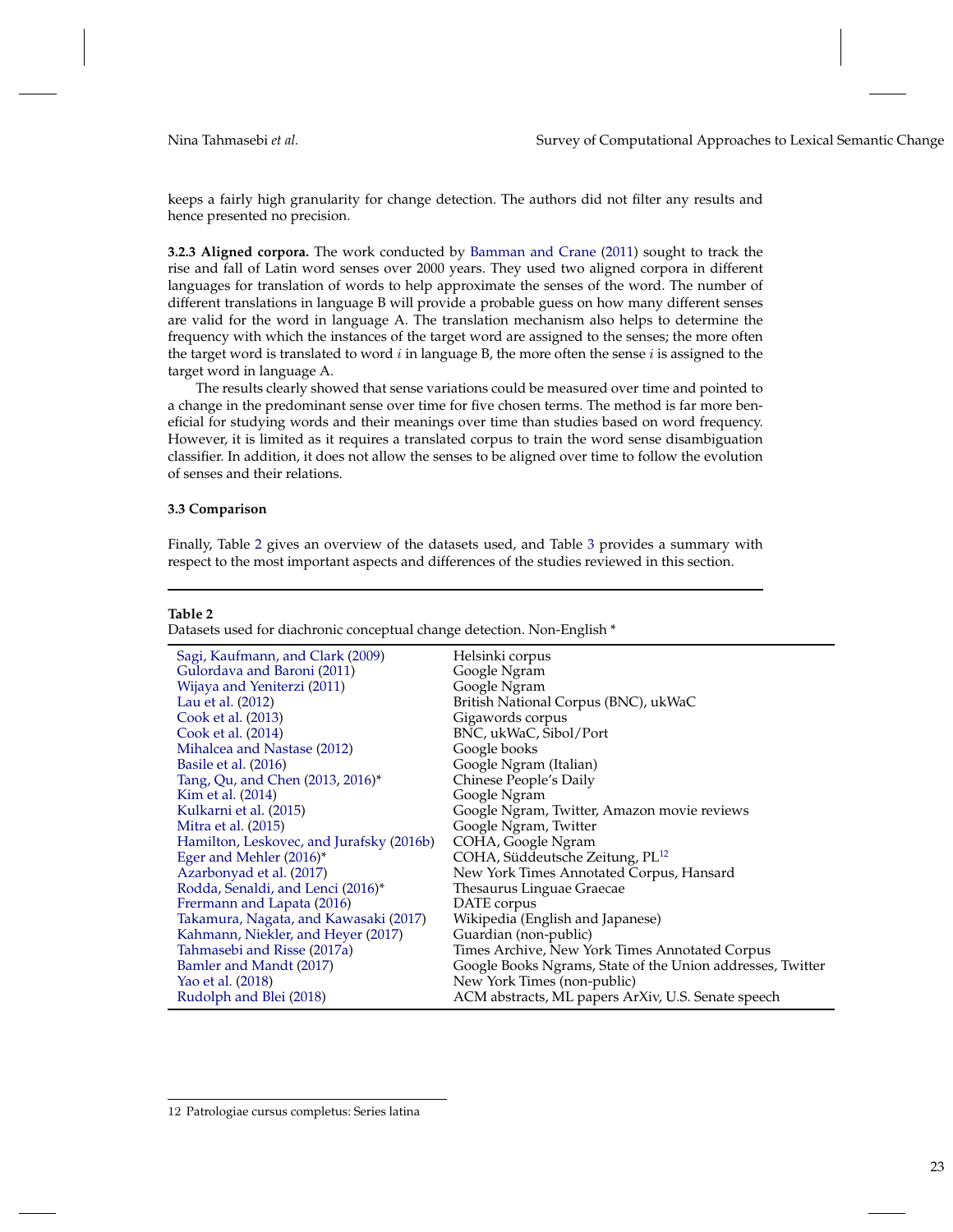<span id="page-23-21"></span><span id="page-23-20"></span><span id="page-23-19"></span><span id="page-23-18"></span><span id="page-23-16"></span><span id="page-23-15"></span><span id="page-23-14"></span><span id="page-23-13"></span><span id="page-23-11"></span><span id="page-23-10"></span><span id="page-23-9"></span><span id="page-23-7"></span><span id="page-23-6"></span><span id="page-23-5"></span><span id="page-23-3"></span><span id="page-23-2"></span><span id="page-23-1"></span>

| Comparison of methods for diachronic conceptual change detection<br>Table 3                                                                                                                                                |                            |                                                                                                                 |                                                                                |                                                                                                                                                                                                                                                                                                                                                                                                                                                                                         |                                          |                                                                                                                                   |                                                                                                                       |           |                                                                                                                                                         |                                       |                                                                                                                                                                                                |
|----------------------------------------------------------------------------------------------------------------------------------------------------------------------------------------------------------------------------|----------------------------|-----------------------------------------------------------------------------------------------------------------|--------------------------------------------------------------------------------|-----------------------------------------------------------------------------------------------------------------------------------------------------------------------------------------------------------------------------------------------------------------------------------------------------------------------------------------------------------------------------------------------------------------------------------------------------------------------------------------|------------------------------------------|-----------------------------------------------------------------------------------------------------------------------------------|-----------------------------------------------------------------------------------------------------------------------|-----------|---------------------------------------------------------------------------------------------------------------------------------------------------------|---------------------------------------|------------------------------------------------------------------------------------------------------------------------------------------------------------------------------------------------|
|                                                                                                                                                                                                                            | #pos                       | #neg<br>prechosen                                                                                               | ф                                                                              | entity<br>(S)ingle/<br>(P)airs                                                                                                                                                                                                                                                                                                                                                                                                                                                          | eval. method<br>(A)utomatic<br>(M)anual/ | time<br>span                                                                                                                      | # points                                                                                                              | # classes | classes                                                                                                                                                 | time / sense<br>aware / diff<br>modes |                                                                                                                                                                                                |
| Sagi, Kaufmann, and Clark (2009)<br>Gulordava and Baroni (2011)<br>Tang, Qu, and Chen (2013)                                                                                                                               |                            |                                                                                                                 | $100^{13}\,$                                                                   | $\begin{array}{c} \mathcal{Q} \sim \mathcal{Q} \sim \mathcal{Q} \sim \mathcal{Q} \sim \mathcal{Q} \sim \mathcal{Q} \sim \mathcal{Q} \sim \mathcal{Q} \sim \mathcal{Q} \sim \mathcal{Q} \sim \mathcal{Q} \sim \mathcal{Q} \sim \mathcal{Q} \sim \mathcal{Q} \sim \mathcal{Q} \sim \mathcal{Q} \sim \mathcal{Q} \sim \mathcal{Q} \sim \mathcal{Q} \sim \mathcal{Q} \sim \mathcal{Q} \sim \mathcal{Q} \sim \mathcal{Q} \sim \mathcal{Q} \sim \mathcal{Q} \sim \mathcal{Q} \sim \mathcal{Q$ | zzzzjzzzzzzz <sub>ž</sub>                | $\frac{109}{109}$<br>$\frac{40y}{59}$<br>$\frac{59}{59}$<br>$\frac{10}{125}$<br>$\frac{10}{200/190}$<br>$\frac{200/190}{200/190}$ | $4$<br>$32$<br>$110$<br>$21/13/24$<br>$20/15$<br>$20$<br>$17$<br>$21$<br>$21$<br>$20$<br>$209/230/21$<br>$209/230/21$ |           | B/N/novel/change <sup>14</sup><br>broad./narrow.<br>change                                                                                              | res <sup>17</sup><br>no<br>no<br>no   | ΩÓ<br>Ωû<br>ΩO                                                                                                                                                                                 |
| Hamilton, Leskovec, and Jurafsky (2016b)<br>Kulkami et al. (2015)<br>Kim et al. (2014)                                                                                                                                     |                            | 0                                                                                                               | $\begin{array}{c} 10/10^{15}\\ 20^{18}\\ 10^{19}\\ 50\\ 21^{20}\\ \end{array}$ |                                                                                                                                                                                                                                                                                                                                                                                                                                                                                         |                                          |                                                                                                                                   |                                                                                                                       |           | change<br>change<br>change                                                                                                                              | yes<br>no                             | no<br>no<br>no                                                                                                                                                                                 |
| Rodda, Senaldi, and Lenci (2016)<br>Eger and Mehler (2016)                                                                                                                                                                 | $\circ$                    | $\circ$                                                                                                         |                                                                                |                                                                                                                                                                                                                                                                                                                                                                                                                                                                                         |                                          | $\begin{array}{c} 1200 \rm{y} \\ 200 / 190 \\ 170 \end{array}$                                                                    |                                                                                                                       |           | change<br>change                                                                                                                                        | $_{\rm no}^{\rm co}$                  | Ωū<br>no                                                                                                                                                                                       |
| Azarbonyad et al. (2017)<br>Basile et al. (2016)                                                                                                                                                                           | $\overline{40}$<br>$^{24}$ |                                                                                                                 | $\frac{5}{5^{21}}$<br>100/20 <sup>22</sup>                                     | ပေး<br>လည်း လည်း လ                                                                                                                                                                                                                                                                                                                                                                                                                                                                      |                                          | $\frac{20/11}{23}$                                                                                                                |                                                                                                                       |           | change<br>change                                                                                                                                        | yes<br>$_{\rm no}$                    | no<br>no                                                                                                                                                                                       |
| Iakamura, Nagata, and Kawasaki (2017)<br>Kahmann, Niekler, and Heyer (2017)                                                                                                                                                | $\overline{10}$            | $\circ$                                                                                                         |                                                                                |                                                                                                                                                                                                                                                                                                                                                                                                                                                                                         |                                          |                                                                                                                                   |                                                                                                                       |           | change<br>change                                                                                                                                        | $_{\rm n}$<br>$_{\rm no}$             | no<br>no                                                                                                                                                                                       |
| Bamler and Mandt (2017)<br>Yao et al. (2018)                                                                                                                                                                               | $4/1888^{27}$<br>$\circ$   | $\circ \circ \circ$                                                                                             | $\overline{10}$                                                                |                                                                                                                                                                                                                                                                                                                                                                                                                                                                                         |                                          | $\frac{\leq 1^{24}}{209/230/7}$                                                                                                   |                                                                                                                       |           | change<br>change                                                                                                                                        | ρu<br>no                              | no<br>no                                                                                                                                                                                       |
| Nijaya and Yeniterzi (2011)                                                                                                                                                                                                |                            |                                                                                                                 |                                                                                |                                                                                                                                                                                                                                                                                                                                                                                                                                                                                         |                                          |                                                                                                                                   |                                                                                                                       | $2^9$     | change novel                                                                                                                                            |                                       | ves <sup>30</sup>                                                                                                                                                                              |
| Lau et al. $(2012)$                                                                                                                                                                                                        |                            | $\begin{array}{ccc}\n & 5 & 2 \\  & 5 & 5 \\  & 0 & 0 \\  & 0 & 0 \\  & 7/13 & 50/164 \\  & 0 & 0\n\end{array}$ | $\infty$                                                                       | aaaaaaaa                                                                                                                                                                                                                                                                                                                                                                                                                                                                                | zzzzjșzz                                 | $\begin{array}{c} 500^{28} \\ 43 \, y \\ 14 \\ 43 y / 17 y \\ 488 / 2 \\ \end{array}$                                             | $\frac{1}{50} \times 50 = 50$                                                                                         |           | novel                                                                                                                                                   | yes<br>no                             | yes<br>yes                                                                                                                                                                                     |
| Cook et al. (2013)<br>Cook et al. (2014)                                                                                                                                                                                   |                            |                                                                                                                 |                                                                                |                                                                                                                                                                                                                                                                                                                                                                                                                                                                                         |                                          |                                                                                                                                   |                                                                                                                       |           | novel<br>novel                                                                                                                                          | $_{\rm n}$<br>$_{\rm n}$              |                                                                                                                                                                                                |
| Mitra et al. (2015) <sup>31</sup>                                                                                                                                                                                          |                            |                                                                                                                 | $69/50$<br>$200$                                                               |                                                                                                                                                                                                                                                                                                                                                                                                                                                                                         |                                          |                                                                                                                                   |                                                                                                                       |           | split/join/novel <sup>32</sup>                                                                                                                          | no                                    | es<br>yes                                                                                                                                                                                      |
| Frermann and Lapata (2016)<br>Tang, Qu, and Chen (2016) <sup>33</sup>                                                                                                                                                      |                            |                                                                                                                 |                                                                                |                                                                                                                                                                                                                                                                                                                                                                                                                                                                                         |                                          | 311                                                                                                                               |                                                                                                                       |           | B/N/novel/change <sup>34</sup><br>change/novel                                                                                                          | $_{\rm no}$<br>no                     | es<br>yes                                                                                                                                                                                      |
| Tahmasebi and Risse (2017a)                                                                                                                                                                                                |                            |                                                                                                                 |                                                                                |                                                                                                                                                                                                                                                                                                                                                                                                                                                                                         |                                          | $\frac{59}{22}$                                                                                                                   |                                                                                                                       |           | novel, B/N, stable                                                                                                                                      | ves                                   | yes                                                                                                                                                                                            |
| 100 randomly chosen words.                                                                                                                                                                                                 |                            |                                                                                                                 |                                                                                |                                                                                                                                                                                                                                                                                                                                                                                                                                                                                         |                                          |                                                                                                                                   |                                                                                                                       |           |                                                                                                                                                         |                                       |                                                                                                                                                                                                |
| Broadening is divided into two subclasses with metaphoric and metonymic change.<br>10 most positive and 10 most negative words are evaluated<br>4<br>$\frac{5}{1}$                                                         |                            |                                                                                                                 |                                                                                |                                                                                                                                                                                                                                                                                                                                                                                                                                                                                         |                                          |                                                                                                                                   |                                                                                                                       |           |                                                                                                                                                         |                                       |                                                                                                                                                                                                |
| $\frac{6}{1}$                                                                                                                                                                                                              |                            |                                                                                                                 |                                                                                |                                                                                                                                                                                                                                                                                                                                                                                                                                                                                         |                                          |                                                                                                                                   |                                                                                                                       |           | Two words cell and gay are evaluated in pairs, where the paired words are related to their different senses, e.g., closet and phone for the word cell.  |                                       |                                                                                                                                                                                                |
| Top 20 words per method were evaluated.<br>They do not explicitly evaluate time.<br>$\frac{8}{2}$                                                                                                                          |                            |                                                                                                                 |                                                                                |                                                                                                                                                                                                                                                                                                                                                                                                                                                                                         |                                          |                                                                                                                                   |                                                                                                                       |           |                                                                                                                                                         |                                       |                                                                                                                                                                                                |
| Top 10 words per method were evaluated.<br>$\overline{19}$                                                                                                                                                                 |                            |                                                                                                                 |                                                                                |                                                                                                                                                                                                                                                                                                                                                                                                                                                                                         |                                          |                                                                                                                                   |                                                                                                                       |           |                                                                                                                                                         |                                       |                                                                                                                                                                                                |
| Top 9 plus two more from position 16 and 36 and bottom 10 words are chosen.<br>Top 5 words per method and bottom 5 (most stable) words were evaluated.<br>$\overline{\Omega}$<br>ដ                                         |                            |                                                                                                                 |                                                                                |                                                                                                                                                                                                                                                                                                                                                                                                                                                                                         |                                          |                                                                                                                                   |                                                                                                                       |           |                                                                                                                                                         |                                       |                                                                                                                                                                                                |
| Top 100 positive and 20 negative words were evaluated.<br>$\mathbb{S}^2$                                                                                                                                                   |                            |                                                                                                                 |                                                                                |                                                                                                                                                                                                                                                                                                                                                                                                                                                                                         |                                          |                                                                                                                                   |                                                                                                                       |           |                                                                                                                                                         |                                       |                                                                                                                                                                                                |
| 23                                                                                                                                                                                                                         |                            |                                                                                                                 |                                                                                |                                                                                                                                                                                                                                                                                                                                                                                                                                                                                         |                                          |                                                                                                                                   |                                                                                                                       |           | Method aimed to detect difference in loanwords, and hence time span was not considered, instead two snapshots of Wikipedia were used.                   |                                       |                                                                                                                                                                                                |
| 11 months of data is used.<br>24<br>25                                                                                                                                                                                     |                            |                                                                                                                 |                                                                                |                                                                                                                                                                                                                                                                                                                                                                                                                                                                                         |                                          |                                                                                                                                   |                                                                                                                       |           | While three classes of change is evaluated in the experiment on artificial data, only volatility was considered in the experiments on real data.        |                                       |                                                                                                                                                                                                |
| There is no automatic evaluation of change, but of smoothness of the dynamic embeddings.<br>26                                                                                                                             |                            |                                                                                                                 |                                                                                |                                                                                                                                                                                                                                                                                                                                                                                                                                                                                         |                                          |                                                                                                                                   |                                                                                                                       |           |                                                                                                                                                         |                                       |                                                                                                                                                                                                |
| 4 words were evaluated manually, 1888 were evaluated automatically, proportion of pos./neg. is unclear.<br>27                                                                                                              |                            |                                                                                                                 |                                                                                |                                                                                                                                                                                                                                                                                                                                                                                                                                                                                         |                                          |                                                                                                                                   |                                                                                                                       |           |                                                                                                                                                         |                                       |                                                                                                                                                                                                |
| The authors use the full Google Books Ngrams corpus without reference to the exact dates of inclusion.<br>Two change classes are used for analysis but the algorithm does not differentiate between the kinds.<br>28<br>29 |                            |                                                                                                                 |                                                                                |                                                                                                                                                                                                                                                                                                                                                                                                                                                                                         |                                          |                                                                                                                                   |                                                                                                                       |           |                                                                                                                                                         |                                       |                                                                                                                                                                                                |
| $\mathfrak{D}$                                                                                                                                                                                                             |                            |                                                                                                                 |                                                                                |                                                                                                                                                                                                                                                                                                                                                                                                                                                                                         |                                          |                                                                                                                                   |                                                                                                                       |           |                                                                                                                                                         |                                       | The Topic-over-Time algorithm provides two topics, interpreted as senses, that are valid at the same time. Mostly these are one sense that hands over to another, but since both topics can be |
| active at the same time, we consider this to fall into sense differentiated methods.                                                                                                                                       |                            |                                                                                                                 |                                                                                |                                                                                                                                                                                                                                                                                                                                                                                                                                                                                         |                                          |                                                                                                                                   |                                                                                                                       |           |                                                                                                                                                         |                                       |                                                                                                                                                                                                |
| The analysis is extended with a Twitter corpus from Mitra et al. (2014)<br>The class 'death' is briefly discussed as well.<br>32<br>$\overline{31}$                                                                        |                            |                                                                                                                 |                                                                                |                                                                                                                                                                                                                                                                                                                                                                                                                                                                                         |                                          |                                                                                                                                   |                                                                                                                       |           |                                                                                                                                                         |                                       |                                                                                                                                                                                                |
|                                                                                                                                                                                                                            |                            |                                                                                                                 |                                                                                |                                                                                                                                                                                                                                                                                                                                                                                                                                                                                         |                                          |                                                                                                                                   |                                                                                                                       |           |                                                                                                                                                         |                                       |                                                                                                                                                                                                |
| 33                                                                                                                                                                                                                         |                            |                                                                                                                 |                                                                                |                                                                                                                                                                                                                                                                                                                                                                                                                                                                                         |                                          |                                                                                                                                   |                                                                                                                       |           | Tang, Qu, and Chen (2013) performed a smaller set of experiments on the same data using the same change classes, but without the sense differentiation. |                                       |                                                                                                                                                                                                |

<span id="page-23-17"></span><span id="page-23-12"></span>34 Broadening is divided into two subclasses with metaphoric and metonymic change.

<span id="page-23-8"></span><span id="page-23-4"></span><span id="page-23-0"></span>24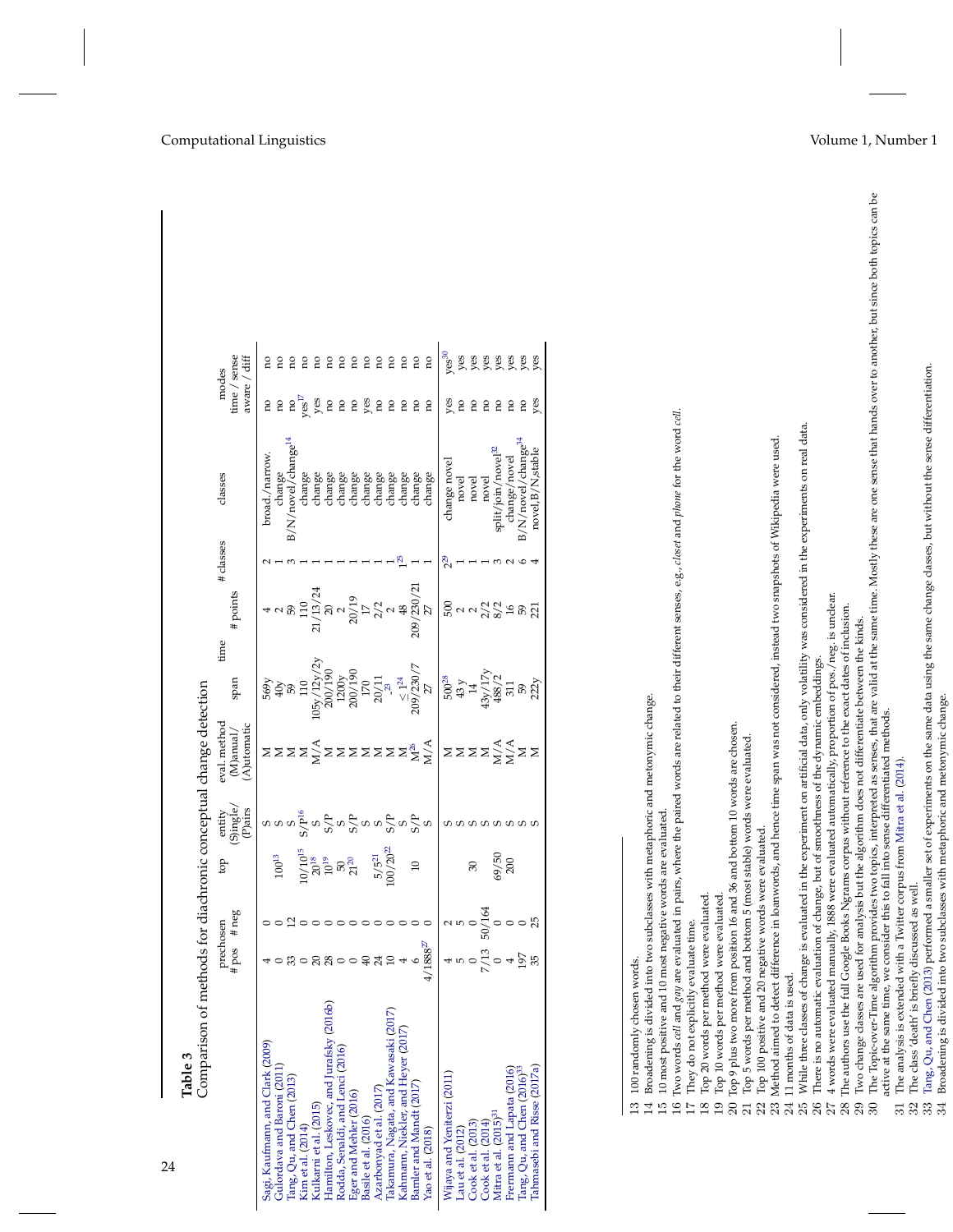### Nina Tahmasebi *et al.* Survey of Computational Approaches to Lexical Semantic Change



#### **Figure 1**

<span id="page-24-2"></span>Conceptual view of three types ((2), (3) and (4) from the list above) of diachronic replacements.

#### <span id="page-24-0"></span>**4. Computational Modeling of Diachronic Word Replacement**

In general, one can distinguish the following types of diachronic replacements:

(1) Lexical replacements relate to words from any part of speech and its detection requires sense information. Words may have different sets of senses at different times and some of the senses can be replaced by others. Examples include "foolish" that replaced "nice" for the foolish sense of the latter, and "cool" that replaced "relaxed."<sup>[35](#page-24-1)</sup>

(2) Terms that describe the same entity/object at different times and represent different names of that entity/object. For example, *Myanmar* is the current name of *Burma* and both refer to the same object (same identity). Note that an object here needs to be a named entity (i.e., it has identity). Furthermore, multiple names can be used to refer to the same object at the same time, and some names can substitute for others over time. The latter represents the phenomenon of diachronic *named entity change*.

(3) Terms that are instances of the same type that were valid at different times, for example, the names of US presidents. Note that the instances should usually be exclusive at any given time point (i.e., there is only one US president at a given time point). Here, the analogy consists in the fact that the instances are of the same type/concept and not influenced by the attributional similarity of the instances (e.g., whether president George W. Bush was really similar in its character or other attributes to president Bill Clinton).

(4) The last type is temporal analogs, which are very similar due to shared role, attributes, functions despite time gap, yet do not belong to the other three types. Analogy in general is a cognitive process of transferring information or meaning from a particular subject called the analogue or source to another subject called the target. Temporal analogy could be considered a subtype of analogy because it is a comparison of two subjects that existed in different times based on their similarity or equivalence. One reason for finding analogous terms in different times is providing support for querying document archives.

The three latter types (without lexical replacement) are conceptually depicted in Fig. [1.](#page-24-2) Note that the ability to find diachronic replacements has many applications ranging from educational ones, uses as components in larger systems such as search engines or, in general, in NLP pipelines.

<span id="page-24-1"></span><sup>35</sup> The latter replacement is seen as a synchronic variation as both words "cool" and "relaxed" are used in different populations to mean the same thing. In the former case, "nice" has completely lost its *foolish* sense.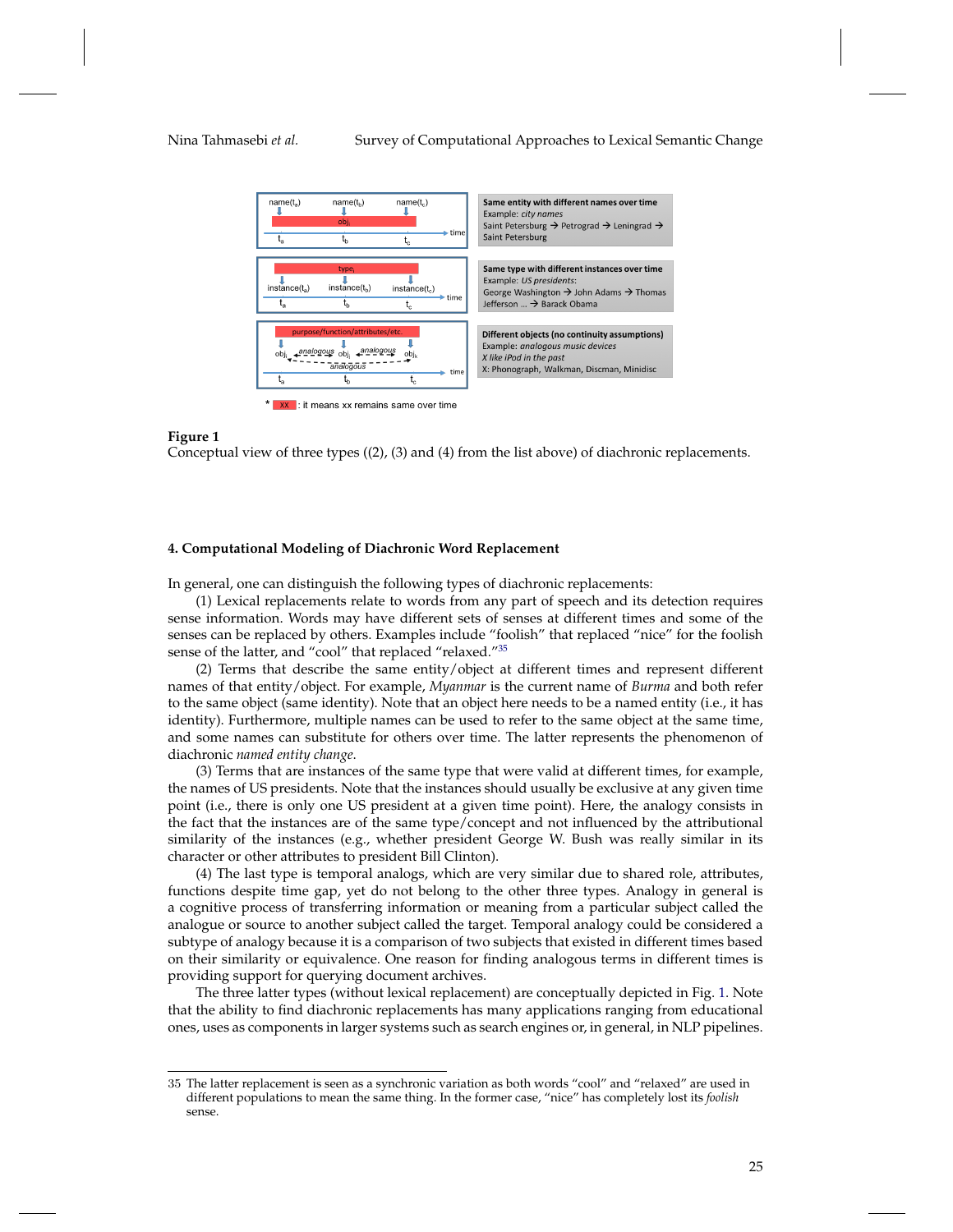Several works on finding diachronic replacements over time are described below. However most of them do not use the sense information of a word, hence effectively treating a word as having one sense (i.e., often its dominant sense).

We mainly focus on works related to finding replacement types (3) and (4), i.e., named entity replacements and temporal analogs.

[Berberich et al.](#page-48-9) [\(2009\)](#page-48-9) were the first to propose reformulating a query into terms used in the past hence their motivation was suportng user search experience within document archives. The task was defined as follows: given a query  $q = q_1, q_2, \ldots, q_m$  formulated using terminology valid at a reference time  $R$ , identify a query reformulation  $q' = q'_1, q'_2, ..., q'_m$  that paraphrases the same information need using terminology valid at a target time  $T$ . They measured the degree of relatedness between two terms used at different times through context comparison using cooccurrence statistics. A Hidden Markov model was used for query reformulation; it considered three criteria of a good reformulation: similarity, coherence, and popularity. In particular, the similarity criterion requires that  $q_i$  and  $q'_i$  have high degree of across-time semantic similarity, while coherence means that  $q_i'$  and  $q_{i-1}'$  should co-occur frequently at time  $T$  to avoid combining unrelated terms. Finally,  $q'_i$  should occur frequently at time  $T$  to avoid unlikely query reformulations. This approach may require a recurrent computation each time a query is submitted because it needs a target time point for the query reformulation.

[Kaluarachchi et al.](#page-51-13) [\(2010\)](#page-51-13) proposed that semantically identical words (or named entities) used at different time periods could be discovered using association rule mining to associate distinct entities with events. Sentences containing a subject, verb, and object are targeted and the verb is interpreted as an event. Two entities are then considered semantically related if their associated event is the same and the event occurs multiple times in a document archive. The temporally related term of a named entity is used for query translation (or reformulation) and results are retrieved appropriately with respect to specified time criteria.

[Kanhabua and Nørvåg](#page-51-14) [\(2010\)](#page-51-14) extracted time-based synonyms of named entities from link anchor texts in Wikipedia articles, using the full article history. Because of the limited time span of Wikipedia, they extended the discovered time of synonyms by using burst detection method on the New York Times Annotated Corpus. Unfortunately, link information, such as anchor text, is rarely available and thus limits the method to hypertext collections. The authors evaluated the precision and recall of the time-based synonyms by measuring precision and recall in the search results rather than directly evaluating the quality of the synonyms found.

[Tahmasebi et al.](#page-52-15) [\(2012\)](#page-52-15) proposed a method called *NEER* for discovering different names for the same named entities (e.g., *Joseph Ratzinger* and *Pope Benedict XVI*, *Hillary Rodham* and *Hillary Clinton*). It relied first on detecting the periods that had a high likelihood of name changes and analyzed the contexts during the periods of change to find different temporal co-references of named entities. The key hypothesis was that this approach could capture both the old and the new co-reference in the same context. The underlying assumption was that named entity changes typically occur during a short time span due to special events (e.g., being elected pope, getting married or merging/splitting a company). Co-references were classified as direct and indirect. Direct co-references have some lexical overlap (e.g., *President Obama* and *Barack Obama*), while indirect ones lack any lexical overlap (e.g., *President* and *Barack Obama*). The proposed method first identified potential change periods via burst detection. Bursts related to an entity were found by retrieving all the documents in the corpus containing the query term, grouping them into monthly bins, and running the burst detection on the relative frequency of the documents in each bin. After NLP processing, the method creates a co-occurrence graph of nouns, noun phrases and named entities from documents mentioning the input entity. The next step collapsed the co-references based on their lexical similarity and merged their contexts into co-reference classes. All terms in the context of a given co-reference class were then considered as candidate indirect co-references.

[Tahmasebi et al.](#page-52-15) [\(2012\)](#page-52-15) conducted experiments on the New York Times dataset (see Section [6.5\)](#page-37-0) using 16 distinct entities corresponding to 33 names and 86 co-references (44 indirect and 42 direct). Using a random forest classifier they achieved a precision of 90% on known time periods and 93% on found periods. The proposed method was later applied for query suggestion in search engines using temporal variants of a query [\(Holzmann, Gossen, and Tahmasebi](#page-50-11) [2012\)](#page-50-11)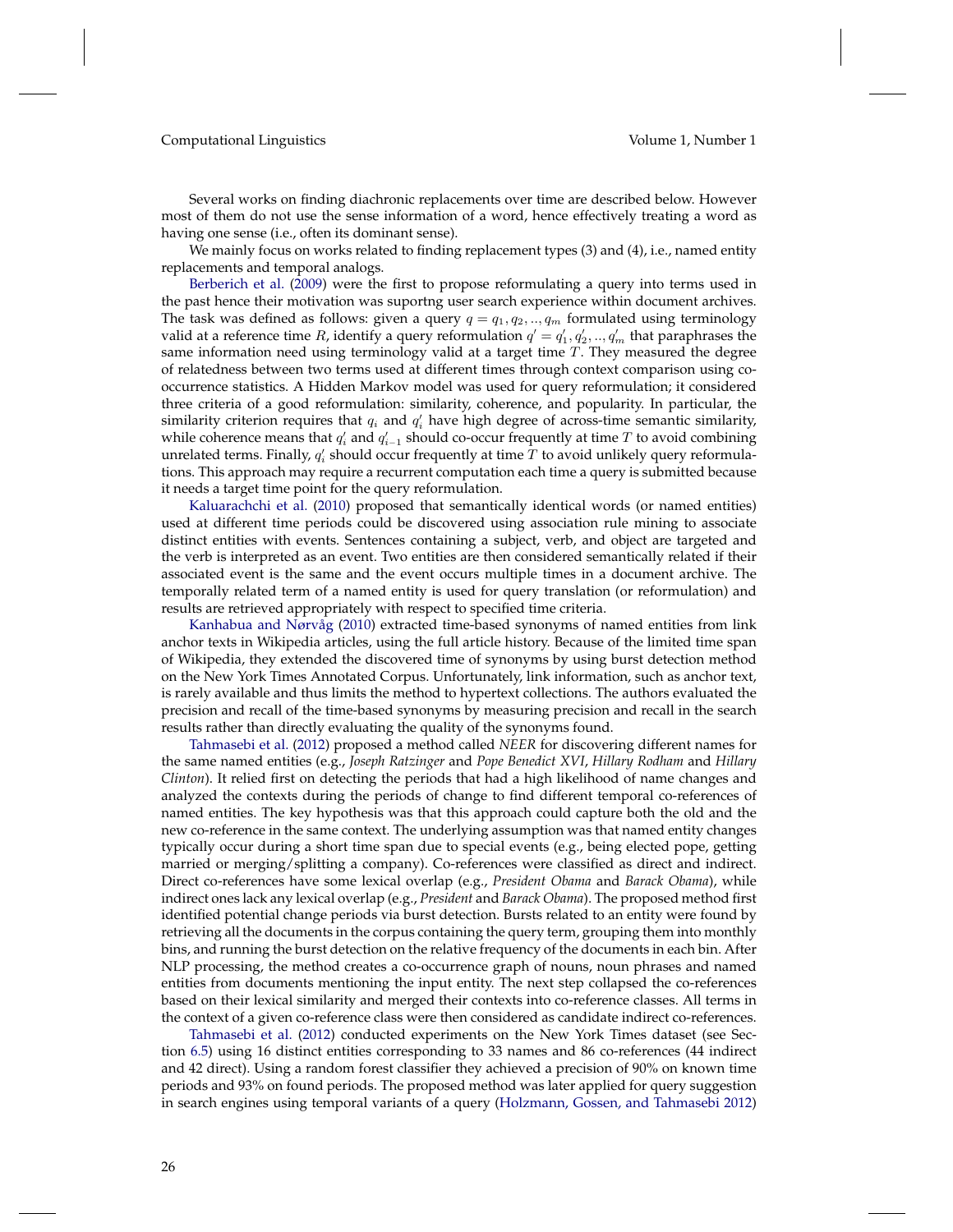and for detecting named entity evolution in the blogosphere [\(Holzmann, Tahmasebi, and Risse](#page-50-12) [2015\)](#page-50-12).

As typically, there is low overlap between contexts of temporal analogs, solutions that rely on measuring context overlap do not work well. Distributed word representations (e.g., [Mikolov](#page-52-8) [et al.](#page-52-8) [2013b\)](#page-52-8) can be useful for avoiding problem of low context overlap. Given the representations trained on the distant time periods (typically, one derived from the present documents and another from documents published in the past), matching words across time could be done through transformation. This essentially means aligning relative positions of terms in the vector spaces of different time periods. [Zhang et al.](#page-53-15) [\(2016\)](#page-53-15) and later [Szymanski](#page-52-16) [\(2017\)](#page-52-16) used a linear transformation matrix for finding translations between word embeddings trained on non-consecutive time periods for detecting temporal analogs. The inherent problem in this kind of approach is the difficulty of finding a large enough training set, given the variety of domains, document genres, and arbitrary time periods for finding temporal analogs. A simple solution proposed by [Zhang et al.](#page-53-15) [\(2016\)](#page-53-15) assumes that frequent and common terms in both the time periods can be easily acquired and used for optimizing the linear transformation matrix. This idea is based on the observation that most frequent words are known to change their semantics across time only to a small degree [\(Hamilton, Leskovec, and Jurafsky](#page-50-5) [2016b;](#page-50-5) [Pagel, Atkinson, and Meade](#page-52-7) [2007;](#page-52-7) [Lieberman et al.](#page-51-8) [2007\)](#page-51-8). Initializing word embeddings using embeddings trained on previous time periods [\(Kim et al.](#page-51-7) [2014\)](#page-51-7) is difficult given the potentially long gaps between the two periods on which the vector spaces were trained. The potential lack of access to data from the intermediate periods can be another problem. The authors also successfully experimented with using terms that were computationally verified to have undergone little semantic variation across time as training instances for transformation matrix. They did this by comparing sequentially trained word representations from consecutive time periods. Another improvement was the introduction of local approach that relied on transforming automatically selected reference terms for a given query, which are supposed to ground the meaning of the query. Such transformed reference terms were then compared with the reference terms of candidate analogs, which had been generated by the previously described global transformation approach, with a linear transformation matrix. In other words, the global transformation approach was effectively extended with a method that locally constrains a query by transforming selected context terms called reference terms and then compares these terms with ones of candidate analogs. The reference-to-reference term similarity measure relies not only on comparison of transformed vectors but also on comparison of transformed vector differences. The idea behind comparing vector differences was to capture the relation of a query (or a candidate analog) and its reference term. Three methods were suggested for proposing the reference terms from candidate context terms: PMI, clustering, and hyperonym detection using shallow processing [\(Ohshima and Tanaka](#page-52-17) [2010\)](#page-52-17) in an attempt to reflect the relevance, diversity, and generality of reference the terms, respectively. Experiments were done on manually constructed ground truth data consisting of pairs of temporal analogs (see Sec. [6.5](#page-37-0) for more details) using precision at different cutoff points and Mean Reciprocal Rank (MRR). The results showed that local approach using reference terms selected from hyperonyms of a query (and of candidate terms) performed the best. The authors also demonstrated that correcting OCR errors by using a simple approach based on word embedding similarity and word frequency greatly enhances the quality of results.

More recently, [Zhang, Jatowt, and Tanaka](#page-53-16) [\(2017\)](#page-53-16) proposed using a set of transformation matrices based on different hierarchical clusters over the vocabularies in the two time periods. The thinking was that a single linear transformation matrix is insufficient for obtaining good mapping between vector spaces of different periods. However, they found that using a series of matrices that each corresponded to a given hierarchical cluster of terms and aggregating their results performed better.

[Orlikowski, Hartung, and Cimiano](#page-52-18) [\(2018\)](#page-52-18) compared number of models that rely on operations on word embeddings using nine different concepts on a corpus of Dutch newspapers from the 1950s and 1980s. Their objective was to test various assumptions. Following [Kenter et al.](#page-51-15) [\(2015\)](#page-51-15), the authors assumed the notion of diachronic concept change involving core concept terms and characterizing concept term. Based on that model, the characterizing terms are expected to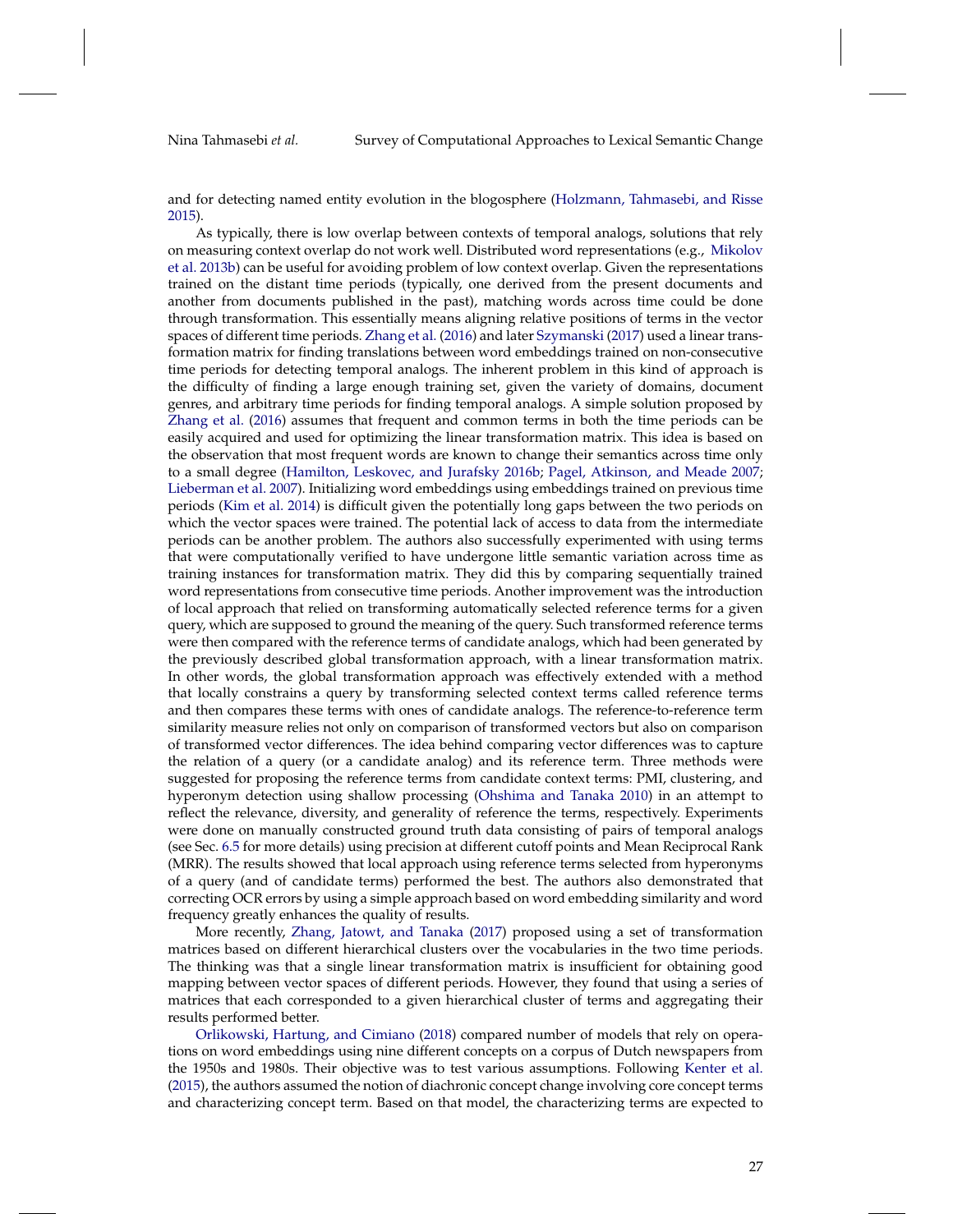change over time, while the surface forms of the core terms are assumed to stay the same. The problem of concept change at a given time point is then reduced to the problem of predicting valid characterizing terms for a core concept term, given a respective characterizing term at an earlier point.

All the approaches proposed so far have relied on sense-agnostic solutions, essentially, mixing all the senses (or relying on the dominant sense). A future improvement would be to move into direction of finding analogous terms with respect to their senses or topics/aspects (sometimes called viewpoints). For the example of the latter, consider *Walkman* which corresponds to *iPod* due to their similar function as a "music device," while *PC* can be a reasonable analog when regarding *iPod* as a "game player". A queried term, for example, an entity, may contain multiple aspects and the temporal analogs could be different depending on the particular topic/aspect. In this regard, [Zhang et al.](#page-53-17) [\(2019\)](#page-53-17) has demonstrated a simple solution for an aspect-based temporal analog retrieval that takes additional term as an input to restrict the meaning of user query to a particular viewpoint or aspect. The proposed solution also utilizes a neural network to realize non-linear term-to-tem mapping.

Furthermore, all the approaches, with the exception of the work by [Tahmasebi et al.](#page-52-15) [\(2012\)](#page-52-15) and [Kaluarachchi et al.](#page-50-13) [\(2011\)](#page-50-13), need clearly specified time periods for comparison. While typically one of the periods represents the present (i.e., the time when a present-day user needs some information), the other can be any period in the past. It is, however, not always feasible to require users to specify specific periods for which temporal analogs need to be output. In many scenarios, it may be assumed that the user wants to know all the analogs from the past, hence, methods that can provide ranked results based on the agglomeration of results collected from different time periods should be also proposed.

Outputting evidence for automatic explanation of term similarity is a related problem to estimating similarity across time. The approach proposed by [Zhang, Jatowt, and Tanaka](#page-53-18) [\(2016\)](#page-53-18) relies on providing evidence of terms' similarity over time by outputting explanatory context terms and then extracting sentences that reveal the shared aspects between temporal analogs. For example, for the input query pair ipod and walkman, the pairs of explanatory terms could be music–music, device–device, apple–sony, mp3–cassette, and so on. Note that the input is now the pair of query terms instead of a single term, as it is in the temporal analog retrieval task, and the output is the ranked list of term pairs. Term pairs are ranked based on their relevance to the input query pair as well as the intra-similarity between the pair elements and their relations to query terms (both similarities are computed after applying transformation).

#### <span id="page-27-0"></span>**5. Linguistic Approaches to Vocabulary Change**

The study of how meaning – in particular, lexical meaning – is expressed and manipulated in language is pursued in a number of scientific disciplines, including psychology, (cultural) anthropology, history, literature, philosophy, cognitive science, and in linguistics and computational linguistics.

Here, our primary frame of reference is provided by relevant work in (general) linguistics, being the field offering the theoretically and empirically best-grounded view on the phenomena under discussion here. In particular, in studying meaning in language, linguistics takes a broad cross-linguistic perspective, which is typically lacking in the other disciplines.

In this article, the linguistic entities in focus are the meanings of *lexical items*, corresponding roughly to what is often called *lexeme* in lexicography (e.g., [Matthews](#page-51-16) [1974\)](#page-51-16), i.e., basically an entry – a word or multi-word expression – in a conventional dictionary. Among the lexical items we also include proper nouns and function words. Interchangeably with lexical item we also say "word", intending this term also to apply to multiword expressions. The meaning of a word is often referred to as a *concept*. Both terms – "meaning" and "concept" – unfortunately have many, mutually incompatible, uses in the literature, and we use the two terms – sparingly – interchangeably here, with the understanding that neither term is well-defined.

We refer to the combination of a lexical item and a particular recognized meaning of that lexical item as a *word sense*. Thus, both *bank* (n) '(a kind of) financial institution' and *bank* (n)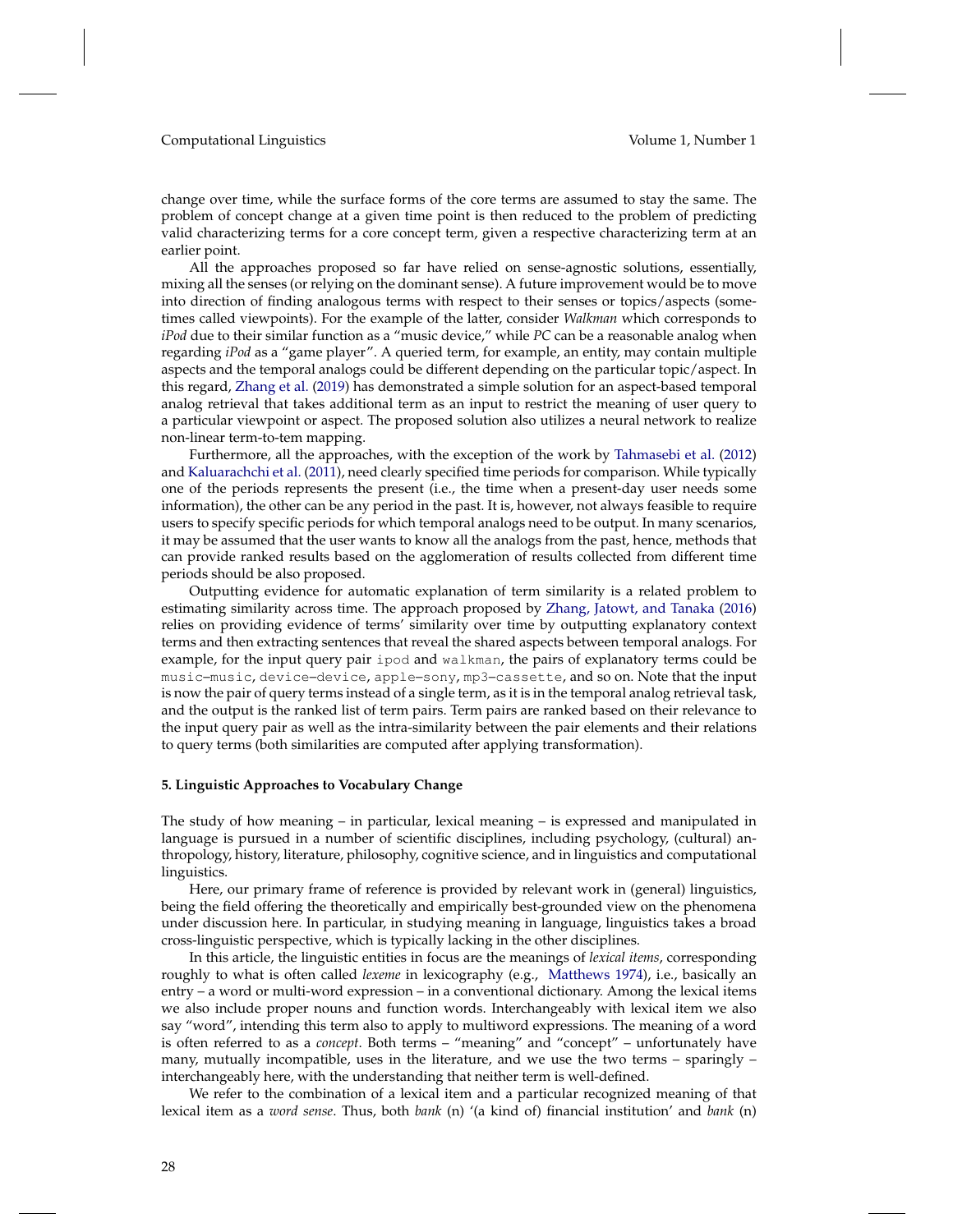'extended shallow portion of sea floor' are word senses according to this definition, as are *deer* (n) 'a kind of (game) animal' and *deer* (n) 'meat of this animal used as food'.

The relationship between forms and meanings is many-to-many, so one form may be used to express more than one meaning (*polysemy*), and, conversely, the same meaning can be expressed by more than one form (*synonymy*).

While the form units – the words – are comparatively easy to identify in language, word senses are notoriously difficult to isolate. Much of the work surveyed here takes a published lexicon as providing the canonical sense set, the gold standard by which to judge system accuracy. While this is a practical solution for many purposes, it ignores a host of difficult theoretical and methodological questions. For the purposes of this survey, we do not take a stand on precisely how word senses are defined and identified, but we do note that some of the approaches represented in the work surveyed have the potential to throw light on these questions; see below.

## **5.1 Types of Lexical Change**

To a linguist, the topic of this article would fall under the rubric of *historical-comparative linguistics* or *diachronic linguistics*. This is a branch of general linguistics that concerns itself with how languages change over time and with uncovering evidence for genetic relations among languages [\(Campbell](#page-49-14) [2004;](#page-49-14) [Joseph and Janda](#page-50-14) [2003\)](#page-50-14).

The phenomena addressed in the works surveyed in this article (i.e., historical developments in the vocabulary of a language or languages) are studied by historical linguists under the headings of *lexical (semantic) change*, *semantic change*, *grammaticalization*, and *lexical replacement*.

In linguistic literature, the term lexical change is used in two senses. In the sense used here, it is a general cover term for all kinds of diachronic changes in the vocabulary of a language or languages. The other common usage is a hyponym of this, referring to new words (new forms) entering or leaving the language, i.e., loanwords and neologisms of various kinds, and obsolescing words, respectively.

Lexical replacement is used about a lexeme being ousted by another synonymous lexeme over time, as when *adrenaline* is replaced by *epinephrine*. A particular form of lexical replacement which has received a fair amount of attention in computational linguistics but which is generally not studied at all by historical linguists is named entity change (see Section [4\)](#page-24-0).

Semantic change or semantic shift is the normal term for the special case of lexical change where an existing form aquires or loses a particular meaning, i.e., increasing or decreasing polysemy [\(Traugott and Dasher](#page-53-19) [2002;](#page-53-19) [Fortson](#page-50-15) [2003;](#page-50-15) [Newman](#page-52-19) [2016;](#page-52-19) [Traugott](#page-53-20) [2017\)](#page-53-20). An example are the oft-cited changes whereby an earlier English word for a particular kind of dog became the general word for 'dog', and, conversely, the earlier general word for 'dog' – whose modern reflex is *hound* (n) – is now used for a special kind of dog. In this and other cases where a word seems to have changed from one meaning to another over the course of time, linguists generally assume an intermediate polysemous stage.

The distinction reflects two complementary approaches adopted by linguists to the study of the lexicon. Lexical items can be studied from the *onomasiological* point of view, investigating how particular meanings (or concepts) are expressed in a language. The Princeton WordNet [\(Fellbaum](#page-49-15) [1998\)](#page-49-15) is an onomasiologically organized lexical resource, as is, e.g., *Roget's Thesaurus* [\(Roget](#page-52-20) [1852\)](#page-52-20). The more common *semasiological* approach takes linguistic forms – words and multiword expressions – as its point of departure and investigates which meanings they express. Conventional dictionaries are semasiologically organized.

Studies of semantic change adopt the semasiological perspective, whereas works on other forms of lexical change generally have an onomasiological focus.

Grammaticalization [\(Hopper and Traugott](#page-50-16) [1993;](#page-50-16) [Heine and Kuteva](#page-50-17) [2002;](#page-50-17) [Smith](#page-52-21) [2011\)](#page-52-21) denotes a particular kind of semantic change, where content words turn into function words and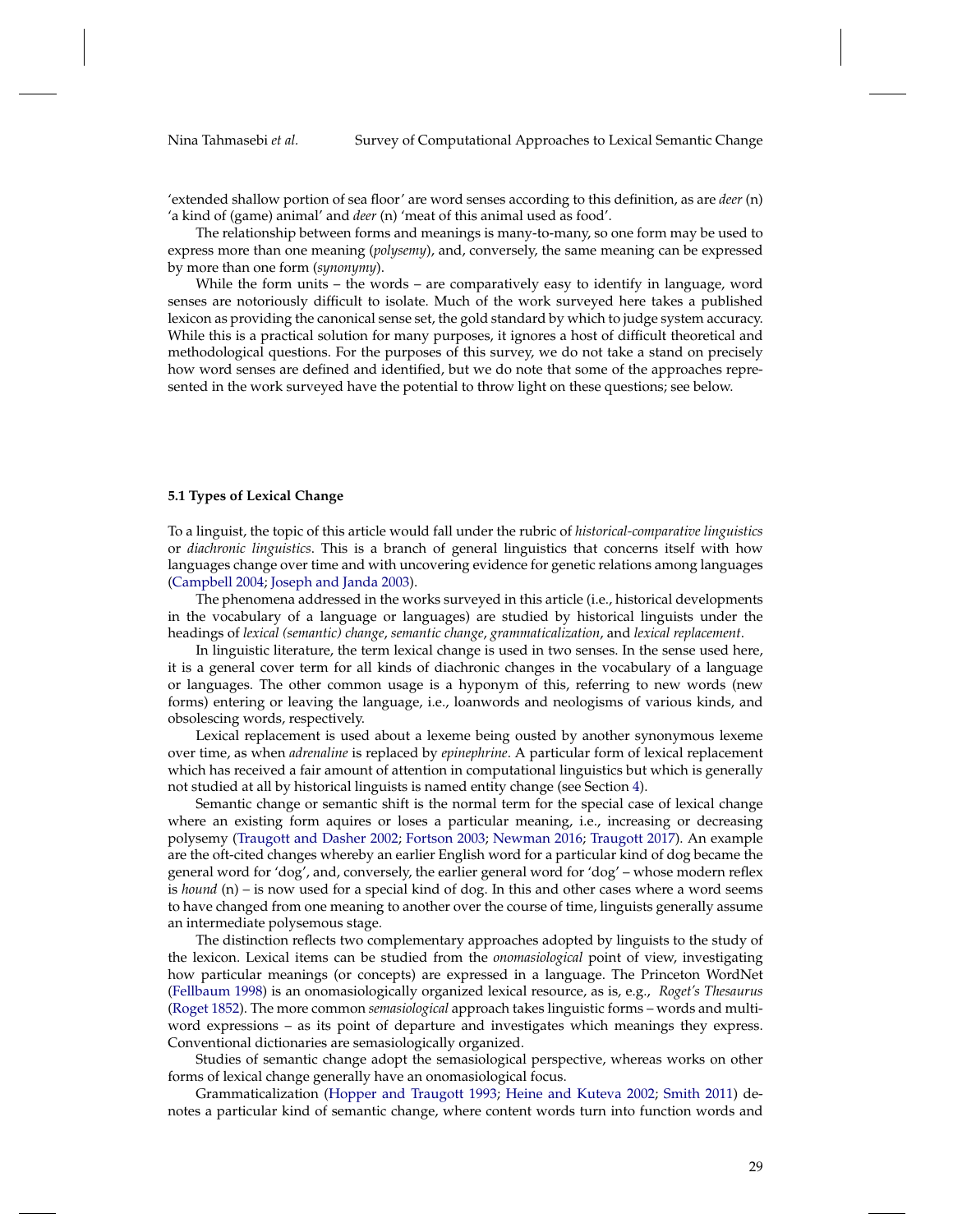ultimately into bound grammatical morphemes. One example is the French preposition *chez* 'at, with', developed from the Latin noun *casa* '(small) house, cottage'.<sup>[36](#page-29-0)</sup>

#### **5.2 Linguistic Generalizations About Lexical Change**

General linguistics studies language as a universal phenomenon, and in this connection an important concern is the generalization of sets of observed individual lexical changes into types and classes of changes, valid for human languages in general. Adding a word sense to the vocabulary of a language can be accomplished in several different ways: by borrowing, by coining a new word *ex nihilo* (rare) or by using the word-formation machinery of the language, or finally – and commonly – by adding a word sense to an existing lexeme. The latter can again be achieved by, for example, *generalization* or *broadening* (English *dog* 'a kind of dog' > 'dog') and *specialization* or *narrowing* (English *hound* 'dog' > 'a kind of dog'). Other types of semantic change have their origin in *metaphor*, as in the *foot* of a mountain or the *head* of a state, *metonymy*, for example, the development where *bead*, a word originally meaning 'prayer', acquired its current meaning from the use of a rosary while praying, and *ellipsis*, as *mobile* and *cell* from *mobile phone* and *cell phone*, respectively.

Finally, a lexeme in one language may add a sense by mirroring a polysemy in another language, a form of loan translation. For example, the Swedish verb *suga* 'to suck' has acquired a recent new sense 'to be unpleasant, inferior, etc.' borrowed from English. From this it follows that semantic change typically involves polysemy. Crucially, even cases of seemingly complete sense change in a lexeme are thought to involve an intermediate (unattested) polysemous stage:  $A > A+B > B$ , or  $A > A+b > a+B > B$ , where  $A/a$  and  $B/b$  are senses related by some regular mechanism of sense change and caps indicate a dominant sense.

The activities of broadly characterizing and classifying vocabulary changes overlap significantly with another linguistic subdiscipline, namely *lexical typology* or *semantic typology* [\(Koptjevskaja-Tamm](#page-51-17) [2008;](#page-51-17) [Riemer](#page-52-1) [2010;](#page-52-1) [Koptjevskaja-Tamm](#page-51-18) [2012;](#page-51-18) [Koptjevskaja-Tamm,](#page-51-19) [Rakhilina, and Vanhove](#page-51-19) [2016\)](#page-51-19), whose aims are to elucidate questions such as "how languages categorize particular domains (human bodies, kinship relations, colour, motion, perception, etc.) by means of lexical items, what parameters underlie categorization, whether languages are completely free to 'carve up' the domains at an infinite and arbitrary number of places or whether there are limits on this, and whether any categories are universal (e.g. 'relative', 'body', or 'red')" [\(Koptjevskaja-Tamm, Rakhilina, and Vanhove](#page-51-19) [2016,](#page-51-19) 434). These questions are relevant to classificatory activities, since universal restrictions on or tendencies of lexicalization will determine which semantic changes are possible or likely, as opposed to impossible or unlikely.

A central goal of linguistics is to explain linguistic phenomena. Hence, a third kind of activity is the search for enabling factors and, ultimately explanations for the observed changes and regularities of change formulated on the basis of broad cross-linguistic comparison. In their search for explanations of lexical change, linguists have proposed some factors that seem to play a role in lexical change, as (proximal or distal) causes or as enabling or constraining mechanisms. Material and immaterial culture are almost always mentioned in this connection. In order to be able to talk about new objects, phenomena and practices, we need new vocabulary.

Other external factors proposed in the literature are human physiology and cognition (e.g. in relation to color vocabulary), the size of the language community, language contact, and the presence of large numbers of second-language speakers, among others.

#### **5.3 Historical-comparative linguistics meets computational linguistics?**

While some of the work described in this survey has not been directly motivated by linguistic research questions, in many cases the authors of these works indicate the potential usefulness of their results to linguistics. We believe that computational approaches to lexical and semantic

<span id="page-29-0"></span><sup>36</sup> See <http://www.cnrtl.fr/definition/chez>.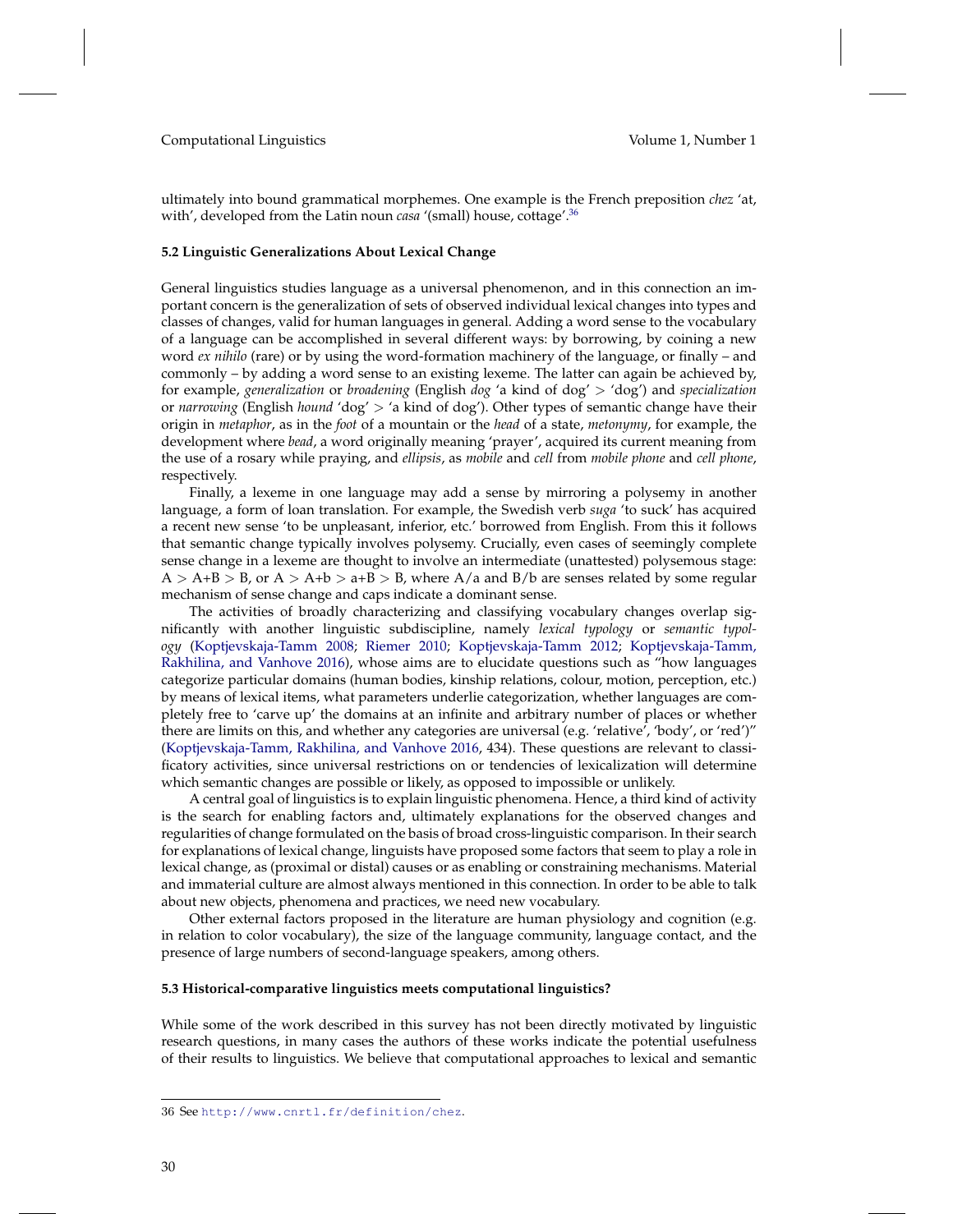change have the potential to provide a genuinely novel direction for historical linguistics. However, this is not likely to happen without these authors paying more attention to the theoretical and methodological assumptions of current historical linguistics, an awareness sometimes lacking in the work surveyed. For linguists to take notice of this work, it needs to show awareness of the state of the art of historical linguistics and argue in terms understandable to a linguistic audience. On the other hand, in our view these computational methods represent a genuinely novel approach to addressing central questions of historical linguistics, which linguists must be prepared to assimilate at least to some extent in order to grasp the implications of the results. Thus, if these methods are to make an impact on research in historical linguistics, this will most likely require a conceptual shift for both parties.

#### <span id="page-30-0"></span>**6. Methodological Issues and Evaluation**

#### **6.1 Evaluation and Hypothesis Testing**

Today, it is considered more or less *de rigueur* to accompany a proposed new method in computational linguistics with an *automatic, formal, quantitative evaluation*. This reflects a healthy development towards greater objectivity in reporting results, but it also comes with a greater responsibility on the part of the researchers to ensure that the evaluation metrics provide a true measure of the accuracy of the proposed method.

Because of the vast amount of digitized information now available to us, there is currently a unique possibility to develop and test methods for detecting language change. However, the amount of data limits the possibility to use expert help and manual efforts in the detection phase. It is also a limiting factor in the evaluation phase as there are to date no existing, open datasets for diachronic conceptual change that can be used for evaluation purposes. Specific to this problem is the grounding of diachronic conceptual change in a given corpus. When does a word appear for the first time with a new or changed sense in a given corpus? As a consequence, there are no automatic evaluation methods. Instead, there is a large variety of techniques, datasets and dimensions that are used in the existing literature. Most previous works have made use of manual evaluation. However, some have made use of WordNet for evaluation purposes. We argue that WordNet is not appropriate for evaluation for two main reasons. First, there is no indication in WordNet of *when* a word's meaning changed or a new sense was added. Second, when datasets span hundred years or more, WordNet does not sufficiently cover the vocabulary or word senses in the dataset. The same holds for Wikipedia, which often covers changes but lacks time information [\(Holzmann and Risse](#page-50-18) [2014\)](#page-50-18). In addition to the lack of data and resources for evaluation, there are no evaluation methods or metrics that have themselves been properly evaluated.

Note that downstream applications, e.g., IR systems, can of course be evaluated in the normal way for such applications, which we will not describe here. Rather we will focus on methods for evaluating lexical change as uncovered by the methods surveyed here. A reasonable assumption would be that such an evaluation regime will also be useful – at least in part – for evaluating concrete downstream applications.

At least in the context of this literature survey, we would like to step back and see computational linguistics style formal evaluation as part of a larger endeavor, as a central and necessary, but not sufficient, component of *(linguistic) hypothesis testing*. In particular, since the gold standard datasets which make up the backbone of our formal evaluation procedures are generally extremely expensive to create, there is an understandable tendency in our community to reuse existing gold standards as to the greatest possible extent, or even re-purpose datasets originally constructed with other aims in mind. $37$  However, such reuse may be in conflict with

<span id="page-30-1"></span><sup>37</sup> Or even generate synthetic, simulated data assumed to faithfully reflect authentic data in all relevant aspects.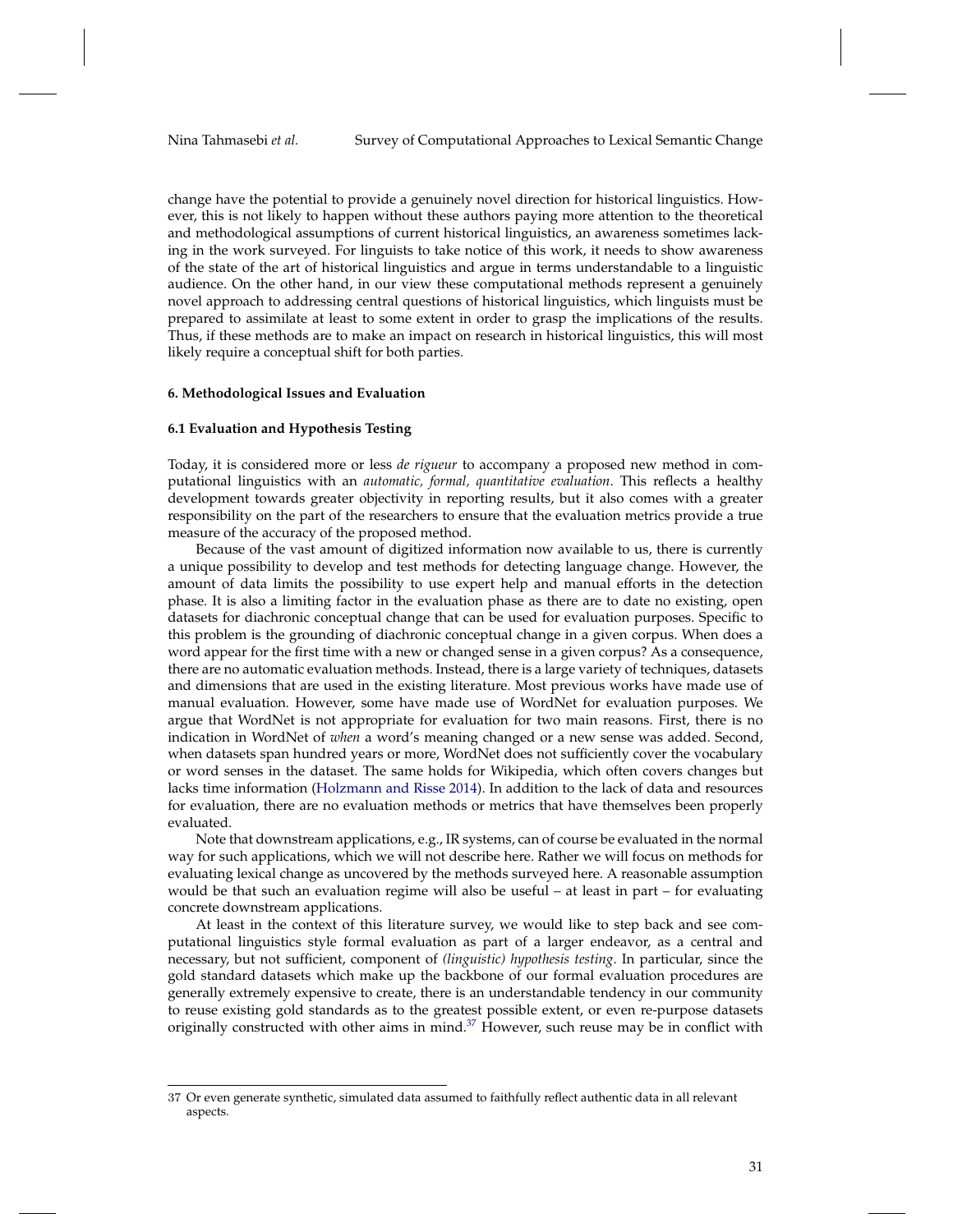some assumption crucial to the original purpose of the dataset, which in turn could influence the results of the evaluation.

There are two central (typically tacit) methodological assumptions – i.e. hypotheses – made in the work described in the previous sections, and especially in work on diachronic conceptual change detection and classification (Section [3\)](#page-4-0):

- <span id="page-31-0"></span>1. **Applicability:** the proposed method is suitable for uncovering diachronic conceptual change.
- <span id="page-31-1"></span>2. **Representativity:** the dataset on which the method is applied is suitable for uncovering diachronic conceptual change using this method.

Since most current approaches are data-driven – i.e. the data are an integral component of the method – these two factors, while logically distinct, are heavily interdependent and almost impossible to keep apart in practice, and we will discuss them jointly here.

With a few notable exceptions, to which we will return below, there is also often a third tacit assumption:

## <span id="page-31-2"></span>3. **Falsifiability and control conditions:** positive evidence is sufficient to show [1](#page-31-0) and [2.](#page-31-1)

Assumption [3](#page-31-2) comes at least in part from the common practice of evaluating diachronic conceptual change using lists of attested such changes.

We will now take a closer look at these assumptions.

### **6.2 Applicability and Representativity**

The first major difficulty when evaluating the results of diachronic conceptual change is the *evaluation of a representation*  $r \in R$  of a meaning of a word w or a word sense  $s_w$ . When is r a correct and complete representation of w or  $s_w$ ? Typically, this boils down to determining if a set of words, derived by clustering, topic modeling or the closest words in a word space, indeed correspond to the meaning of a word or word sense? In the case of multi-sense tracking, it is also important that the set of representations in R are a complete representation of w such that all its senses are represented in correct way. The evaluation of individual word senses is analogous to the evaluation of word sense induction (see [Agirre and Soroa](#page-48-10) [2007;](#page-48-10) [Navigli](#page-52-22) [2012](#page-52-22) for more details and an overview).

Another related, more subtle, source of methodological muddles may be a misunderstanding of what is being investigated. [Liberman](#page-51-20) [\(2013\)](#page-51-20) points out that the notion of "word" used in a paper by [Petersen et al.](#page-52-23) [\(2012\)](#page-52-23) is very far from how this term is understood by linguists, and the purported statistical laws of vocabulary development as evidenced in the Google Ngram dataset can be due to many other irrelevant factors, foremost of which is varying OCR quality, but also "tokenization" as a faithful model of wordhood [\(Dridan and Oepen](#page-49-0) [2012\)](#page-49-0).

Linguists have long recognized that "language" is a nebulous term, at best designating a convenient abstraction of a complex reality. This does not mean that any language sample should be considered equally representative, however. Especially corpus linguists have spent much intellectual effort on the question how to compile representative language samples, where it is clear that "representative" generally must be interpreted in relation to a specific research question. We mention this here, since we feel that it is important to be clear about what the changing entity is when we investigate lexical change. Given that linguists generally consider speech to be the primary mode of linguistic communication, are we happy investigating mainly written language, following a long tradition of "written language bias" [\(Linell](#page-51-21) [2005/1982\)](#page-51-21) of general and perhaps especially computational linguistics? Or given that the language should belong to every member of its speaker community, are we satisfied modeling the language of a select small social stratum [\(Henrich, Heine, and Norenzayan](#page-50-19) [2010;](#page-50-19) [Søgaard](#page-52-24) [2016\)](#page-52-24)? Whatever their answer to these questions are, authors ought at least to realize that they need to be addressed.

The second major difficulty concerns the *comparison of word senses* (via their approximations) over time. Because the word senses are approximations derived from time sliced corpora, the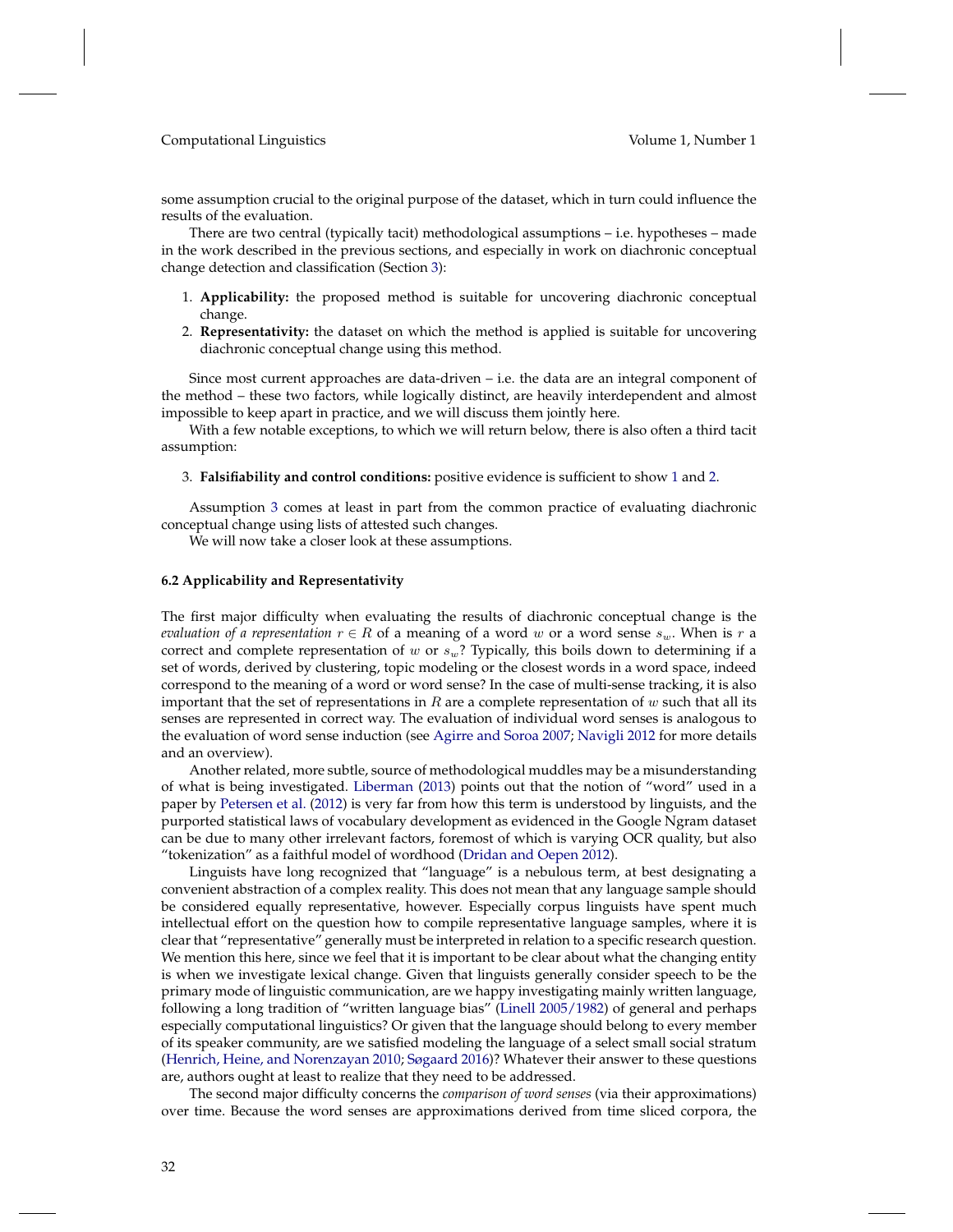representations at different time points can be different without there being any actual sense change. Two factors can play a role:

Fac. 1 Imagine a set of contexts C that contain word w. If we split C in two random sets  $C_1$ and  $C_2$ , such that  $C_1 \cup C_2 = C$ , the representations of w will be different. Assuming that  $|C_1|$  and  $|C_2| \to \infty$  the difference in representation of w for  $C_1$  and  $C_2$  should go to 0. However, this is rarely the case, our datasets are finite in size and we see a difference in representations. Because we often use single genres of data, novels, news papers etc, we are likely to enhance this randomness effect; if a word is not used in a certain context due to missing underlying events, then the word sense will not be present. By using a mixed set of sources, we could reduce this effect. We see the same effect for representations of a word  $w$  if  $C_1$  and  $C_2$  belong to two different time periods.

Now, if  $C_1$  and  $C_2$  derive from two adjacent time periods, the task of diachronic conceptual change becomes to recognize how much of the difference that is due to this randomness effect and how much is due to actual semantic drift.

Fac. 2 Imagine that the representation of w is a set of words  $u_1, \ldots, u_n$  for time  $t_i$  and  $v_1, \ldots, v_n$ for time  $t_i$ . If each  $v_i$  is a diachronic word replacement of  $u_i$ , then the entire representation of  $w$  can be replaced between  $t_i$  and  $t_j$  without there being any change to the sense of  $w$ . While it is unlikely that all words are replaced between any  $t_i$  and  $t_j$ , the risk of this effect increases the further apart the time periods.

In other words, in order to argue that some instance of lexical variation constitutes a case of diachronic conceptual change based on (massive) corpus evidence, it it generally not enough to ascertain that the variation correlates with different time slices of the dataset. It is also necessary to ensure that no other relevant variables are different between the time slices. The original Culturomics paper [\(Michel et al.](#page-51-22) [2011\)](#page-51-22) has been criticized for not doing this, by [Pechenick, Danforth,](#page-52-25) [and Dodds](#page-52-25) [\(2015\)](#page-52-25) and [Koplenig](#page-51-23) [\(2017\)](#page-51-23), among others. This is also held forth as a strong point of the smaller COHA dataset by its creator [\(Davies](#page-49-16) [2012\)](#page-49-16). This pitfall can be avoided by devising control conditions, but even so the purported diachronic effect may conceivably disappear for other reasons as well, e.g., if some other variable unintentionally correlates with time because of how the data were compiled.

Another interesting reduction is the n-gram model, that automatically limits the amount of available information. To date, there has been little, if any, discussion in the diachronic conceptual change detection field to cover the effects of using n-grams rather than a full dataset with running text.<sup>[38](#page-32-0)</sup> What happens when we remove words out of n-grams (which is the case when we only keep the K-most frequent words)? How many n-grams still have sufficient information left? What is the distribution of the remaining 1-, 2-, 3-, 4- and 5-grams after the filtering? This is particularly important when we consider those works that keep the K-most frequent words without normalizing over time, and hence have a modern bias among the kept words. If we start with equal samples over time, how many n-grams contribute over time?

An important aspect of representativity is language coverage. While it is certainly true that the studies surveyed here are on a much larger scale than any historical linguistic studies heretofore conducted, it is nevertheless misleading to characterize traditional historical linguistic investigations as "based on small and anecdotal datasets" [\(Dubossarsky](#page-49-17) [2018,](#page-49-17) 2). This ignores the combined weight of the diversity of active observations painstakingly and diligently made over two centuries on many languages and language families by a large number of scholars highly trained in linguistic analysis, observations which are continually shared and discussed in the professional literature of the discipline. Against this is set computational work on massive textual (published) datasets largely confined to one language – the norm – or a typologically

<span id="page-32-0"></span><sup>38</sup> [Gale, Church, and Yarowsky](#page-50-20) [\(1992,](#page-50-20) 233) note that in their experiments on word-sense disambiguation, they "have been able to measure information at extremely large distances (10,000 words away from the polysemous word in question), though obviously most of the useful information appears relatively near the polysemous word (e.g., within the first 100 words or so)."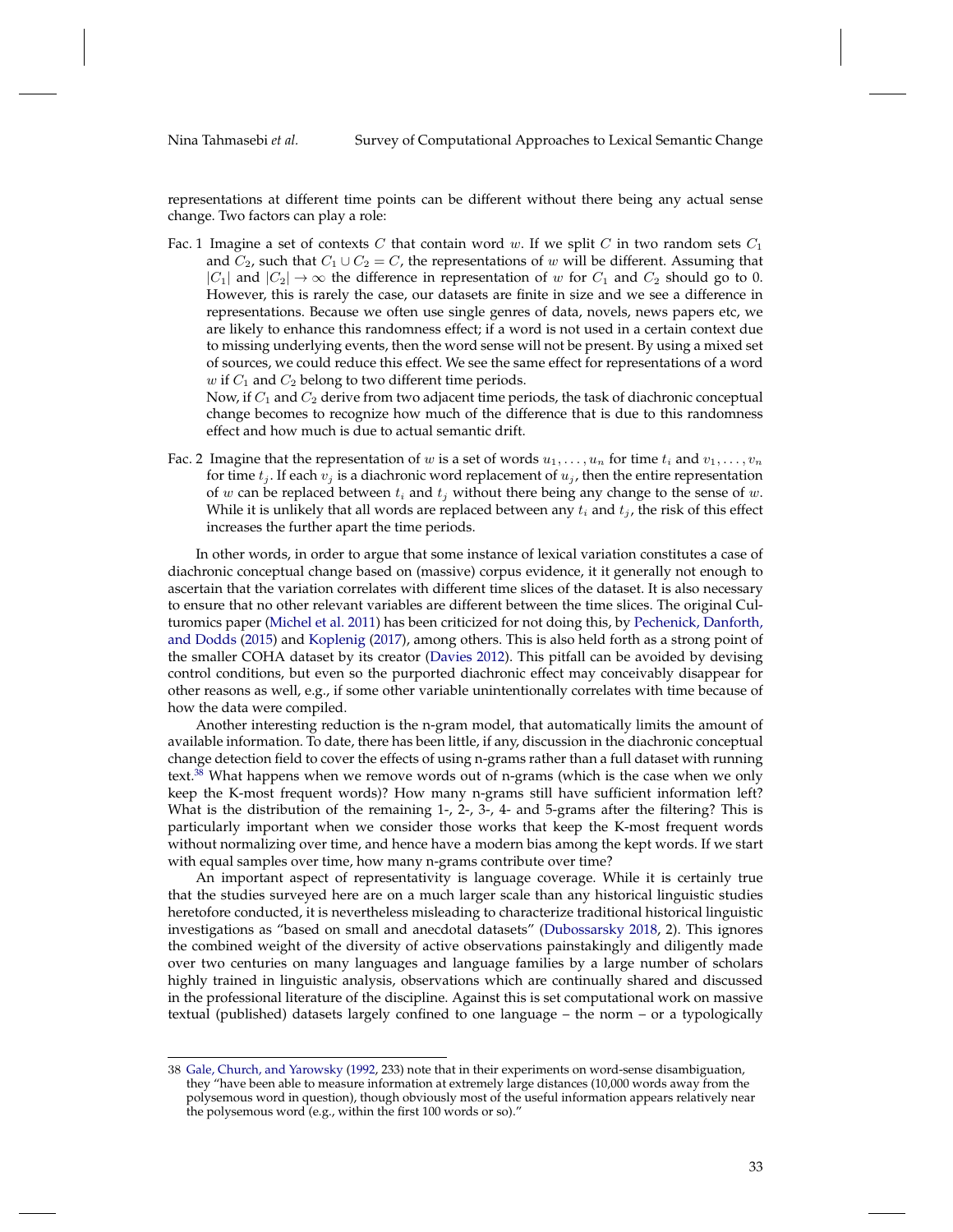and geographically skewed sample of a few languages. While such work undoubtedly will contribute valuable data points to our collective knowledge of lexical change, in order to make solid linguistic claims about this kind of language change, it would be desirable to conduct equivalent experiments on as many languages as possible (see e.g., [Bender](#page-48-11) [2011\)](#page-48-11).

#### <span id="page-33-0"></span>**6.2.1 Factors Involved in Evaluation of Diachronic Conceptual Change Detection.**

*Granularity.* The first and most important factor that impacts evaluation is to determine the granularity on which to evaluate. Typically, change is evaluated with respect to change in the dominant sense of a word. That is, changes are not evaluated individually for all the senses of a word, instead, meaning change is evaluated for the form (text word or lemma), i.e. mixing all its senses. Having a single representation per time period significantly reduces the complexity as it does not take into consideration what happens individually for each sense of a word. If a word has at most s ( $s \in S$ ) senses per time period over t ( $t \in T$ ) time periods, the number of unique senses is bound by  $S \cdot |T|$ . To compare all senses pair-wise between time periods there are at most  $|T|$ <sup>-S<sup>2</sup> comparisons needed. If we wish to evaluate the *similarity graph* created by the senses in</sup> each time period, where edges correspond to similarity between two senses  $s_i \in t_i$  and  $s_j \in t_j$ , there are  $S^{|T|}$  possible paths. In comparison, for the single representation case, the number of unique senses are |T| and the number of necessary comparisons is  $|T| - 1$  and there is only one path to evaluate. The number of time periods affect this complexity, and while some use yearly subcorpora, others use decades, reducing the time periods to compare by one order of magnitude.

*Context.* What is considered the *context* of a word differs largely between different works and is to some extent determined by the choice of dataset. A context ranges from 30 words surrounding w [\(Sagi, Kaufmann, and Clark](#page-52-3) [2009\)](#page-52-3) to the word before and after [\(Gulordava and Baroni](#page-50-3) [2011\)](#page-50-3). When the Google N-gram data is used, the context can be at most a window of 5 words (from 4 words before or after, to the word  $w$  being the first or last word, or 2 words before and after, the word  $w$  being the 3rd word). What information is used as a context affects the representation.

*Words included in the evaluation.* An important part of evaluation is to determine which words to evaluate; here two methods are employed; a set of pre-determined words, or the (ranked) output of the investigated method or methods. The former has the advantage of requiring less effort and reduces the need to conduct a new evaluation for each new run, with e.g., new parameters. The downside is, however, that the evaluation does not allow for new, previously unseen examples.

Pre-chosen testset

- **–** positive examples (words known to have changed)
- **–** negative examples (words known to be stable)

Output of algorithm

- **–** on the basis of a pre-determined measure of change (e.g., largest/smallest cosine angle between two consecutive time periods)
- **–** randomly chosen set of words

Most commonly, single words are used in evaluation, but it is becoming increasingly common to study the relation between (known) word pairs. That means, two words, typically one that is under investigation and one that represents the changed word sense, are evaluated with respect to their similarity over time. If a change takes place between the pair, this is used to confirm the hypothesis of diachronic conceptual change. Examples include (*gay, homosexual*) that become more similar over time, or (*gay, happy*) that become less similar over time. Both would confirm the same hypothesis about change in meaning for the word *gay*. Thus far, word pairs have always been used in a pre-chosen fashion. Choosing the word pairs that have the highest amount of change increases the computations by a polynomial factor. If we assume that there are  $n$  words at time  $t$ , and worst case, a new set of words for each time period, then there are  $(n^2)^t$  pairs available. Typically, the situation would be much less extreme and only a fraction of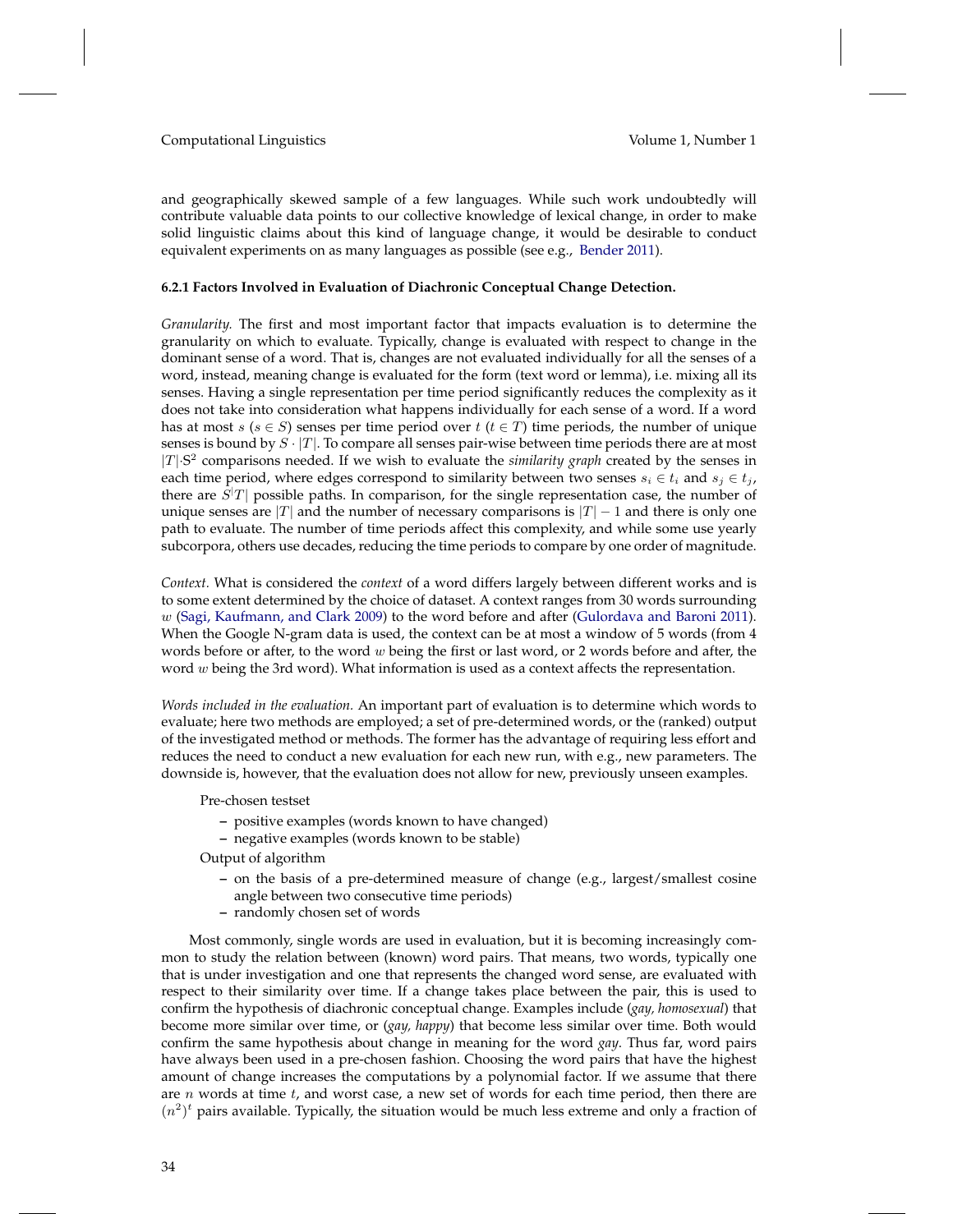# **Table 4**

<span id="page-34-0"></span>Change types investigated in the surveyed literature

| Change type        | Description                                                           |
|--------------------|-----------------------------------------------------------------------|
| Novel word         | a new word with a new sense, or for that word new sense               |
| Novel word sense   | a novel word sense that is attached to an existing word               |
| Novel related ws   | a novel word sense that is related to an existing sense.              |
| Novel unrelated ws | a novel word sense that is unrelated to any existing sense.           |
| <b>Broadening</b>  | a word sense that is broader in meaning at a later time               |
| Join               | two word senses that exist individually and then join at a later time |
| Narrowing          | a word sense that is broader in meaning at an earlier time            |
| Split              | a word sense that splits into two individual senses at a later time   |
| Death              | a word sense that is no longer used                                   |
| Change             | any significant change in sense that subsumes all previous categories |

the vocabulary is exchanged per time period (the more, the further apart the time periods are). Moreover, the reference term to be chosen for judging the changes of a target term should itself have stable meaning over time. For example, when tracking the similarity between *gay* and *happy* in order to detect or understand the sense change of the former, one implicitly assumes that *happy* does not undergo significant semantic change over the time period of comparison.

*Evaluation technique.* Evaluation can be conducted manually or automatically. The manual evaluation is done either with respect to intuition or pre-existing knowledge, or against one or more resources (dictionaries, encyclopedia etc). Automatic evaluation is performed with respect to external resources, e.g., WordNet, or intrinsically where some evaluation metric is compared over time, e.g., statistically significant difference in the direction of the word vectors.

Evaluation of temporal analog search often follows IR style evaluation settings. For a given query a ranked list of analog terms is presented and the metrics like precision/recall [\(Tahmasebi](#page-52-15) [et al.](#page-52-15) [2012\)](#page-52-15) or precision@1, precision@5 and MRR [\(Zhang et al.](#page-53-15) [2016\)](#page-53-15) are used based on the rate of correct analogs found in the top ranks.

*Change types included in the evaluation.* Evaluation for each word can be a binary decision; yes/no, there has been change, but it can also take the time dimension into consideration. The change is correct if it is found at the expected time point, or it is correct with a time delay that is measured. In addition to the binary decision, there are different change types, see Table [4](#page-34-0) for a list of change types considered in this literature. The more types are considered, the more complex the evaluation becomes. With one exception, different change types are considered only for sensedifferentiated methods, while word level change groups all changes into one class. Typically, change means a shift in the dominant sense of a word. E.g., Apple becomes a tech company and adds a dominant meaning to the word Apple. However, its fruit sense is not gone but is very much valid.<sup>[39](#page-34-1)</sup> Still, the change in dominant sense from 'fruit/food' to 'technology' is considered correct in a word level change setting.

*Time dimension.* The time span of the data makes a difference in evaluation. The further back in time, the harder it is to evaluate since there are fewer resources that cover the data (e.g., no reference resources such as dictionaries/wordnets/wikipedias for historical senses, etc.) and

<span id="page-34-1"></span><sup>39</sup> Note, however, that in written standard texts this "change" will partly be an artifact of preprocessing; lower casing all text will increase the likelihood of conflating the common noun *apple* and the proper noun *Apple*.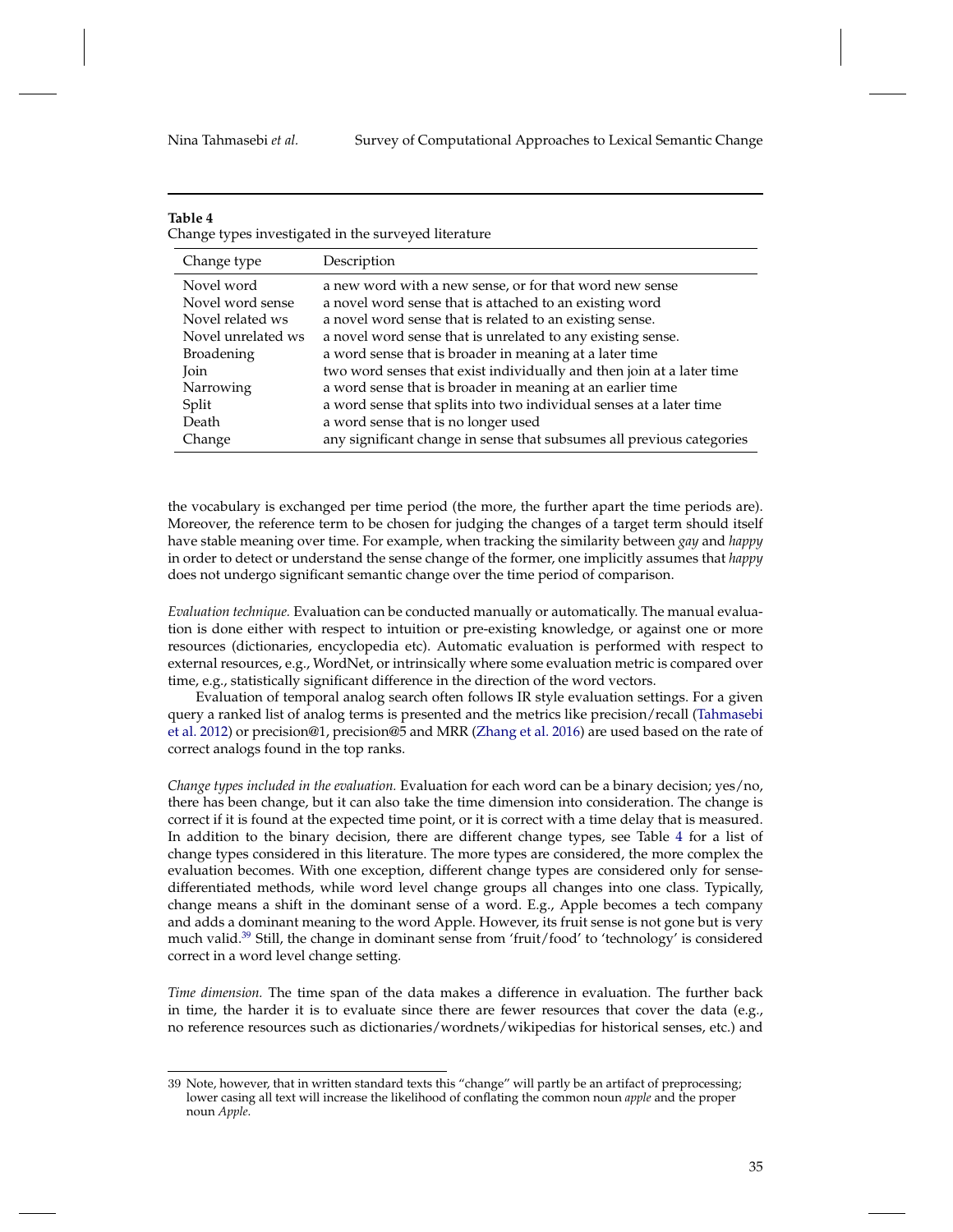fewer experts to perform in depth manual evaluation. The complexity is increased with the number of included time points. The more time points, the more complex the evaluation as there are more comparisons to evaluate.

The evaluation of time is an extremely complex matter; should it be done with respect to the outside world or the specific dataset under investigation? The complexity of the evaluation differs largely depending on the choice. To compare to the outside world means to make use of dictionaries and other knowledge sources to determine when a word came to existence, changed its meaning or added a sense. The resource or resources used for this determination need not be tied to the dataset used and there are regional varieties in uptake of new politics, technology, culture etc that in turn affect language use. Newly coined terms, or senses can be due to an invention, one or a few influential sources, or an event and in such cases, be simpler to pinpoint in time. If the change, however, is due to a slow cultural shift or idiom that increases in popularity, it becomes very difficult to pinpoint the time of change. An analogy is that of fashion; when did the bob cut come into fashion? When the first ever person got such a haircut? Or the first celebrity showed it off on the red carpet (where is was better noticed and more likely to be duplicated)? Or when we can measure that a certain percentage of women had the hair cut as attested by e.g., school pictures or driver's licenses. In manual attestation of diachronic conceptual change it is common to discuss the explanatory power of a sense in a given time, however, that is hard to translate into a specific time point. A more or less arbitrary threshold can be used to translate an increasing (or decreasing) curve into a binary yes or no that can be used to specify a time point.

If we wish to evaluate with respect to the dataset, there is an added difficulty compared to the above. If the word itself is not novel, then it requires word sense disambiguation to find the first occurrence of a new or changed sense; when was a word used in a specific sense for the first time in the dataset? If existing sense repositories are not available, the senses must first be induced and then assigned to individual instances of a word in the dataset which is, to some extent, to solve half of the diachronic conceptual change problem. In addition, the results might be different for each dataset, and hence it is a time consuming procedure that must be repeated. However, disregarding differences between datasets might penalize certain datasets, and hence experiments, compared to others, e.g., expecting an invention to appear in a dataset at invention time when in fact there might be a delay of decades.

For both methods there is a large difference between expecting to automatically find the first instance of change or expecting to find the change when it has gained enough momentum to be detectable by context-dependent methods. An example of the differences in momentum but also the differences between datasets can be illustrated with the word *computer*. An earlier common usage of this word was in reference to humans [\(Grier](#page-50-21) [2005\)](#page-50-21), but the 'computing device' sense has been on the rise since the electro-mechanical analog computer was invented in the early 20th century and came to play an important role in the second world war, and its incidence has been increasing with the growing importance of digital computers. The frequency of the word *computer* in Google N-grams reaches over 0.0001% in 1934 for the German portion, 1943 for the American English, and 1953 for the British English, meaning that a method evaluated on the latter dataset would be penalized by 20 years compared to one evaluated on a German dataset.<sup>[40](#page-35-0)</sup>

Here we should also mention the sociolinguistic construct *apparent time* [\(Magué](#page-51-24) [2006\)](#page-51-24) and a similar idea which informs much work in corpus-based lexicography. Apparent time rests on the assumption that crucial aspects of our linguistic repertoire reach a stable state at an early age, say around the age of 20, so that e.g., dialect studies can address diachronic development by recording age-stratified speaker samples synchronously, so that the language of a 70-year old is supposed to reflect – in time capsule fashion – current usage about 50 years ago. In a similar way, lexicographers assume that some genres are linguistically more conservative than others, and look for first appearances of new words or new word senses in news text rather than in fiction. Today, the intuition of dialectologists and lexicographers would conspire to single out social media texts as the main harbingers of lexical change (e.g., Fišer and Ljubešić [2018\)](#page-50-8).

<span id="page-35-0"></span><sup>40</sup> The word *Rechner* was and is used in German as a synonym of *Computer*.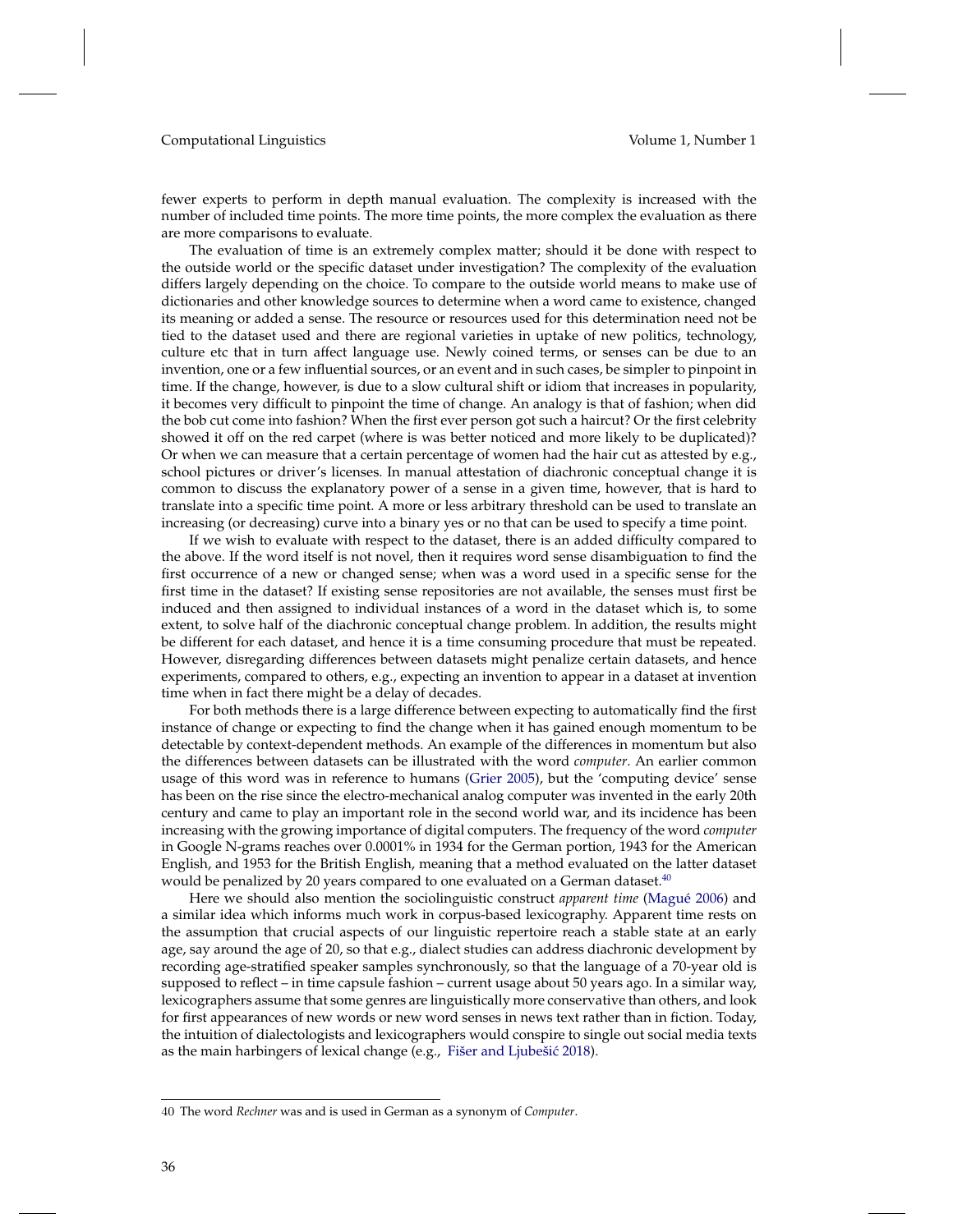#### **6.3 Recommended evaluation procedure for diachronic conceptual change**

We recommend the following to be included in any evaluation procedure:

- 1. *Pre-chosen testset*: Compare the results for positive words, to other words from the same frequency bin, or to the average behaviour of all words, to reduce frequency bias.
- 2. *Grounding in the dataset*: Evaluate backwards referral to the original texts, e.g., by looking at randomly chosen N-grams or sentences, where the word under investigation occurs.
- 3. *Grounding in the outside world*: evaluate with respect to the outside world, e.g., dictionaries and encyclopedias. How well does the result correspond to the expected? In particular, if claims are made about language in general on the basis of results derived from the corpus.
- 4. Consider conceptually and/or practically what happens if there is too little evidence in the text (for certain time periods) for a word: can meaning change be found?
- 5. Can different change types be differentiated in theory? In practice? This question should be answered even if the method is not used for differentiated change types in the study.
- 6. Can the time of change be found?
- 7. How does the method scale up to more time points? This relates in particular to those that evaluate change on a few, far apart time points.
- 8. Always declare and give grounds for evaluation judgments: Yes, we consider this to be correct because . . ., or No, we consider this instance to be incorrect because . . ..

# **6.4 Falsifiability and Control Conditions**

[Dubossarsky, Weinshall, and Grossman](#page-49-18) [\(2017\)](#page-49-18) highlight the importance of falsifiability, by devising a simple "sanity check", creating control conditions where no change of meaning would be expected to occur, and reproduce previous studies which have purported to establish laws of semantic change, two proposed by [Hamilton, Leskovec, and Jurafsky](#page-50-5) [\(2016b\)](#page-50-5) and one proposed by themselves [\(Dubossarsky et al.](#page-49-6) [2015\)](#page-49-6), finding that in the control conditions, the reported sense change effects largely disappear or become considerably smaller. They use the Google Books English fiction and sample 10 million 5-grams per year randomly from 1900–1999, each bin spanning a decade. Two control corpora are used, one randomly shuffles the 5-grams from all bins equally. The size of the vocabulary stays the same as in the original corpus, but most semantic change should be equally spread over the corpus, and hence not observable, or observable to a much lesser extent. A second control corpus is created by sampling 10 million 5-grams randomly from 1999, for 30 samples. Since all words are sampled from the same year, there should be no observable semantic change. Word representations are created using word counts, PPMI and SVD reduction of the PPMI matrix, and the three laws are evaluated on both the genuine corpus and the shuffled control corpus. All three laws were verified in the genuine corpus but also found again in the shuffled corpus. The three word representations were used with a cosine similarity measure on the second control corpus, the 30 samples drawn from 1999, and while the changed scores are all lower for the control corpus, they are significantly positive, showing that the proposed change measurements are affected by noise. Using analytic proofs, it is shown that the average cosine distance between a word's vectors from two different samples (using count-based representations) is negatively correlated with the word's frequency.

The linguistic literature provides a wealth of fact and even more discussion about possible driving forces behind both linguistic variation in general and linguistic change, typically accompanied by a large number of empirical linguistic examples. As a minimal methodological requirement, it would behoove authors proposing that a computational method can bring new insight to the study of lexical change in language, to demonstrate in a credible way that other kinds of variation have been taken into account by e.g., the experimental setup, which crucially includes choice of appropriate positive *and negative* data. Especially claims that seem to fly in the face of established truths in the field should be extremely carefully grounded in relevant linguistic scholarship. For instance, [Hills and Adelman](#page-50-22) [\(2015\)](#page-50-22) report a finding that semantically, the vocabulary of American English has developed in the direction of greater concreteness over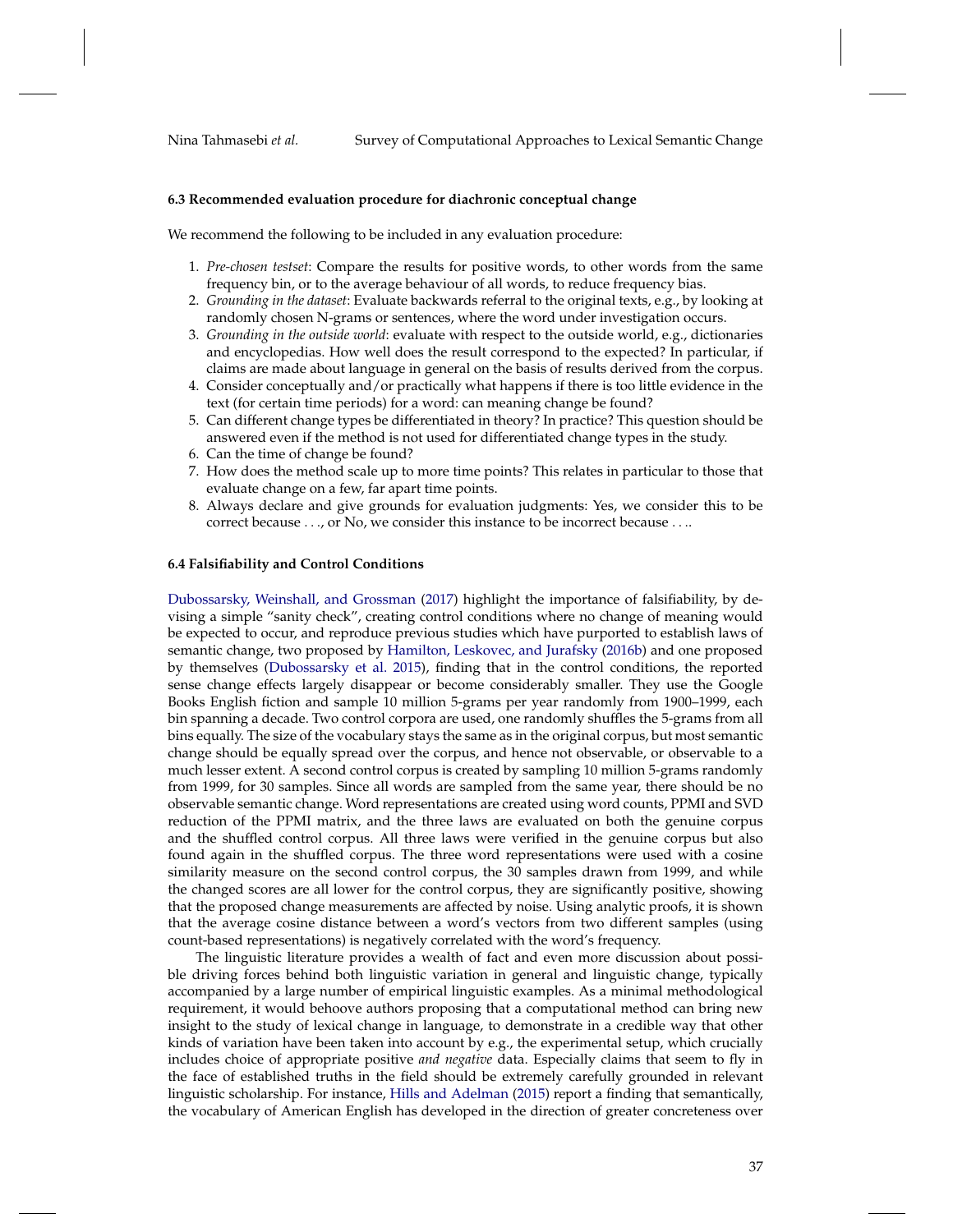the last 200 years, which seems to go against a proposed generalization about semantic change, namely that concrete vocabulary tends to be extended with abstract senses [\(Urban](#page-53-21) [2015,](#page-53-21) 383). A closer scrutiny of the methodology of the study reveals some questionable details. Thus, the list of crowdsourced concreteness ratings compiled by [Brysbaert, New, and Keuleers](#page-49-19) [\(2012\)](#page-49-19) used in the study provides only one part of speech and one concreteness score per lemma, e.g. *play* in this dataset is only a verb with a concreteness rating of 3.24 (on a  $0 - 5$  scale). In a follow-up study [Snefjella, Généreaux, and Kuperman](#page-52-26) [\(2018\)](#page-52-26) approach the same problem using a considerably more methodologically sophisticated and careful approach, but which still raises some questions. Building on work by [Hamilton et al.](#page-50-23) [\(2016\)](#page-50-23), they compute decadal concreteness scores for the COHA corpus (for the period 1850–2000) based on a small set of seed words assumed to have stayed stable in extreme concreteness and abstractness over the whole investigated time period, and find the same trend of increasing concreteness in the corpus over time. As an anecdotal indication of the accuracy of their approach they list the top 30 concrete and top 30 abstract (text) words that come out of their computation (e.g., *muddy, knives* vs. *exists, doctrine*) and also report statistical correlations between the computed scores and several sets of human ratings, including those of [Brysbaert, New, and Keuleers](#page-49-19) [\(2012\)](#page-49-19). However, looking at the scatterplots provided by [Snefjella, Généreaux, and Kuperman](#page-52-26) [\(2018,](#page-52-26) 6), it is clear that the computed scores inflate concreteness compared to the human ratings, and in particular at the more abstract end of the concreteness range.<sup>[41](#page-37-1)</sup> Further, if we POS tag the results<sup>[42](#page-37-2)</sup> we note that many function words (e.g., determiners and prepositions) come out as highly concrete (e.g., *the* is very close to *muddy* for some of the decades), whereas they cluster consistently at the abstract end in the human ratings. The results reported by [Hills and Adelman](#page-50-22) [\(2015\)](#page-50-22) and [Snefjella, Généreaux, and Kuperman](#page-52-26) [\(2018\)](#page-52-26) are very interesting to a historical linguist and deserve further study, but their studies should be replicated, with clear control conditions informed by awareness of historical linguistic facts, before any secure conclusions can be drawn.

#### <span id="page-37-0"></span>**6.5 Datasets and Testsets**

We briefly discuss here some of the datasets that have been used in the literature (or that could be used) for automatic evaluation of lexical and semantic change over time. The list is not exhaustive.

Large scale data is the basis for effective and reliable word analysis. The largest available his-torical corpora<sup>[43](#page-37-3)</sup> with a comprehensive representation of several languages in the past are probably the **Google Books Ngram datasets**, which are available online.[44](#page-37-4) The English datasets, for example, cover about 5% of all books ever published. The total size of Ngram lists ( $n = 1, 2, 3, 4, 5$ ) is quite large (about 0.3 trillion words), which typically necessitates provision of effective and scalable methods. The data are organized as ngram counts by every year and are available for several languages including English, French, Spanish. There are also some specialized English corpora available, such as American English, British English, and English Fiction. Google Books Ngram datasets come in two versions: version 1 (compiled on July 2009) and version 2 (compiled on July 2012). Due to the scarcity of available books, the data for the period before the 19th century tends to be sparse (e.g., it is estimated that only about 500,000 books were published in English before the 19th century). In addition, there is the potential for a high number of OCR errors for the texts written in earlier centuries due to deterioration in the quality of paper, nonstandard fonts, many spelling variants, and so on. According to the dataset creators, the rate of OCR errors is however limited, as ngrams that appear less than 40 times across the corpus have

<span id="page-37-1"></span><sup>41</sup> This does not in itself invalidate their result, of course. If this tendency is consistent over time, we are still seeing a diachronic increase in concreteness of the same magnitude that they report.

<span id="page-37-2"></span><sup>42</sup> Their resulting data are available in their entirety at [http://kupermanreadlab.mcmaster.ca/](http://kupermanreadlab.mcmaster.ca/kupermanreadlab/downloads/concreteness-scores.zip) [kupermanreadlab/downloads/concreteness-scores.zip](http://kupermanreadlab.mcmaster.ca/kupermanreadlab/downloads/concreteness-scores.zip)

<span id="page-37-3"></span><sup>43</sup> We follow general practice in the computational linguistic literature and use the term "corpus" even about datasets such as the Google Books Ngram dataset, which are not strictly speaking corpora in the corpus linguistic sense, in other words are not composed of complete texts.

<span id="page-37-4"></span><sup>44</sup> <http://storage.googleapis.com/books/ngrams/books/datasetsv2.html>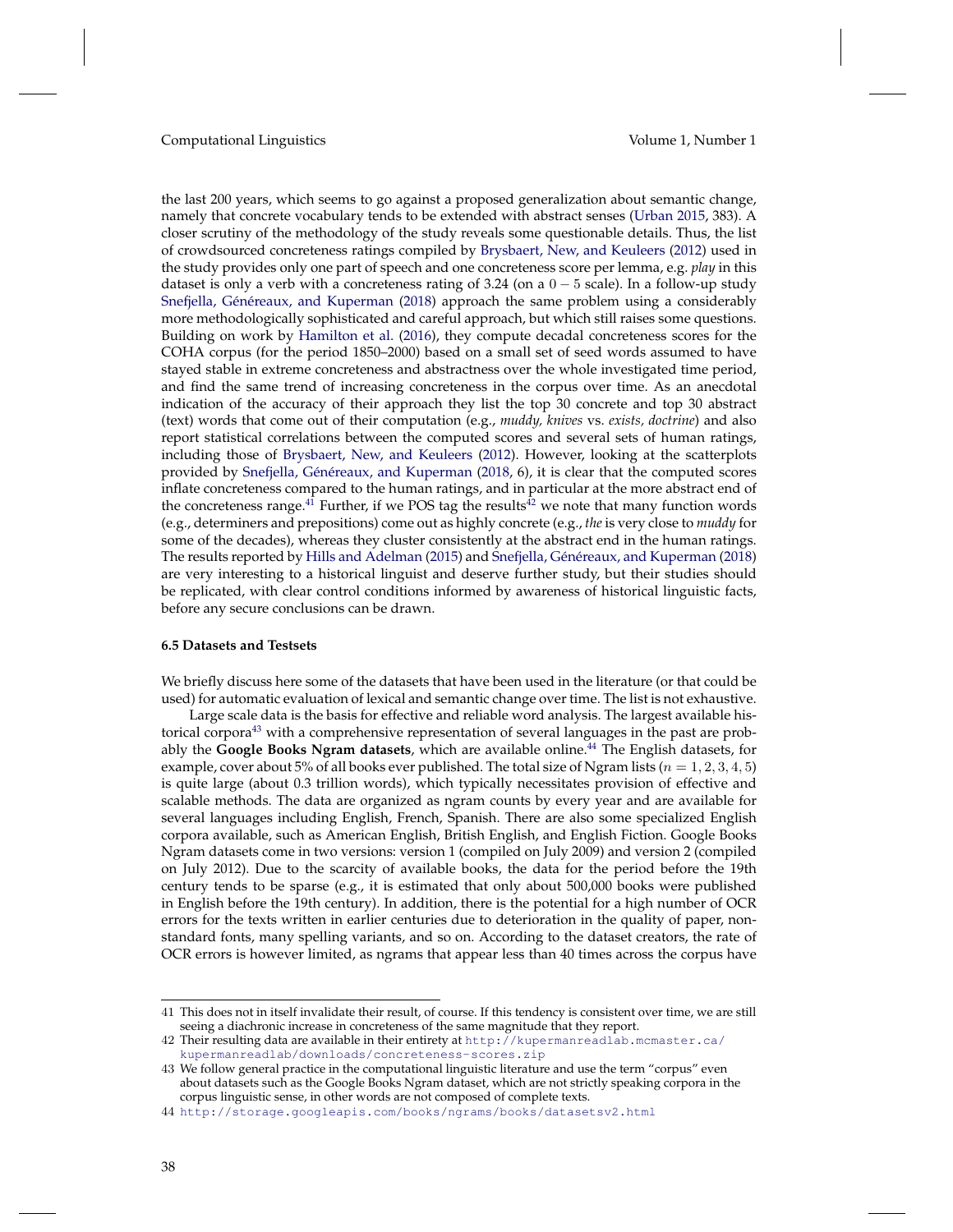been removed. Independent analysis [\(Pechenick, Danforth, and Dodds](#page-52-25) [2015\)](#page-52-25) has highlighted a number of limitations of the datasets. One concern was that they are increasingly dominated by scientific publications rather than by popular works. Nevertheless, Google Books Ngrams have been used frequently for not only diachronic linguistics but also for culturomics studies aiming to capture societal and cultural changes over time [\(Michel et al.](#page-51-22) [2011\)](#page-51-22).

Another corpus commonly used for diachronic conceptual change analysis is the **Corpus of Historical American English** (COHA) developed by Brigham Young University (BYU) [\(Davies](#page-49-16) [2012\)](#page-49-16).[45](#page-38-0) Unlike the Google Books Ngrams datasets, COHA has been compiled with decade-level granularity. An important advantage of COHA is that it is based on a stable distribution of diverse document genres for each decade. The document genres (e.g., fiction, magazine, newspapers) were chosen according to the Library of Congress categorization scheme.<sup>[46](#page-38-1)</sup> COHA contains over 400M words given as ngrams  $(n = 1, 2, 3, 4)$  collected from about 107K documents published from the 1810s to the 2010s. Each ngram is associated with its count in every decade. Part-ofspeech tags are also available. According to COHA creators, the corpus is 99.85% accurate, which means, on average, there is one error for about every 500–1000 words. COHA is also available as a conventional full-text corpus.  $47$ 

The two above-mentioned datasets are substantially different. The Google Books Ngrams datasets have been compiled using all the books digitized through the Google Books initiative. In contrast, COHA contains carefully selected texts and it is characterized by a stable rate of different document genres across decades. However, many rare words are not present in COHA making it useful only for the analysis of relatively common terms. On the other hand, the Google Books Ngrams datasets are more effective in this regard, given their large size. The weakness of both datasets is relatively short text window used for computing ngrams (up to 5 and 4 words), which makes it impossible to capture long distance word dependencies as also noted by [Tang](#page-53-0) [\(2018\)](#page-53-0), unless one uses the full texts. Finally, pre-trained, downloadable word embeddings for historical text are available [\(Hamilton, Leskovec, and Jurafsky](#page-50-5) [2016b\)](#page-50-5) based on the Google Books Ngrams and partially on COHA.<sup>[48](#page-38-3)</sup>

The **Corpus of Contemporary American English** (COCA) [\(Davies](#page-49-20) [2010\)](#page-49-20) is another balanced corpus from BYU. $^{49}$  $^{49}$  $^{49}$  As it spans a much shorter time frame (1990–2017), it could be used for analyzing short-term and recent changes in word meaning. The dataset comprises more than 560 million words, and 20 million words per year. COCA has been compiled from spoken, fiction, popular magazines, newspapers and academic texts.

**DiAchronic TExt corpus** (**DATE**) covers the years between 1700 to 2010, combining data from the COHA corpus, the training data from SemEval-2015 Task 7: Diachronic Text Evaluation [\(Popescu and Strapparava](#page-52-27) [2015\)](#page-52-27) and the portion of **The Corpus of Late Modern English Texts, version 3.0**[50](#page-38-5), (**CLMET3.0**) [\(Diller, De Smet, and Tyrkkö](#page-49-21) [2011\)](#page-49-21). CLMET3.0 is a collection of public domain texts obtained from various online archiving projects; it contains about 34 million words and covers the period from 1710 to 1920, divided into three periods.

The **TIME corpus**[51](#page-38-6) was generated from new articles published in a single source: TIME magazine from 1923 to 2006. The 275,000 articles processed provided 100 million words of text. Other similar collections of a single source are: the **Times Digital Archive** [52](#page-38-7) (from 1785 to 2012) and the **New York Times Annotated Corpus** [53](#page-38-8) (from 1987 to 2007).

<span id="page-38-0"></span><sup>45</sup> <https://corpus.byu.edu/coha/>

<span id="page-38-1"></span><sup>46</sup> <http://www.loc.gov/catdir/cpso/lcco/>

<span id="page-38-2"></span><sup>47</sup> <https://www.corpusdata.org/>

<span id="page-38-3"></span><sup>48</sup> <https://nlp.stanford.edu/projects/histwords/>

<span id="page-38-4"></span><sup>49</sup> <https://corpus.byu.edu/coca/>

<span id="page-38-5"></span><sup>50</sup> [https://perswww.kuleuven.be/~u0044428/clmet3\\_0.htm](https://perswww.kuleuven.be/~u0044428/clmet3_0.htm)

<span id="page-38-6"></span><sup>51</sup> <https://corpus.byu.edu/time/>

<span id="page-38-7"></span><sup>52</sup> [https://www.gale.com/uk/c/the-times-digital-archive](https://www.gale.com/uk/c/the-times-digital-archive )

<span id="page-38-8"></span><sup>53</sup> <https://catalog.ldc.upenn.edu/ldc2008t19>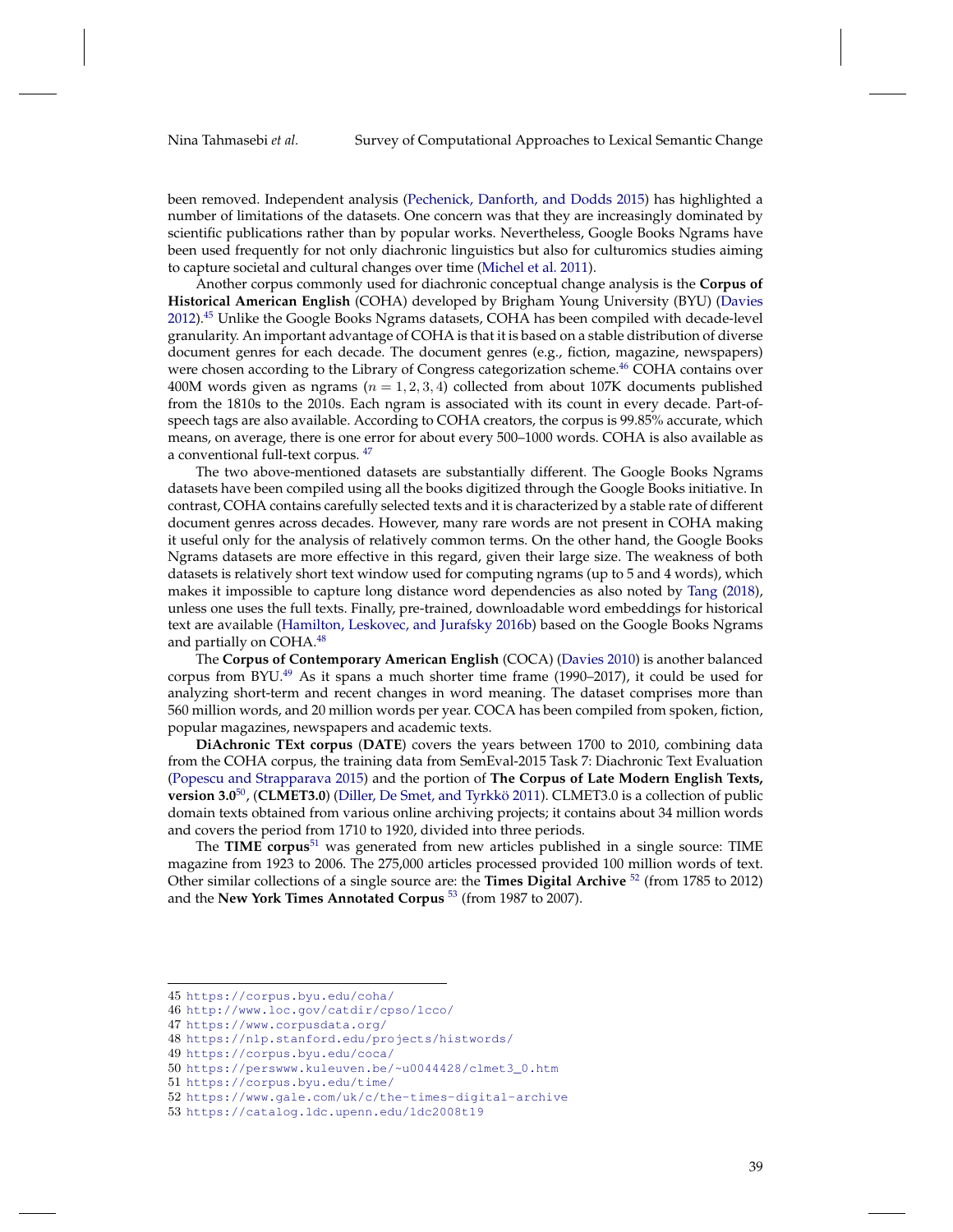Among the other corpora[54](#page-39-0) worth noting are the **Lampeter Corpus of Early Modern English Tracts**, [55](#page-39-1) the **Corpus of Early English Correspondence** (**CEEC**),[56](#page-39-2) the **Diachronic Part of the Helsinki Corpus of English Texts**, [57](#page-39-3) and the **Diachronic Corpus of Present-Day Spoken English** (**DCPSE**).[58](#page-39-4)

**Project Gutenberg**[59](#page-39-5), one of the oldest digital libraries, was founded in 1971 and provides over 50k digitized books from the public domain in plain text and other formats. HathiTrust<sup>[60](#page-39-6)</sup> is a large-scale collaborative repository containing digital content from research libraries and other sources in collaboration with Google Books and Internet Archive projects. The library offers over 13 million books via full text search. **Early English Books Online (EEBO)**[61](#page-39-7) is a collection of texts created by the Text Creation Partnership, which contains 755 million words in 25,368 texts from the 1470s to the 1690s. **CLARIN ERIC**, a large European research infrastructure based on language technology and language resources, has published a list of 70 historical corpora. It cov-ers a large number of (primarily European) languages.<sup>[62](#page-39-8)</sup> The **Internet Archive's** text collection<sup>[63](#page-39-9)</sup> contains more than 15 million freely downloadable digitized texts in different languages (mainly in English) amassed from various libraries and cultural heritage institutions.

Court rulings, decisions, and criminal trials make up a genre of resources that has survived in recognizable form through centuries. For example, **Corpus of US Supreme Court Opinions**[64](#page-39-10) contains around 130 million words from 32k decisions of USA Supreme Court dating from the 1790s until the present. The **Proceedings of the Old Bailey**[65](#page-39-11) (1674 – 1913) are a fully searchable body of the records of close to 200,000 criminal trials at London's central criminal court providing a unique glimpse into the lives of non-elite people in London over a relatively long time.

Other resources can be more domain-specific. Such datasets can be used to track sense changes of terms in specialized domains. For example, **Hansard**[66](#page-39-12) is a specialized corpus containing almost every speech delivered in the British Parliament from 1803 to 2005 (over 7.5 million texts). Besides the access to the full texts, $^{67}$  $^{67}$  $^{67}$  users may also search within the corpus. $^{68}$  $^{68}$  $^{68}$  **Medline** $^{69}$  $^{69}$  $^{69}$ is a repository containing articles in medicine and related fields, published from 1950s on. The **Association of Computational Linguistics (ACL) Anthology** corpus [\(Radev et al.](#page-52-28) [2013\)](#page-52-28), which spans the period from 1965 to 2013, contains scientific papers published in ACL venues. **Amazon Product Reviews**[70](#page-39-16) and **Amazon Movie Reviews**[71](#page-39-17) are other examples of specialized datasets; they cover 18 and 10 years, respectively.

Thesauri are other resources that can support diachronic analysis over time. One example is the **Historical Thesaurus of English**. [72](#page-39-18) It contains nearly all words that were recorded from Old English period until the present. The thesaurus was created based on the Oxford English Dictionary (OED) data as well as on the second edition of the Thesaurus of Old English. It contains

<span id="page-39-0"></span><sup>54</sup> More examples of available corpora are also listed in:

<span id="page-39-1"></span><http://davies-linguistics.byu.edu/personal/histengcorp.htm>

<sup>55</sup> <http://clu.uni.no/icame/manuals/LAMPETER/LAMPHOME.HTM>

<span id="page-39-2"></span><sup>56</sup> <http://clu.uni.no/icame/manuals/CEECS/INDEX.HTM>

<span id="page-39-3"></span><sup>57</sup> <http://clu.uni.no/icame/manuals/HC/INDEX.HTM>

<span id="page-39-5"></span><span id="page-39-4"></span><sup>58</sup> <http://www.ucl.ac.uk/english-usage/projects/dcpse/>

<sup>59</sup> <http://www.gutenberg.org/>

<span id="page-39-6"></span><sup>60</sup> <http://www.hathitrust.org>

<span id="page-39-7"></span><sup>61</sup> <https://corpus.byu.edu/eebo/>

<span id="page-39-8"></span><sup>62</sup> [https://www.clarin.eu/resource-families/historical-corpora#](https://www.clarin.eu/resource-families/historical-corpora#list-of-publications-on-historical-corpora) [list-of-publications-on-historical-corpora](https://www.clarin.eu/resource-families/historical-corpora#list-of-publications-on-historical-corpora)

<span id="page-39-9"></span><sup>63</sup> <https://archive.org/details/texts>

<span id="page-39-10"></span><sup>64</sup> <https://corpus.byu.edu/scotus/>

<span id="page-39-11"></span><sup>65</sup> <https://www.oldbaileyonline.org/>

<span id="page-39-12"></span><sup>66</sup> <https://www.hansard-corpus.org/>

<span id="page-39-13"></span><sup>67</sup> <http://www.hansard-archive.parliament.uk/>

<span id="page-39-14"></span><sup>68</sup> <https://www.hansard-corpus.org/x.asp>

<span id="page-39-15"></span><sup>69</sup> <https://www.ncbi.nlm.nih.gov/pubmed/>

<span id="page-39-16"></span><sup>70</sup> <https://snap.stanford.edu/data/web-Movies.html>

<span id="page-39-18"></span><span id="page-39-17"></span><sup>71</sup> <https://snap.stanford.edu/data/web-Movies.html>

<sup>72</sup> <http://historicalthesaurus.arts.gla.ac.uk/guide/>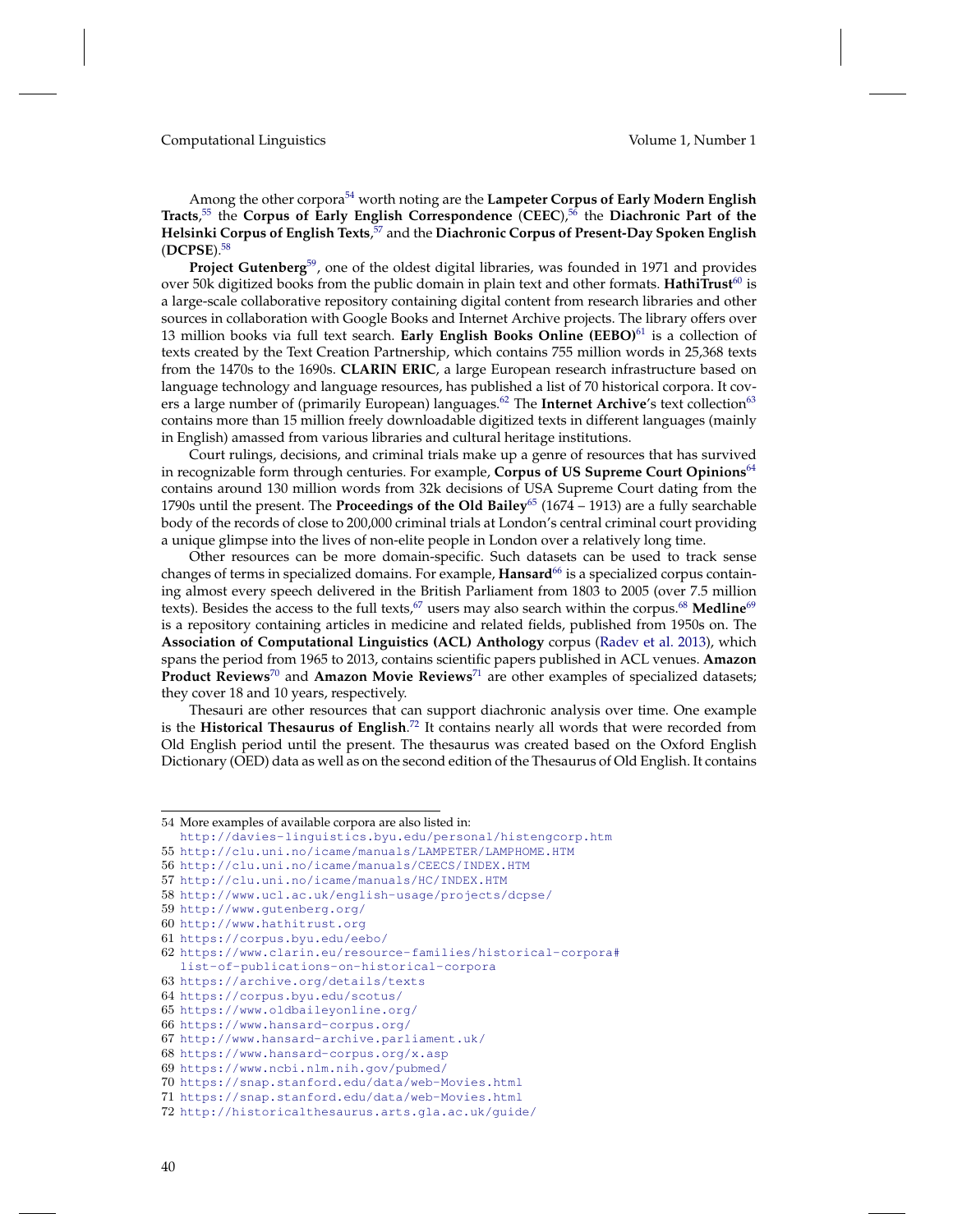the records of word use with the date information as well as style, frequency, or geographical labels. Word synonyms are arranged in chronological order based on their first recorded date. As words' last recorded dates are also sometimes available, this resource can be used for finding obsolete words or obsolete meanings of presently used words. **Roget's Thesaurus** [\(Roget](#page-52-20) [1852\)](#page-52-20) is another widely used English-language thesaurus, which has appeared in numerous editions and variants since its first appearance in the mid-19th century. Its past editions offer unique opportunities to explore lexical information as recorded by researchers in the past.

We note that, to the best of our knowledge, there is no ready lexical reference system for historical language that would be similar to WordNet [\(Miller et al.](#page-52-29) [1990\)](#page-52-29) in which data on historical senses of words are represented in a structured format using synonym sets and their relations.

**6.5.1 Testsets for lexical replacement.** When it comes to finding diachronic replacements or estimating the across-time similarity, any document collections with a sufficiently long time span and large enough size can be used as underlying datasets. For example, the **New York Times Annotated Corpus** (NYT) and the **Times Digital Archive** have been used for these purposes.

Test sets for both of these datasets have been created for selected time periods [\(Tahmasebi](#page-52-15) [et al.](#page-52-15) [2012;](#page-52-15) [Zhang et al.](#page-53-15) [2016\)](#page-53-15). [Tahmasebi et al.](#page-52-15) [\(2012\)](#page-52-15) introduced a test set<sup>[73](#page-40-0)</sup> composed of 86 coreferences that correspond to 33 distinct entities that had changed their names over time (e.g., *Pope Benedict XVI*, *Cardinal Joseph Ratzinger*). All the terms exist in NYT Corpus and have at least 5 occurrences during the year when the name change occurred. The authors provided also an extended version of the test set containing named entity pairs whose name change happened outside of the time span of the NYT corpus or that occur just a few times in the text.

The short-term test set  $^{74}$  $^{74}$  $^{74}$  for NYT that was used by [Zhang et al.](#page-53-15) [\(2016\)](#page-53-15), contains 52 pairs of term analogs. The terms were selected from three equal size time periods: [2002,2007], [1992,1996], and [1987,1991]. The authors have also provided an extended version<sup>[75](#page-40-2)</sup> [\(Zhang, Jatowt, and](#page-53-16) [Tanaka](#page-53-16) [2017\)](#page-53-16) which in total has 225 term pairs for the two time periods compared [2002,2007] and [1987,1991] and 100 term pairs for [2002,2007] and [1992,1996]. Three types of entities are represented: persons, locations and objects. Persons include presidents, prime ministers and chancellors of the most developed and populous countries (e.g., USA, UK, France) as well as the names of popes and FIFA presidents. Locations include names of countries or cities (e.g., *Czechoslovakia*, *Berlin*) that have changed their names over time, split into several countries, merged into another political system, or became new capitals. Finally, objects contain terms denoting devices (e.g., *iPod*, *mobile phone*, *dvd*), societal phenomena (e.g., *email*), companies/institutions (e.g., *NATO*, *Boeing*) or other objects (e.g., *letter*, *euro*). The authors also provided a long-term test set<sup>[76](#page-40-3)</sup> for the Times Digital Archive, which is composed of 400 query pairs collected from diverse time periods covering the 20th century. Due to sparse data in the past, the time periods in the more distant past are longer than the ones in near past so that all contain data of more or less similar size, which is needed for effective word embedding training.

**6.5.2 Data Quality.** Determination of word senses and their changes must be done on high quality datasets that are representative of the language used at particular time. We briefly discuss here some of the issues related to the choice of datasets.

There is an over representation of English datasets in literature. This is a result of easily available datasets, with sufficient volume and time span. However, the current bias towards English, indicates the need for evaluating and developing methods for other languages as well. Not all languages have such volumes of digitized historical texts, which means that despite the shift towards methods for tackling large scale data, we need to, simultaneously, keep investigating

<span id="page-40-0"></span><sup>73</sup> <http://tahmasebi.se/project/neer/>

<span id="page-40-1"></span><sup>74</sup> [http://www.dl.kuis.kyoto-u.ac.jp/~adam/temporalsearch\\_short.txt](http://www.dl.kuis.kyoto-u.ac.jp/~adam/temporalsearch_short.txt)

<span id="page-40-2"></span><sup>75</sup> [http://www.dl.kuis.kyoto-u.ac.jp/~adam/temporalsearch\\_short\\_extended.txt](http://www.dl.kuis.kyoto-u.ac.jp/~adam/temporalsearch_short_extended.txt)

<span id="page-40-3"></span><sup>76</sup> [http://www.dl.kuis.kyoto-u.ac.jp/~adam/temporalsearch\\_long.txt](http://www.dl.kuis.kyoto-u.ac.jp/~adam/temporalsearch_long.txt )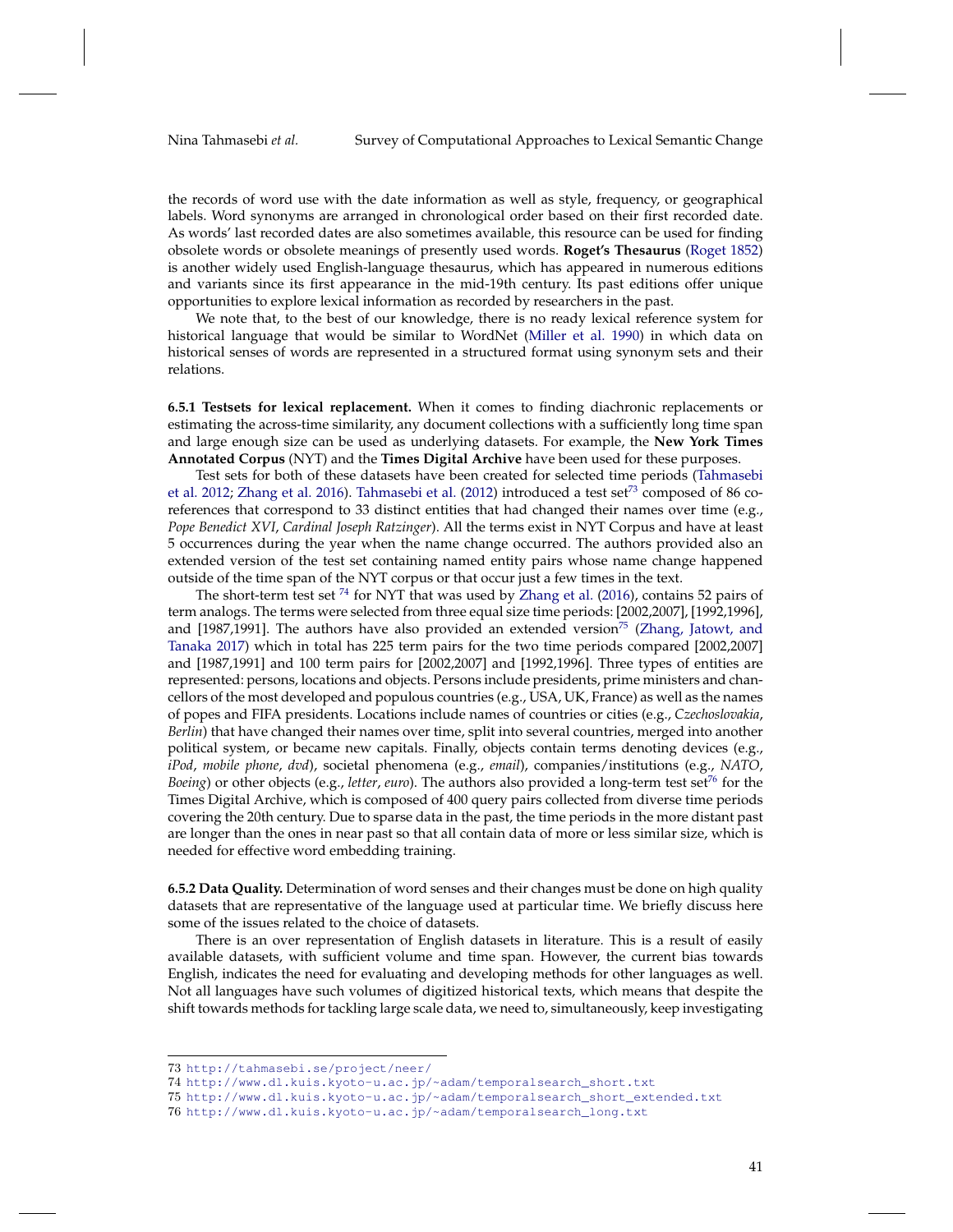methods that can detect change from small scale or fragmentary data. Moreover, few existing datsets are of a scale large enough to permit investigation of less common words. This is especially critical for earlier periods for which the data tends to be sparse and subject to more OCR errors.

The representativeness of datasets is another issue that determines if one can accurately represent the language used at a particular time. Naturally, due to the way they are created, many corpora tend to reflect written language, which may differ significantly from spoken language (especially, considering that the skills of writing and reading were often the privilege of narrow groups in the past). Another concern is the need to balance the different document genres over time as well as the geographical distribution from where the content is collected. In general, good dataset representativeness means maintaining, as much as possible, realistic balance over many text attributes including document genre, topic, originating location, author's age, gender, social position, among others. As preparing representative datasets is often difficult, any obtained results should at least be compared over two or more corpora, especially ones that have different or complementary characteristics.

We note that the results derived from a single dataset without full coverage of a language, provide a picture of the language use in that particular dataset. Such insight is an excellent resource for archival search and help in interpreting the content of that particular dataset. While results of this kind do not offer a complete view of what has happened in a language, they do offer a complementary view. Results derived from, for example, a dataset containing texts created solely by religious institutions might not correspond to other society segments (e.g., peasants, merchants, or even females), but will offer us a view of a historical variant of a language, and can possibly offer insights into the general language as well. However, important when presenting results is to reason about representativeness of the data, and to not overstate the results.

#### <span id="page-41-0"></span>**7. Applications and Online Systems**

### **7.1 Systems Supporting Analysis**

Several online visualization systems and demonstrations supporting manual analysis have been proposed to complement the research methods for automatic diachronic conceptual change detection. They allow for verification of the results obtained from automatic methods or provide novel means for manually determining the diachronic conceptual change and its character. In such systems, the level of interactivity and user freedom in querying the data as well as the possibility for multi-dimensional analysis play important roles. In addition, the usability criteria are an important and standard evaluation focus of user interfaces. Visualization systems tend to be attractive not only to professionals and scientists, providing either a complement to automatic analysis or serving as the main tool for the analysis. They are also particularly suited for use by lay users especially if the systems are intuitive and highly usable.

The recent enhancement of automatic definitions generated by the Google search engine for "definition queries" is one example of a popular way to disseminate information on word origin and changes in popularity. For an input word, the standard word definition is complemented with a brief description of the word's origin as well as its frequency plot over time. Although users can see the count of a word over time, they essentially have to reason about word meaning change over time on their own.

The Google Books Ngram Viewer<sup>[77](#page-41-1)</sup> is a popular online application for observing and analyzing the frequency of a word or ngram over time; it is based on Google Books Ngrams datasets. It has been frequently used for digital humanities research (e.g., [Michel et al.](#page-51-22) [2011;](#page-51-22) [Acerbi et al.](#page-48-12) [2013;](#page-48-12) [Bentley et al.](#page-48-13) [2014;](#page-48-13) [Pechenick, Danforth, and Dodds](#page-52-25) [2015;](#page-52-25) [Iliev et al.](#page-50-24) [2016\)](#page-50-24). The temporal frequency plots of several words or ngrams can be contrasted with each other. Users can choose wildcard searches (by putting \* in place of a word in given phrase to obtain the top ten substitutions) or do a case insensitive search. Searches based on POS tags (e.g., plotting frequencies of

<span id="page-41-1"></span><sup>77</sup> <https://books.google.com/ngrams>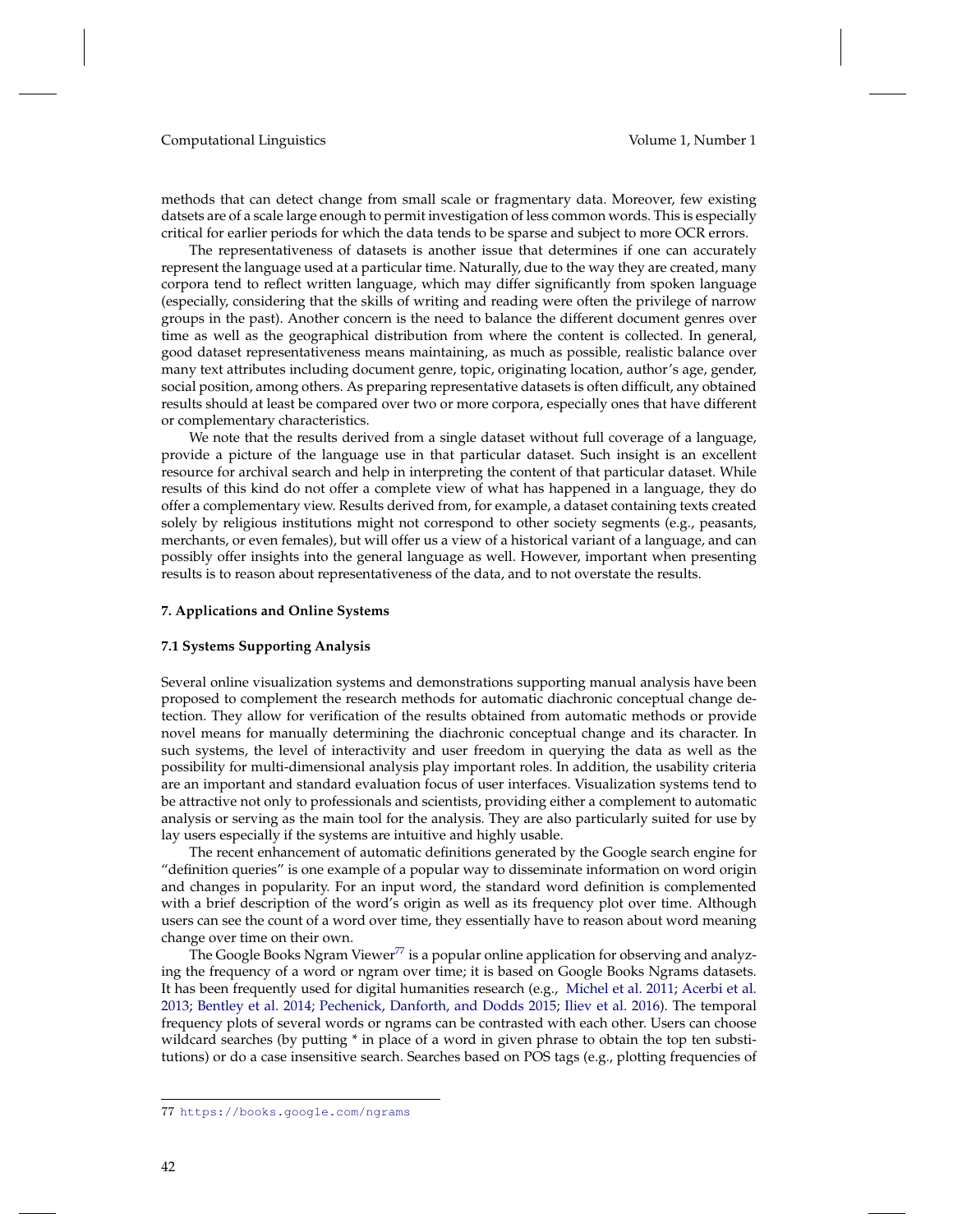*tackle* separately as verb and separately as noun) are also possible as is frequency plotting based on five composition operators (e.g., summing or subtracting the frequencies of several expressions). Furthermore, inflection-oriented searches can be done (e.g., searching with book\_INF a hotel returns results for *book, booked, books*, and *booking*). The Ngram Viewer allows the identification of ngrams at the start and end of sentences and adjusting plots to consider ngrams only at either of these positions. The Ngram Viewer provides dependency relations by the => operator; for instance, to understand how often *tasty* was used to modify the word *dessert* (tasty => dessert). This combines frequencies of all instances in which the word *tasty* modifies *dessert* including *tasty frozen dessert, tasty yet expensive dessert*. Dependencies can be further combined with wildcards (e.g.,  $drink=>=N$  NOUN to track frequencies of expressions containing different kinds of beverages as nouns). Nevertheless, because the viewer is based on frequency signals of words (i.e., probabilities of seeing a given ngram, or of a set or composite of ngrams in each given year), it does not provide a means for immediately portraying exactly how a term was used in the past or when its meaning transitions occurred. The viewer is more suited for culturomics or cultural text mining studies similar to other tools for general-purpose interactive exploration of diachronic corpora (e.g., [Michel et al.](#page-51-22) [2011;](#page-51-22) [Odijk et al.](#page-52-30) [2014;](#page-52-30) [Eijnatten, Pieters, and Verheul](#page-49-22) [2014;](#page-49-22) [Jatowt and Bron](#page-50-25) [2016\)](#page-50-25).

The online interfaces to various corpora created by Mark Davies at Brigham Young Univer-sity<sup>[78](#page-42-0)</sup> provide powerful options for users, without the need to write any code. For example, they provide frequency plots over time, comparisons across selected decades, examples of keywords in context (KWIC) at different time points, and listings of collocates.

[Hilpert and Gries](#page-50-26) [\(2008\)](#page-50-26) applied a variant of hierarchical clustering called variability-based neighbour clustering. The idea is to cluster adjacent time units (hence neighbour clustering) if the frequency of target term does not change much. The resulting dendrogram allows for identification of time points of large frequency change, which may indicate possibility of diachronic sense shifts. No context is used for a target word because the method relies only on frequency information of a query word, which limits the applicability of this method in visualizing diachronic conceptual changes of words.

[Rohrdantz et al.](#page-52-31) [\(2011\)](#page-52-31) used LDA topics as representation of words' different senses and tracked their intensity change over time in a similar fashion to [Sagi, Kaufmann, and Clark](#page-52-3) [\(2009\)](#page-52-3) who applied LSA for similar purpose. Twenty-five words before and twenty-five words after the target word were used as the context of the term, following suggestion given by [Schütze](#page-52-4) [\(1998\)](#page-52-4) for automatic sense disambiguation. This allows for noticing various kinds of semantic changes of words such as the broadening or narrowing of senses and first occurrences of senses, especially as all the topics are showed over time in a single view. According to the authors, an interactive visualization approach provides the possibility to detect key patterns at-a-glance, and, at the same time, to observe the details of the data by zooming in on the occurrences of particular words in their contexts. Additionally, pairwise comparisons of word senses with respect to their shared contexts were also displayed. The authors, however, restricted their system to only a short time period, demonstrating results on New York Times Annotated corpus.

[Heylen, Speelman, and Geeraerts](#page-50-27) [\(2012\)](#page-50-27) proposed using Multidimensional Scaling [\(Cox and](#page-49-23) [Cox](#page-49-23) [2008\)](#page-49-23) technique with a window length of 4 words before and after the target word and Pointwise Mutual Information for weighting context terms. They took this approach because they had observed that earlier automatic approaches that use distributional models use them in an indirect, black-box fashion, failing to indicate particular semantic properties and relations that play key roles. Motion charts from Google Chart tools were then used for visualizing occurrences of nouns in a 2D representation of their semantic distances. Hovering a mouse pointer over the bubbles denoting nouns shows text in which each noun occurs to let users interpret the precise meaning of the occurrence of the noun. The authors focused in their case study on Dutch words extracted from Dutch newspaper articles published from 1999 to 2005, which were organized in 218 synsets containing 476 nouns in total. Although they did not use the motion feature of the

<span id="page-42-0"></span><sup>78</sup> <https://corpus.byu.edu/>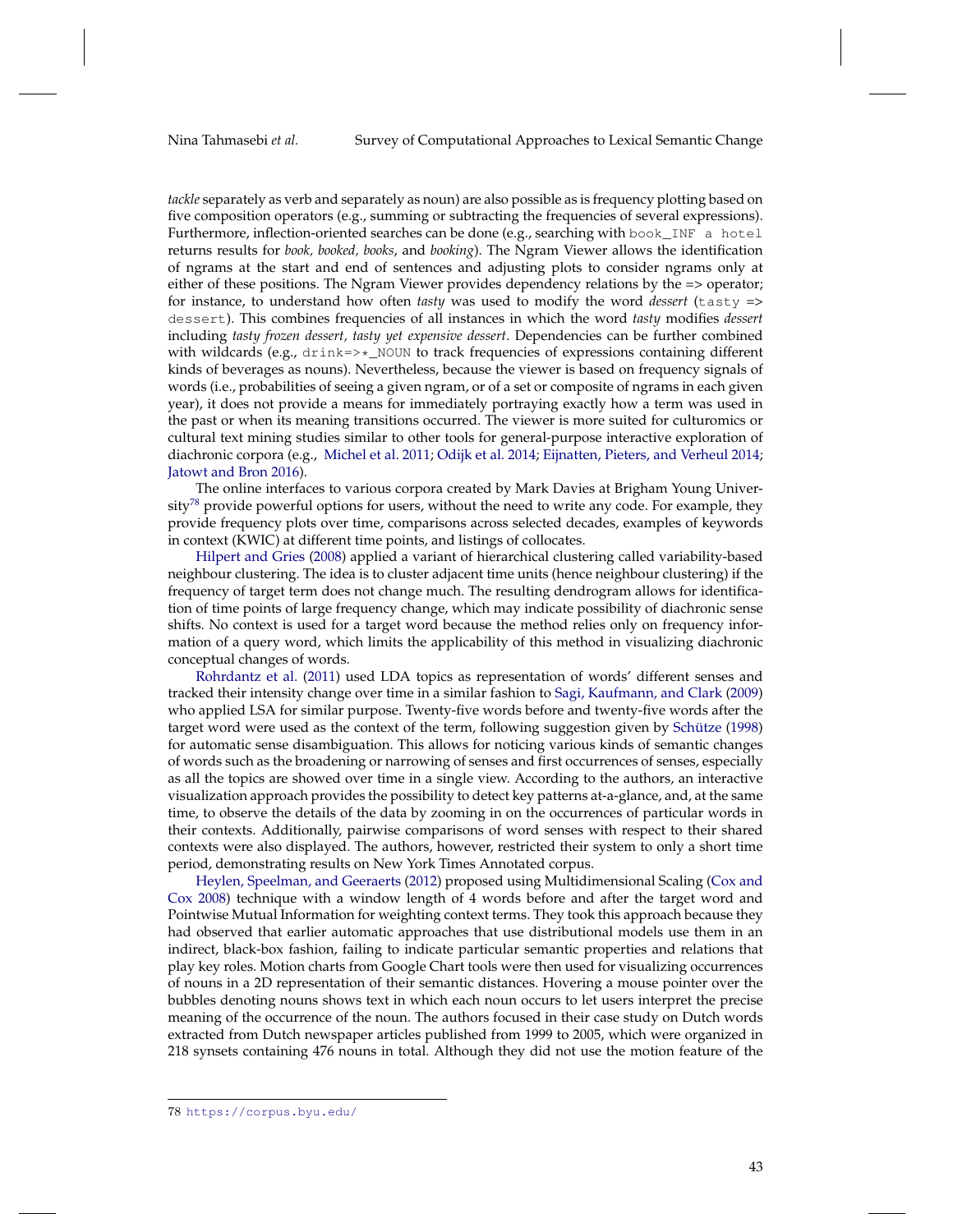charts, they admitted to the possibility of tracking over time the centroid of tokens of a target word in the semantic space and showing the dispersion of the tokens around the centroid.

[Odijk et al.](#page-52-30) [\(2014\)](#page-52-30) demonstrated the interactive environment that visualizes information on volumes and correlations of words and documents across time. Similar to [Michel et al.](#page-51-22) [\(2011\)](#page-51-22), their focus leans more towards understanding historical and social aspects rather than on the shifts in word semantics.

[Hilpert and Perek](#page-50-28) [\(2015\)](#page-50-28) utilized animations in the form of animated scatterplots to portray changes in patterns over time as a metaphor of a petri dish. The authors have focused on a single pattern "many a [noun]" as a case study. Spots in the graphs represent nouns involved in the same pattern and are plotted next to each other if they have high similarity. Their size is bound to frequency of a noun or noun type in a particular time unit. During the animation the changes in the size and distances of spots provides knowledge of different uses of the pattern over time.

Dimensionality reduction techniques such as PCA, LSA or the quite popular t-distributed Stochastic Neighbor Embedding  $(t\text{-SNE})^{79}$  $(t\text{-SNE})^{79}$  $(t\text{-SNE})^{79}$  [\(Maaten and Hinton](#page-51-25) [2008\)](#page-51-25) started to be used for plotting "trajectories" of word meaning over time in vector spaces through 2D plots. By showing points that represent the meaning of the same words at different years or decades on the same 2D plot (see, e.g., [Hamilton, Leskovec, and Jurafsky](#page-50-7) [2016a;](#page-50-7) [Kulkarni et al.](#page-51-5) [2015\)](#page-51-5) and optionally connecting them with arrows, one static view shows how the words changed their semantics, by following their "trajectories". Typically some background reference terms are added along such "trajectories" to ground and explain the meaning.

[Theron and Fontanillo](#page-53-22) [\(2015\)](#page-53-22) demonstrated an interactive visual tool for advanced analysis of the data of Spanish historical dictionaries. Their approach is unique as they utilized different editions of Spanish language dictionaries over time: the 1780, 1817, 1884, 1925, 1992 and the 2001 editions provided by the Royal Spanish Academy. In this method the dictionary editions are arranged in a matrix in columns (right to left in chronological order), while the meanings of a word are placed on the rows (top to bottom in ascending order). Lines are drawn to connect the related meanings across time, where the connection is computed using NIST or BLEU metric [\(Zhang, Vogel, and Waibel](#page-53-23) [2004\)](#page-53-23), which are frequently utilized in evaluating machine translation or summarization accuracy. Starting from the most recent dictionary, a particular meaning is connected to its closest meaning in the previous dictionary; if there is nothing that satisfies the predefined similarity threshold then the procedure is repeated for the older dictionary. Connecting lines can have branches in cases of bifurcation or merging of meanings. The authors call the resulting diagrams diachronlex diagrams. Diagrams can be further improved by collapsing nearby lines having similar temporal patterns or by simplifying branches. Furthermore, users with editing rights can annotate meanings or change their associations.

[Martinez-Ortiz et al.](#page-51-26) [\(2016\)](#page-51-26) introduced a system called *ShiCo* for visualizing shifting concepts of Dutch words over time. It measures the changes in words used to refer to concepts based on a model previously introduced in [Kenter et al.](#page-51-15) [\(2015\)](#page-51-15). The model used requires a series of semantic spaces which are constructed by training word embeddings (e.g., word2vec) for different units of time (typically, each unit spans 10 years) and is based on two steps, generation and aggregation. The generation step works in an iterative fashion such that an initial seed set is taken which typically consists of a small number of user-provided terms. Then words most semantically similar to the seed set are found based on the computed similarity values between word embeddings. A semantic graph is constructed from these terms and central terms are extracted using graph centrality measures. Next, the central terms are used as the seed set for the next iteration of the generation step. In the aggregation step, the lists of words produced in the generation step are aggregated to produce the final word lists to be presented to the user.

The visualization is composed of two kinds of complementary graphs: a stream graph and a series of network graphs. The former shows color-differentiated streams for each term; the stream sizes represent the relative importance of the term in period. The importance is measured as either

<span id="page-43-0"></span><sup>79</sup> <https://lvdmaaten.github.io/tsne/>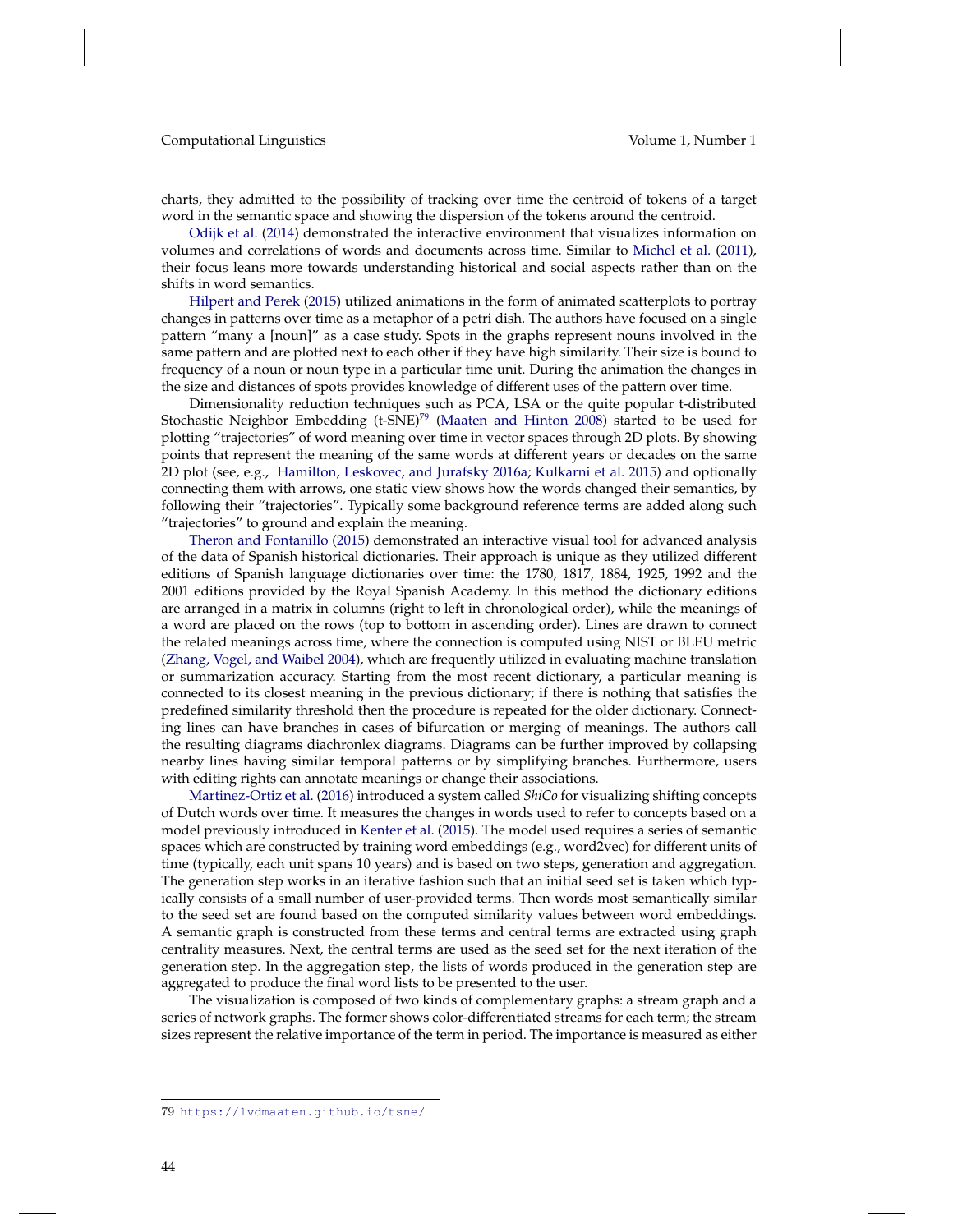a term count in each time unit or as a sum of the similarities of the term to the seed terms. The network graphs for each time unit display the relations between terms in this time unit.

[Xu and Crestani](#page-53-24) [\(2017\)](#page-53-24) used word clouds and a heatmap for visualization of term semantics shifts by utilizing sequentially trained embedding vectors with initialization based on previous time periods, as proposed in [\(Kim et al.](#page-51-7) [2014\)](#page-51-7). They used the New York Times and National Geographic magazine articles as underlying datasets, the latter spanning about 110 years. As in [\(Martinez-Ortiz et al.](#page-51-26) [2016\)](#page-51-26), Temporal Semantic Similarity Word Cloud is used to show, for a given time unit, terms most similar to a target query. As in standard term clouds, the font size of words is bound to their similarity value to the query word. Heatmap views let users see the similarity values of the terms most similar to the target term in each year, using colors. The y-axis of the heatmap is a list of words and the x-axis is a list of temporal periods such that for each given word (each row) one can understand the pattern of the changes in the similarity of this term to the target term (also called anchor term). The results from the two different datasets were contrasted with each other.

For visual support in an analysis of lexical replacement, [Mazeika, Tylenda, and Weikum](#page-51-27) [\(2011\)](#page-51-27) focused on semantically similar entities from different time periods. They extracted named entities from the YAGO ontology and provided a visual analytics tool to analyze the evolution of named entities of the New York Times Annotated Corpus. No name changes were tracked but the tool offers a visualization of the evolution of an entity in the relation to other entities.

[Jatowt and Duh](#page-50-29) [\(2014\)](#page-50-29) described an analytical framework that incorporates across-time self-similarity plotting as well as a decade-to-decade similarity heatmap, across-time sentiment analysis, diachronic comparative word analysis and key context term listing, using both Google Books Ngrams and COHA datasets. The signals from the different analyses were proposed to be combined to allow for reasoning on diachronic conceptual change. Two different word representations were used, a simple bag-of-words and distance-aware bag-of-words, where the distance is measured as a relative position of a context term from the target term. For simplicity, the sentiment values of context words were assumed to remain stable over time when computing the change of the sentiment of the target term's context. Their work resulted in the development of online investigation system for diachronic conceptual change analysis [\(Jatowt et al.](#page-50-6) [2018\)](#page-50-6).<sup>[80](#page-44-0)</sup> The system allows for detailed analysis of diachronic conceptual changes from diverse viewpoints based on word context comparison across-time, temporal term cloud and term tree generation as well as for contrastive analysis of word pairs of larger groups of words such as synonyms. The results can be investigated on both Google Books Ngrams and COHA datasets, using Pearson correlation, cosine similarity and Jaccard similarity used as similarity measures of word representations from different time points. Diachronic conceptual change over time is contrasted with term frequency plots (as was also suggested in [\(Kim et al.](#page-51-7) [2014\)](#page-51-7)) since both provide a more informed view on how often and in what sense a term was used in the past. Moreover, any conclusions drawn from semantic change plots should be taken with caution when a target term had low utilization rate as demonstrated in its frequency plot. Also, the degree of the target word's change over time is displayed in reference to the average change of words in the same frequency bin as the target word. The system has a novel feature that allows for investigation of changes in individual context terms over time in the form of a time-enhanced term cloud and time-enhanced term tree. This framework provides the unique functionality to track the semantic shifts of entire concepts represented as word sets (e.g., the concept of a vehicle represented by words like *auto*, *automobile*, *car*, *truck* and so on. Another interesting option of the proposed system is the possibility to visualize only those context terms that precede or follow the target word in sentences and the option to contrast context terms of two compared terms as joint, color-coded, time-enhanced term clouds.

In general, interactive visualization and analysis of diachronic word change belongs to an emerging and powerful research field of interactive visualization for computational linguistics [\(Collins, Penn, and Carpendale](#page-49-24) [2008\)](#page-49-24). Its purpose is to let users understand models of language

<span id="page-44-0"></span><sup>80</sup> <http://tinyurl.com/WordEvolutionStudy>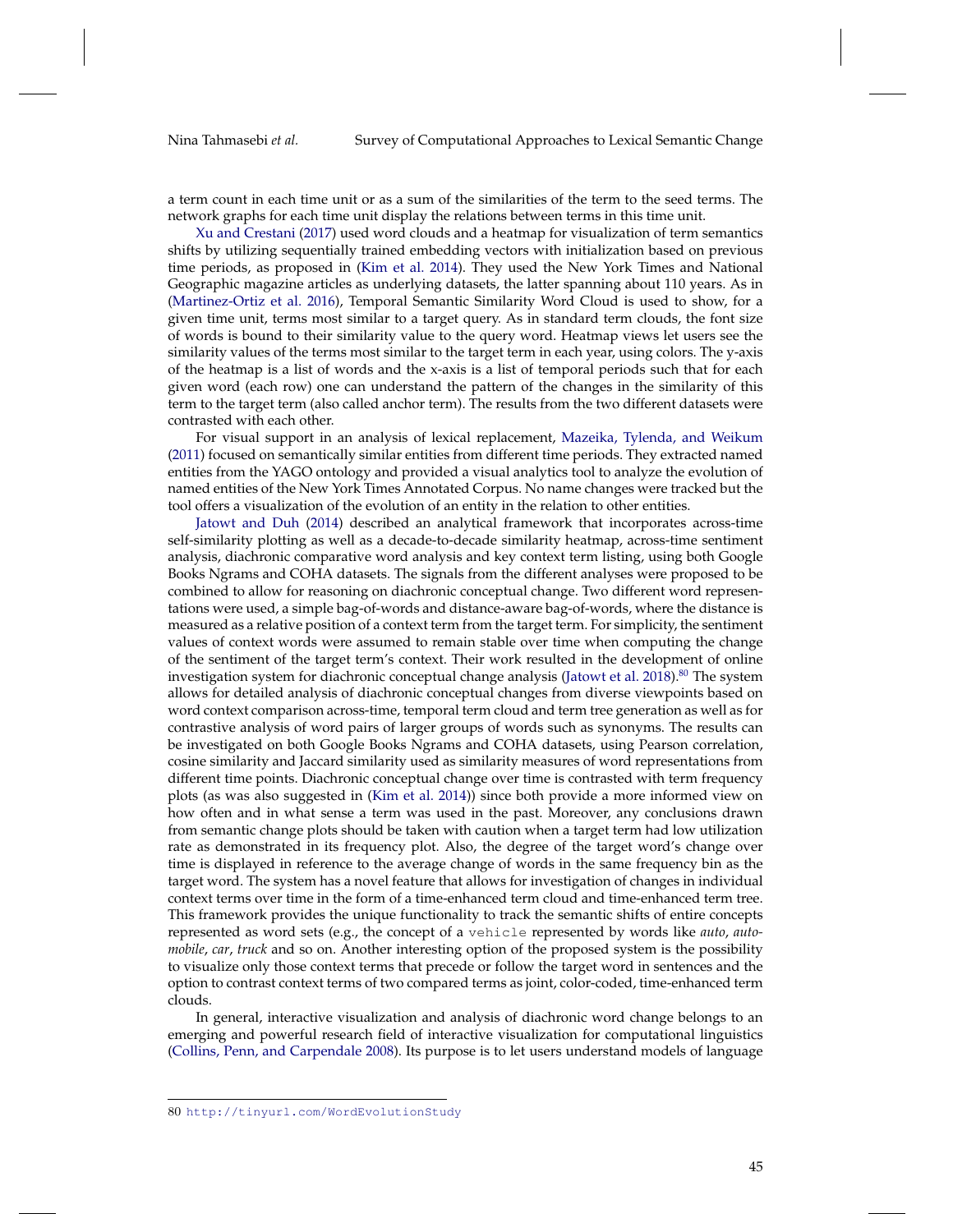and their abstract representations, and to uncover patterns in language through visual means. In view of the inherent complexity of tracking word senses and understanding their shifts over time, we expect an increase in the availability and popularity of visual, interactive approaches to diachronic corpora. Furthermore, it is often impossible to precisely determine the exact time of sense change, let alone accurately determine the nature of the change. Hence, several conflicting views or hypotheses can be simultaneously valid, causing scientists and professionals to only use automatic approaches to objectively support final judgments. Novel approaches for visualizing the histories of words from diverse aspects would be helpful to facilitate this process. A similar conclusion were reached in [Tang](#page-53-0) [\(2018\)](#page-53-0), which listed further exploration of data visualization techniques for hypothesis justification as one of the core issues to be solved.

#### **7.2 Other Applications**

As mentioned, the findings observable by methods for language change analysis and related models of diachronic conceptual shifts can be incorporated or taken into account into variety of applications that deal with texts. This is especially the case with texts written in the past or ones belonging to long-term document archives. Some promising directions in these areas are discussed below.

**Culturomics**. [Michel et al.](#page-51-22) [\(2011\)](#page-51-22) demonstrated changes in the frequencies of selected words that indicate higher level cultural or abstract changes occurring in society. As one example, they contrasted the popularity plots of the words *men* and *women* to provide evidence for the increasing social role and emancipation of women in recent decades. The study by [Michel et al.](#page-51-22) [\(2011\)](#page-51-22) inspired similar studies which used both the Google Books Ngrams datasets (e.g., [Acerbi](#page-48-12) [et al.](#page-48-12) [2013;](#page-48-12) [Bentley et al.](#page-48-13) [2014;](#page-48-13) [Pechenick, Danforth, and Dodds](#page-52-25) [2015;](#page-52-25) [Iliev et al.](#page-50-24) [2016\)](#page-50-24), and other diachronic corpora (e.g., [Hills and Adelman](#page-50-22) [2015;](#page-50-22) [Snefjella, Généreaux, and Kuperman](#page-52-26) [2018\)](#page-52-26), as well as other languages (e.g., [Viklund and Borin](#page-53-25) [2016\)](#page-53-25).

While the implicit approach behind Culturomics relies on investigating changes in the usage intensity of words as well as data on their first appearances, its extension should also consider fluctuations in the meaning that words represent. [Tahmasebi and Risse](#page-53-26) [\(2017b\)](#page-53-26) demonstrated the utility of automatic sense detection for archive users and for digital humanities research. They proposed a sense-based approach to capture changes related to the usage and culture of a word.

**Document similarity computation and information retrieval**. [Morsy and Karypis](#page-52-12) [\(2016\)](#page-52-12) proposed using the information about language change in document similarity computation. [Berberich et al.](#page-48-9) [\(2009\)](#page-48-9); [Holzmann, Gossen, and Tahmasebi](#page-50-11) [\(2012\)](#page-50-11) discussed direct application of methods for detecting semantic shifts of words over time to IR, mainly for query suggestion. We believe that closer link between the approaches discussed in this paper and the components of search engines as well as information retrieval techniques in general, should be further pursued for improving information access in document archives.

**Diachronic text evaluation**. Diachronic conceptual change detection and characterization can be also applied for the purpose of document publication (origin date) detection [\(Frermann](#page-50-10) [and Lapata](#page-50-10) [2016\)](#page-50-10), also called *Diachronic Text Evaluation* (DTE) [\(Popescu and Strapparava](#page-52-27) [2015\)](#page-52-27). Most of the state-of-the-art solutions for DTE rely on the information about word occurrence in the past with the underlying hypothesis that if *a document contains many words that were common at given time, it is likely that the document was created/published at that time*. This is especially the case if the words were rarely used in other periods (see, e.g., [Kanhabua and Nørvåg](#page-51-28) [2009;](#page-51-28) [Chambers](#page-49-25) [2012;](#page-49-25) [Szymanski and Lynch](#page-52-32) [2015;](#page-52-32) [Jatowt and Campos](#page-50-30) [2017\)](#page-50-30). Including information on the diachronic meaning change can further improve the performance of diachronic text evaluation as studied by [Frermann and Lapata](#page-50-10) [\(2016\)](#page-50-10).

**OCR error correction**. Automatically detecting and correcting errors in OCR-processed historical texts [\(Chiron et al.](#page-49-26) [2017\)](#page-49-26) could also benefit from the research on diachronic conceptual change in a fashion similar to the document creation date detection task.

**Comprehensibility of past texts**. Modules for estimating reading difficulty could be incorporated into archival search engines and recommendation systems, so that past texts which current users could unerstand are provided. Many of the methods described in this paper can be then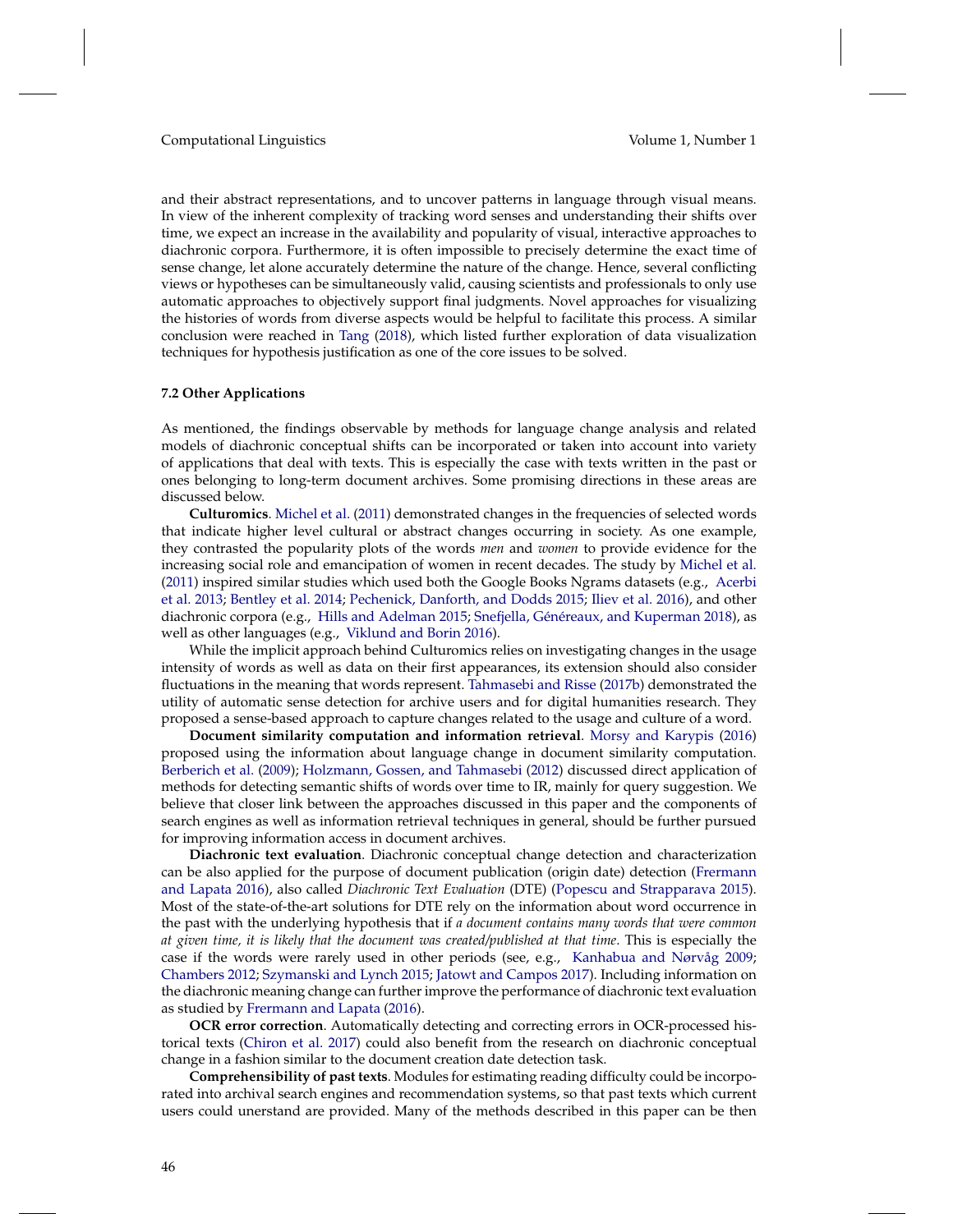of help here, because changes in word meaning over time can reduce the ease of reading and comprehension, as suggested in [\(Tahmasebi and Risse](#page-53-27) [2013\)](#page-53-27). In addition to extending readability indexes, this methods might be used to highlight words in text that have undergone considerable change and/or for clarifying their past senses to improve comprehension by average readers. The latter objective, though not exactly from the viewpoint of diachronic conceptual change, was approached by [Tran et al.](#page-53-28) [\(2015\)](#page-53-28) who proposed re-contextualizing past texts by enriching them with context extracted from Wikipedia.

**Studies in domain-specific collections**. Detecting shifts in word senses can be limited to specific domains such as scientific papers and/or to specific types of terms. For example, [Degaetano-](#page-49-27)[Ortlieb and Strötgen](#page-49-27) [\(2017\)](#page-49-27) analyzed differences in frequency, meanings and underlying temporal scopes of temporal expressions used in scientific writing from 1665 to 2007.

**Spatio-temporal word sense variation**. In addition to word senses changing over time they can vary along other dimensions orthogonal to time, for example, space. Combined spatiotemporal sense tracking can benefit from computational approaches developed for temporal sense analysis.

**Recommending Words for Analysis**. Etymological knowledge is not only interesting for professionals who work with texts like linguists, historians, or librarians, but also to the wider public. For example, many books on word histories are published for wider readership, or Google search engine enhances the definitions of words with brief summaries of their etymologies, as well as their frequency plots over time, for definition-like queries. We think that computational approaches and especially online interactive systems could help to further disseminate knowledge of word etymologies. For this, it would be important to recommend interesting words to be exploreed by non-professional users. Past meanings of words like *gay* or *nice*, for example, tend to surprise average, lay users. However, most online systems for exploring word senses and diachronic conceptual change require users to provide words as the input without recommending any of them. Since users may not know what to search for, recommending sample queries to explore and learn about could be a useful option to attract users. One possible solution could be to recommend unique or specific input words based on the shapes of their self-similarity plots over time [\(Jatowt et al.](#page-50-6) [2018\)](#page-50-6) (e.g., words that retained stable senses over long time or that underwent significant semantic shifts within short time frames).

**Semantic change in social media and the web**. While we have mainly discussed approaches for long-term sense tracking and analysis in this paper, recently researchers have also focused on diachronic change over shorter time spans such as several years [\(Dodds et al.](#page-49-28) [2011;](#page-49-28) [Danescu-](#page-49-29)[Niculescu-Mizil et al.](#page-49-29) [2013;](#page-49-29) [Eisenstein et al.](#page-49-30) [2014;](#page-49-30) [Goel et al.](#page-50-31) [2016;](#page-50-31) [Del Tredici and Fernández](#page-49-31) [2018\)](#page-49-31). Short-term changes are intensified nowadays thanks to the ubiquity of the Web, the intense dynamics of social media and the dramatic increase in the speed of communication brought about by communication and Web technologies. These suggest that lexical changes can materialize in much shorter time frames than it was in the past.

### <span id="page-46-0"></span>**8. Summary, Conclusions and Research Directions**

We summarize below the main observations of our survey.

First of all, we note that the field has grown rapidly in the last few years resulting in a variety of techniques for lexical semantic change detection, ranging from counting approaches over generative models to neural network based word embeddings. The state of the art is represented by methods based on word embedding techniques. However, most of these approaches are senseagnostic, effectively focusing on the mixture of word senses expressed by a lexeme. Although some claim that their methods utilize the dominant word sense, they use each occurrence of the lexeme or word form without detecting if it is indeed representing the dominant sense or not.

Another common shortcoming is that only a few approaches propose techniques capable of analyzing semantic change in words with relatively few occurrences. The amount of data for low-frequency words may be insufficient to construct reliable hypotheses using standard methods. Dynamic embeddings seem to offer a more suitable alternative with respect to small datasets. When moving to sense-differentiated embeddings, even more data is likely needed,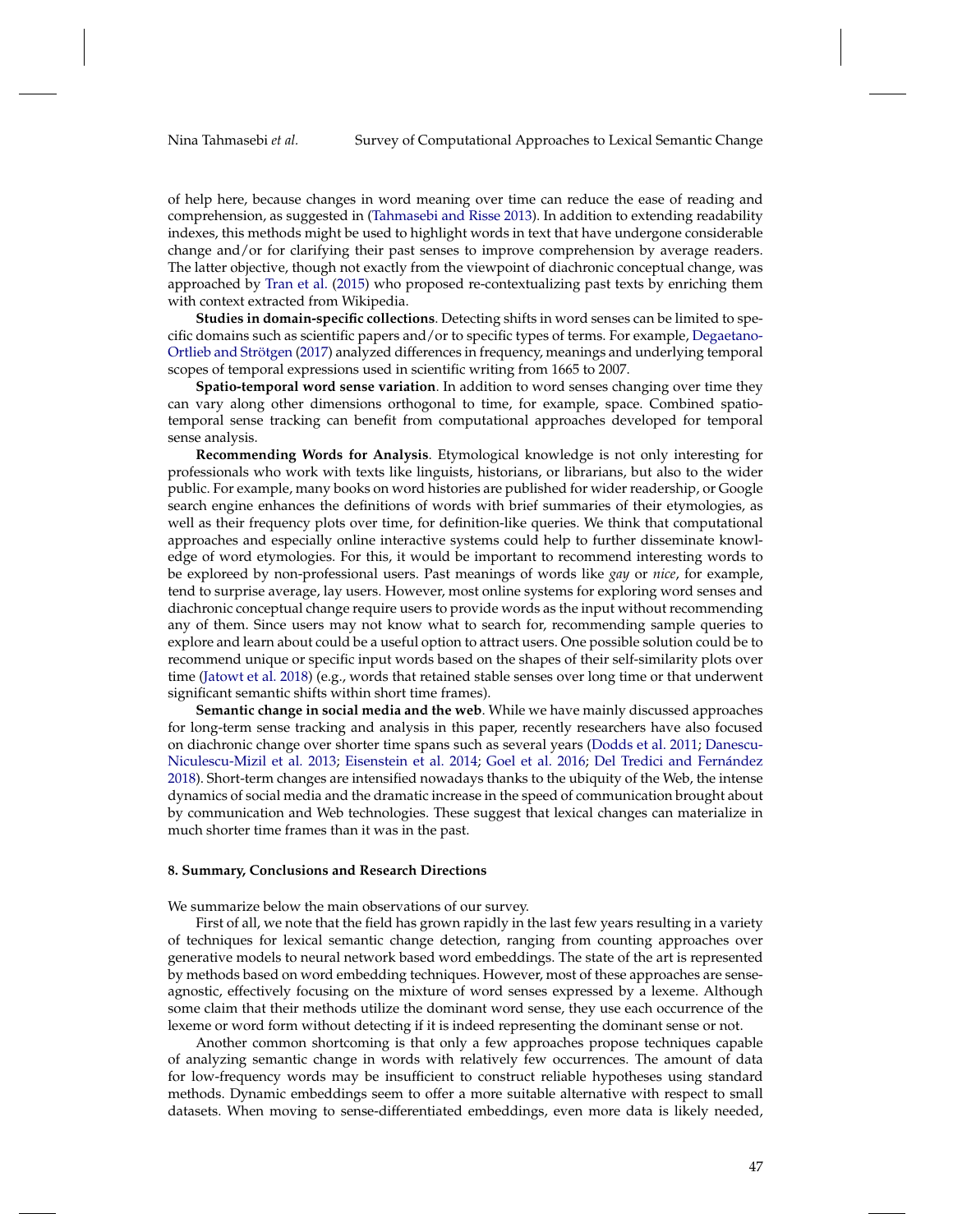and the dynamic embeddings can be a path forward. In relation to this, a common restriction of the discussed methods is that they work on a vocabulary common to all the investigated time periods and make use of the *K* most common words. In some cases, the word frequencies are first normalized per year to avoid a dominance of modern words (since the available digital datasets grow in size over time). Still, this means that only words extant in the datasets over the entire time period contribute to the analysis, both in that they are the only words for which change can be detected, but also because they cannot contribute to the meaning of present words. A word like the Old Swedish legal term *bakvaþi*, meaning 'to accidentally stab someone standing behind you when taking aim to swing your sword forward', is only valid for a period and then disappears from our vocabulary. By ignoring this word, we will not capture any changes regarding the word, which has a very interesting story, but we also prevent it from contributing to the meaning of any of our other *K* words.

In addition, since most of the corpora are not first normalized with respect to spelling variation, many common words are ignored only because their spelling has changed over time. For example, *infynyt, infinit, infinyte, infynit, infineit* are all historical spelling variations used at different times for the word now spelled *infinite* [\(Oxford University Press](#page-52-33) [2000\)](#page-52-33). To properly address the problem of discovering and describing language change, we need to combine spelling variation, sense variation and lexical replacements in one framework.

Next, while a sense change may be successfully detected *as a diachronic process*, determining the exact time point of semantic change requires the formulation of auxiliary hypotheses about the criteria to be used for determining this. Such criteria are obviously dependent on the available data. For most historical periods we have only texts typically produced by a small and skewed sample of the entire language community. Will thresholds of occurrence in historical texts faithfully reflect underlying change points?

When it comes to evaluating methods and systems, there is a general lack of standardized evaluation practices. Different papers use different datasets and testset words, making it difficult or impossible to compare the proposed solutions. Proper evaluation metrics for semantic change detection and temporal analog detection have not been yet established. Furthermore, comparing methods proposed by different groups is difficult due to varying preprocessing details. For example, filtering out infrequent words can impact the results considerably and different papers employ different thresholds for removing rare words (e.g., some filter out words that appear less than 5 times, others less than 200 times).

Only a few proposals seem to allow for automatically outputting evidence of change to explain to users the nuances of the sense change and to provide concrete examples. Change type determination by automatic means is one step towards this. Related to this is the need for more user-friendly and extensive visualization approaches for diachronic conceptual change analysis given its inherent complexity. One should keep in mind that many researchers in, for example, the humanities will not accept tools that require programming skills on the part of the user, yet they require tools that are powerful enough for answering non-trivial questions and for enabling in-depth investigation.

The issue of interdependence between semantic changes of different words is also an interesting avenue of research. Most of the surveyed approaches focus on a single word, with only a few authors proposing to view sense change of a target word in relation to another reference word. Future approaches may take entire concepts or topics for investigation so that sense fluctuations of a given word would be seen in the context of changes of other words that may represent the same concept, the same topic or may be semantically related in some other way. Rather than analyzing diachronic conceptual change independently from the changes of other words, a more exhaustive approach could consider also senses of words belonging to an intricate net of wordto-word inter-relation. This could result in a more complete and accurate understanding of why and how a given word changed it sense.

Finally, we note that the linguistic study of semantic change has traditionally been pursued in the context of single languages or language families, and on limited data sets. In particular, nearly all the proposed approaches in the computational literature reviewed here are applied to English data only, due to the dominant position of English in various respects, which is reflected not least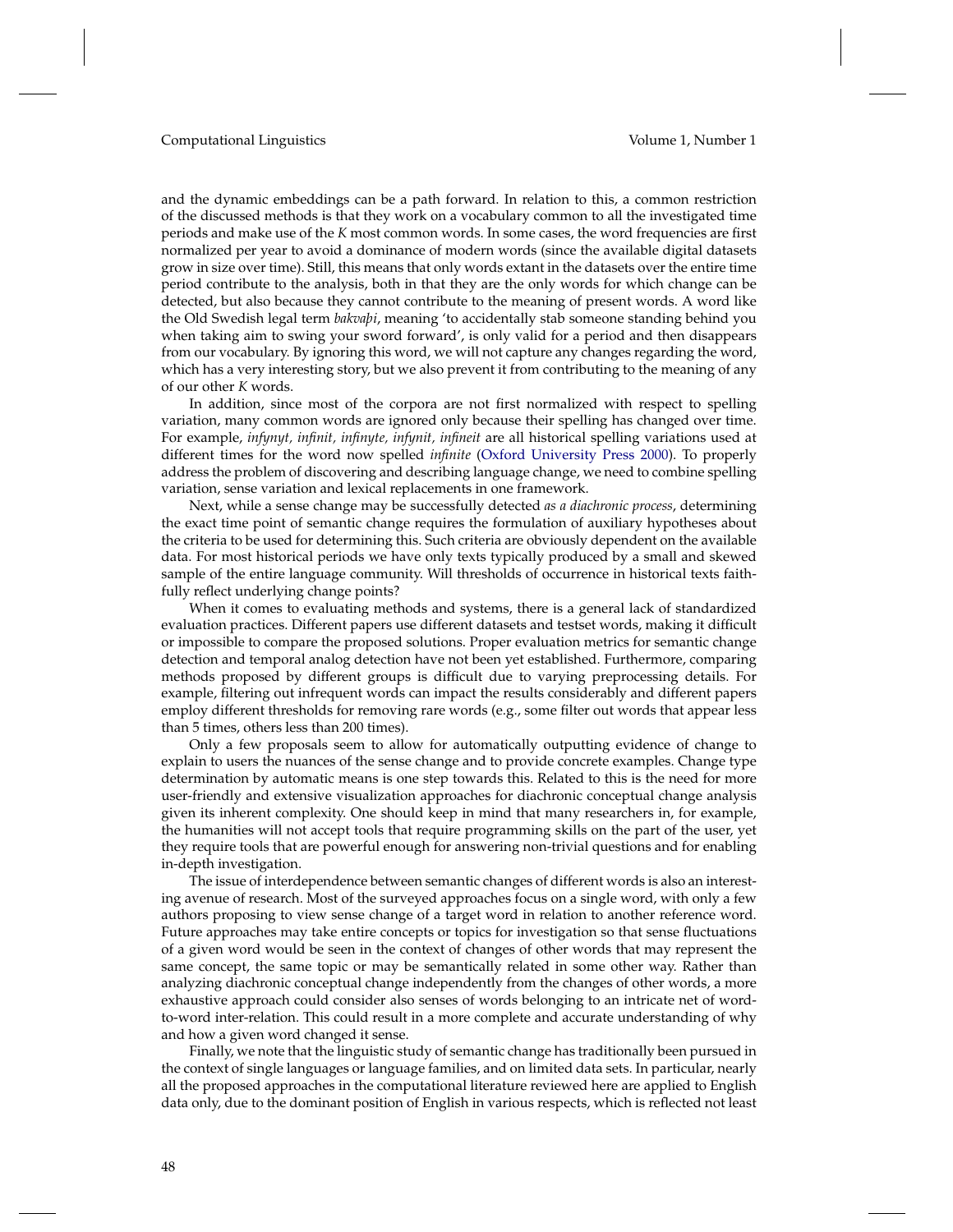in the limited availability of datasets in other languages. Notably, the need for diachronic corpora in other languages than English has also been emphasized in the mentioned survey by [\(Tang](#page-53-0) [2018\)](#page-53-0). Even if some "laws" of semantic change have been suggested (e.g., [Wilkins](#page-53-29) [1996;](#page-53-29) [Traugott](#page-53-19) [and Dasher](#page-53-19) [2002\)](#page-53-19), and general classifications of semantic changes into types have been proposed (see [Urban](#page-53-21) [2015\)](#page-53-21), albeit also questioned (see [Fortson](#page-50-15) [2003\)](#page-50-15), the field is still underdeveloped with regard to its empirical basis. For example, it would be necessary to carefully consider whether the underlying corpus is indeed representative of the given language, and does not introduce any bias towards a particular region, gender, social group, and so on, before making any general claims. Approaches that rely on corroborating results using different datasets could be helpful here, especially if informed by a solid knowledge of linguistic methodology and applied to a significant number of genetically, typologically and geographically diverse languages, allowing for both extension and validation of databases such as the *catalogue of semantic shifts* manually compiled by [Zalizniak et al.](#page-53-30) [\(2012\)](#page-53-30). How applicable the investigated methods will be to other languages is ultimately an empirical matter, but we see no reasons not to be optimistic in this regard.

In view of the above finding we list below several recommendations:

- 1. When showing and discussing results in a paper, the authors should provide their viewpoint and justification thereof, whether these results are correct or not, and why.
- 2. Always use some sort of control, be it time-stable words or a control dataset, since in isolation, numbers are not sufficient.
- 3. While there have been several methods proposed so far for automatically detecting semantic change, still there are no solutions for automatically generating the "story of the word". Such story-telling would help to concisely explain how the term changed, perhaps giving also a reason for the change (e.g., a new invention). Automatically detecting the type of change could be seen as the first step towards this goal.

#### **Acknowledgements**

#### **References**

- <span id="page-48-12"></span>Acerbi, Alberto, Vasileios Lampos, Philip Garnett, and R. Alexander Bentley. 2013. The expression of emotion in 20th century books. *PlOS ONE*, 8(3):e59030.
- <span id="page-48-6"></span>van Aggelen, Astrid, Laura Hollink, and Jacco van Ossenbruggen. 2016. Combining distributional semantics and structured data to study lexical change. In *Drift-a-LOD*.
- <span id="page-48-10"></span>Agirre, Eneko and Aitor Soroa. 2007. Semeval-2007 task 02: Evaluating word sense induction and discrimination systems. SemEval '07, pages 7–12, ACL.
- <span id="page-48-1"></span>Aikhenvald, Alexandra and Robert M. W. Dixon. 2002. Word: a typological framework. In *Word: A Cross-Linguistic Typology*. Cambridge University Press, Cambridge, pages 1–41.
- <span id="page-48-7"></span>Azarbonyad, Hosein, Mostafa Dehghani, Kaspar Beelen, Alexandra Arkut, Maarten Marx, and Jaap Kamps. 2017. Words are malleable: Computing semantic shifts in political and media discourse. In *Proceedings of CIKM '17*, pages 1509–1518, ACM.
- <span id="page-48-0"></span>Baker, Adam. 2008. Computational approaches to the study of language change. *Language and Linguistics Compass*, 2(2):289–307.
- <span id="page-48-4"></span>Bamler, Robert and Stephan Mandt. 2017. Dynamic word embeddings. In *Proceedings of the 34th International Conference on Machine Learning*, volume 70, pages 380–389.
- <span id="page-48-8"></span>Bamman, David and Gregory Crane. 2011. Measuring historical word sense variation. In *Proceedings of the Joint Conference on Digital Libraries*, JCDL '11, pages 1–10, ACM.
- <span id="page-48-5"></span>Barkan, Oren. 2017. Bayesian neural word embedding. In *Proceedings of the 31st Conference on Artificial Intelligence*, pages 3135–3143.
- <span id="page-48-2"></span>Basile, Pierpaolo, Annalina Caputo, Roberta Luisi, and Giovanni Semeraro. 2016. Diachronic analysis of the Italian language exploiting Google Ngram. In *Third Italian Conference on computational Linguistics CLiC-it 2016*.
- <span id="page-48-3"></span>Basile, Pierpaolo, Annalina Caputo, and Giovanni Semeraro. 2014. Analysing word meaning over time by exploiting temporal random indexing. In *First Italian Conference on computational Linguistics CLiC-it 2014*.
- <span id="page-48-11"></span>Bender, Emily M. 2011. On achieving and evaluating language-independence in NLP. *Linguistic Issues in Language Technology*,  $6(3):1-26.$
- <span id="page-48-13"></span>Bentley, R. Alexander, Alberto Acerbi, Paul Ormerod, and Vasileios Lampos. 2014. Books average previous decade of economic misery. *PlOS ONE*, 9(1):e83147.
- <span id="page-48-9"></span>Berberich, Klaus, Srikanta J. Bedathur, Mauro Sozio, and Gerhard Weikum. 2009. Bridging the terminology gap in web archive search. In *WebDB*.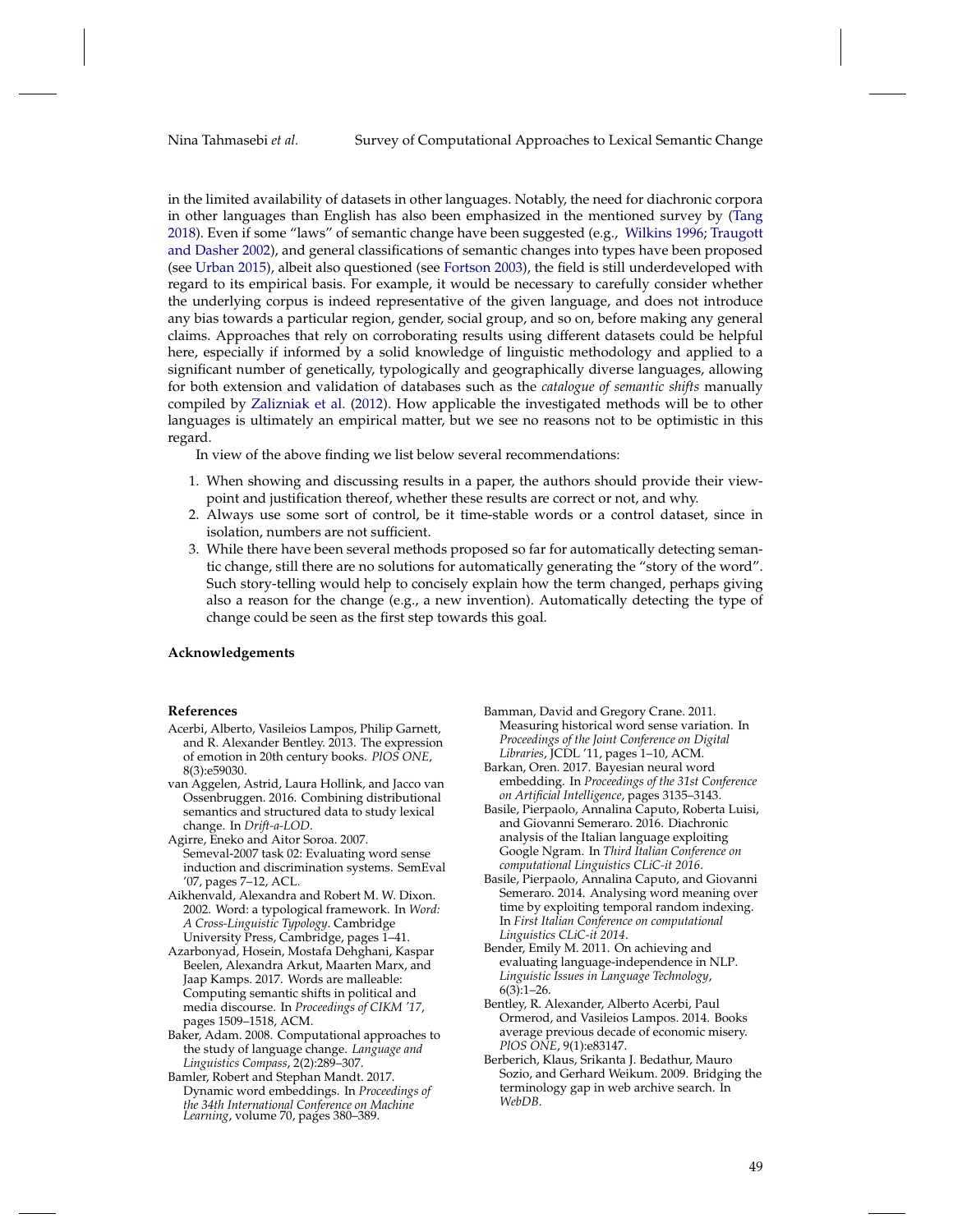- <span id="page-49-12"></span>Biemann, Chris. 2006. Chinese whispers: An efficient graph clustering algorithm and its application to natural language processing problems. In *Proceedings of the First Workshop on Graph Based Methods for Natural Language Processing*, pages 73–80, ACL.
- <span id="page-49-8"></span>Blei, David M. and John D. Lafferty. 2006. Dynamic topic models. In *Proceedings of the 23rd ICML*, pages 113–120, ACM.
- <span id="page-49-2"></span>Borin, Lars and Anju Saxena, editors. 2013. *Approaches to Measuring Linguistic Differences*. De Gruyter Mouton, Berlin.
- <span id="page-49-11"></span>Boyd-Graber, Jordan, David Blei, and Xiaojin Zhu. 2007. A topic model for word sense disambiguation. In *Proceedings of the 2007 EMNLP-CoNLL*, pages 1024–1033.
- <span id="page-49-19"></span>Brysbaert, Marc, Boris New, and Emmanual Keuleers. 2012. Adding part-of-speech information to the SUBTLEX-US word frequencies. *Behavior Research Methods*, 44(4):991–997.
- <span id="page-49-14"></span>Campbell, Lyle. 2004. *Historical Linguistics*. MIT Press, Cambridge, Mass.
- <span id="page-49-25"></span>Chambers, Nathanael. 2012. Labeling documents with timestamps: Learning from their time expressions. In *ACL 2012*, pages 98–106.
- <span id="page-49-26"></span>Chiron, Guillaume, Antoine Doucet, Mickaël Coustaty, and Jean-Philippe Moreux. 2017. Icdar2017 competition on post-ocr text correction. In *Document Analysis and Recognition (ICDAR), 2017*, volume 1, pages 1423–1428.
- <span id="page-49-24"></span>Collins, Christopher, Gerald Penn, and Sheelagh Carpendale. 2008. Interactive visualization for computational linguistics. In *Proceedings of HLT 2008: Tutorial Abstracts*, pages 6–6, ACL.
- <span id="page-49-10"></span>Cook, Paul, Jey Han Lau, Diana McCarthy, and Timothy Baldwin. 2014. Novel word-sense identification. In *COLING 2014*, pages 1624–1635, ACL, Dublin.
- <span id="page-49-9"></span>Cook, Paul, Jey Han Lau, Michael Rundell, Diana McCarthy, and Timothy Baldwin. 2013. A lexicographic appraisal of an automatic approach for detecting new word senses. In *Proceedings of eLex 2013*, pages 49–65.
- <span id="page-49-7"></span>Costin-Gabriel, C. and T. E. Rebedea. 2014. Archaisms and neologisms identification in texts. In *2014 RoEduNet Conference*, pages 1–6.
- <span id="page-49-23"></span>Cox, Michael AA and Trevor F Cox. 2008. Multidimensional scaling. In *Handbook of data visualization*. Springer, pages 315–347.
- <span id="page-49-4"></span>Cruse, D. Alan. 1986. *Lexical Semantics*. Cambridge University Press, Cambridge.
- <span id="page-49-29"></span>Danescu-Niculescu-Mizil, Cristian, Robert West, Dan Jurafsky, Jure Leskovec, and Christopher Potts. 2013. No country for old members: User lifecycle and linguistic change in online communities. In *WWW 2013*, pages 307–318, ACM.
- <span id="page-49-20"></span>Davies, M. 2010. The corpus of contemporary american english as the first reliable monitor corpus of english. *Literary and Linguistic Computing*, 25(4):447–464.
- <span id="page-49-16"></span>Davies, Mark. 2012. Expanding horizons in historical linguistics with the 400-million word Corpus of Historical American English. *Corpora*, 7(2):121–157.
- <span id="page-49-27"></span>Degaetano-Ortlieb, Stefania and Jannik Strötgen. 2017. Diachronic variation of temporal expressions in scientific writing through the lens of relative entropy. In *International Conference of the German Society for Computational*
- <span id="page-49-31"></span>259–275, Springer. Del Tredici, Marco and Raquel Fernández. 2018. The road to success: Assessing the fate of linguistic innovations in online communities. In *COLING 2018*, pages 1591–1603, ACL.

*Linguistics and Language Technology*, pages

- <span id="page-49-21"></span>Diller, Hans-Jürgen, Hendrik De Smet, and Jukka Tyrkkö. 2011. A european database of descriptors of english electronic texts. *The European English Messenger*, 19:21–35.
- <span id="page-49-28"></span>Dodds, Peter Sheridan, Kemeron Decker Harris, Catherine A. Bliss, and Christopher M. Danforth. 2011. Temporal patterns of happiness and information in a global social network: Hedonometrics and Twitter. *PlOS ONE*, 6(12):e26752.
- <span id="page-49-13"></span>Dorow, Beate, Jean-pierre Eckmann, and Danilo Sergi. 2005. Using curvature and markov clustering in graphs for lexical acquisition and word sense discrimination. In *MEANING-2005 Workshop*.
- <span id="page-49-0"></span>Dridan, Rebecca and Stephan Oepen. 2012. Tokenization: Returning to a long solved problem. A survey, contrastive experiment, recommendations, and toolkit. In *ACL 2012*, pages 378–382.
- <span id="page-49-17"></span>Dubossarsky, Haim. 2018. *Semantic change at large: A computational approach for semantic change research*. Ph.D. thesis, Hebrew University of Jerusalem, Edmond and Lily Safra Center for Brain Sciences.
- <span id="page-49-6"></span>Dubossarsky, Haim, Yulia Tsvetkov, Chris Dyer, and Eitan Grossman. 2015. A bottom up approach to category mapping and meaning change. In *NetWordS 2015*, pages 66–70, CEUR-WS.org.
- <span id="page-49-18"></span>Dubossarsky, Haim, Daphna Weinshall, and Eitan Grossman. 2017. Outta control: Laws of semantic change and inherent biases in word representation models. In *EMNLP 2017*, pages 1136–1145, ACL.
- <span id="page-49-5"></span>Eger, Steffen and Alexander Mehler. 2016. On the linearity of semantic change: Investigating meaning variation via dynamic graph models. In *ACL 2016*, pages 52–58, ACL.
- <span id="page-49-22"></span>Eijnatten, Joris van, Toine Pieters, and Jaap Verheul. 2014. Using texcavator to map public discourse. *Tijdschrift voor Tijdschriftstudies*, (35):59–65.
- <span id="page-49-1"></span>Eisenstein, Jacob. 2015. Systematic patterning in phonologically-motivated spelling variation. *Journal of Sociolinguistics*, 19(2):161–188.
- <span id="page-49-30"></span>Eisenstein, Jacob, Brendan O'Connor, Noah A. Smith, and Eric P. Xing. 2014. Diffusion of lexical change in social media. *PlOS ONE*, 9(11):e113114.
- <span id="page-49-3"></span>Erk, Katrin. 2010. What is word meaning, really? (And how can distributional models help us describe it?). In *GEMS 2010*, pages 17–26, ACL.
- <span id="page-49-15"></span>Fellbaum, Christiane, editor. 1998. *WordNet: An electronic lexical database*. MIT Press.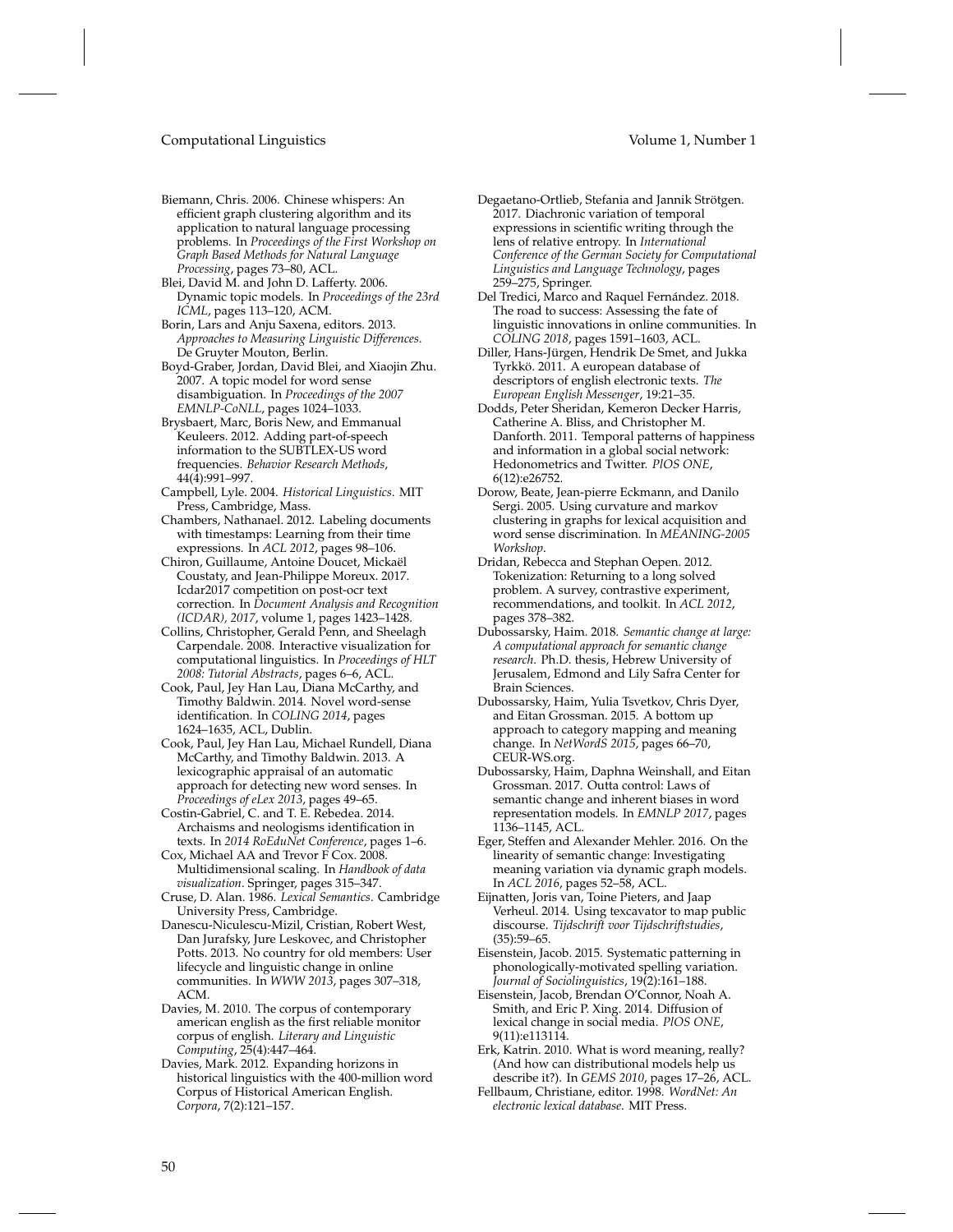- <span id="page-50-9"></span>Ferraresi, Adriano, Eros Zanchetta, Marco Baroni, and Silvia Bernardini. 2008. Introducing and evaluating ukwac, a very large web-derived corpus of english. In *Proceedings of the 4th Web as Corpus Workshop (WAC-4)*.
- <span id="page-50-8"></span>Fišer, Darja and Nikola Ljubešić. 2018. Distributional modelling for semantic shift detection. *International Journal of Lexicography*, 2018/advance articles(ecy011):1–21.
- <span id="page-50-15"></span>Fortson, Benjamin W., IV. 2003. An approach to semantic change. In *The Handbook of Historical Linguistics*. Blackwell, Oxford, pages 648–666.

<span id="page-50-10"></span>Frermann, Lea and Mirella Lapata. 2016. A bayesian model of diachronic meaning change. *TACL*, 4:31–45.

- <span id="page-50-20"></span>Gale, William A., Kenneth W. Church, and David Yarowsky. 1992. One sense per discourse. In *Speech and Natural Language Workshop*, pages 233–237.
- <span id="page-50-31"></span>Goel, Rahul, Sandeep Soni, Naman Goyal, John Paparrizos, Hanna Wallach, Fernando Diaz, and Jacob Eisenstein. 2016. The social dynamics of language change in online networks. In *International Conference on Social Informatics*, pages 41–57, Springer.
- <span id="page-50-21"></span>Grier, David Alan. 2005. *When Computers were Human*. Princeton University Press, Princeton.
- <span id="page-50-3"></span>Gulordava, Kristina and Marco Baroni. 2011. A distributional similarity approach to the detection of semantic change in the Google Books Ngram corpus. In *GEMS 2011*, pages 67–71, ACL.
- <span id="page-50-23"></span>Hamilton, William L., Kevin Clark, Jure Leskovec, and Dan Jurafsky. 2016. Inducing domain-specific sentiment lexicons from unlabeled corpora. In *EMNLP 2016*, pages 595–605, ACL.
- <span id="page-50-7"></span>Hamilton, William L., Jure Leskovec, and Dan Jurafsky. 2016a. Cultural shift or linguistic drift? comparing two computational measures of semantic change. In *EMNLP 2016*, pages 2116–2121, ACL.
- <span id="page-50-5"></span>Hamilton, William L., Jure Leskovec, and Dan Jurafsky. 2016b. Diachronic word embeddings reveal statistical laws of semantic change. In *ACL 2016*, pages 1489–1501, ACL.
- <span id="page-50-1"></span>Hanks, Patrick. 2013. *Lexical Analysis: Norms and Exploitations*. MIT Press, Cambridge.
- <span id="page-50-0"></span>Haspelmath, Martin. 2011. The indeterminacy of word segmentation and the nature of morphology and syntax. *Folia Linguistica*, 45(1):31–80.
- <span id="page-50-17"></span>Heine, Bernd and Tania Kuteva. 2002. *World Lexicon of Grammaticalization*. Cambridge University Press, Cambridge.
- <span id="page-50-19"></span>Henrich, Joseph, Steven J. Heine, and Ara Norenzayan. 2010. The weirdest people in the world? *Behavioral and Brain Sciences*, 33:61–135.
- <span id="page-50-4"></span>Heyer, Gerhard, Cathleen Kantner, Andreas Niekler, Max Overbeck, and Gregor Wiedemann. 2016. Modeling the dynamics of domain specific terminology in diachronic corpora. In *TKE2016*, pages 75–80.
- <span id="page-50-27"></span>Heylen, Kris, Dirk Speelman, and Dirk Geeraerts. 2012. Looking at word meaning: An interactive visualization of semantic vector spaces for

dutch synsets. In *Proceedings of the EACL 2012 Joint Workshop of LINGVIS & UNCLH*, pages 16–24, ACL.

- <span id="page-50-22"></span>Hills, Thomas T. and James S. Adelman. 2015. Recent evolution of learnability in American English from 1800 to 2000. *Cognition*, 143:87–92.
- <span id="page-50-26"></span>Hilpert, Martin and Stefan Th Gries. 2008. Assessing frequency changes in multistage diachronic corpora: Applications for historical corpus linguistics and the study of language acquisition. *Literary and Linguistic Computing*, 24(4):385–401.
- <span id="page-50-28"></span>Hilpert, Martin and Florent Perek. 2015. Meaning change in a petri dish: constructions, semantic vector spaces, and motion charts. *Linguistics Vanguard*, 1(1):339–350.
- <span id="page-50-11"></span>Holzmann, Helge, Gerhard Gossen, and Nina Tahmasebi. 2012. fokas: Formerly known as – A search engine incorporating named entity evolution. In *COLING 2012: Demonstration Papers*, pages 215–222.
- <span id="page-50-18"></span>Holzmann, Helge and Thomas Risse. 2014. Insights into entity name evolution on wikipedia. In *WISE 2014*, volume 8787. Springer, pages 47–61.
- <span id="page-50-12"></span>Holzmann, Helge, Nina Tahmasebi, and Thomas Risse. 2015. Named entity evolution recognition on the Blogosphere. *International Journal on Digital Libraries*, 15(2–4):209–235.
- <span id="page-50-16"></span>Hopper, Paul J. and Elizabeth Closs Traugott. 1993. *Grammaticalization*. Cambridge University Press, Cambridge.
- <span id="page-50-24"></span>Iliev, Rumen, Joe Hoover, Morteza Dehghani, and Robert Axelrod. 2016. Linguistic positivity in historical texts reflects dynamic environmental and psychological factors. *PNAS*, 114(2):E7871–E7879.
- <span id="page-50-25"></span>Jatowt, Adam and Marc Bron. 2016. Historycomparator: Interactive across-time comparison in document archives. In *Proceedings of COLING 2016*, pages 84–88.
- <span id="page-50-30"></span>Jatowt, Adam and Ricardo Campos. 2017. Interactive system for reasoning about document age. In *CIKM 2017*, pages 2471–2474.
- <span id="page-50-6"></span>Jatowt, Adam, Ricardo Campos, Sourav S. Bhowmick, Nina Tahmasebi, and Antoine Doucet. 2018. Every word has its history: Interactive exploration and visualization of word sense evolution. In *CIKM 2018*, pages 2471–2474, ACM.
- <span id="page-50-29"></span>Jatowt, Adam and Kevin Duh. 2014. A framework for analyzing semantic change of words across time. In *Proceedings of Joint Conference on Digital Libraries*, JCDL '14, pages 229–238.
- <span id="page-50-14"></span>Joseph, Brian D. and Richard D. Janda, editors. 2003. *The Handbook of Historical Linguistics*. Blackwell, Oxford.
- <span id="page-50-2"></span>Kahmann, Christian, Andreas Niekler, and Gerhard Heyer. 2017. Detecting and assessing contextual change in diachronic text documents using context volatility. In *Proceedings of the 9th International Joint Conference on Knowledge Discovery*, pages 135–143.
- <span id="page-50-13"></span>Kaluarachchi, Amal, Debjani Roychoudhury, Aparna S. Varde, and Gerhard Weikum. 2011. Sitac: discovering semantically identical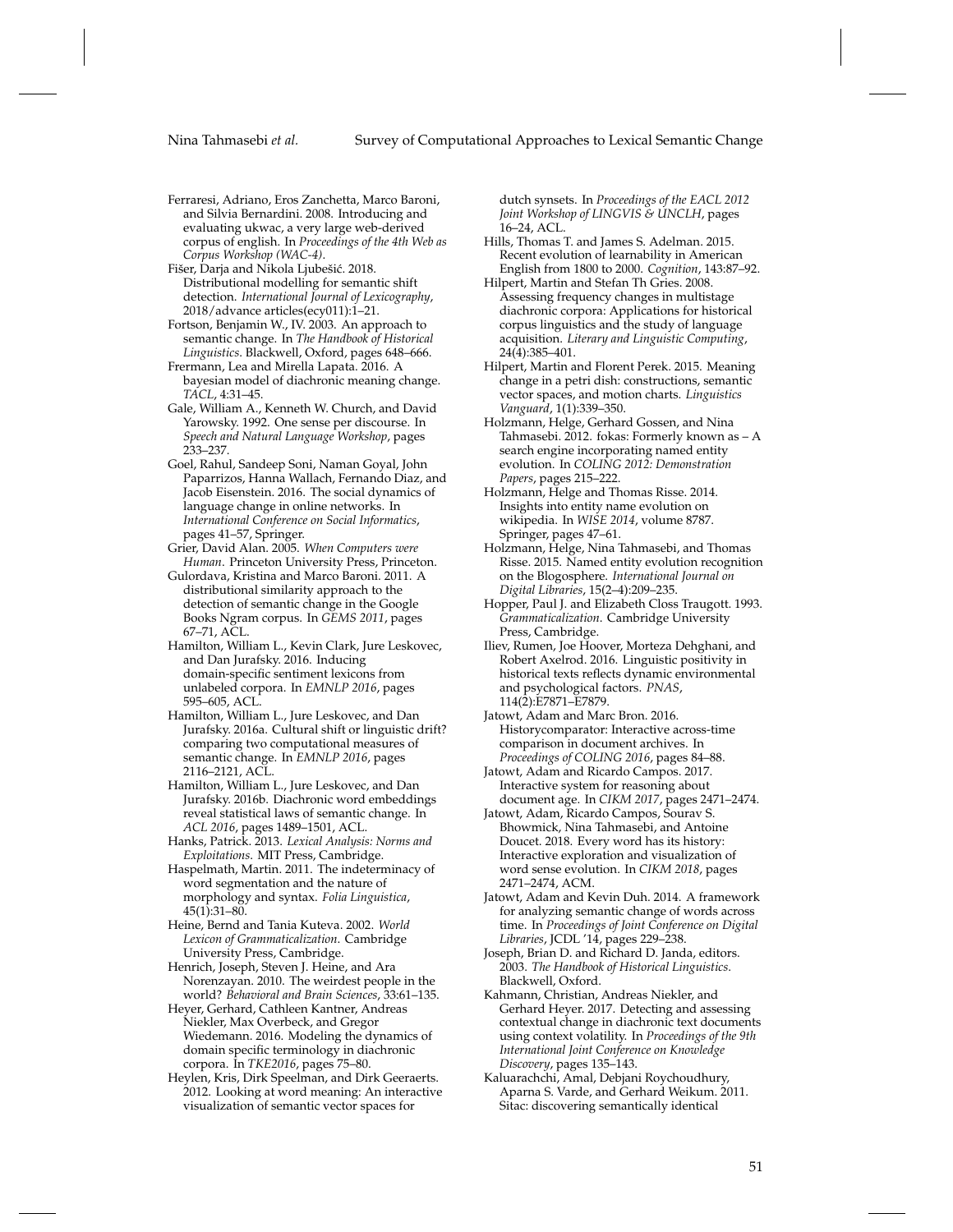temporally altering concepts in text archives. In *EDBT/ICDT 2011*, pages 566–569.

- <span id="page-51-13"></span>Kaluarachchi, Amal Chaminda, Aparna S. Varde, Srikanta J. Bedathur, Gerhard Weikum, Jing Peng, and Anna Feldman. 2010. Incorporating terminology evolution for query translation in text retrieval with association rules. In *CIKM*, pages 1789–1792.
- <span id="page-51-28"></span>Kanhabua, Nattiya and Kjetil Nørvåg. 2009. Using temporal language models for document dating. In *Machine Learning and Knowledge Discovery in Databases*, pages 738–741, Springer.
- <span id="page-51-14"></span>Kanhabua, Nattiya and Kjetil Nørvåg. 2010. Exploiting time-based synonyms in searching document archives. In *JCDL*, pages 79–88.
- <span id="page-51-15"></span>Kenter, Tom, Melvin Wevers, Pim Huijnen, and Maarten de Rijke. 2015. Ad hoc monitoring of vocabulary shifts over time. In *Proceedings of CIKM 2015*, pages 1191–1200, ACM.
- <span id="page-51-2"></span>Kilgarriff, Adam. 1998. "I don't believe in word senses". *Computers and the Humanities*, 31(2):91–113.
- <span id="page-51-3"></span>Kilgarriff, Adam. 2004. How common is the commonest sense of a word? In Ivan Kopeček and Karel Pala, editors, *Proceedings of TSD 2004*. Springer, Berlin, pages 1–9.
- <span id="page-51-7"></span>Kim, Yoon, Yi-I Chiu, Kentaro Hanaki, Darshan Hegde, and Slav Petrov. 2014. Temporal analysis of language through neural language models. In *Proceedings of the ACL 2014 Workshop on Language Technologies and Computational Social Science LACSS 2014*, pages 61–65, Association for Computational Linguistics.
- <span id="page-51-23"></span>Koplenig, Alexander. 2017. The impact of lacking metadata for the measurement of cultural and linguistic change using the Google Ngram data set – Reconstructing the composition of the German corpus in times of WWII. *Digital Scholarship in the Humanities*, 32(1):169–188.
- <span id="page-51-17"></span>Koptjevskaja-Tamm, Maria. 2008. Approaching lexical typology. In Martine Vanhove, editor, *From Polysemy to Semantic Change: Towards a Typology of Lexical Semantic Associations*. John Benjamins, Amsterdam, pages 3–52.
- <span id="page-51-18"></span>Koptjevskaja-Tamm, Maria. 2012. New directions in lexical typology. *Linguistics*, 50(3):373–394.
- <span id="page-51-19"></span>Koptjevskaja-Tamm, Maria, Ekaterina Rakhilina, and Martine Vanhove. 2016. The semantics of lexical typology. In Nick Riemer, editor, *The Routledge Handbook of Semantics*. Routledge, London, pages 434–554.
- <span id="page-51-6"></span>Kroch, Anthony S. 1989. Reflexes of grammar in patterns of language change. *Language Variation and Change*, 1(3):199–244.
- <span id="page-51-5"></span>Kulkarni, Vivek, Rami Al-Rfou, Bryan Perozzi, and Steven Skiena. 2015. Statistically significant detection of linguistic change. In *Proceedings of the 24th International Conference on World Wide Web*, WWW '15, pages 625–635.
- <span id="page-51-0"></span>Kutuzov, Andrey, Lilja Øvrelid, Terrence Szymanski, and Erik Velldal. 2018. Diachronic word embeddings and semantic shifts: A survey. In *Proceedings of COLING 2018*, pages 1384–1397, ACL, Santa Fe.
- <span id="page-51-4"></span>Lange, Sven. 2002. Betydelsestrukturen hos polysema ord i SAOB [The semantic structure

- of polysemous words in the Swedish Academy dictionary]. In *Strövtåg i nordisk språkvetenskap*, pages 7–20, Nordeuropa-Institut der Humboldt-Universität zu Berlin, Berlin.
- <span id="page-51-10"></span>Lau, Jey Han, Paul Cook, Diana McCarthy, David Newman, and Timothy Baldwin. 2012. Word sense induction for novel sense detection. In *EACL 2012*, pages 591–601.
- <span id="page-51-9"></span>Lew, Robert. 2013. Identifying, ordering and defining senses. In Howard Jackson, editor, *The Bloomsbury Companion to Lexicography*. Bloomsbury Publishing, London, pages 284–302.
- <span id="page-51-20"></span>Liberman, Mark. 2013. Word String frequency distributions. Blog posting on *Language Log*, 2013-02-03. [http://languagelog.ldc.](http://languagelog.ldc.upenn.edu/nll/?p=4456) [upenn.edu/nll/?p=4456](http://languagelog.ldc.upenn.edu/nll/?p=4456).
- <span id="page-51-8"></span>Lieberman, Erez, Jean-Baptiste Michel, Joe Jackson, Tina Tang, and Martin A. Nowak. 2007. Quantifying the evolutionary dynamics of language. *Nature*, 449(7163):713.
- <span id="page-51-12"></span>Lin, Dekang. 1998. Automatic retrieval and clustering of similar words. ACL '98, pages 768–774, ACL.
- <span id="page-51-21"></span>Linell, Per. 2005/1982. *The Written Language Bias in Linguistics: Its Nature, Origins and Transformations*. Routledge, London. First published in 1982 by Linköping University, Dept. of Communication Studies.
- <span id="page-51-1"></span>List, Johann-Mattis, Simon J. Greenhill, and Russell D. Gray. 2017. The potential of automatic word comparison for historical linguistics. *PLOS ONE*, 12(1):e0170046.
- <span id="page-51-25"></span>Maaten, Laurens van der and Geoffrey Hinton. 2008. Visualizing data using t-sne. *Journal of machine learning research*, 9(Nov):2579–2605.
- <span id="page-51-24"></span>Magué, Jean-Philippe. 2006. Semantic changes in apparent time. In *Proceedings of the Thirty-Second Annual Meeting of the Berkeley Linguistics Society*, pages 227–235, Berkeley Linguistics Society.
- <span id="page-51-26"></span>Martinez-Ortiz, Carlos, Tom Kenter, Melvin Wevers, Pim Huijnen, Jaap Verheul, and Joris Van Eijnatten. 2016. Design and implementation of shico: Visualising shifting concepts over time. In *HistoInformatics 2016*, volume 1632, pages 11–19.
- <span id="page-51-16"></span>Matthews, Peter H. 1974. *Morphology: An Introduction to the Theory of Word-Structure*. Cambridge University Press, Cambridge.
- <span id="page-51-27"></span>Mazeika, Arturas, Tomasz Tylenda, and Gerhard Weikum. 2011. Entity timelines: visual analytics and named entity evolution. In *CIKM*, pages 2585–2588.
- <span id="page-51-11"></span>Mei, Qiaozhu and ChengXiang Zhai. 2005. Discovering evolutionary theme patterns from text: An exploration of temporal text mining. KDD '05, pages 198–207, ACM.
- <span id="page-51-22"></span>Michel, Jean-Baptiste, Yuan Kui Shen, Aviva Presser Aiden, Adrian Veres, Matthew K. Gray, The Google Books Team, Joseph P. Pickett, Dale Hoiberg, Dan Clancy, Peter Norvig, Jon Orwant, Steven Pinker, Martin A. Nowak, and Erez Lieberman Aiden. 2011. Quantitative analysis of culture using millions of digitized books. *Science*, 331(6014):176–182.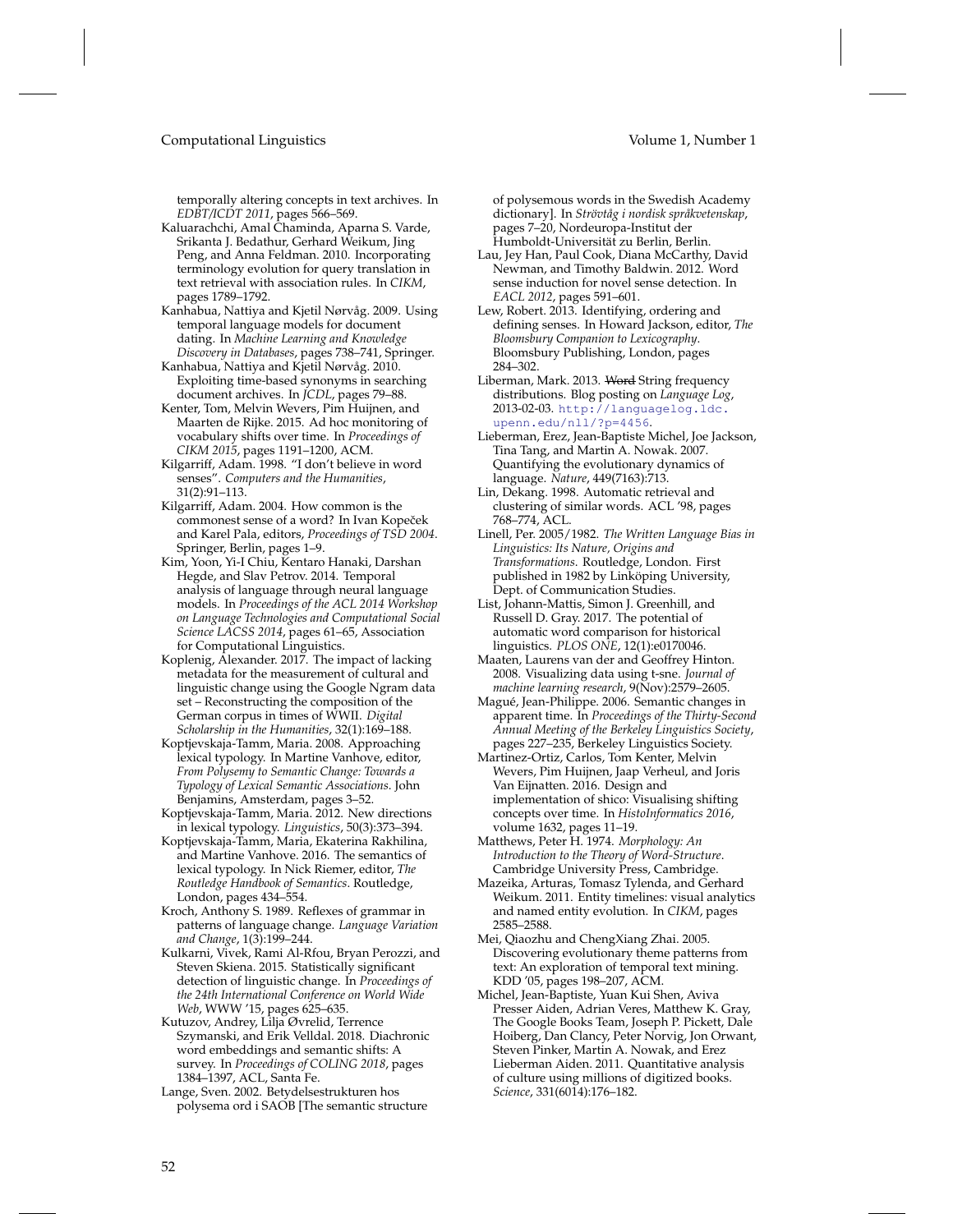- <span id="page-52-11"></span>Mihalcea, Rada and Vivi Nastase. 2012. Word epoch disambiguation: Finding how words change over time. In *ACL '12: Short Papers - Volume 2*, pages 259–263, ACL.
- <span id="page-52-6"></span>Mikolov, Tomas, Kai Chen, Greg Corrado, and Jeffrey Dean. 2013a. Efficient estimation of word representations in vector space. In *ICLR Workshop*.
- <span id="page-52-8"></span>Mikolov, Tomas, Ilya Sutskever, Kai Chen, Greg S Corrado, and Jeff Dean. 2013b. Distributed representations of words and phrases and their compositionality. In *NIPS 2013*. pages 3111–3119.
- <span id="page-52-29"></span>Miller, George A, Richard Beckwith, Christiane Fellbaum, Derek Gross, and Katherine J Miller. 1990. Introduction to WordNet: An on-line lexical database. *International Journal of Lexicography*, 3(4):235–244.
- <span id="page-52-13"></span>Mitra, Sunny, Ritwik Mitra, Suman Kalyan Maity, Martin Riedl, Chris Biemann, Pawan Goyal, and Animesh Mukherjee. 2015. An automatic approach to identify word sense changes in text media across timescales. *Natural Language Engineering*, 21(5):773–798.
- <span id="page-52-14"></span>Mitra, Sunny, Ritwik Mitra, Martin Riedl, Chris Biemann, Animesh Mukherjee, and Pawan Goyal. 2014. That's sick dude!: Automatic identification of word sense change across different timescales. In *ACL 2014*, pages 1020–1029.
- <span id="page-52-12"></span>Morsy, Sara and George Karypis. 2016. Accounting for language changes over time in document similarity search. *ACM Transactions on Information Systems*, 35(1):1.
- <span id="page-52-0"></span>Murphy, Gregory L. 2002. *The Big Book of Concepts*. MIT Press, Cambridge.
- <span id="page-52-22"></span>Navigli, Roberto. 2012. A quick tour of word sense disambiguation, induction and related approaches. In *SOFSEM 2012*, pages 115–129, Springer.
- <span id="page-52-19"></span>Newman, John. 2016. Semantic shift. In Nick Riemer, editor, *The Routledge Handbook of Semantics*. Routledge, London, pages 266–280.
- <span id="page-52-30"></span>Odijk, Daan, Giuseppe Santucci, Maarten de Rijke, Marco Angelini, Guido Lorenzo Granato, et al. 2014. Time-aware exploratory search: Exploring word meaning through time.
- <span id="page-52-17"></span>Ohshima, Hiroaki and Katsumi Tanaka. 2010. High-speed detection of ontological knowledge and bi-directional lexico-syntactic patterns from the web.
- <span id="page-52-18"></span>Orlikowski, Matthias, Matthias Hartung, and Philipp Cimiano. 2018. Learning diachronic analogies to analyze concept change. In *LaTeCH-CLfL 2018*, ACL.
- <span id="page-52-33"></span>Oxford University Press. 2000. The Oxford English Dictionary 2nd ed. 1989. OED Online. Oxford University Press. 4 Apr. 2000. <http://dictionary.oed.com>.
- <span id="page-52-7"></span>Pagel, Mark, Quentin D Atkinson, and Andrew Meade. 2007. Frequency of word-use predicts rates of lexical evolution throughout indo-european history. *Nature*, 449(7163):717.
- <span id="page-52-25"></span>Pechenick, Eitan Adam, Christopher M. Danforth, and Peter Sheridan Dodds. 2015. Characterizing the Google Books corpus: Strong limits to

inferences of socio-cultural and linguistic evolution. *PlOS ONE*, 10(10):e0137041.

- <span id="page-52-23"></span>Petersen, Alexander M., Joel N. Tenenbaum, Shlomo Havlin, H. Eugene Stanley, and Matjaž Perc. 2012. Languages cool as they expand: Allometric scaling and the decreasing need for new words. *Scientific Reports*, 2(943):1–10.
- <span id="page-52-27"></span>Popescu, Octavian and Carlo Strapparava. 2015. Semeval 2015, task 7: Diachronic text evaluation. In *SemEval 2015*, pages 870–878.
- <span id="page-52-28"></span>Radev, Dragomir R, Pradeep Muthukrishnan, Vahed Qazvinian, and Amjad Abu-Jbara. 2013. The acl anthology network corpus. *Language Resources and Evaluation*, 47(4):919–944.
- <span id="page-52-9"></span>Recchia, Gabriel, Ewan Jones, Paul Nulty, John Regan, and Peter de Bolla. 2016. Tracing shifting conceptual vocabularies through time. In *Drift-a-LOD*.
- <span id="page-52-1"></span>Riemer, Nick. 2010. *Introducing Semantics*. Cambridge University Press, Cambridge.
- <span id="page-52-5"></span>Rodda, Martina Astrid, Marco SG Senaldi, and Alessandro Lenci. 2016. Panta rei: Tracking semantic change with distributional semantics in ancient greek. In *CLiC-it/EVALITA*.
- <span id="page-52-2"></span>Rodda, Martina Astrid, Marco SG Senaldi, and Alessandro Lenci. 2017. Panta rei: Tracking semantic change with distributional semantics in ancient greek. *Italian Journal of Computational Linguistics*, 3(1):11–24.
- <span id="page-52-20"></span>Roget, Mark Peter. 1852. *Thesaurus of English Words and Phrases*. Longman, London.
- <span id="page-52-31"></span>Rohrdantz, Christian, Annette Hautli, Thomas Mayer, Miriam Butt, Daniel A Keim, and Frans Plank. 2011. Towards tracking semantic change by visual analytics. In *HLT 2011: short papers*, pages 305–310, ACL.
- <span id="page-52-10"></span>Rudolph, Maja R. and David M. Blei. 2018. Dynamic embeddings for language evolution. In *WWW 2018*, pages 1003–1011, ACM, Lyon.
- <span id="page-52-3"></span>Sagi, Eyal, Stefan Kaufmann, and Brady Clark. 2009. Semantic density analysis: Comparing word meaning across time and phonetic space. In *GEMS 2009*, pages 104–111, ACL.
- <span id="page-52-4"></span>Schütze, Hinrich. 1998. Automatic word sense discrimination. *Computational linguistics*, 24(1):97–123.
- <span id="page-52-24"></span>Søgaard, Anders. 2016. Biases we live by. *Nordisk Tidsskrift for Informationsvidenskab og Kulturformidling*, 5(1):31–35.
- <span id="page-52-21"></span>Smith, K. Aaron. 2011. Grammaticalization. *Language and Linguistics Compass*, 5(6):367–380.
- <span id="page-52-26"></span>Snefjella, Bryor, Michel Généreaux, and Victor Kuperman. 2018. Historical evolution of concrete and abstract language revisited. *Behavior Research Methods*, online first:1–13.
- <span id="page-52-16"></span>Szymanski, Terrence. 2017. Temporal word analogies: Identifying lexical replacement with diachronic word embeddings. In *ACL 2007*.
- <span id="page-52-32"></span>Szymanski, Terrence and Gerard Lynch. 2015. Ucd: Diachronic text classification with character, word, and syntactic n-grams. In *SemEval 2015*, pages 879–883.
- <span id="page-52-15"></span>Tahmasebi, Nina, Gerhard Gossen, Nattiya Kanhabua, Helge Holzmann, and Thomas Risse. 2012. Neer: An unsupervised method for named entity evolution recognition. *COLING*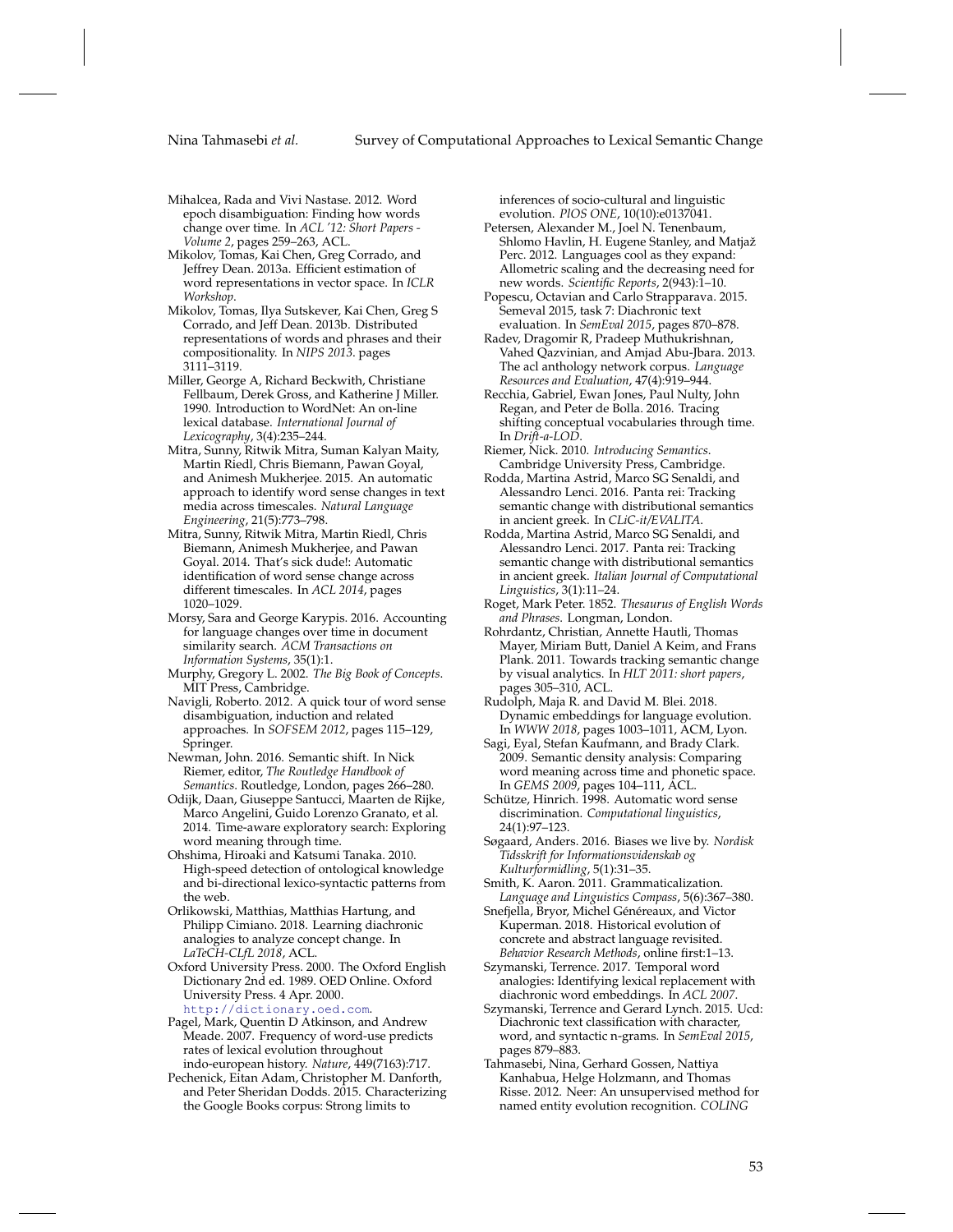*2012*, pages 2553–2568.

- <span id="page-53-14"></span>Tahmasebi, Nina, Kai Niklas, Gideon Zenz, and Thomas Risse. 2013. On the applicability of word sense discrimination on 201 years of modern english. *International Journal on Digital Libraries*, 13(3):135–153.
- <span id="page-53-27"></span>Tahmasebi, Nina and Thomas Risse. 2013. The role of language evolution in digital archives. In *SDA 2013*, volume 1091, pages 16–27.
- <span id="page-53-13"></span>Tahmasebi, Nina and Thomas Risse. 2017a. Finding individual word sense changes and their delay in appearance. In *Proceedings of the International Conference Recent Advances in Natural Language Processing, RANLP 2017*, pages 741–749, INCOMA Ltd.
- <span id="page-53-26"></span>Tahmasebi, Nina and Thomas Risse. 2017b. On the uses of word sense change for research in the digital humanities. In *TPDL 2017*, pages 246–257, Springer, Berlin.
- <span id="page-53-12"></span>Tahmasebi, Nina N. 2013. *Models and Algorithms for Automatic Detection of Language Evolution*. Ph.D. thesis, Gottfried Wilhelm Leibniz Universität Hannover.
- <span id="page-53-6"></span>Takamura, Hiroya, Ryo Nagata, and Yoshifumi Kawasaki. 2017. Analyzing semantic change in japanese loanwords. In *EACL*, pages 1195–1204, ACL.
- <span id="page-53-0"></span>Tang, Xuri. 2018. Survey paper: A state-of-the-art of semantic change computation. *Natural Language Engineering*, 24(5):649–676.
- <span id="page-53-2"></span>Tang, Xuri, Weiguang Qu, and Xiaohe Chen. 2013. Semantic change computation: A successive approach. In *Behavior and Social Computing*, pages 68–81, Springer.
- <span id="page-53-3"></span>Tang, Xuri, Weiguang Qu, and Xiaohe Chen. 2016. Semantic change computation: A successive approach. *World Wide Web*, 19(3):375–415.
- <span id="page-53-11"></span>Teh, Yee Whye, Michael I. Jordan, Matthew J. Beal, and David M. Blei. 2004. Sharing clusters among related groups: Hierarchical dirichlet processes. In *NIPS 2004*, pages 1385–1392.
- <span id="page-53-22"></span>Theron, Roberto and Laura Fontanillo. 2015. Diachronic-information visualization in historical dictionaries. *Information Visualization*, 14(2):111–136.
- <span id="page-53-7"></span>Tjong Kim Sang, Erik. 2016. Finding rising and falling words. In *LT4DH 2016*, pages 2–9, Japan.
- <span id="page-53-28"></span>Tran, Nam Khanh, Andrea Ceroni, Nattiya Kanhabua, and Claudia Niederée. 2015. Back to the past: Supporting interpretations of forgotten stories by time-aware re-contextualization. WSDM '15, pages 339–348, ACM.
- <span id="page-53-20"></span>Traugott, Elizabeth Closs. 2017. Semantic change. In *Oxford Research Encyclopedia of Linguistics*. Oxford University Press, Oxford. Retrieved 26 June 2018, from [http:](http://linguistics.oxfordre.com/view/10.1093/acrefore/9780199384655.001.0001/acrefore-9780199384655-e-323)
	- [//linguistics.oxfordre.com/view/10.](http://linguistics.oxfordre.com/view/10.1093/acrefore/9780199384655.001.0001/acrefore-9780199384655-e-323) [1093/acrefore/9780199384655.001.](http://linguistics.oxfordre.com/view/10.1093/acrefore/9780199384655.001.0001/acrefore-9780199384655-e-323) [0001/acrefore-9780199384655-e-323](http://linguistics.oxfordre.com/view/10.1093/acrefore/9780199384655.001.0001/acrefore-9780199384655-e-323).
- <span id="page-53-19"></span>Traugott, Elizabeth Closs and Richard B. Dasher. 2002. *Regularity in Semantic Change*. CUP, Cambridge.
- <span id="page-53-21"></span>Urban, Matthias. 2015. Lexical semantic change and semantic reconstruction. In Claire Bowern and Bethwyn Evans, editors, *The Routledge*

*Handbook of Historical Linguistics*. Routledge, London, pages 374–392.

- <span id="page-53-25"></span>Viklund, Jon and Lars Borin. 2016. How can big data help us study rhetorical history? In *Selected Papers from the CLARIN Annual Conference 2015*, pages 79–93, Linköping Electronic Conference Proceedings, Linköping.
- <span id="page-53-10"></span>Wang, Jing, Mohit Bansal, Kevin Gimpel, Brian D Ziebart, and T Yu Clement. 2015. A sense-topic model for word sense induction with unsupervised data enrichment. *TACL*, 3:59–71.
- <span id="page-53-9"></span>Wang, Xuerui and Andrew McCallum. 2006. Topics over time: a non-markov continuous-time model of topical trends. In *KDD 2006*, pages 424–433, ACM.
- <span id="page-53-8"></span>Wijaya, Derry Tanti and Reyyan Yeniterzi. 2011. Understanding semantic change of words over centuries. In *DETECT '11*, pages 35–40, ACM.
- <span id="page-53-29"></span>Wilkins, David P. 1996. Natural tendencies of semantic change and the search for cognates. In Mark Durie and Malcolm Ross, editors, *The Comparative Method Reviewed: Regularity and Irregularity in Language Change*. OUP, Oxford, pages 264–304.
- <span id="page-53-1"></span>Wilks, Yorick. 2009. Ontotherapy, or how to stop worrying about what there is. In Nicolas Nicolov, Galia Angelova, and Ruslan Mitkov, editors, *RANLP 2009*. pages 1–20.
- <span id="page-53-5"></span>Xu, Yang and Charles Kemp. 2015. A computational evaluation of two laws of semantic change. In *CogSci 2015*.
- <span id="page-53-24"></span>Xu, Zaikun and Fabio Crestani. 2017. Temporal semantic analysis and visualization of words. In *IIR*, pages 52–62.
- <span id="page-53-4"></span>Yao, Zijun, Yifan Sun, Weicong Ding, Nikhil Rao, and Hui Xiong. 2018. Dynamic word embeddings for evolving semantic discovery. WSDM '18, pages 673–681, ACM.
- <span id="page-53-30"></span>Zalizniak, Anna A., Maria Bulakh, Dmitrij Ganenkov, Ilya Gruntov, Timur Maisak, and Maxim Russo. 2012. The catalogue of semantic shifts as a database for lexical semantic typology. *Linguistics*, 50(3):633–669.
- <span id="page-53-17"></span>Zhang, Yating, Adam Jatowt, S Sourav Bhowmick, and Yuji Matsumoto. 2019. ATAR: Aspect-based temporal analog retrieval system for document archives. In *WSDM2019*, ACM.
- <span id="page-53-15"></span>Zhang, Yating, Adam Jatowt, Sourav S Bhowmick, and Katsumi Tanaka. 2016. The past is not a foreign country: Detecting semantically similar terms across time. *KDD 2016*, 28(10):2793–2807.
- <span id="page-53-18"></span>Zhang, Yating, Adam Jatowt, and Katsumi Tanaka. 2016. Towards understanding word embeddings: Automatically explaining similarity of terms. In *International Conference on Big Data 2016*, pages 823–832, IEEE.
- <span id="page-53-16"></span>Zhang, Yating, Adam Jatowt, and Katsumi Tanaka. 2017. Temporal analog retrieval using transformation over dual hierarchical structures. CIKM '17, pages 717–726, ACM, New York, NY, USA.
- <span id="page-53-23"></span>Zhang, Ying, Stephan Vogel, and Alex Waibel. 2004. Interpreting bleu/nist scores: How much improvement do we need to have a better system? In *LREC 2004*, ELRA.